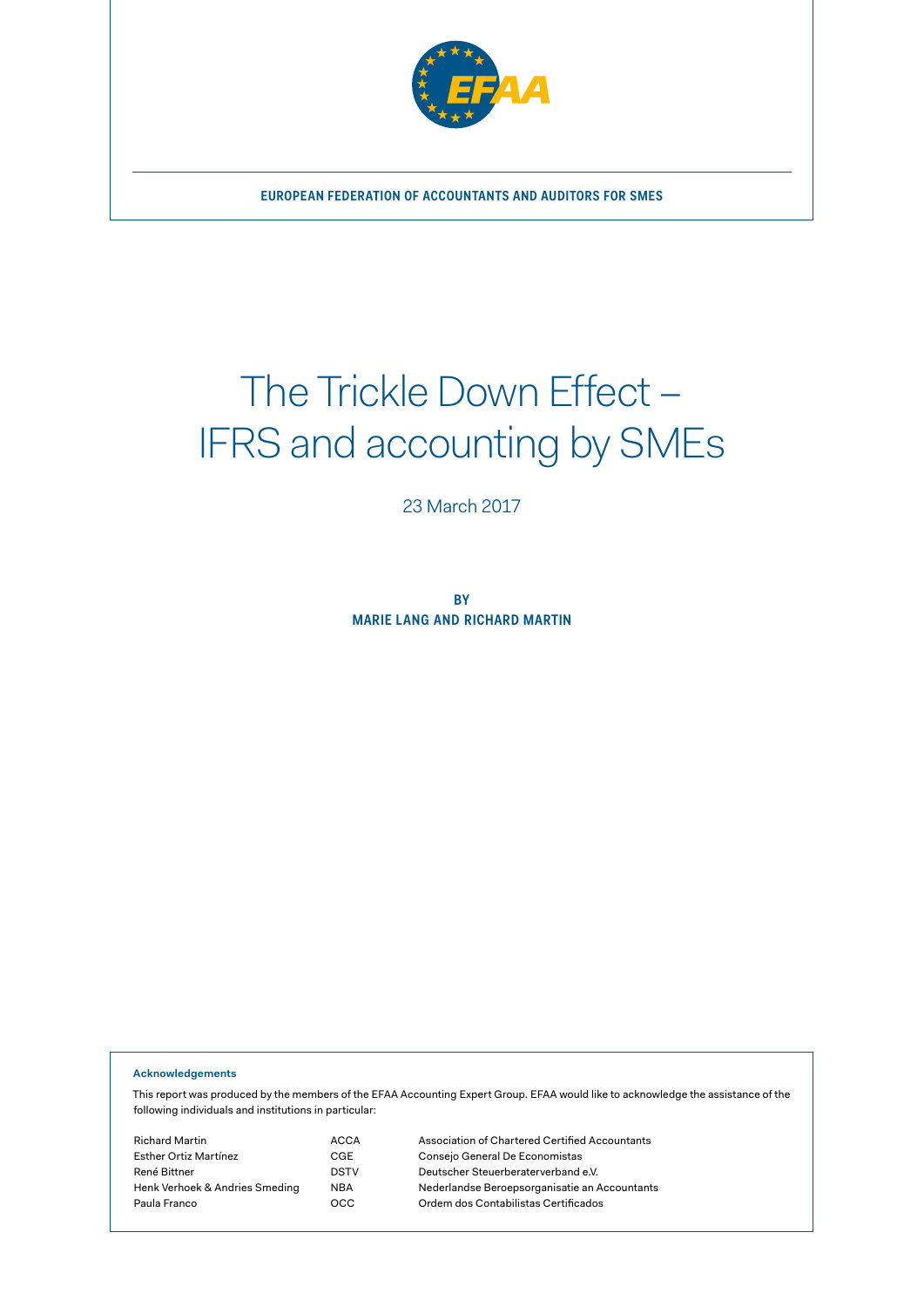

## **CONTENTS**

| 1.  |                                                                          |  |
|-----|--------------------------------------------------------------------------|--|
| 1.1 |                                                                          |  |
| 1.2 |                                                                          |  |
| 1.3 |                                                                          |  |
|     |                                                                          |  |
| 2.  |                                                                          |  |
| 2.1 |                                                                          |  |
| 2.2 |                                                                          |  |
| 2.3 |                                                                          |  |
| 2.4 |                                                                          |  |
| 2.5 |                                                                          |  |
| 2.6 |                                                                          |  |
| 2.7 |                                                                          |  |
| 2.8 |                                                                          |  |
| 3.  |                                                                          |  |
|     |                                                                          |  |
| 3.1 |                                                                          |  |
| 3.2 |                                                                          |  |
| 3.3 |                                                                          |  |
| 3.4 |                                                                          |  |
| 3.5 |                                                                          |  |
| 4.  |                                                                          |  |
|     |                                                                          |  |
| 4.1 |                                                                          |  |
| 4.2 |                                                                          |  |
| 4.3 |                                                                          |  |
| 4.4 | Summary of 'trickle down' effect in medium-sized entities, by country 15 |  |
| 4.5 |                                                                          |  |
| 4.6 |                                                                          |  |
| 4.7 |                                                                          |  |
| 4.8 |                                                                          |  |
| 4.9 |                                                                          |  |
| 5.  |                                                                          |  |
| 5.1 |                                                                          |  |
| 5.2 |                                                                          |  |
| 5.3 |                                                                          |  |
| 5.4 |                                                                          |  |
|     |                                                                          |  |
| 6.  |                                                                          |  |
| 6.1 |                                                                          |  |
| 6.2 |                                                                          |  |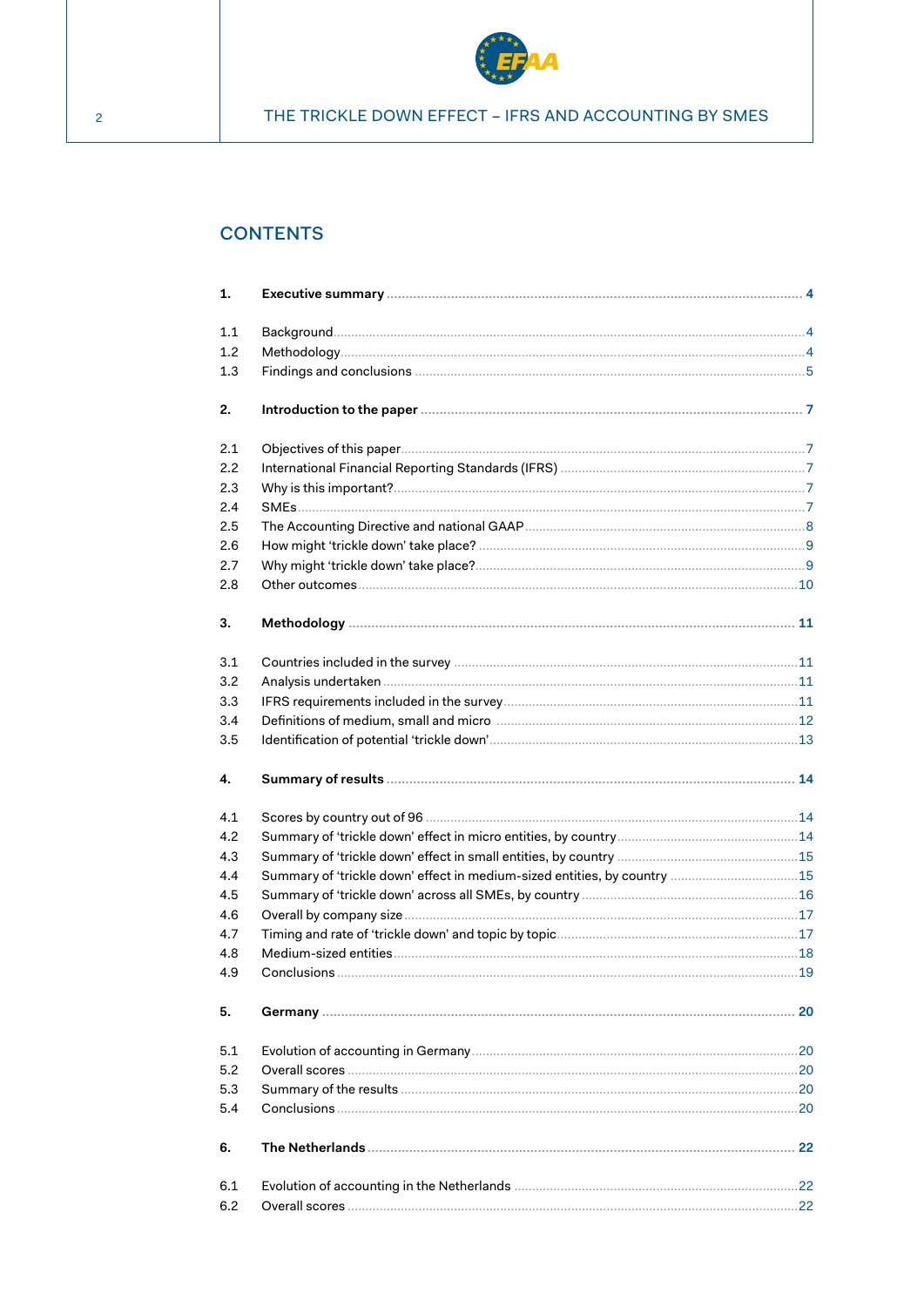

| 6.3 |  |
|-----|--|
| 6.4 |  |
| 7.  |  |
| 7.1 |  |
| 7.2 |  |
| 7.3 |  |
| 7.4 |  |
| 8.  |  |
| 8.1 |  |
| 8.2 |  |
| 8.3 |  |
| 8.4 |  |
| 9.  |  |
| 9.1 |  |
| 9.2 |  |
| 9.3 |  |
| 9.4 |  |
|     |  |
|     |  |
|     |  |
|     |  |
|     |  |
|     |  |
|     |  |

#### **About EFAA**

The European Federation of Accountants and Auditors for SMEs (EFAA) is an umbrella organisation for national professional organisations whose individual members provide services primarily to small- and medium-sized entities (SMEs). EFAA has 17 members and represents more than 370,000 accountants, auditors, and tax advisors on their behalf in the European Union and Europe as a whole. EFAA's constituents are small- and medium-sized practitioners (SMPs), including a significant number of sole practitioners. They are SMEs themselves and provide a range of professional services (e.g. audit, accounting, bookkeeping, tax and business advice) to SMEs, the back bone of Europe's economy.

However, most accounting and auditing rules and standards are set up at the EU or international level and are often inspired by large companies and oriented towards their needs. EFAA supports Europe's SMEs and SMPs by providing our members and regulators with an evidence based SMP perspective. More information about EFAA can be found at **[www.efaa.com](http://www.efaa.com)**.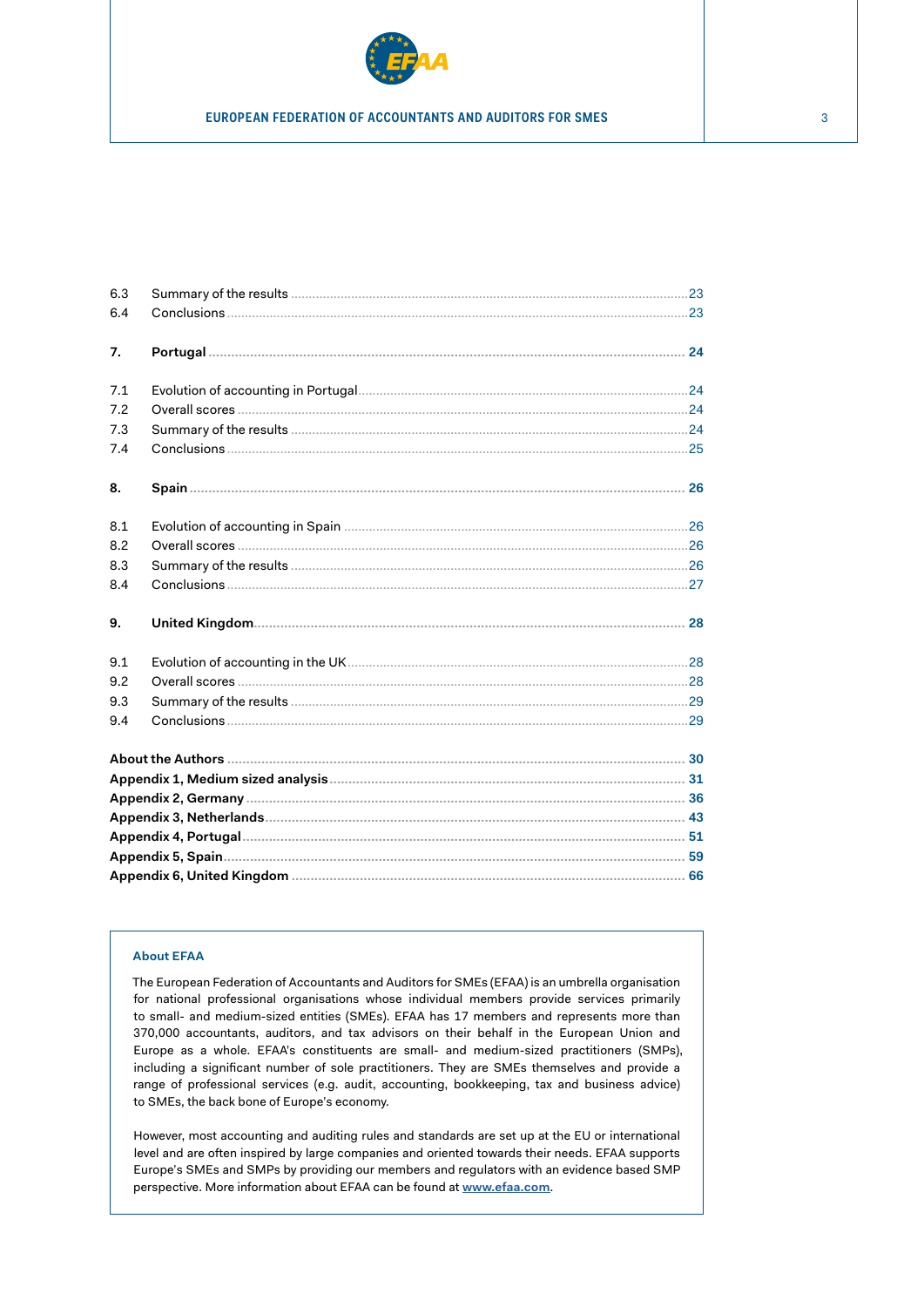

## <span id="page-3-0"></span>1 EXECUTIVE SUMMARY

#### **1.1 Background**

This paper identifies whether the accounting standards for listed companies in Europe, the International Financial Reporting Standards (IFRS), influence the development of the accounting treatments required of small and medium-sized entities (SMEs); we are calling this the 'trickle down' effect.

SMEs are defined by European accounting legislation in terms of staff headcount, turnover or balance sheet total and include micro entities. SMEs are the lifeblood of European economies and are thus of huge strategic importance.

The accounting rules for SMEs in Europe are set by the requirements in the European Accounting Directive ('the Directive') supplemented by the requirements of national GAAP. Where the Directive is silent on how to account for certain matters, national requirements (GAAP) will often be developed. National GAAP requirements may follow IFRS pronouncements. One commonly quoted example of this is in accounting for leases, where in certain countries (such as the Netherlands and the United Kingdom) there is no difference between how a small company or a large or listed company accounts for a lease. This understanding has led EFAA to identify and debate what impact, if any, IFRS has on the accounting for those entities in the EU that are not required to use IFRS.

Arguably the 'trickle down' impact has evolved because there may have been a desire in some countries for accounting by different entities to remain broadly the same. This has typically been motivated by considerations including the need to achieve:

- reduced complexity
- better understanding by readers of accounts
- comparability between entities, where IFRS can be used as the basis for tax
- a comparable basis for the preparation of accounts within groups, and
- efficiency in the training of accountants.

#### **1.2 Methodology**

A survey was conducted, covering the following countries within the EU:

- Germany
- the Netherlands
- Portugal
- Spain, and
- the United Kingdom.

The preparers were asked to identify and provide details of the application (or not) to SMEs of what were judged the main (not all) accounting treatments in full IFRS. The survey considered what we judged to be the most significant accounting treatments (recognition and measurement issues) and, within that category, 96 treatments were identified and classified using the following principles: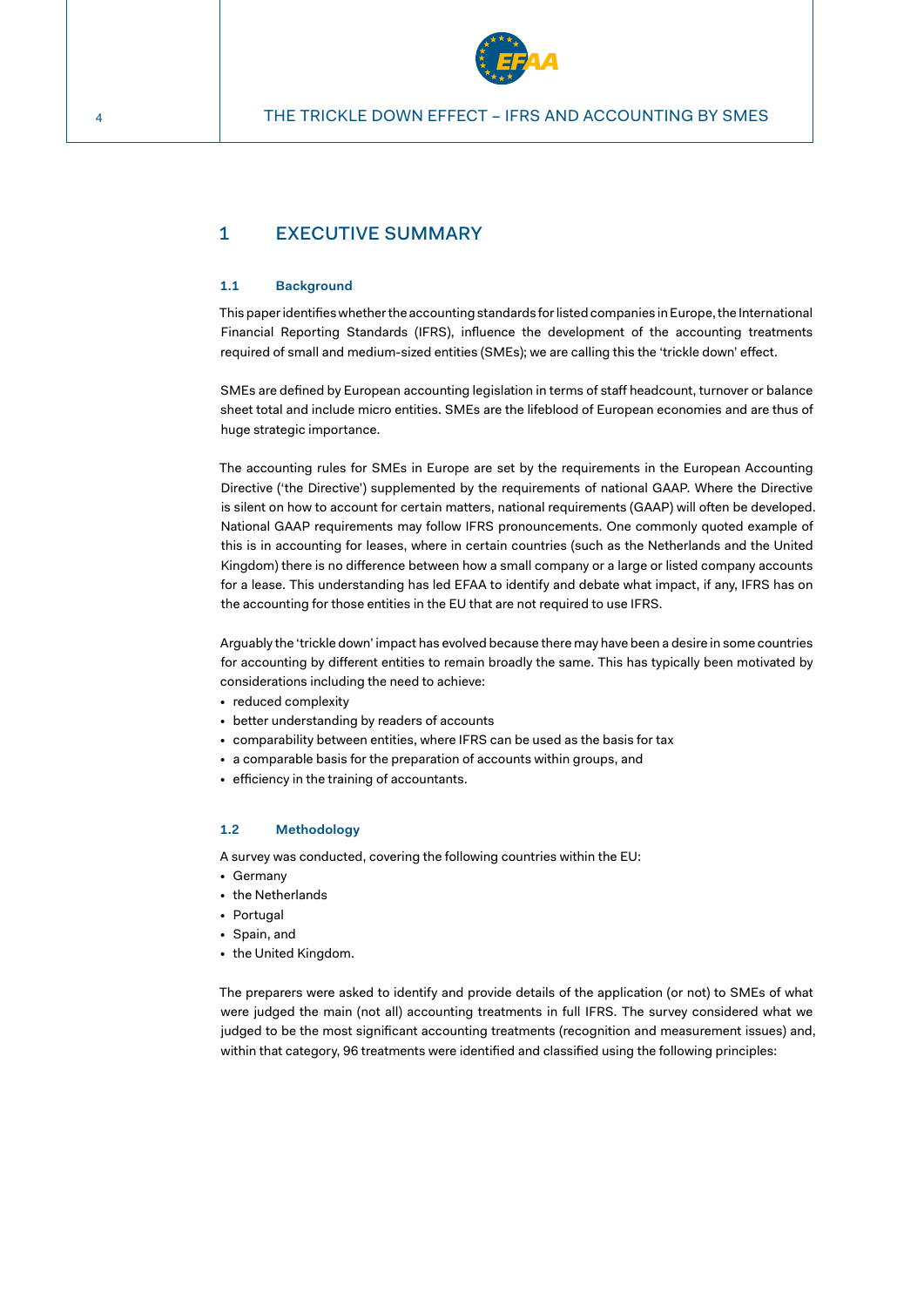

<span id="page-4-0"></span>

| Red    | The accounting treatment for SMEs of the topic is different from IFRS                                                                                                     |
|--------|---------------------------------------------------------------------------------------------------------------------------------------------------------------------------|
| Green. | The accounting treatment for SMEs is the same as IFRS and was derived by 'trickle down'                                                                                   |
|        |                                                                                                                                                                           |
| White  | The accounting treatment for SMEs is the same as IFRS but was not derived by 'trickle down' because<br>it was established practice before specific convergence with IFRS. |

The extent of the green is the relevant measure in addressing the main question of whether there has been evidence of 'trickle down'.

#### **1.3 Findings and conclusions**

The evidence enables us to conclude that the impact of 'trickle down' is significant in all five countries.

In all cases, convergence (white plus green) of SME accounting with IFRS is at least 57% and the countries fall into a relatively narrow range of between 57% for Germany and the Netherlands, and 72% for the UK. All show clear signs that 'trickle down' has been a major factor in producing that convergence (ranging from 33% in the Netherlands to 59% in Portugal). It should be noted that distinguishing whether a current treatment derived from IFRS or from pre-existing practice can be a difficult matter to judge, in some cases. Difference in country ranges arise from specific actions taken by individual countries. These are noted within this report. The background to the changes in SME accounting in recent years in these countries reveal that these were often specifically intended to achieve greater convergence between national GAAP and IFRS (or IFRS for SMEs).



It is also observed that the extent of 'trickle down' is clearly greater for larger SMEs, as shown below.

We suggest that this is because of the following factors:

- the complexity of transactions can often be linked to the size of the entity
- stakeholders are often judged to be more remote from entities as they grow in size and therefore more transparency of accounting information is often considered warranted and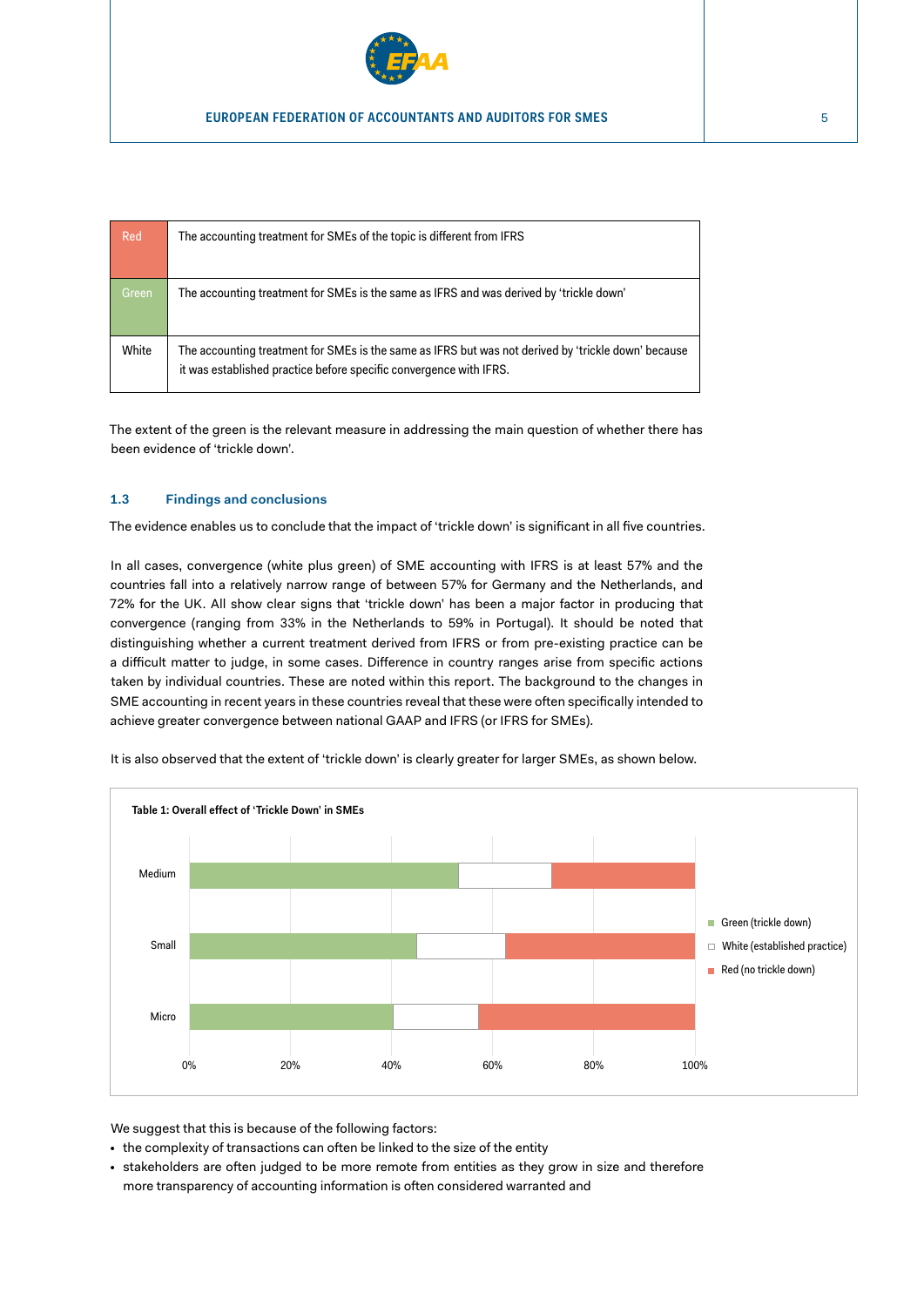

• legislators often have the objective of reducing the administrative burden of preparation, and this applies particularly to the smallest entities, which are judged to have the fewest resources for meeting accounting requirements.

Having concluded that the largest SMEs were most likely to have 'trickle down', a more detailed analysis of the medium-sized entities was carried out to ascertain what other conclusions might be drawn. The following factors were noted:

- more 'trickle down' is likely in areas where the Accounting Directive is silent, because national GAAP will tend to use IFRS where that is so: for example, over restatements of prior years, pensions, deferred tax, revenue, leases and provisions
- less 'trickle down' will be seen in more complex matters, such as financial instruments and complex group structures, and
- a mixed impact is noted because some countries, for example Germany, have avoided implementing fair value principles in most instances.

In summary there is significant evidence of 'trickle down' and this increases with the size of the entity. Changes in SME accounting have often been motivated by convergence with IFRS, but the extent of 'trickle down' varies owing to factors that include how countries have judged the complexity of accounting and the use of fair value provisions. In addition, 'trickle down' takes time and the most recent IFRS have tended not to have been adopted for SMEs.

This implies that when IFRS are being set or considered for endorsement in the European Union (EU), the impact on SMEs of changes to IFRS may not be sufficiently considered when determining their appropriateness. Arguably this weakens the IFRS endorsement process within the EU, together with the associated impact assessments. EFAA, therefore, encourages standard setters and regulators to consider more comprehensive and systematic assessments of the likely impact of changes to IFRS on SMEs in light of their combined significance to the EU economy and the evidence in this report.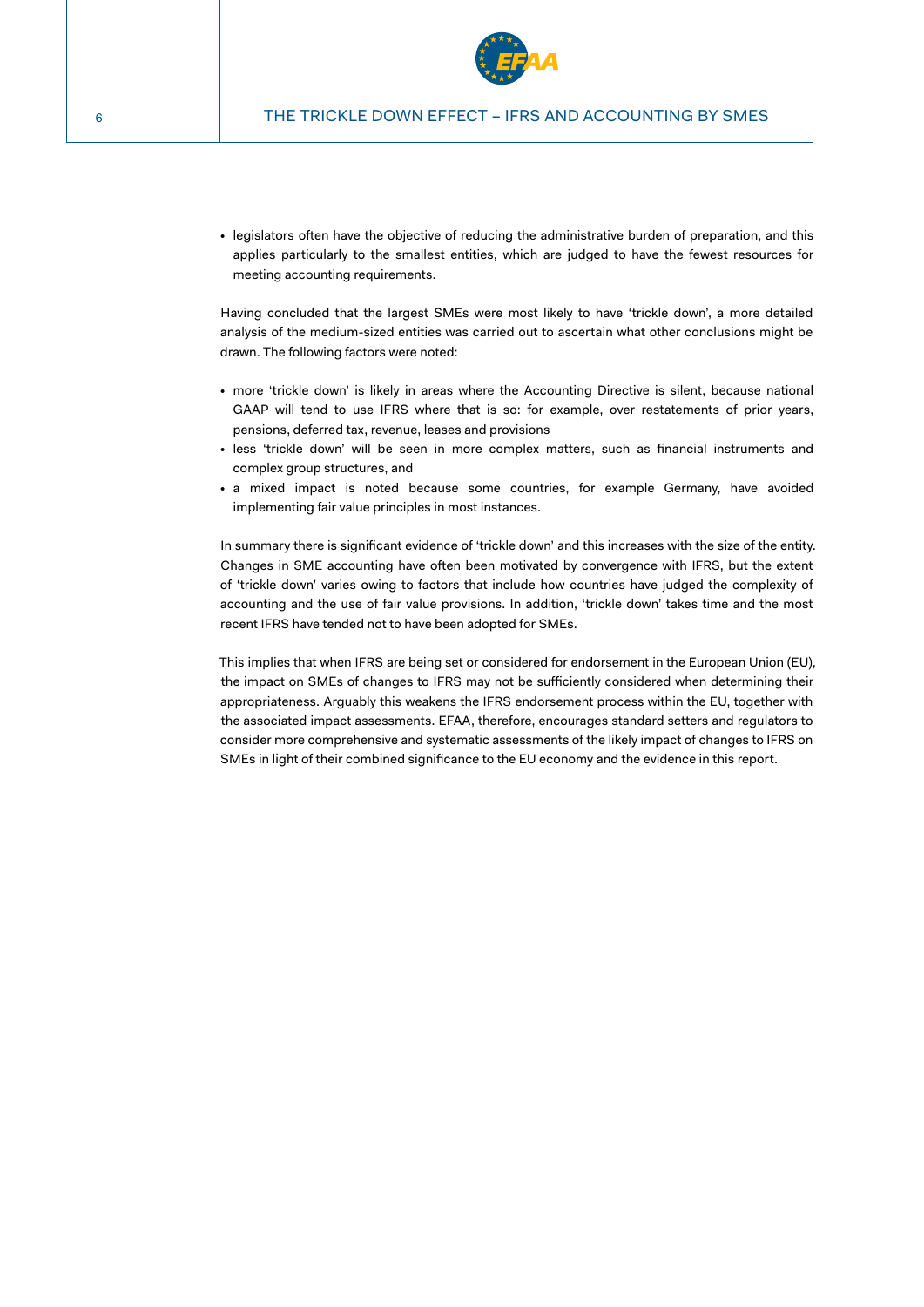

## <span id="page-6-0"></span>2 INTRODUCTION TO THE PAPER

#### **2.1 Objectives of this paper**

The purpose of the survey was to identify evidence as to whether the accounting standards in Europe for large or listed businesses have in recent years been influencing the development of the accounting treatments required for small and medium-sized entities (SMEs). More specifically, the survey sought evidence as to whether the changes in IFRS have come to be applied to SMEs where initially they applied only to larger businesses, i.e. the phenomenon referred to above as the 'trickle down' effect.

#### **2.2 International Financial Reporting Standards (IFRS)**

IFRS, as adopted by the EU, are required to be used by entities listed on regulated exchanges within the EU for the preparation of their consolidated financial statements. This requirement has been applied as an EU regulation to accounts prepared for years from 2005 onwards.

IFRS represented a major change to the accounting for these companies in most member states. For some, it was a less fundamental change than for others, as the former already had national GAAP (Generally Accepted Accounting Principles) that had major elements in common with IFRS (good examples in this study being the Netherlands and the UK). For the others, however, it was a bigger change. Since 2005, IFRS have continued to evolve by the issue of new or amended standards. So the primary question the survey sought to answer was 'How much did the changes introduced in 2005, and the later amendments, subsequently 'trickle down' to SMEs in Europe?

#### **2.3 Why is this important?**

If a significant 'trickle down' effect exists then it is important that the changes proposed to the standards for large or listed companies are considered in light of the knowledge that they may well come to be applied to SMEs as well, even if the latter are not within the initial scope of application.

Impact assessments or effects analyses are often called for when determining the impact of standards. Such assessments are already used by certain regulatory bodies, notably the International Accounting Standards Board (IASB), the European Financial Reporting Advisory Group (EFRAG) and the UK Financial Reporting Council (UK FRC), and by legislators, notably the European Commission (EC). The assessments currently cover only those that are directly affected.

#### **2.4 SMEs**

This report focuses on small and medium-sized entities (SMEs), i.e. those defined as SMEs by European Accounting legislation in terms of staff headcount, turnover or balance sheet total (see section 3 below); 'SMEs' here include micro entities.

SMEs are the lifeblood of most economies and are thus of huge strategic importance, as noted below. Günter Verheugen, Member of the EC responsible for Enterprise and Industry:

*'Micro, small and medium-sized enterprises (SMEs) are the engine of the European economy. They are an essential source of jobs, create entrepreneurial spirit and innovation in the EU and are thus crucial for fostering competitiveness and employment.'*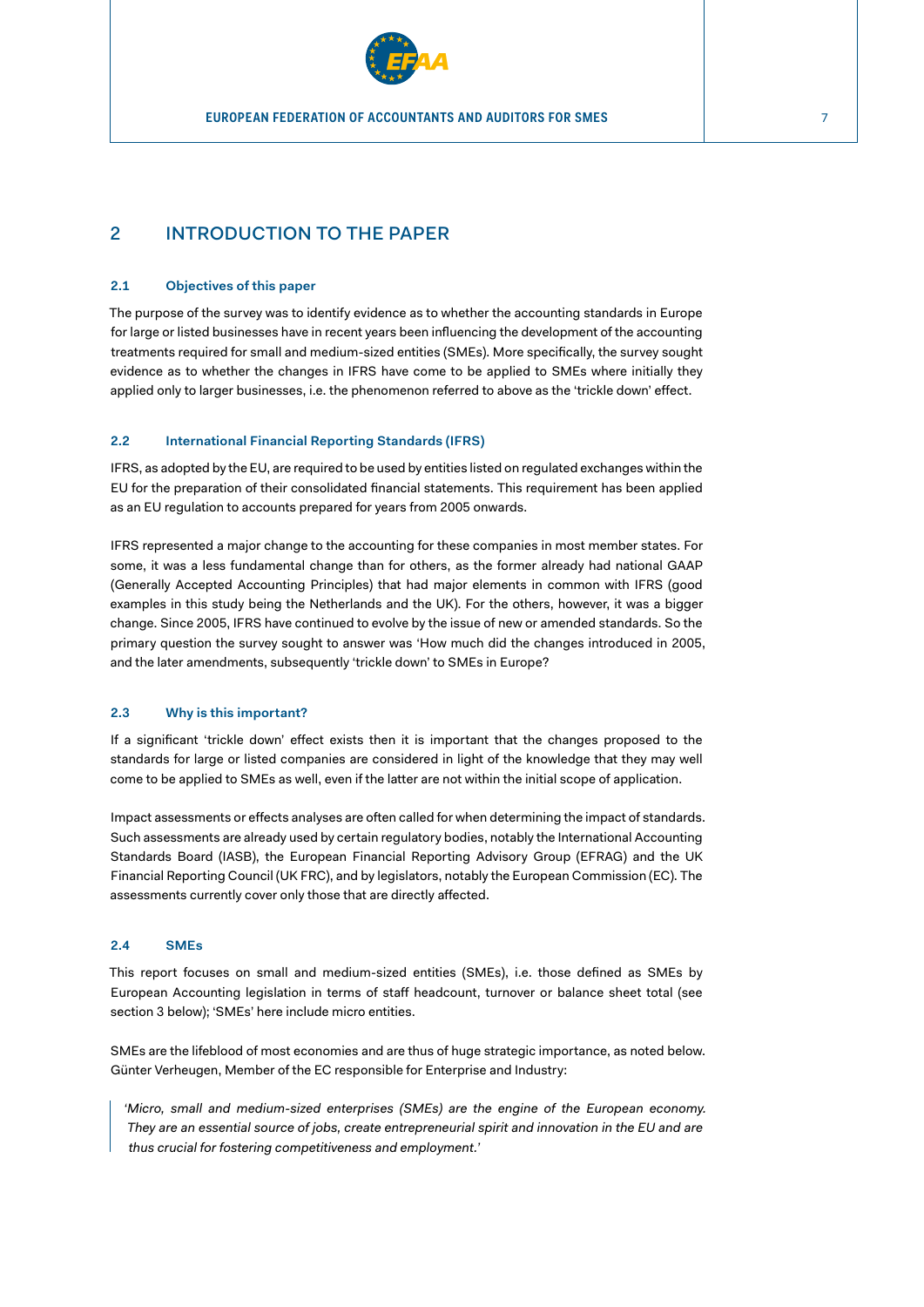

<span id="page-7-0"></span>To put that into context, in the EU there are around 23 million SMEs.

- They provide about 75 million jobs (two out of every three private sector jobs).
- They represent 99% of all enterprises.
- They contribute to more than half of the total added value created by businesses in the EU.
- They are responsible for the majority of new jobs created in Europe.

SMEs are the true backbone of the European economy. They are primarily responsible for economic growth and prosperity. Their capacity for innovation and flexibility in a changing business environment makes them crucial for Europe's success in the global economy.

Nine out of ten SMEs are actually micro-enterprises with fewer than 10 employees.

The SME category is thus of huge importance in relation to accounting and accounting impact.

#### **2.5 The Accounting Directive and national GAAP**

Under the Regulation, member states may extend an allowance or a requirement to individual (nonconsolidated) accounts of certain entities and to the consolidated accounts of non-listed entities. With some exceptions (such as Malta and Cyprus), most member states do not require SMEs to use IFRS. In those that allow IFRS (such as the UK and Denmark) most SMEs have not taken up this option.

That means that the vast majority of non-listed entities within the EU are subject not to IFRS, but to those requirements included within the European Accounting Directive<sup>1</sup> ('the Directive') and to any additional requirements that are laid down under their own national laws or GAAP

The Directive is a European framework that prescribes the accounting requirements for annual financial statements of certain undertakings within the EU (mostly any limited liability companies), and that needs to be implemented via the national legislation in each member state. In 2013, a new revised Directive was issued to replace the two previous ones.

The new Directive changed the accounting treatments for small and medium-sized entities to a limited extent, but also recognised that different treatments could be applied to micro entities. The more significant changes were in the presentational and disclosure requirements for small, as opposed to medium-sized, entities.

The period for national implementation of the Accounting Directive ended in July 2015, and the Directive took effect from 1 January 2016.

The Directive (new or old version) contains many specific member state options (MSOs), some of which affect the accounting treatments that are the subject of this paper. In 2016 EFAA published a report, *The New Accounting Directive: A Harmonised European Accounting Framework?*, which is a survey of how certain member states (including all those included in this paper) have implemented the various options.<sup>2</sup>

There are, however, a number of very significant accounting issues on which the Directive is silent. These include treatments governing:

- definitions of assets and liabilities
- accounting for leases

<sup>[1]</sup> Directive 2013/34/EU of the European Parliament and of the Council of 26 June 2013 on the annual financial statements, consolidated financial statements and related reports of certain types of undertakings, amending Directive 2006/43/EC of the European Parliament and of the Council and repealing Council Directives 78/660/EEC and 83/349/EEC Text with EEA relevance. [2] See [http://www.efaa.com/files/pdf/Publications/Articles/EFAA\\_Accounting\\_Directive\\_Survey\\_2016.pdf](http://www.efaa.com/files/pdf/Publications/Articles/EFAA_Accounting_Directive_Survey_2016.pdf)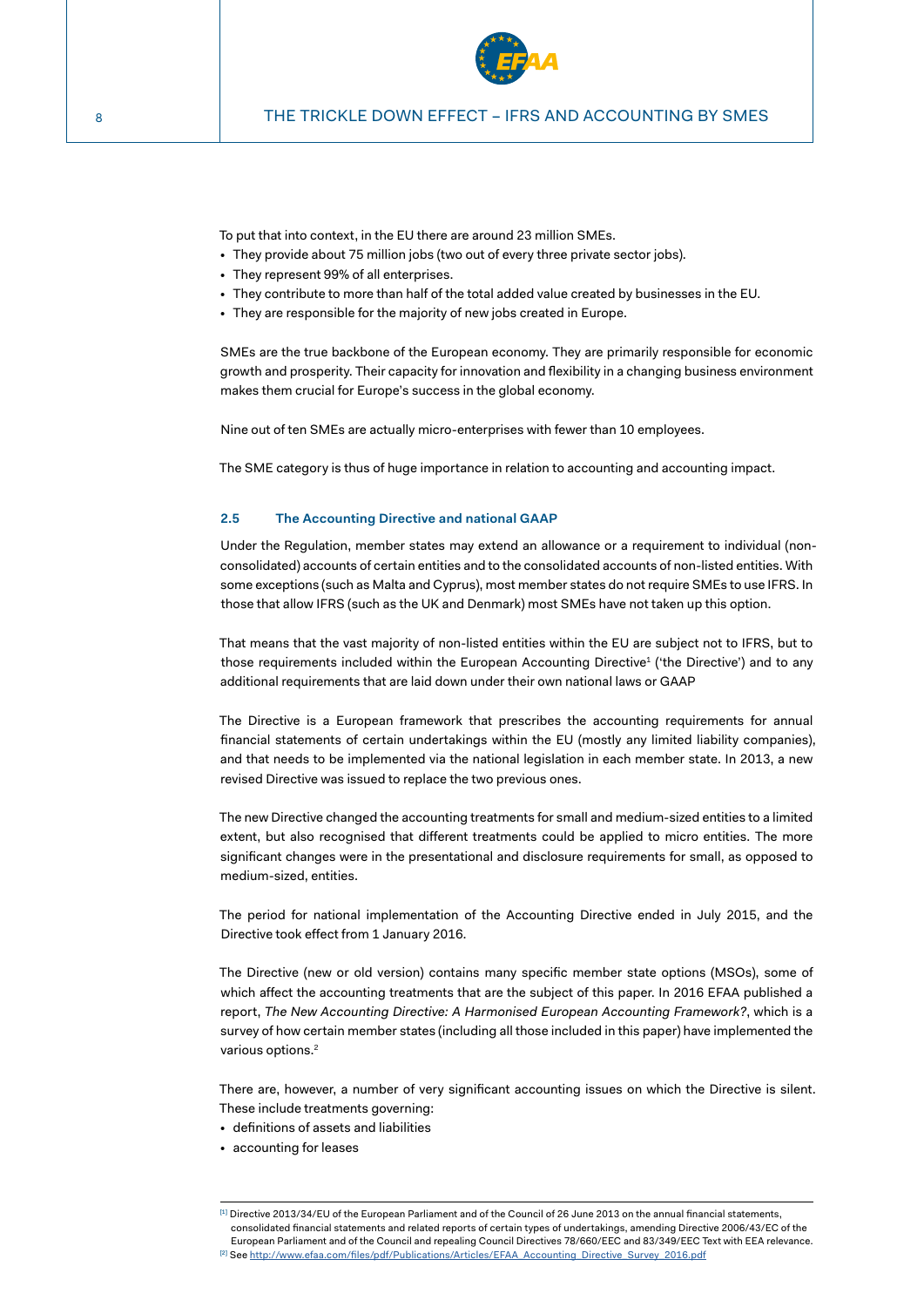

- <span id="page-8-0"></span>• accounting for, and presentation of, pension obligations, including the measurement of the liability, disclosures and netting-off pension obligations with assets or insurance policies held to settle them
- use of the percentage-of-completion method for recognising revenue on construction or other longterm contracts, and
- translation of amounts in foreign currencies: for example, the rates to be used in the balance sheet, profit and loss account and in dealing with the consolidation of foreign operations.

In 2010, EFAA's study *Comparison of IFRS for SMEs and National GAAP of Nine European Countries<sup>3</sup>* highlighted a number of issues where the accounting varied significantly between member states. Some such instances represented areas where the Directive was in effect silent, and still is, in the areas of:

- deferred tax
- restatements of prior period results for the effect of changes in accounting policy or for the correction of errors, and
- compound financial instruments.

Other differences noted by that study arose either through the use of specific options or because of insufficiently specific guidance in the Directive. Such examples include:

- investment properties
- other tangible fixed assets, and
- provisions and commitments.

#### **2.6 How might 'trickle down' take place?**

EFAA therefore argues that SME accounting in Europe is not only framed by the requirements of the Directive but is also influenced and driven by the requirements of national GAAP.

Where the Directive is silent on how to account for certain matters, then national GAAP is usually developed. These requirements often follow IFRS pronouncements. For example, in the UK and the Netherlands there is no difference between how an SME accounts for a lease and how a listed company accounts for a lease.

In recent years, however, there have been developments that might not lead to 'trickle down'. There has been an increasing acceptance of the 'think small first' approach to regulation. In the accounting field, this takes the form of differential reporting, which is mostly justified by cost/benefit considerations and the reporting 'burden' that would be imposed on SMEs if they had to apply rules more suited to large companies. Sometimes, differential reporting has focused on note disclosures. Since 2005, IFRS have prescribed not only expanded disclosure requirements, but also increasingly complex accounting, which is intended to achieve better reporting by listed companies.

#### **2.7 Why might 'trickle down' take place?**

There may well have been a desire in some countries for the accounting by different entities to remain broadly the same. This may have been motivated by considerations including a need for:

- reduced complexity
- better understanding by readers of accounts
- comparability between entities where IFRS is allowed as a basis for tax
- having a comparable basis for the preparation of accounts within groups, and
- efficiency in the training of accountants.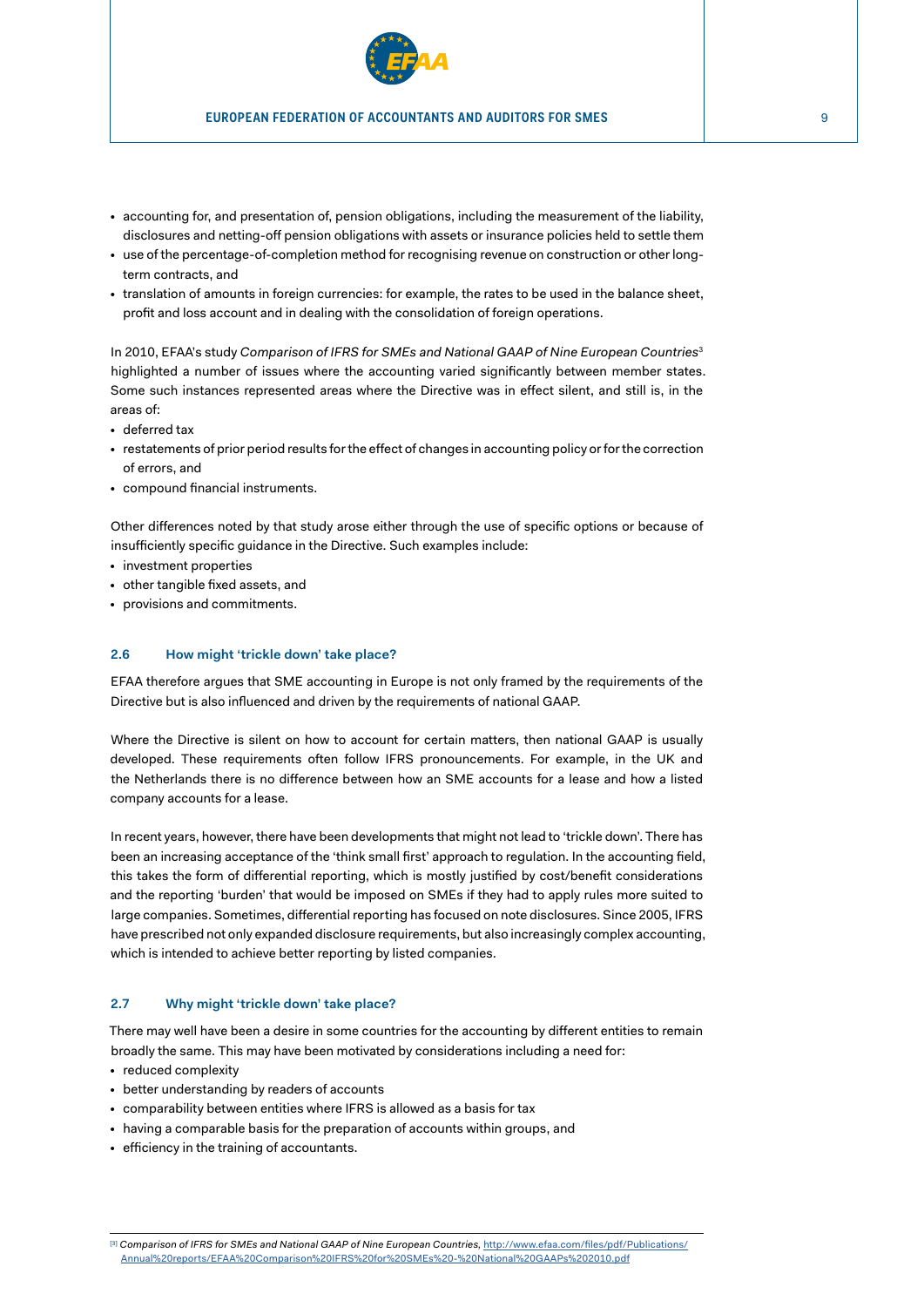

#### <span id="page-9-0"></span>**2.8 Other outcomes**

As noted above, the main objective of the survey on which this paper is based was to determine whether a 'trickle down' effect exists between IFRS and accounting requirements for SMEs in Europe and, if it does, its implications for effects analyses.

The survey was also designed to give some indications as to how trickle down might happen, and if so whether it is increasing or not.

The Accounting Directive differentiates between the requirements for medium-sized, small and micro entities and so this study looked at 'trickle down' as it has affected the requirements for those three separate categories and whether there is increasing divergence.

Trickle down has been assessed by a comparison of requirements of IFRS and those for SMEs. The paper identifies, as far as possible, whether this resulted from a specific adoption from IFRS or whether this treatment pre-existed the impact of 2005.

In assessing the extent of 'trickle down' across different countries, the study was also intended to provide information about the divergence between or comparability of the accounting treatments required of European SMEs and IFRS:

- topic by topic
- entity by entity (medium, small and micro), and
- country by country.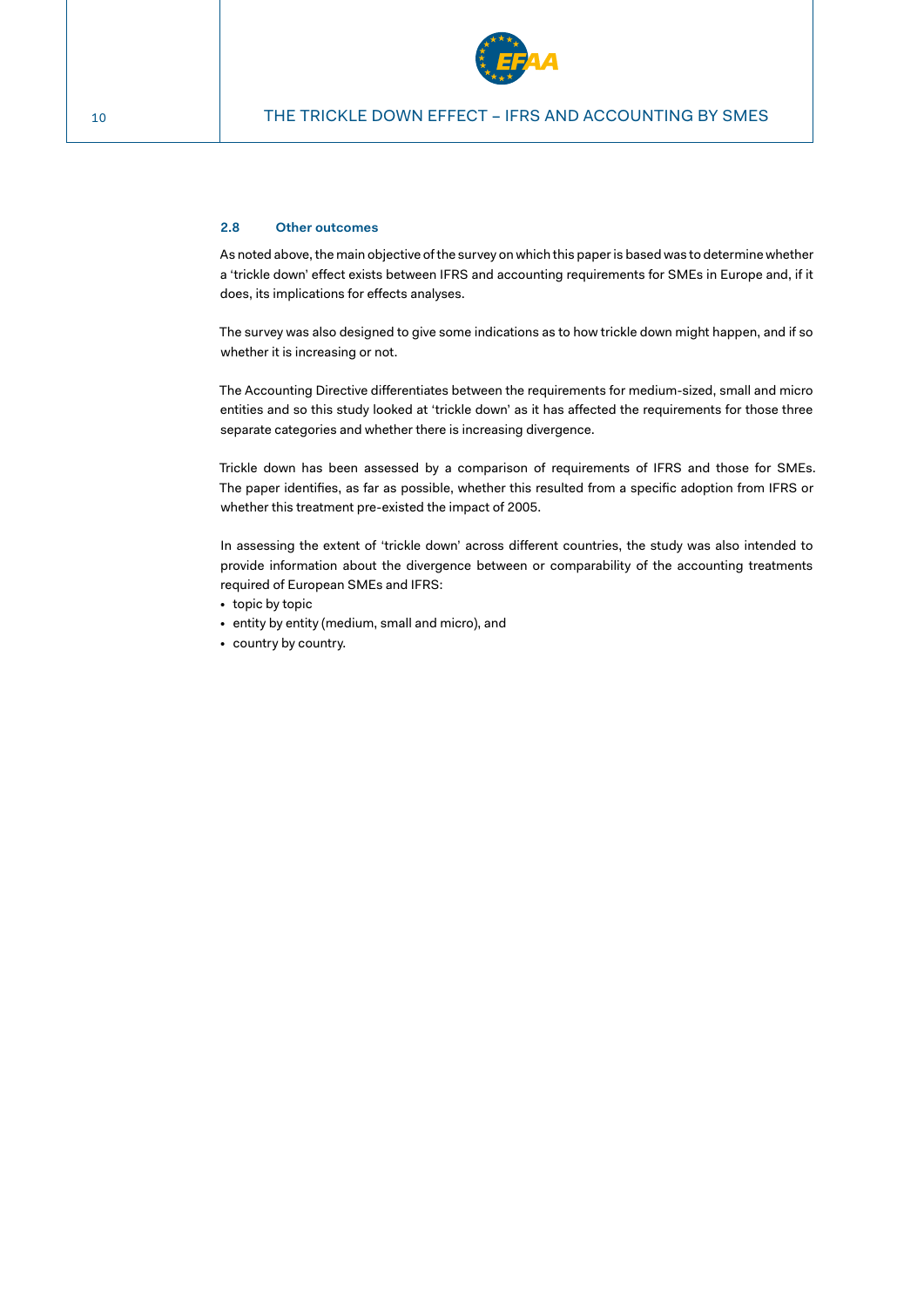

## <span id="page-10-0"></span>3 METHODOLOGY

#### **3.1 Countries included in the survey**

The survey covered the following countries within the EU: Germany, the Netherlands, Portugal, Spain and the United Kingdom. The preparer of the survey material for each country was the EFAA member body in that country.

The accounting requirements for Ireland are very similar to those of the UK.

#### **3.2 Analysis undertaken**

The analysis considers predominately the significant accounting treatments (recognition and measurement issues), that is, those requirements of the standards that would potentially change the numbers in the balance sheet or income statements. It also includes some presentation issues for the major statements that comprise the accounts. Disclosure issues in the notes to the accounts are not covered.

The preparers were asked to provide a brief summary of the development of accounting in their country since 2005.

They were then asked to identify and provide details of the application (or not) to SMEs (medium-sized, small and micro firms separately) of what were judged the main accounting treatments from full IFRS. The requirements relating to SMEs are those in force post-implementation of the Accounting Directive.

#### **3.3 IFRS requirements included in the survey**

The standards that were considered as part of the survey were as follows:

- IAS1 Presentation of Financial Statements
- IAS2 Inventories
- IAS7 Statement of Cash Flows
- IAS8 Accounting Policies, Changes in Accounting Estimates and Errors
- IAS10 Events after the Reporting Period
- IAS11 Construction Contracts
- IAS12 Income Taxes
- IAS16 Property, Plant and Equipment
- IAS17 Leases
- IAS18 Revenue
- IAS19 Employee Benefits
- IAS20 Accounting for Government Grants and Disclosure of Government Assistance
- IAS21 The Effects of Changes in Foreign Exchange Rates
- IAS23 Borrowing Costs
- IAS28 Investments in Associates and Joint Ventures
- IAS29 Financial Reporting in Hyperinflationary Economies
- IAS32 Financial Instruments: Presentation
- IAS36 Impairment of Assets
- IAS37 Provisions, Contingent Liabilities and Contingent Assets
- IAS38 Intangible Assets
- IAS39 Financial Instruments: Recognition and Measurement
- IAS40 Investment Property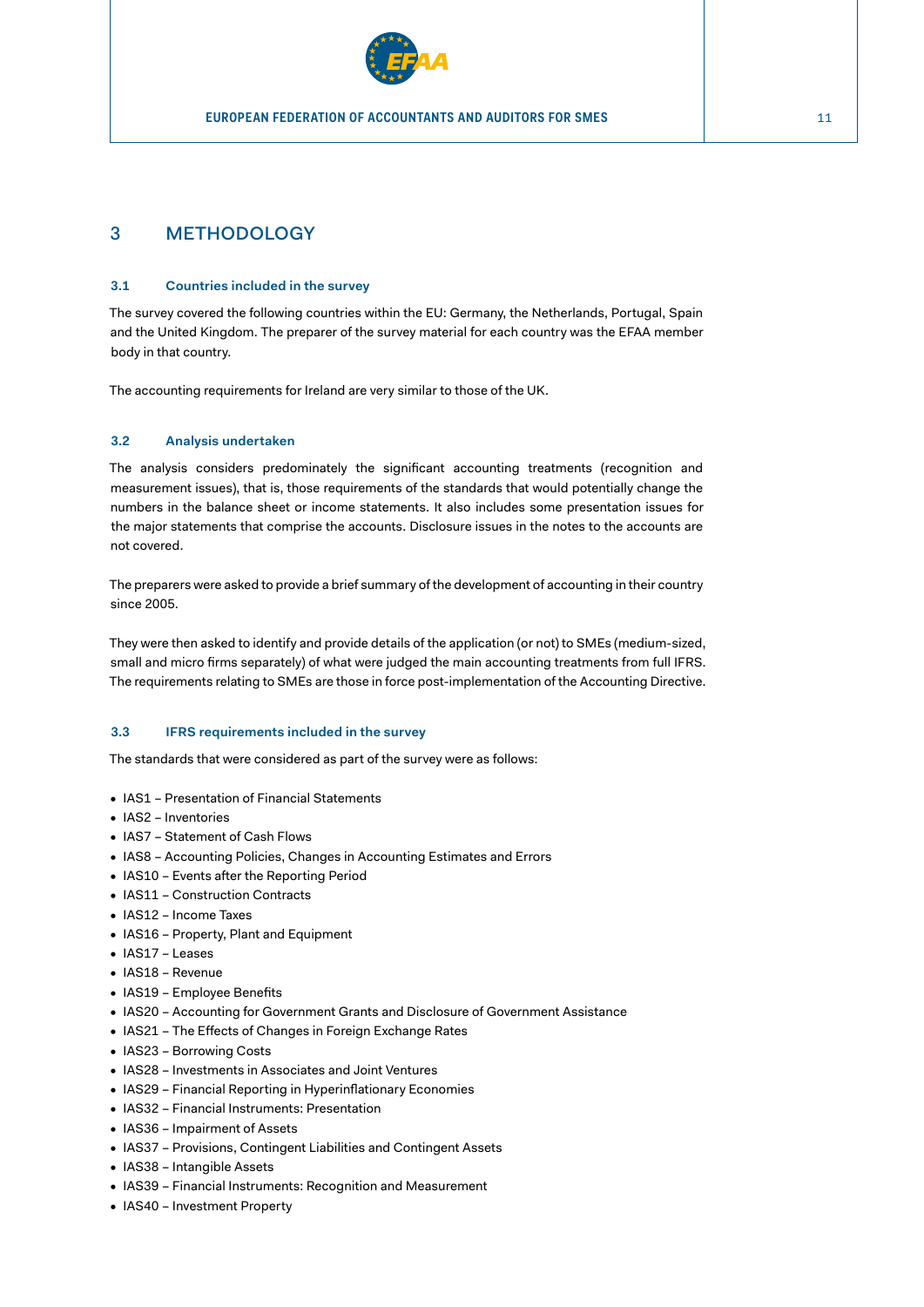

- <span id="page-11-0"></span>• IAS41 – Agriculture
- IFRS2 Share-based Payment
- IFRS3 Business Combinations
- IFRS9 Financial Instruments
- IFRS10 Consolidated Financial Statements
- IAS31 Interests in Joint Ventures
- IFRS11 Joint Arrangements.

There were 96 main treatments identified from these standards.

#### *IFRS requirements excluded from the survey*

The following IFRS requirements were not covered in the analysis, mostly because they are disclosure standards, or because they apply to listed companies in particular sectors only or because they were published too recently to have been implemented into national GAAP:

- IAS24 Related Party Disclosures
- IAS26 Accounting and Reporting by Retirement Benefit Plans
- IAS27 Separate Financial Statements
- IAS33 Earnings Per Share
- IAS34 Interim Financial Reporting
- IFRS1 First-time Adoption of International Financial Reporting Standards
- IFRS4 Insurance Contracts
- IFRS5 Non-current Assets Held for Sale and Discontinued Operations
- IFRS6 Exploration for and Evaluation of Mineral Assets
- IFRS7 Financial Instruments: Disclosures
- IFRS8 Operating Segments
- IFRS12 Disclosure of Interests in Other Entities
- IFRS13 Fair Value Measurement
- IFRS14 Regulatory Deferral Accounts
- IFRS15 Revenue from Contracts with Customers
- IFRS16 Leases.

#### **3.4 Definitions of medium, small and micro**

The analysis was undertaken across all SMEs in each survey country. That is, it was separately performed for medium-sized, small and micro entities.

The classifications of 'medium', 'small' and 'micro' are those defined in the legislation of each member state and are based on the thresholds defined in the new Accounting Directive. The maximum size criteria that apply to the survey population for small and micro entities are as shown in Table 3.1.

| <b>Small entities</b> | Germany            | <b>Netherlands</b> | Portugal          | Spain             | *United<br>Kingdom |
|-----------------------|--------------------|--------------------|-------------------|-------------------|--------------------|
| Income                | EUR <sub>12m</sub> | EUR 12m            | EUR 8m            | EUR 8m            | GBP 10.2m          |
| <b>Balance sheet</b>  | EUR 6m             | EUR <sub>6m</sub>  | EUR <sub>4m</sub> | EUR <sub>4m</sub> | GBP 5.1m           |
| Employees             | 50                 | 50                 | 50                | 50                | 50                 |

**Table 3.1: Criteria for entity classification, by country**

*\* United Kingdom used GBP£ equivalent of maximum Euro€ threshold allowed*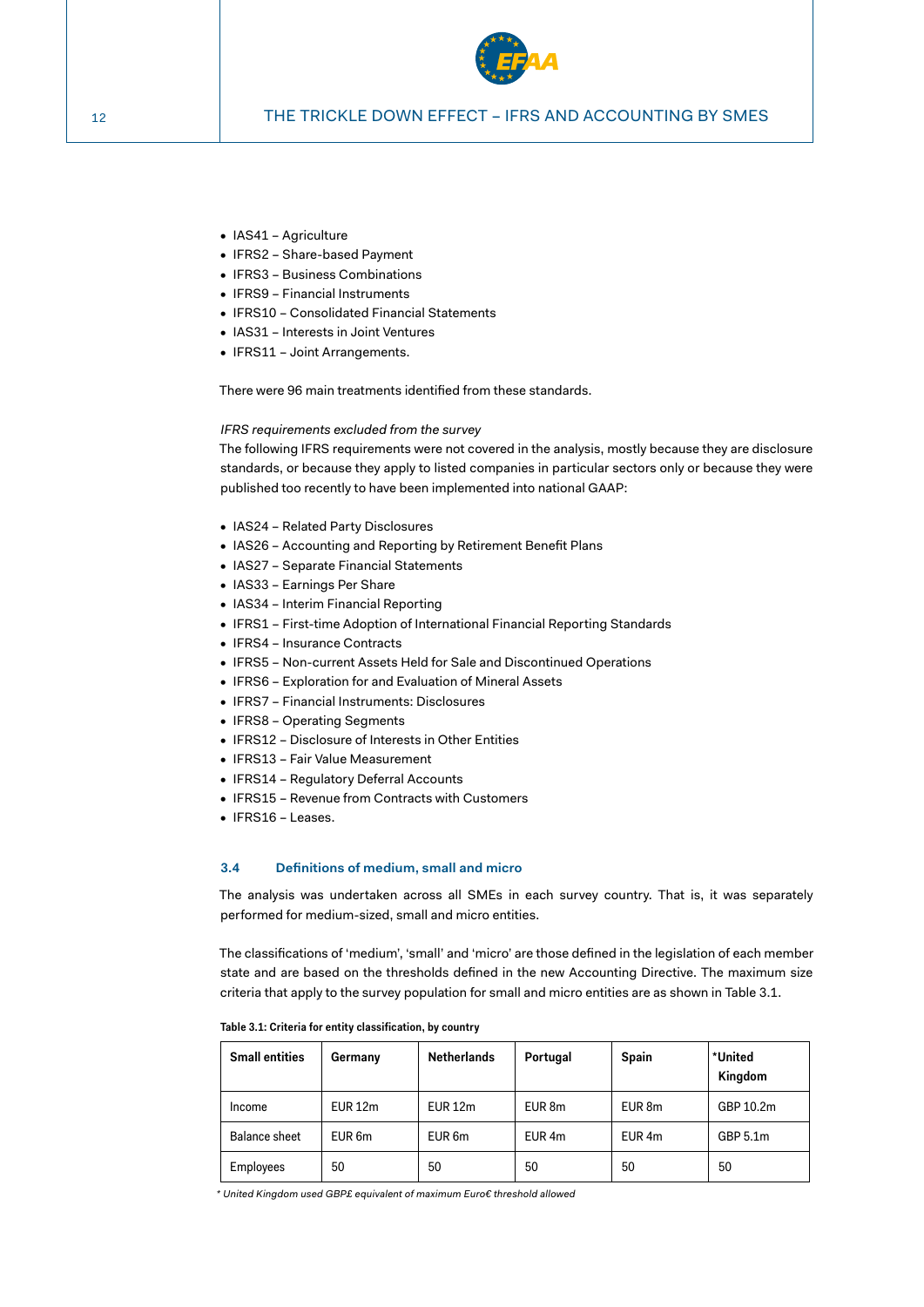

<span id="page-12-0"></span>

| <b>Micro entities</b> | Germany     | <b>Netherlands</b> | Portugal    | **Spain | *United<br>Kingdom |
|-----------------------|-------------|--------------------|-------------|---------|--------------------|
| Income                | EUR 700,000 | EUR 700,000        | EUR 700,000 | N/A     | GBP £632,000       |
| Balance sheet         | EUR 350,000 | EUR 350,000        | EUR 350,000 | N/A     | GBP £316,000       |
| Employees             | 10          | 10                 | 10          | N/A     | 10                 |

*\* United Kingdom used GBP£ equivalent of maximum Euro€ threshold allowed*

*\*\* New Micro Directive not yet implemented in Spain* 

Medium-sized entities are thus those defined by the Directive as:

*'undertakings which are not micro-undertakings or small undertakings and which on their balance sheet dates do not exceed the limits of at least two of the three following criteria:* 

- *1. (a) balance sheet total: EUR 20 000 000;*
- *2. (b) net turnover: EUR 40 000 000;*
- *3. (c) average number of employees during the financial year: 250.'*

#### **3.5 Identification of potential 'trickle down'**

The preparers were asked to classify each of the 96 treatments identified into one of three categories using the following principles.

| <b>Red</b> | The accounting treatment for SMEs of the topic is different from IFRS.                                                                                                    |
|------------|---------------------------------------------------------------------------------------------------------------------------------------------------------------------------|
| Green      | The accounting treatment for SMEs is the same as IFRS and was derived by 'trickle down'.                                                                                  |
| White      | The accounting treatment for SMEs is the same as IFRS but was not derived by 'trickle down' because<br>it was established practice before specific convergence with IFRS. |

The coding therefore means that to answer the main question of whether there has been evidence of 'trickle down', the extent of the green is the relevant measure. To assess the extent of similarity between SME accounting and IFRS, the measure is the extent of green plus white. There are some difficulties on deciding between green and white. For example, there were some cases where national GAAP could be inspired by proposed IFRS, but implemented for SMEs before the final IFRS was published.

The measure chosen is simply a fairly crude one of compliance or failure to comply with 96 main accounting treatments.

The individual country analyses were then aggregated to provide a summary, by colour, of the overall effect for alignment with IFRS.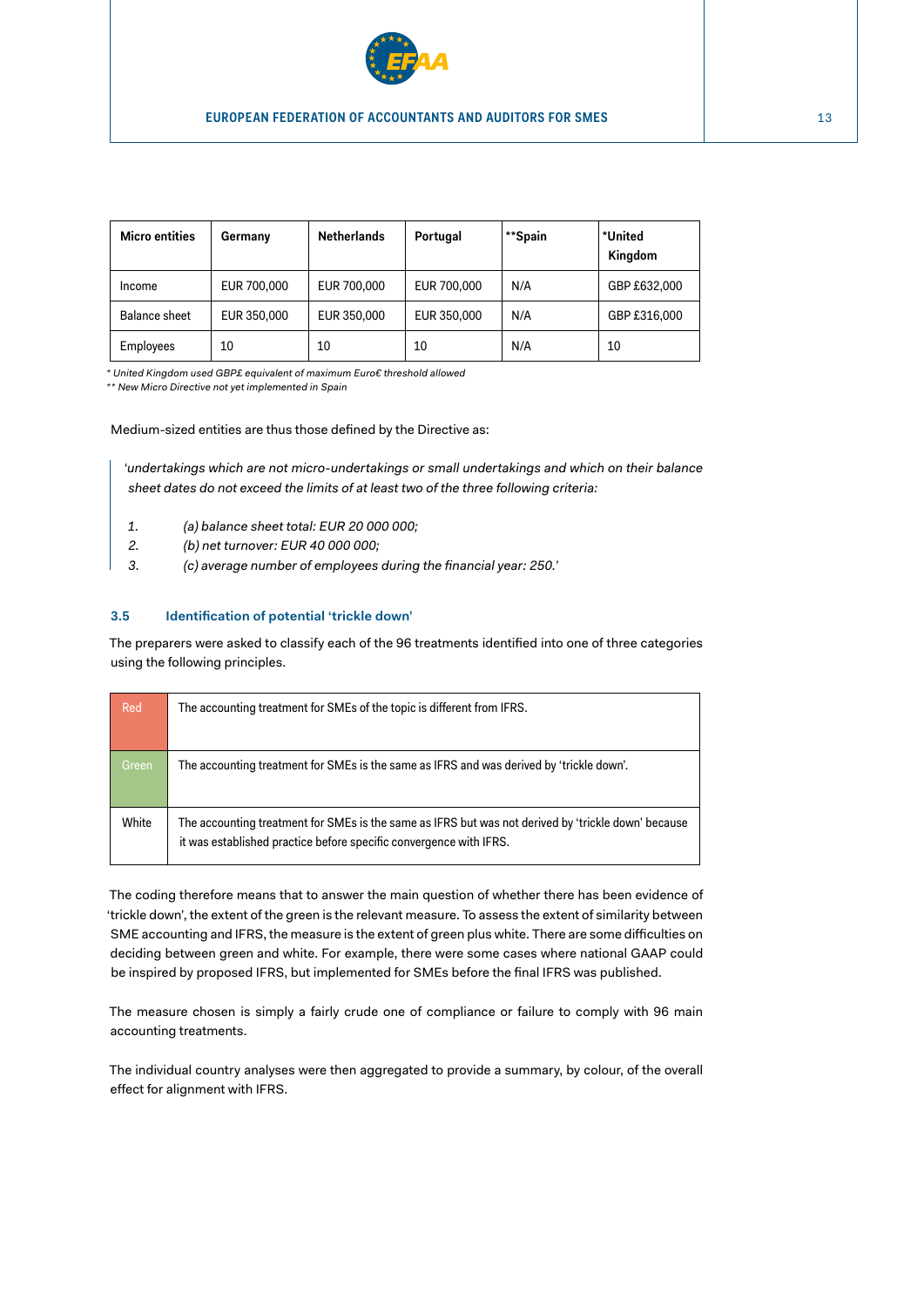

## <span id="page-13-0"></span>4 SUMMARY OF RESULTS

#### **4.1 Scores by country out of 96**

**Table 4.1: Scores by country and size of entity (max. 96)**

| Classification | Medium         | Small | Micro          | Country            |
|----------------|----------------|-------|----------------|--------------------|
| Green          | 38             | 37    | 37             | Germany            |
| White          | 17             | 17    | 17             | Germany            |
| Red            | 41             | 42    | 42             | Germany            |
| Green          | 36             | 29    | 29             | Netherlands        |
| White          | 25             | 23    | 22             | Netherlands        |
| Red            | 35             | 44    | 45             | <b>Netherlands</b> |
| Green          | 76             | 49    | 46             | Portugal           |
| White          | $\overline{7}$ | 8     | $\overline{7}$ | Portugal           |
| Red            | 13             | 39    | 43             | Portugal           |
| Green          | 50             | 48    | 48             | Spain              |
| White          | 16             | 16    | 16             | Spain              |
| Red            | 30             | 32    | 32             | Spain              |
| Green          | 56             | 53    | 34             | <b>UK</b>          |
| White          | 23             | 21    | 19             | <b>UK</b>          |
| Red            | 17             | 22    | 43             | <b>UK</b>          |

Overall results by size of entity expressed as percentages

| Green | 54% | 45% | 40% | Overall % |
|-------|-----|-----|-----|-----------|
| White | 18% | 18% | 17% | Overall % |
| Red   | 28% | 37% | 43% | Overall % |

#### **4.2 Summary of 'trickle down' effect in micro entities, by country**

Table 4.2 shows the impact of 'trickle down'. It is significant in all five countries, ranging from a score of 29 in the Netherlands to 46 in Portugal. What is also clearly evident is the level of consistency between IFRS / IAS and GAAP in the survey countries, even for the very smallest of entities. The convergence measure of green plus white is never less than half of the treatments surveyed and is up to 64 in Spain (which has no separate micro regime).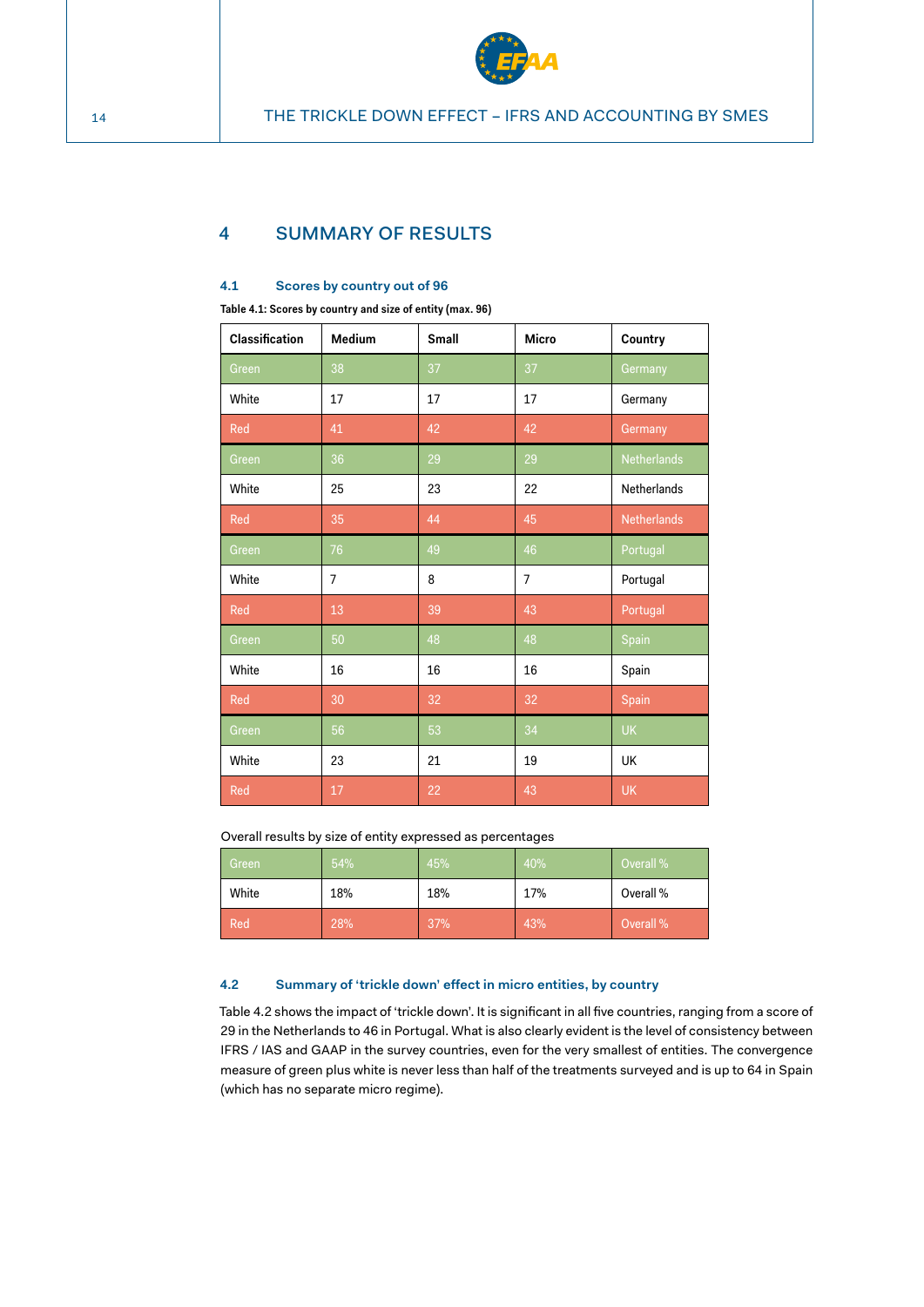

<span id="page-14-0"></span>

#### **4.3 Summary of 'trickle down' effect in small entities, by country**

The pattern of 'trickle down' for micro entities is almost exactly replicated for small entities (Table 4.3). There is some extra convergence in Portugal for small companies compared with micro, but the main difference is in the UK, where the impact can be seen of the greater convergence in FRS102 (small entities) than in FRS105 (micro entities).



## **4.4 Summary of 'trickle down' effect in medium-sized entities, by country**

For medium-sized entities there is even further consistency between IFRS / IAS and GAAP in the survey population (Table 4.4). More of this convergence is also attributed to the 'trickle down' effect, as the term is used in this paper. The most notable increase in convergence for medium-sized, as compared with small entities, is in Portugal, where the accounting treatments for medium-sized companies are the closest to IFRS in the sample, with a score of 83 out of 96.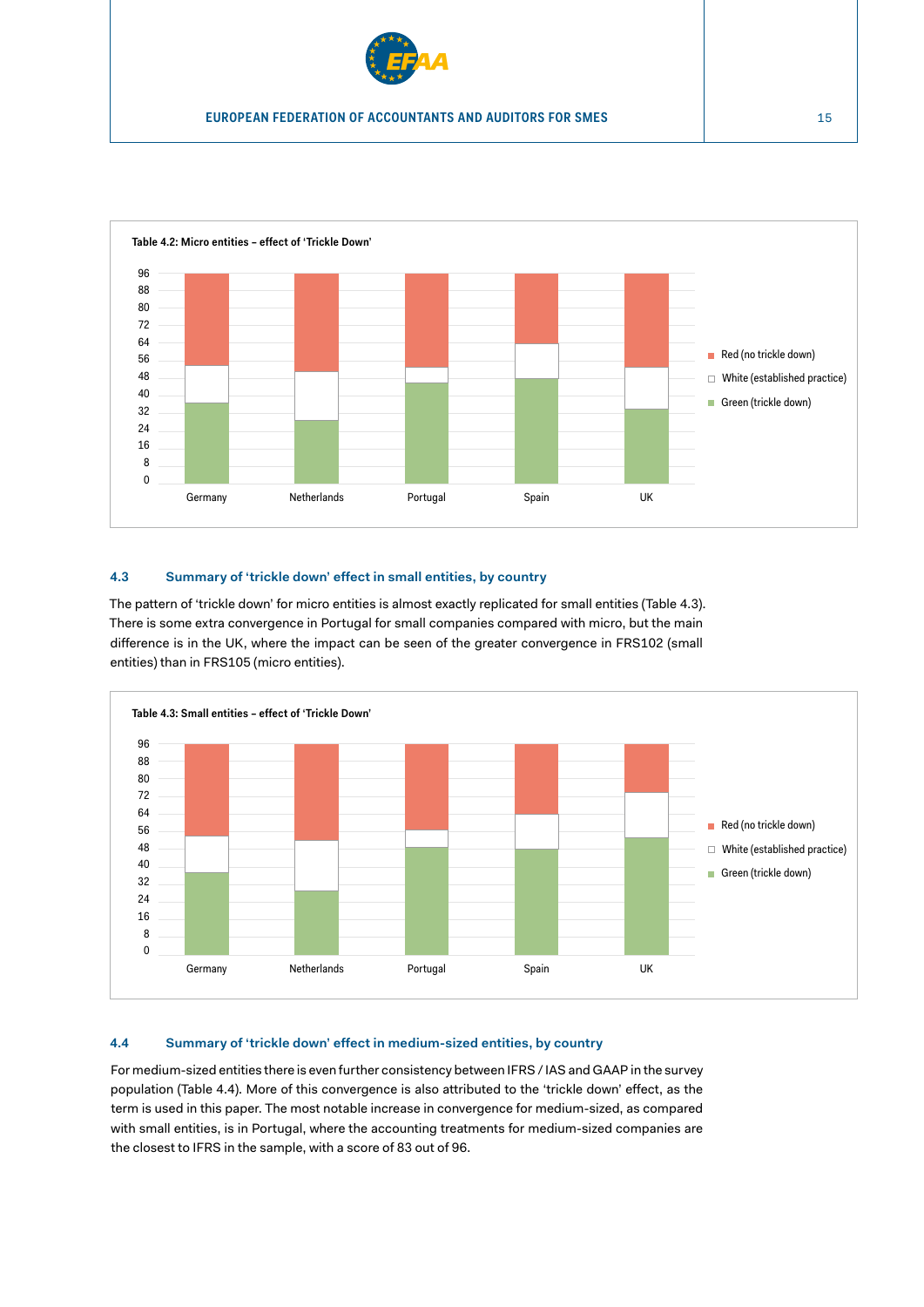

<span id="page-15-0"></span>

#### **4.5 Summary of 'trickle down' across all SMEs, by country**



While there are clear patterns in the extent of 'trickle down' according to SME size, the extent by country is not the same. In all cases convergence (white plus green) is at least 50% and the countries fall into a relatively narrow range of between 57% for Germany and 72% for the UK. All show clear signs that 'trickle down' has been a major factor in producing that convergence. Portugal is the leading example. Respondents in the Netherlands judge that more of the country's convergence on IFRS has predated the take up of IFRS in 2005 compared to the other countries. These differences arise from specific actions taken by countries, some of which are noted below.

- **Germany** The development of accounting standards in Germany has seen some alignment to IFRS, albeit not a continual adoption of IFRS, and very few differences arise between the treatment of medium-sized, small and micro entities.
- **Netherlands** The Dutch Accounting Standards Board has been careful to take into account the burden for SMEs (especially for small and micro entities) from the complexity of accounting method, for example, in pension accounting.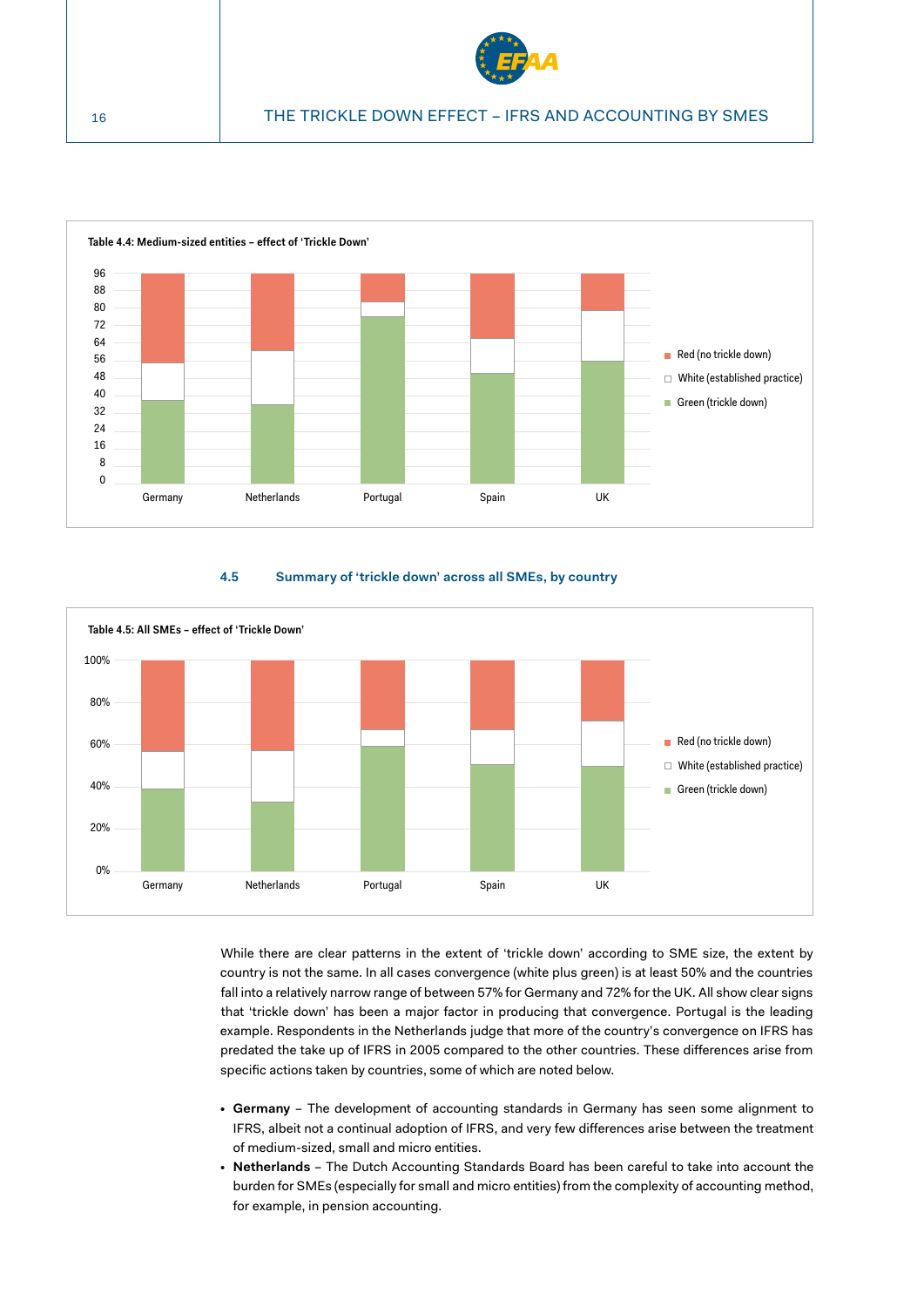

- <span id="page-16-0"></span>• **Portugal** – Portugal has moved to introduce fair value to accounts (especially for medium-sized companies) and move away from the sole use of historical cost, although the use of the latter is restricted when considering the extent of distributable profits and when calculating taxes.
- **Spain** There has been a move to introduce IFRS / IAS principles to SMEs as a class that is, very few differences are noted between micro, small and medium-sized entities.
- **United Kingdom** previous UK GAAP (including a separate small company regime) has been replaced largely by an introduction of IFRS for SMEs (FRS102), and for micro entities with some further simplifications (FRS105).

#### **4.6 Overall by company size**

There are clear patterns emerging when looking at 'trickle down' by size of entity (Table 4.6).



The extent of 'trickle down' from IFRS / IAS is clearly greater for larger SMEs, although entities of all sizes within the SME category are clearly affected by IFRS / IAS accounting methodology.

We suggest that this is because of the following factors/arguments.

- **Complexity of transactions** can often be linked to size of entity, although this will not always be the case. Medium-sized entities may well be likely to engage in transactions that are more complex than those in which micro entities engage. Regulators and legislators thus believe that the more complete and sometimes more complex requirements are justified in their case.
- **Stakeholders** are often judged to be more remote from entities as they grow in size and therefore more transparency of accounting information is often justified, in the view of standard setters and legislators.
- **The burden of accounting** is a theme for legislators and they have an objective of reducing the administrative burden of preparation; this applies particularly for the smallest entities, which are judged to have the fewest resources for meeting accounting requirements.

#### **4.7 Timing and rate of 'trickle down' and topic by topic**

While the survey shows evidence of the effect of 'trickle down' we note below a potential slowdown in its impact. One might conclude that this slowdown in rate is due to the accounting subjects that IFRS / IAS is now addressing and the complexity of their nature.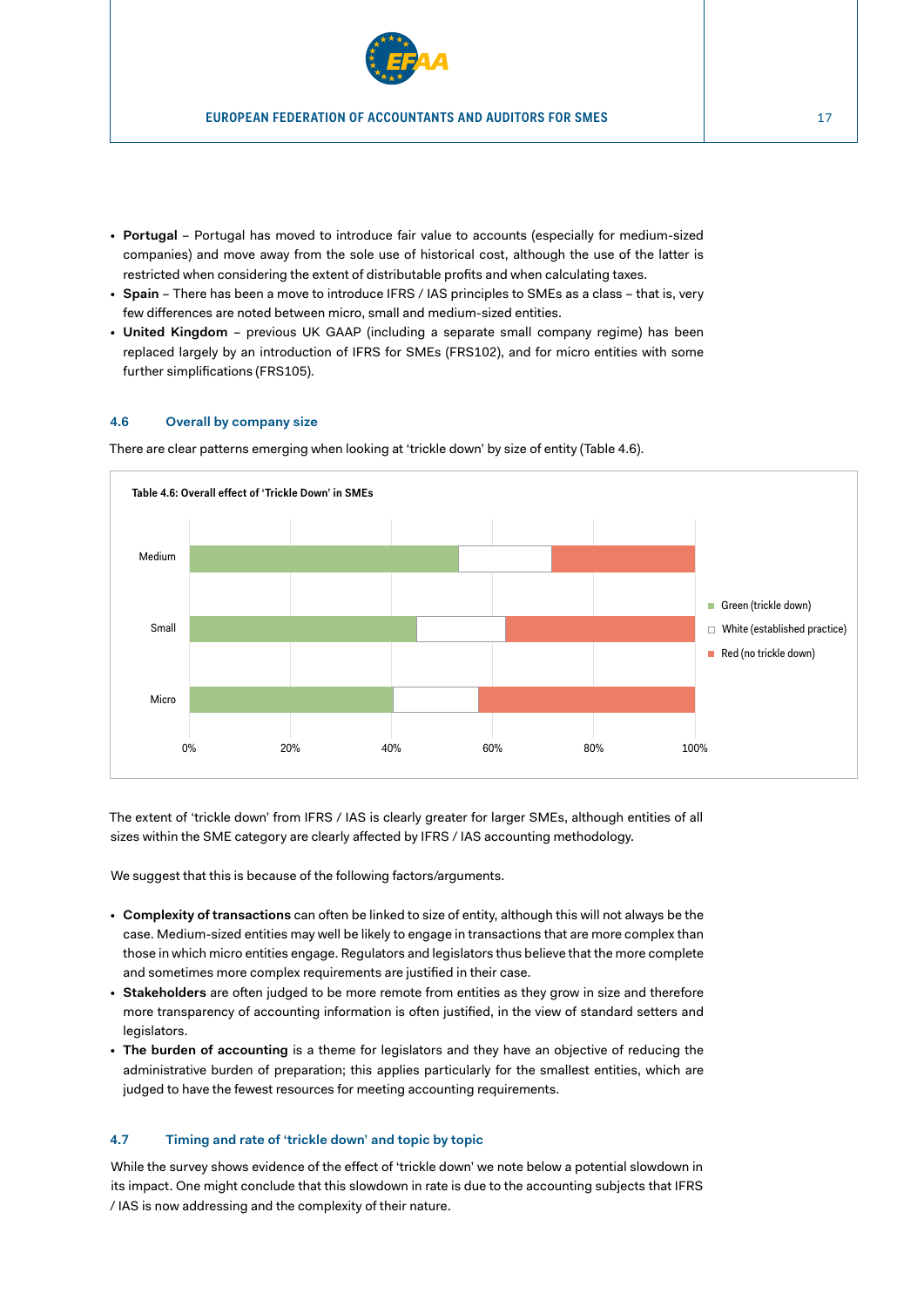

#### <span id="page-17-0"></span>**4.8 Medium-sized entities**

It is clear from the previous analysis that the medium-sized category has seen significant 'trickle down' and has had significant alignment with IFRS accounting treatments and principles. It is therefore of value to identify the similarities and differences. In summary, we noted the following points.

The most consistent alignment with IFRS occurred in the following standards.

- **IAS8 Accounting Policies, Changes in Accounting Estimates and Errors –** Alignment was seen across the surveyed countries, with the exception of Germany, where prior-period adjustments are accounted for in the period. The Directive is silent on the extent of restatements arising from the effects of correction of errors and includes a member state option for adjusting prior years for noncomparability.
- **IAS12 Income Taxes –** Alignment is seen across all surveyed countries for the adoption of the general principle of deferred tax accounting following the IAS12 requirements. The Netherlands considers this treatment to have been already in force – not a 'trickle down' effect. The Directive includes no guidance on the extent of accounting for deferred tax.
- **IAS16 Property, Plant and Equipment –** Alignment is seen across the surveyed countries with the exception of Germany, where fair value is not allowed. There is a member state option of requiring or allowing revaluations.
- **IAS17 Leases –** Alignment is seen across the surveyed countries with the exception of Germany, where leases are treated as required by tax legislation. There is no requirement in the Directive to account for finance leases as borrowing and the acquisition of an asset.
- **IAS18 Revenue –** There is almost complete alignment. All the countries apply the main principles of IAS18, albeit some view them as being in place before 2005. The Directive includes only the general principle of realisation.
- **IAS19 Employee Benefits –** There is general consensus but the Netherlands has chosen not to adopt what it believes are complex accounting treatments for pensions and Germany does not allow multi-employer pension plans to be treated sometimes as Defined Contribution Schemes. The Directive is silent on the accounting for defined benefit pension promises.
- **IAS21 The Effects of Changes in Foreign Exchange Rates –** There is general consensus in applying the approach of the standard. The Directive is silent upon this subject.
- **IAS32 Financial Instruments: Presentation –** There is consensus in applying this, with the exception of Portugal, which does not allow the use of IAS32. No definition of equity and liabilities is included in the Directive.
- **IAS36 Impairment of Assets –** There is general consensus in applying this, with the exception of the UK, which does not require goodwill to be tested each year, and Germany, which does not allow 'value in use' considerations.
- **IAS37 Provisions, Contingent Liabilities and Contingent Assets –** Application of this is most fully consistent across the surveyed companies, with the exception of how risks and uncertainties are to be valued in Germany and the Netherlands does not allow discounting.

The most consistent differences with IFRS treatments were seen in the following standards.

- **IAS39 Financial Instruments: Recognition and Measurement –** Germany and Spain do not allow the principles of IAS39 and the Netherlands and the United Kingdom prohibit certain fair value elements of the standard. In the Directive, fair value accounting for financial instruments is allowed as a member state option to require or permit.
- **IFRS11 and IAS31 Interests in Joint Ventures –** There is as yet no evidence of trickle down in the Netherlands or Spain for the most recent IFRS treatment. The United Kingdom has never allowed the proportional consolidation method and so did not converge with IAS31 but the UK treatment is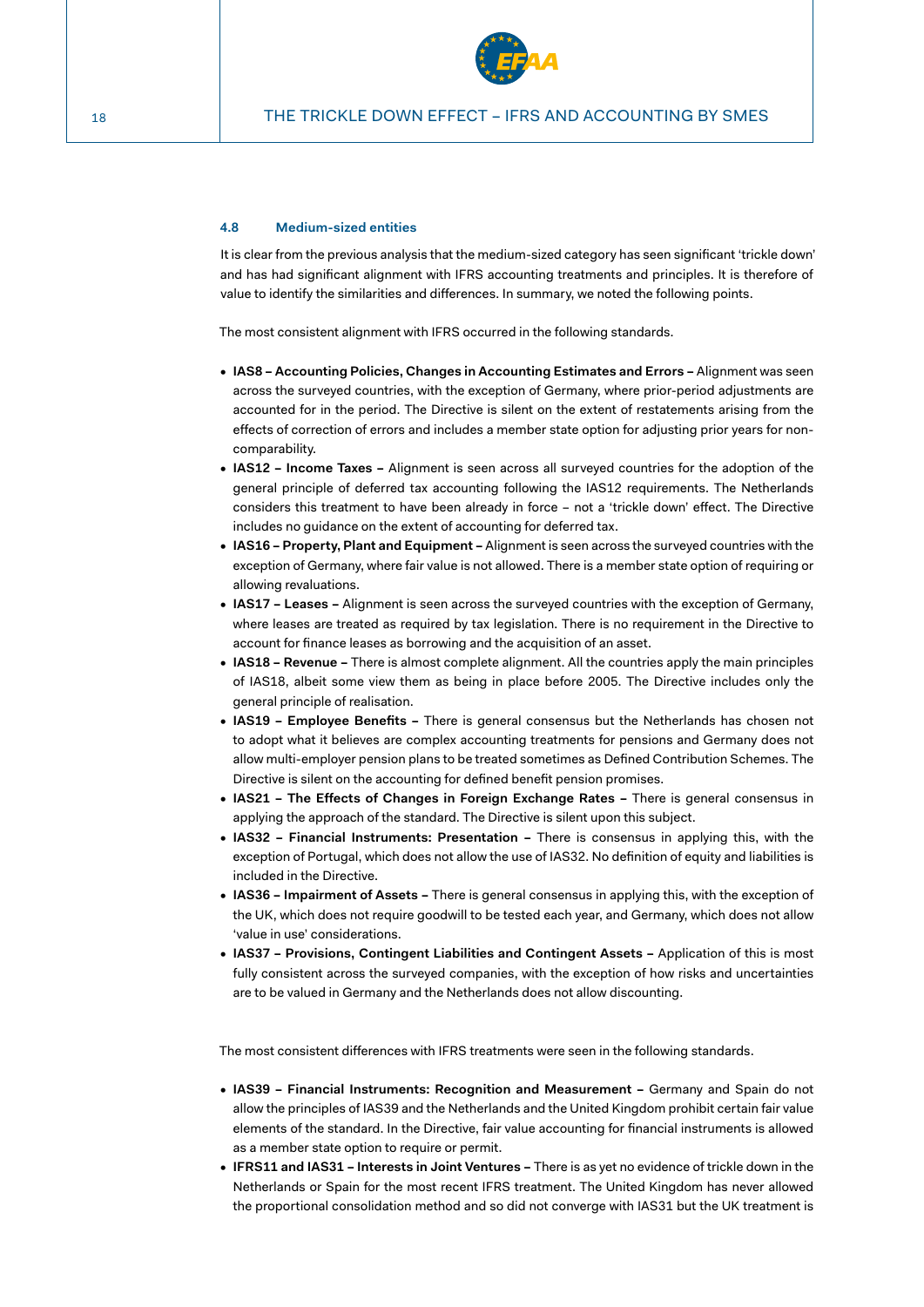

<span id="page-18-0"></span>consistent with IFRS11. There is strong evidence of trickle down in Germany, because it changed to IAS31 and then changed again when IFRS11 came in. Both equity accounting and proportional consolidation are envisaged in the Directive.

- **IFRS9 Financial Instruments –** Given that IFRS9 is not yet a mandatory requirement of IFRS it is not surprising that this has not yet trickled down to SMEs. The United Kingdom has, however, adopted some elements, such as the basic classification of financial assets and the hedging requirements. Germany has likewise adopted some elements of the new IFRS.
- **IFRS10 Consolidated Financial Statements –** There has been adoption in Germany but no 'trickle down' in Spain, Portugal or the United Kingdom, though this is a recent standard.

#### **4.9 Conclusions**

So what can we conclude?

- More 'trickle down' is likely in areas where the Accounting Directive is silent, because national GAAP will tend to use IFRS where that is so: for example, over restatements of prior years, pensions, deferred tax, revenue, leases and provisions.
- Less 'trickle down' is expected in more complex matters of financial instruments and complex group structures.
- There has been a mixed impact where some countries have avoided implementing fair value principles across the board, for example in Germany in most instances
- 'Trickle down' takes some time and the most recent IFRS have not been much adopted for SMEs.
- 'Trickle down' has progressed at different speeds in different countries. Portugal, Spain and Germany have brought in many IFRS treatments as part of major 'step changes' in their national accounting requirements. The Netherlands has adopted a more gradual approach. The UK moved from a gradual approach, applied until 2005, to incorporating more recent treatments via a step change effective from 2015.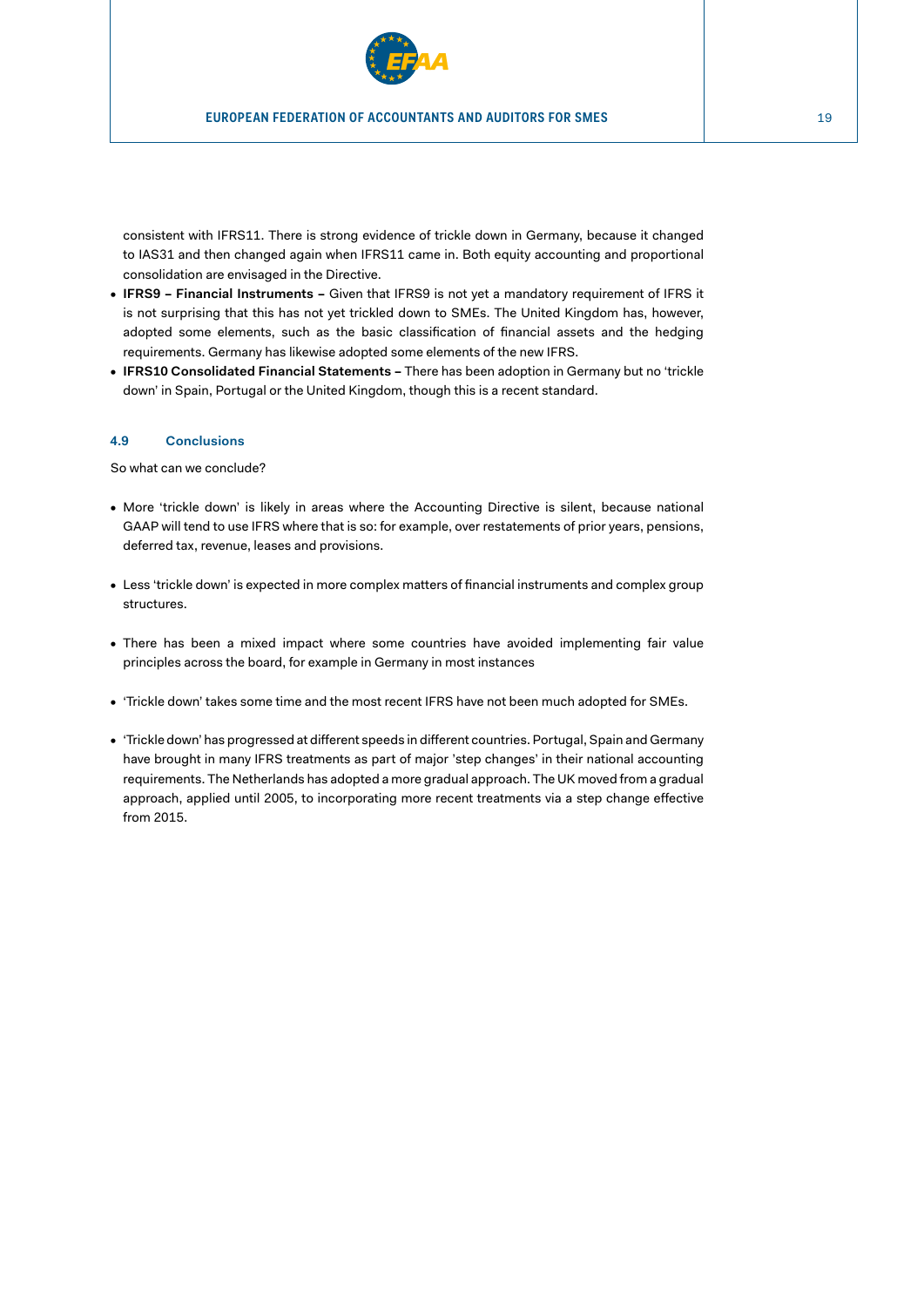

## <span id="page-19-0"></span>5 GERMANY

#### **5.1 Evolution of accounting in Germany**

Germany has in the past tried to modernise the German Commercial Code at regular intervals. During these periods of review, some of the new developments, mostly those that come from IFRS, have been accepted.

However, the most significant change in the last 20 years was presented in 2009 with the Accounting Modernization Act. The preamble to this stated the following:

*"In addition, small and medium-sized companies cannot be expected to move from established, simple and cost-effective German GAAP to IFRSs for cost reasons. The different conceptual concepts of the German GAAP and the IFRS are of increasing importance. The IFRSs emphasize the idea of comprehensive information for the user of the financial statements, which is reflected in the comprehensive notes. The caution principle, which prevails under German GAAP, takes the backseat. As a result, the transition towards IFRSs not only lacks added value, but also raises the risk that, due to the degree of detailing IFRSs, it is necessary to disclose competitive data. This may be necessary for capital-market-oriented companies. It can also be acceptable to diversified and internationally active large companies which are not capital-market-oriented, but can pose a risk to small and medium-sized enterprises. In light of its complexity and regulatory density, the current IFRS for SMEs (Draft February 2007) is also not suited to meet the needs of small and medium-sized enterprises in an informative, but limited accounting framework should be adequately taken into account.*

*Companies in Germany need a modern accounting basis. The aim of the German Accounting Modernization Act is therefore to develop the established German GAAP into a durable, and more cost-effective and simpler alternative to international accounting standards, without losing the key points of the German Commercial Code (HGB) – being the basis for profit distribution and for tax assessment. In addition, companies should be relieved of unnecessary costs wherever possible."* 

#### **5.2 Overall scores**

The following overall scores were noted for Germany.

| Classification | <b>Medium</b> | <b>Small</b> | <b>Micro</b> | <b>Overall</b><br>Germany % |
|----------------|---------------|--------------|--------------|-----------------------------|
| Green          | 38            | 37           | 37           | 39%                         |
| White          | 17            | 17           | 17           | 18%                         |
| Subtotal       | 55            | 54           | 54           | 57%                         |
| Red            | 41            | 42           | 42           | 43%                         |
| <b>Total</b>   | 96            | 96           | 96           | 100%                        |

**Table 5.1: Convergence and 'trickle down' scores in Germany, by size of entity**

#### Convergence scores in percentage terms

| Red         | 43% | 44% | 44% |
|-------------|-----|-----|-----|
| White/Green | 57% | 56% | 56% |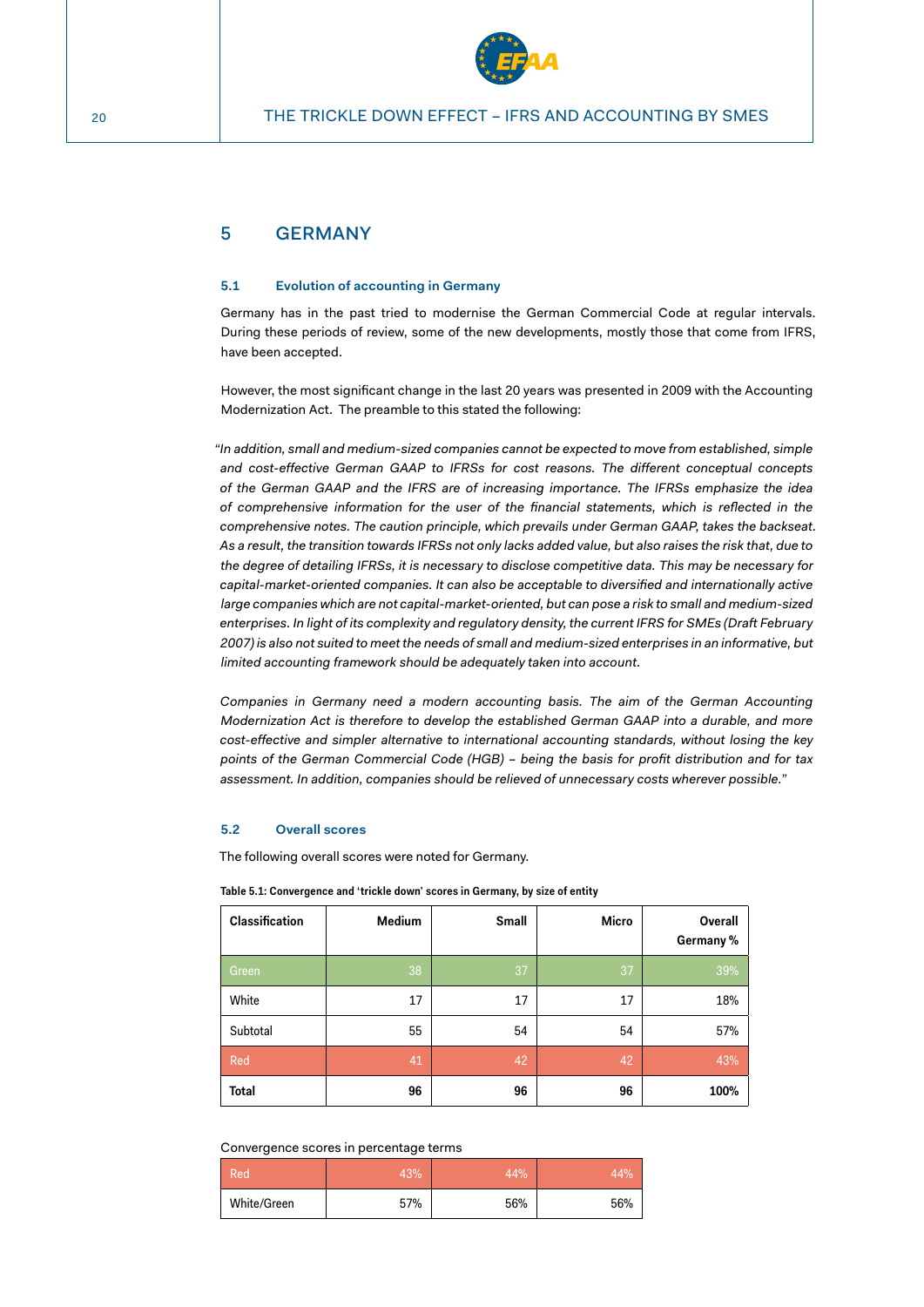

## **5.3 Summary of the results**

The German analysis indicates a limited amount of 'trickle down' from IFRS to the accounting treatment, principally via IAS32, IFRS3, IFRS9, IFRS10, IAS31 and IFRS11.

Certain standards, notably IAS1, IAS7, IAS10, IAS17, IAS39, IAS40 and IAS41, have not been adopted for smaller entities.

There is little notable difference between the 'trickle down' effect for medium-sized, small and micro entities.

#### **5.4 Conclusions**

There is some evidence that certain standards have found their way into the German Commercial Code. Of interest is the fact that there is only one identified difference between medium-sized entities on the one hand and small and micro entities on the other, that being in relation to IAS12 whereby small and micro entities can opt out of deferred tax accounting.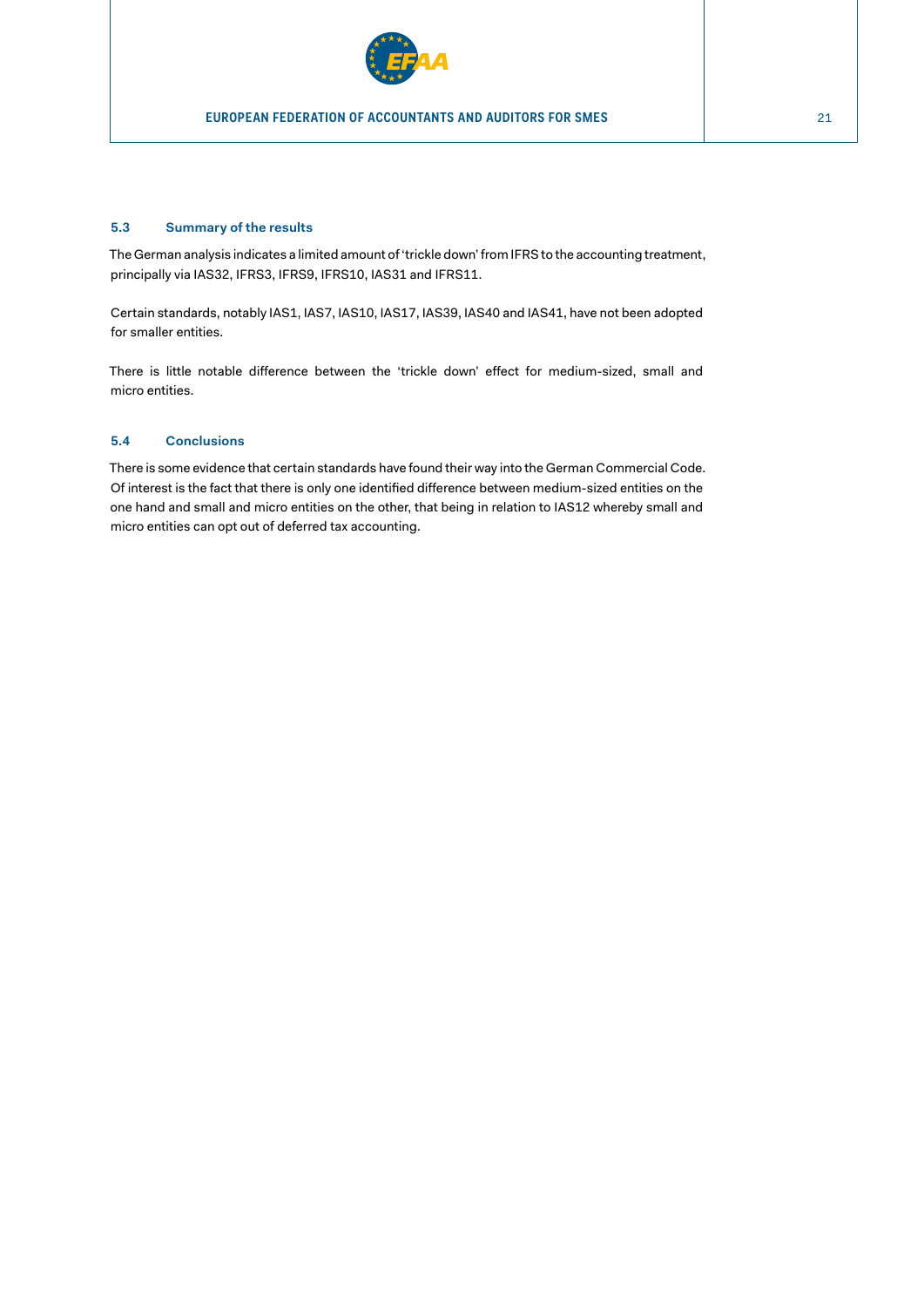

## <span id="page-21-0"></span>6 THE NETHERLANDS

#### **6.1 Evolution of accounting in the Netherlands**

Since 2005, the Dutch Accounting Standards Board (DASB) has published a separate booklet that contains the accounting standards to be applied by small entities ('small' is defined according to the EU Accounting Directive regime). Before 2005, these standards were included in the yearly publication of the DASB that contains the Dutch Accounting standards, with specific exemptions for small and medium-sized entities. The publication of a 'small booklet' was driven by efficiency and 'easy access' reasons, not as a result of changes in IFRS.

The DASB considers the appropriateness of each new or amended IFRS standard before implementation in the Netherlands, as a matter of due process. Divergence will therefore exist where the IFRS standards are deemed to be too complex or too burdensome to apply. Good examples of these are for pension accounting under IAS19 Employee Benefits, and hedge accounting under IAS39 Financial Instruments: Recognition and Measurement. Although the pension accounting concept of IAS19 was initially adopted by the DASB, the board decided in 2009 to reject this concept and to implement a new standard based on what it calls the 'liability approach'. In addition, although the IFRS hedge accounting models can be applied in the Netherlands, a specific Dutch model exists: cost price hedge accounting. Again, this has been driven by a desire to reduce the administrative burden and complexity.

Cash flow statements, for example, are required only for large and medium-sized companies and not for small entities.

Small and micro entities are allowed by law to use tax accounting measurement principles in their financial statements in order to prevent differences between tax accounts and statutory financial statements.

In addition, IFRS for SMEs has not been explicitly adopted in the Netherlands.

#### **6.2 Overall scores**

The overall scores shown in Table 6.1 were noted for the Netherlands.

| Classification | <b>Medium</b> | <b>Small</b> | <b>Micro</b> | Overall<br>Netherlands % |
|----------------|---------------|--------------|--------------|--------------------------|
| Green          | 36            | 29           | 29           | 33%                      |
| White          | 25            | 23           | 22           | 24%                      |
| Subtotal       | 61            | 52           | 51           | 57%                      |
| Red            | 35            | 44           | 45           | 43%                      |
| <b>Total</b>   | 96            | 96           | 96           | 100%                     |

**Table 6.1: Convergence and 'trickle down' scores in the Netherlands, by size of entity**

#### Convergence scores in percentage terms

| <b>Red</b>  | 36% | 46% | 47% |
|-------------|-----|-----|-----|
| White/Green | 64% | 54% | 53% |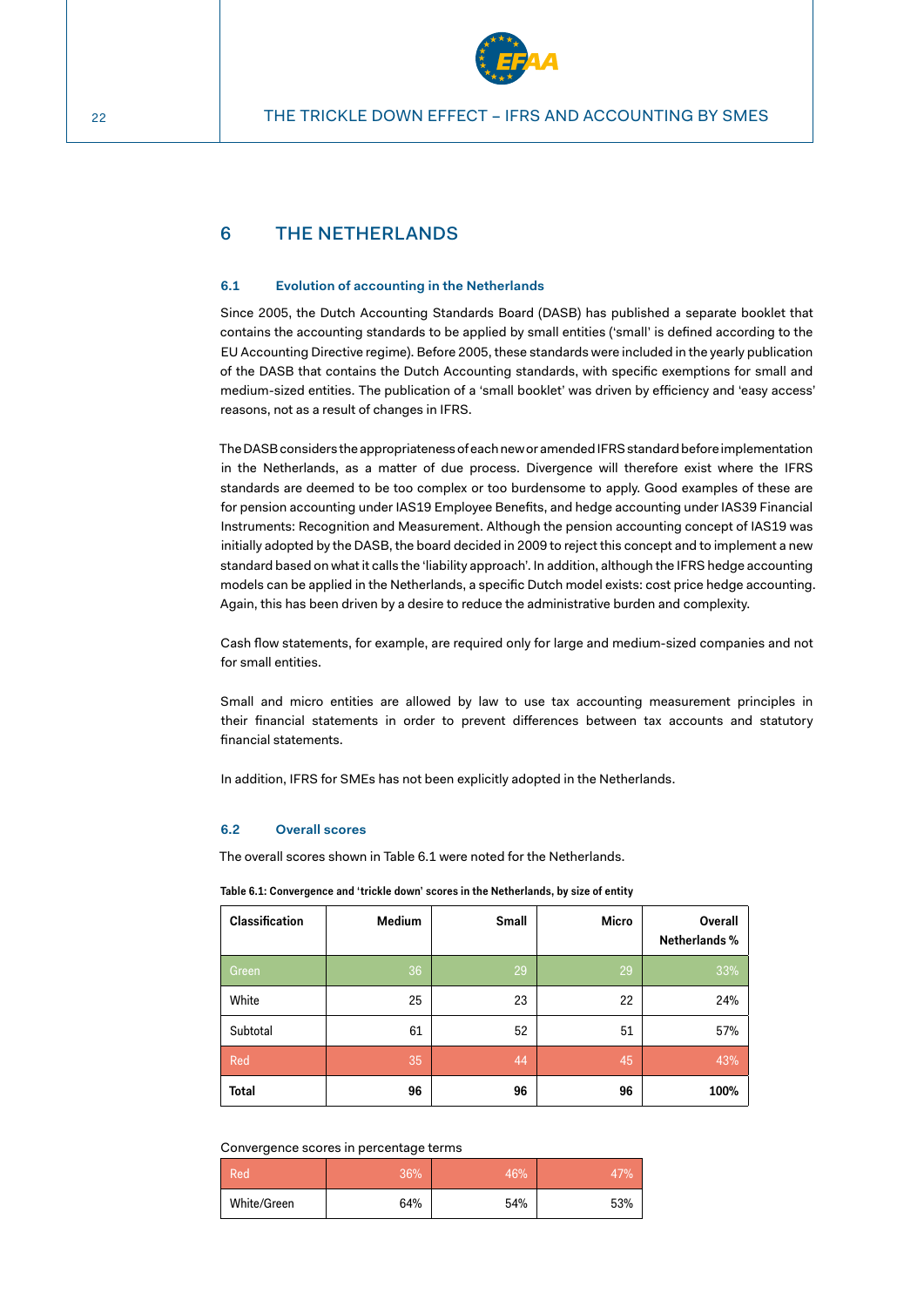

#### <span id="page-22-0"></span>**6.3 Summary of the results**

#### *Overall*

The Netherlands analysis indicates some 'trickle down' from IFRS to the accounting treatment adopted by Dutch entities, with over 30% of the IFRS changes noted in the survey being taken into Dutch GAAP.

Some people might see this percentage as fairly low but it is probably because the DASB has assessed potential standard changes in the light of considerations of complexity and the likely burden on entities.

#### *What is consistent with IFRS?*

The requirements of the following standards have in the main been applied to all entities.

- IAS20 Accounting for Government Grants and Disclosure of Government Assistance
- IAS32 Financial Instruments: Presentation
- IAS36 Impairment of Assets
- IAS37 Provisions, Contingent Liabilities and Contingent Assets
- IAS38 Intangible Assets
- IAS40 Investment Property

#### *What has not been taken on board from IFRS?*

The DASB's due process and assessment of complexity and appropriateness has helped to ensure that certain accounting treatments have not filtered down. The main ones are:

- IAS19 Employee Benefits
- IAS39 Financial Instruments: Recognition and Measurement
- IAS41 Agriculture
- IFRS3 Business Combinations.

#### *Areas of clear difference?*

One might conclude that clear differences exist for small entities, for which complexity is deemed unnecessary. That is, small entities have been excluded from the application of accounting treatments that are particularly complex, such as pension accounting and accounting for financial instruments.

#### **6.4 Conclusions**

The matrix might lead one to conclude that many accounting treatments for SMEs in the Netherlands are derived from IFRS. In fact, this conclusion is partly incorrect, because in the 1970s and 1980s representatives of European National Standard Setters contributed to the development of IASC and its IAS standards. Alternatively, one could argue that, in the early years of standard setting, certain common existing accounting practices provided the foundations for the current IFRS standards.

The overall incidence of 'trickle down' from IFRS to Dutch accounting standards has been managed. This is principally because the DASB determines the applicability and usefulness of each IFRS amendment (case by case), and where the DASB considers standards to be inappropriate for the Dutch environment or for specific entities, its own standards have been developed.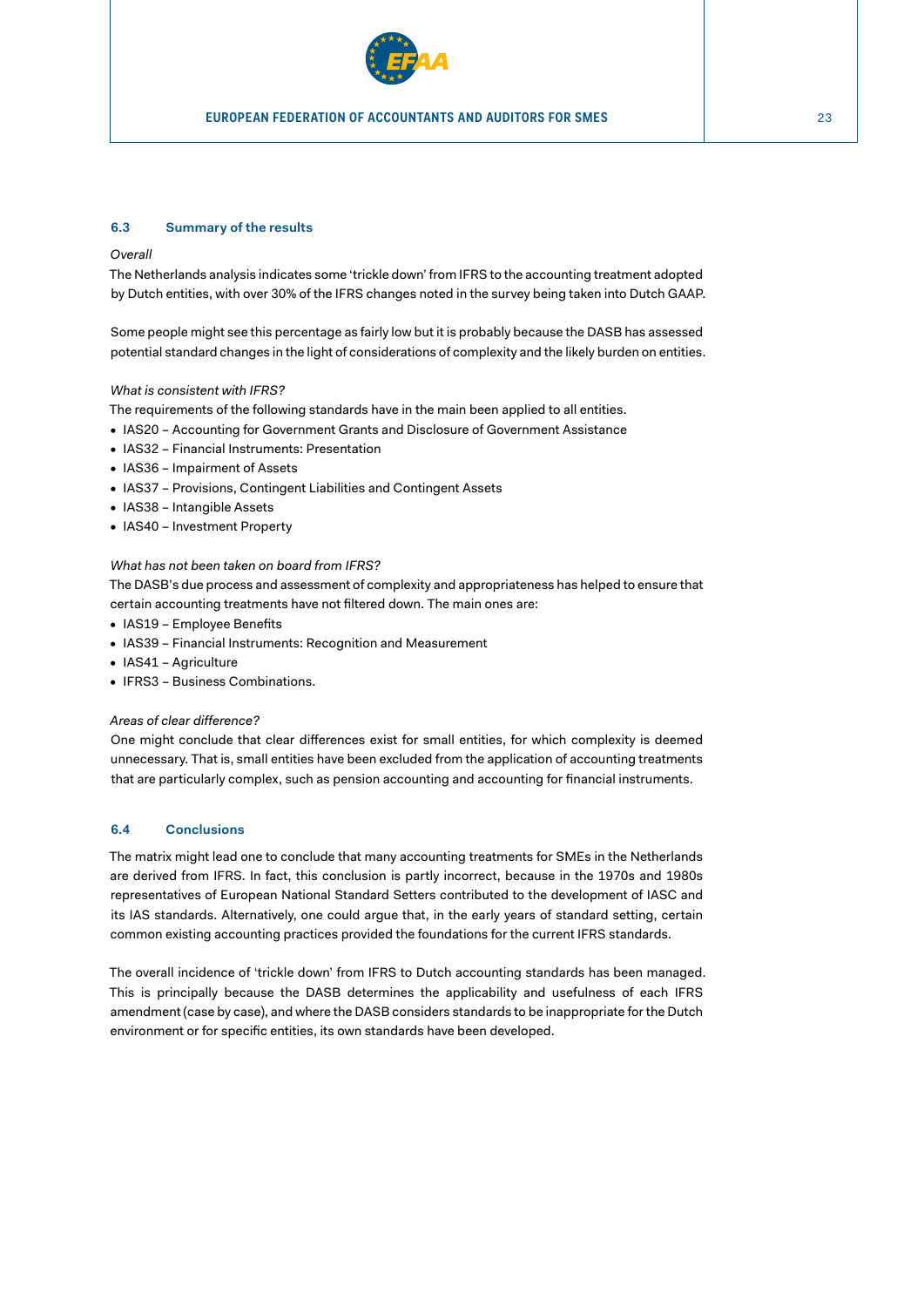

## <span id="page-23-0"></span>7 PORTUGAL

#### **7.1 Evolution of accounting in Portugal**

From 1989 Portugal used a historical-cost-based accounting system until the new Portuguese Accounting Standards System (commonly designated as SNC) came into force on 1 January 2010.

SNC was consistent with the Fourth and Seventh EU Directives on Company Law. It was mainly intended to meet the accounting harmonisation requirements in the EU, albeit that some specific provisions have been adapted to Portuguese company needs.

Therefore, although for over three decades Portugal had used a historical-cost-based accounting system, it now uses a system that favours the application of fair value so that financial statements give a true and a fair view. While adopting fair value accounting, Portugal has chosen to limit its use in the following ways.

*Commercial law.* This prevents the distribution of profits until such profits are made.

*Tax law.* The use of fair value to compute corporation tax payable is rarely accepted.

Additionally, Portugal has taken steps to simplify accounting rules for the small and micro entities such that these do not allow fair value.

#### **7.2 Overall scores**

The overall scores shown in Table 7.1 were noted for Portugal.

| Classification | <b>Medium</b> | Small | <b>Micro</b> | Overall<br>Portugal % |
|----------------|---------------|-------|--------------|-----------------------|
| Green          | 76            | 49    | 46           | 59%                   |
| White          | 7             | 8     | 7            | 8%                    |
| Subtotal       | 83            | 57    | 53           | 67%                   |
| Red            | 13            | 39    | 43           | 33%                   |
| <b>Total</b>   | 96            | 96    | 96           | 100%                  |

**Table 7.1: Convergence and 'trickle down'scores for Portugal, by size of entity**

Convergence scores in percentage terms

| Red         | 14% | 41% | 45% |
|-------------|-----|-----|-----|
| White/Green | 86% | 59% | 55% |

#### **7.3 Summary of the results**

#### *Overall*

The Portuguese analysis indicates significant 'trickle down' from IFRS to the accounting treatment adopted by Portuguese entities. Indeed, 59% of the IFRS changes noted in the survey were ultimately taken into Portuguese GAAP. Nonetheless, one-third of the IFRS changes have not found their way into Portuguese GAAP.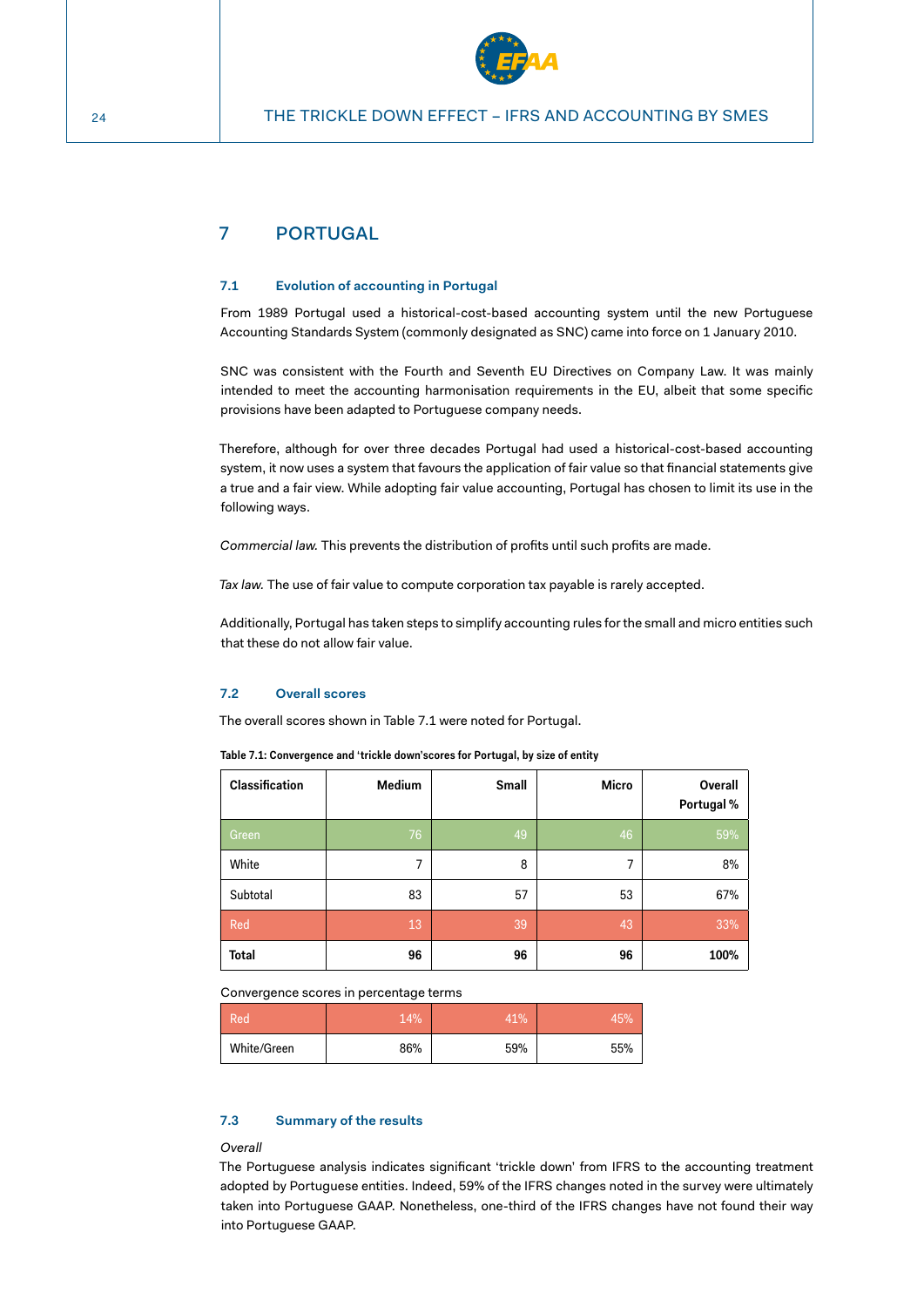

<span id="page-24-0"></span>This result is partly to be expected, given the fact that Portugal has now developed its accounting regimes to favour fair value accounting rather than the historical cost accounting that it favoured for over three decades.

What is also worthy of note, however, is the clear pattern whereby the accounting treatments required for larger entities are being more closely linked to those of IFRS. That is, accounting treatments for micro entities exhibit more differences from IFRS than is the case for small entities and, in turn, those for smaller entities exhibit more differences from IFRS than is the case for medium-sized entities. To some extent, this has resulted from the Portuguese strategy of simplifying accounting rules for small and micro entities by prohibiting the use of fair value accounting.

#### *What is consistent with IFRS?*

IAS17, IAS18, IAS19, IAS20, IAS21, IAS29, IAS36, IAS37 and IAS38 are almost entirely reflected in small company accounting.

#### *What has not been taken on board from IFRS?*

Exceptions relate to some items that were not taken on board, namely IAS32, IFRS2, IFRS9, IFRS10 and IFRS11. To a significant extent, this reflects the fact that fair value accounting is not required for smaller entities (IFRS2) and that certain complex financial accounting standards have also been omitted from small company accounting.

#### *Areas of clear difference?*

The above items reflect matters that have not been applied in Portugal.

#### **7.4 Conclusions**

There has been evidence in the past of 'trickle down' into Portuguese GAAP from IFRS / IAS although certain standards that reflect fair value accounting have not been required for smaller entities.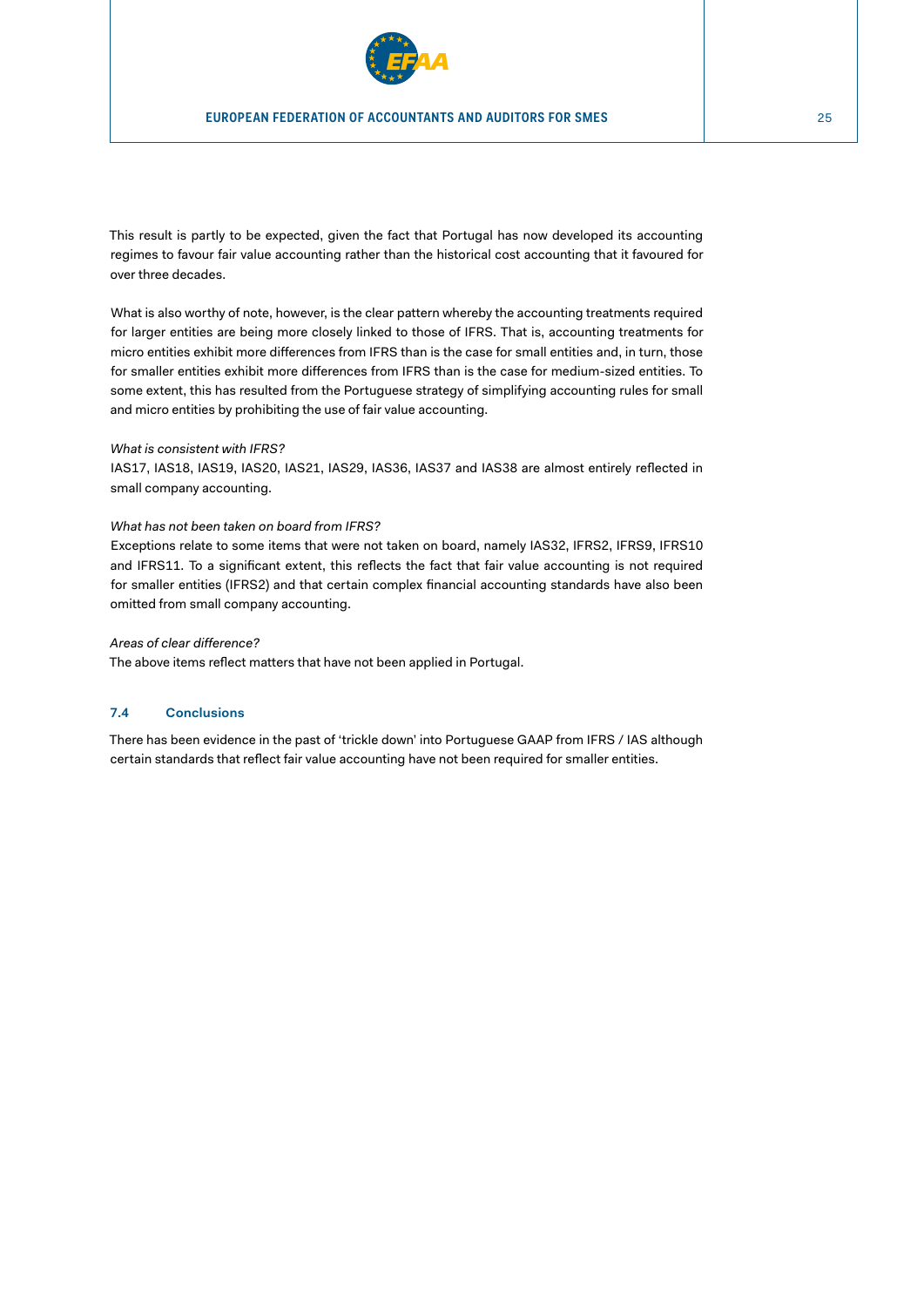

## <span id="page-25-0"></span>8 SPAIN

#### **8.1 Evolution of accounting in Spain**

In Spain there is an accepted compulsory 'trickle down' as the Spanish accounting system requires that SMEs apply IFRS / IAS only when they have been introduced into Spanish law. 'Generally accepted' is normally read as 'compulsorily required'. Indeed, the publication of both General Accounting Plans in 2007 (first applied by SMEs in 2008) provided the real step change, with IFRS / IAS being applied in Spain.

That said, the effect was not a 'trickle down' but more of a step change; the General Accounting plans are required by the government and applied as compulsory by SMEs.

The Spanish government has chosen to reform all Spanish laws so as to obtain comparable Spanish financial statements linked to the degree of independence of each company: listed, non-listed, groups of companies, SMEs or micro entities.

#### **8.2 Overall scores**

The overall scores shown in Table 8.1 were noted for Spain.

| Classification | <b>Medium</b> | <b>Small</b> | Micro | <b>Overall</b><br>Spain % |
|----------------|---------------|--------------|-------|---------------------------|
| Green          | 50            | 48           | 48    | 51%                       |
| White          | 16            | 16           | 16    | 16%                       |
| Subtotal       | 66            | 64           | 64    | 67%                       |
| Red            | 30            | 32           | 32    | 33%                       |
| <b>Total</b>   | 96            | 96           | 96    | 100%                      |

**Table 8.1: Convergence and 'trickle down' scores in Spain, by size of entity**

Convergence scores in percentage terms

| Red         | 31% | 33% | 33% |
|-------------|-----|-----|-----|
| White/Green | 69% | 67% | 67% |

#### **8.3 Summary of the results**

#### *Overall*

The Spanish analysis indicates a significant 'trickle down' from IFRS to the accounting treatment adopted by Spanish entities. Indeed, 51% of the IFRS changes noted in the survey were ultimately taken into Spanish GAAP. Only one-third of the IFRS changes have not found their way into Spanish GAAP.

What is also worthy of note, however, is the consistent treatment of items irrespective of size of entity – medium-sized, small or micro – with very few differences arising. Where they have occurred, these have been in respect of IAS7 (cash flows) and IAS1 (Statement of change in equity). These are both required for medium-sized entities.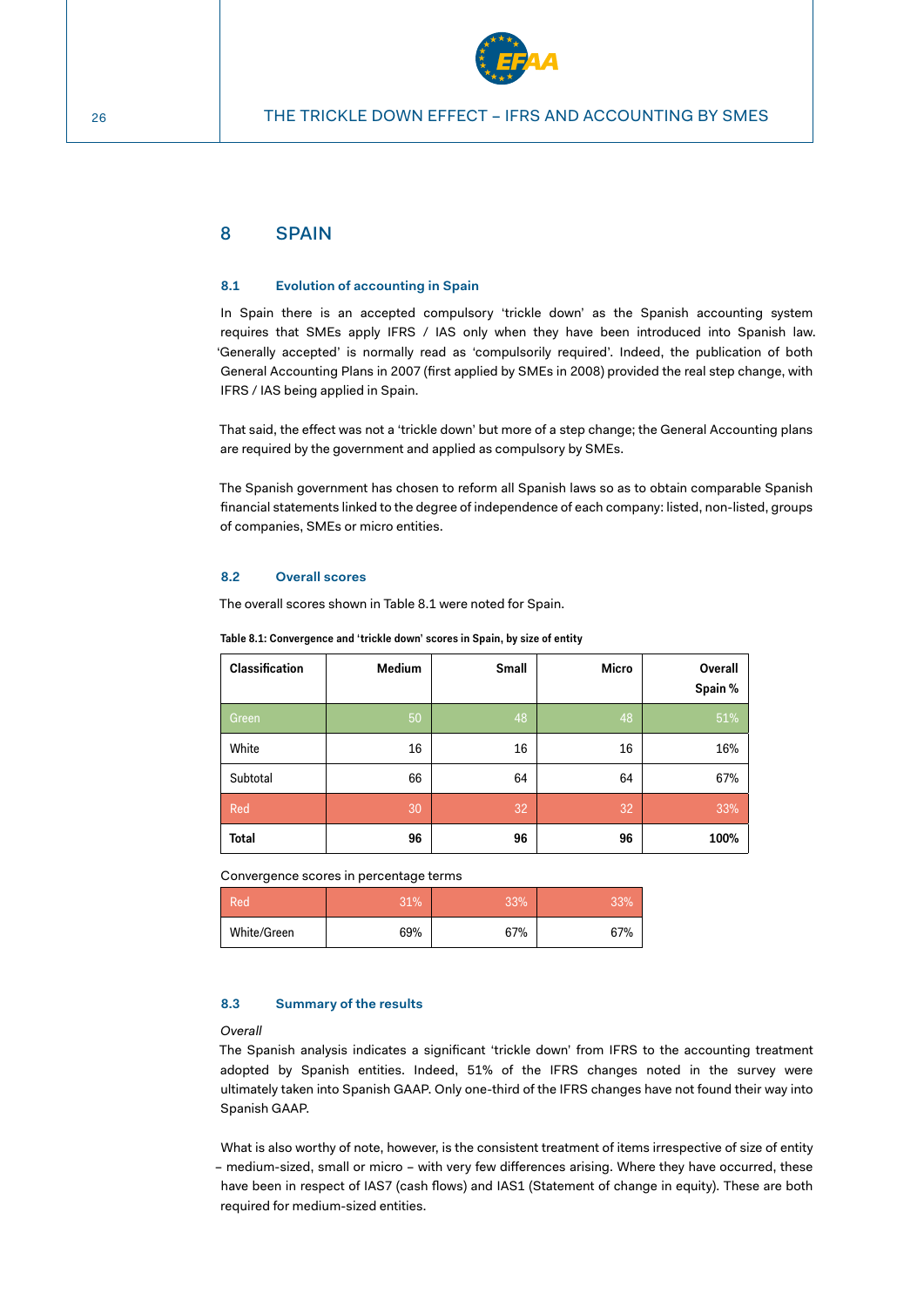

#### <span id="page-26-0"></span>*What is consistent with IFRS?*

IAS17, IAS18, IAS19, IAS20, IAS21, IAS36 and IAS37 are almost entirely reflected in small company accounting.

#### *What has not been taken on board from IFRS?*

Exceptions relate to some items that were not taken on board, namely IAS39, IAS41, IFRS9, IFRS10 and IFRS11. A significant amount of these exceptions reflect the fact that fair value accounting is not required for smaller entities (IFRS2) and that certain complex financial accounting standards have also been omitted from small company accounting.

#### *Areas of clear difference?*

The above items reflect requirements that have not been applied in Spain.

#### **8.4 Conclusions**

There has been evidence in the past of 'trickle down' into Spanish GAAP from IFRS / IAS, although certain standards that reflect fair value accounting have not been required for smaller entities. In addition, there is a significant amount of consistency between what is required for SMEs as a whole, with very few differences noted between medium-sized and small and micro entities.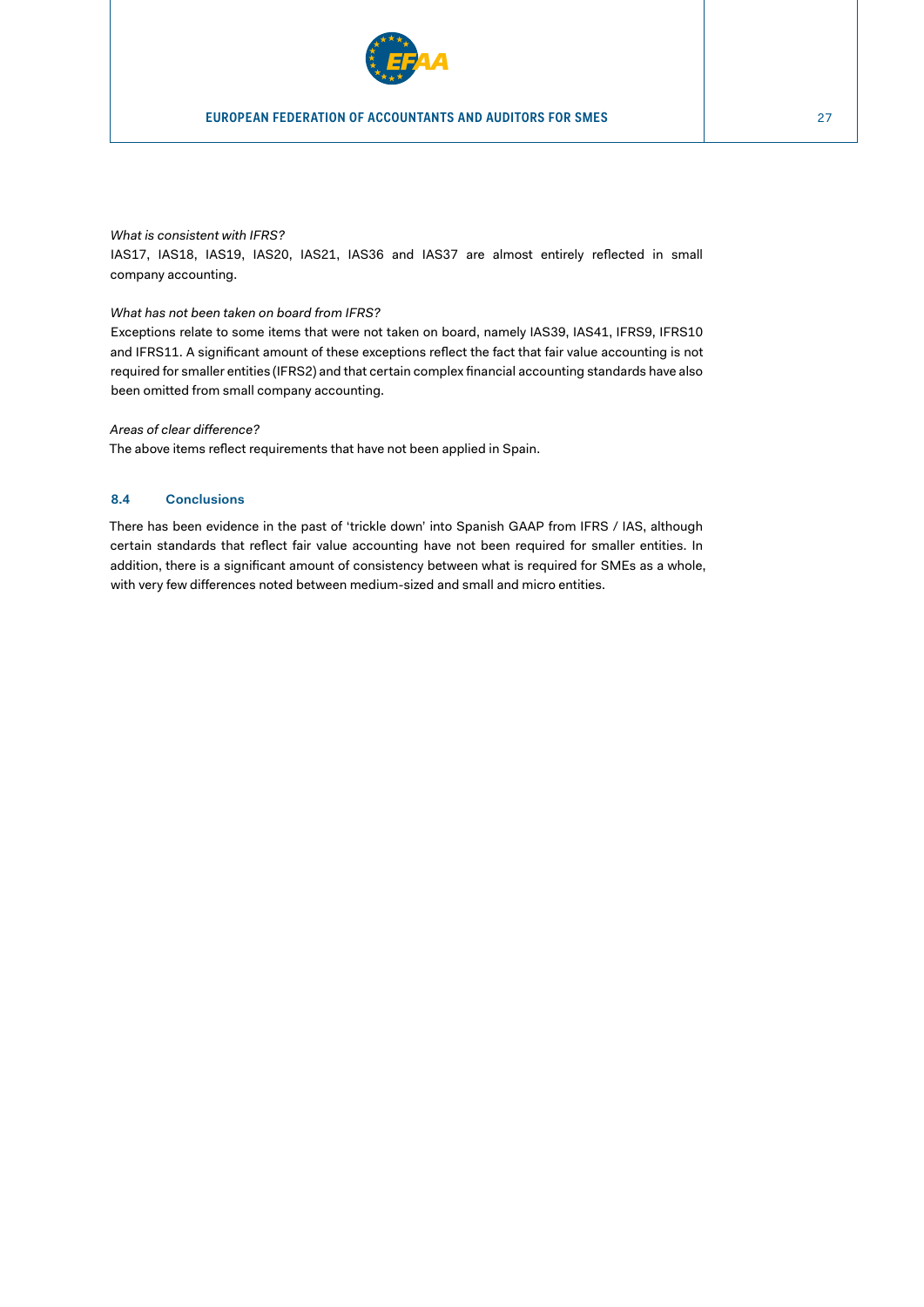

## <span id="page-27-0"></span>9 UNITED KINGDOM

#### **9.1 Evolution of accounting in the UK**

Before 1997 there were no differences between small and other companies in the recognition and measurement (R&M) of items in accounts – apart from the exemption from preparing consolidated accounts, which came from the Seventh Accounting Directive. Any differences between small and other companies were to be found in reduced disclosures, but there were relatively few of these.

In 1997, the Financial Reporting Standard for Smaller Entities (FRSSE) created a separate accounting regime. Even so, at its inception, there were essentially no R&M differences with the then full UK GAAP. Instead, the FRSSE contained a simplified set of standards with disclosure exemptions and no requirement for a cash flow statement. The FRSSE also included a reference back to full UK GAAP in areas where the FRSSE provided no guidance.

Medium-sized entities continued to use full UK standards, with a few disclosure reductions from the Fourth Directive. The use of the FRSSE (by eligible small companies) began at a fairly modest level but rose steadily in the UK, although it was never widely taken up in Ireland.

The FRSSE was amended on a fairly regular basis to reflect changes in UK GAAP, some of which mirrored changes in IFRS / IAS (for example IAS36 to IAS38). In 2005, IFRS were adopted by the EU and applied by UK listed companies. UK GAAP continued being used largely by unlisted large or medium-sized entities, but was increasingly not adjusted for changes happening in IFRS.

In 2013 the new UK standard FRS102 was issued – based on IFRS for SMEs (itself issued in 2009) – but the UK standard incorporated some significant R&M adaptations. These mostly added options (for example revaluation of fixed assets, capitalisation of development costs and interest) that were available in existing full UK GAAP and the FRSSE.

From 2016 the FRSSE was withdrawn and UK small (but not micro) entities will use FRS102 for the R&M treatments (except for the consolidation requirement), with the reduced disclosures from the new Accounting Directive. Micro-companies have their own regime (FRS105), which incorporates some R&M differences from FRS102 (detailed in section 9.3 below) and uses the severely curtailed formats and note disclosures set out in the new Accounting Directive.

#### **9.2 Overall scores**

The overall scores shown in Table 9.1 were noted for the UK.

**Table 9.1: Convergence and 'trickle down' scores for the United Kingdom, by size of entity**

| Classification | <b>Medium</b> | <b>Small</b> | Micro | Overall UK % |
|----------------|---------------|--------------|-------|--------------|
| Green          | 56            | 53           | 34    | 50%          |
| White          | 23            | 21           | 19    | 22%          |
| Subtotal       | 79            | 74           | 53    | 72%          |
| Red            | 17            | 22           | 43    | 28%          |
| <b>Total</b>   | 96            | 96           | 96    | 100%         |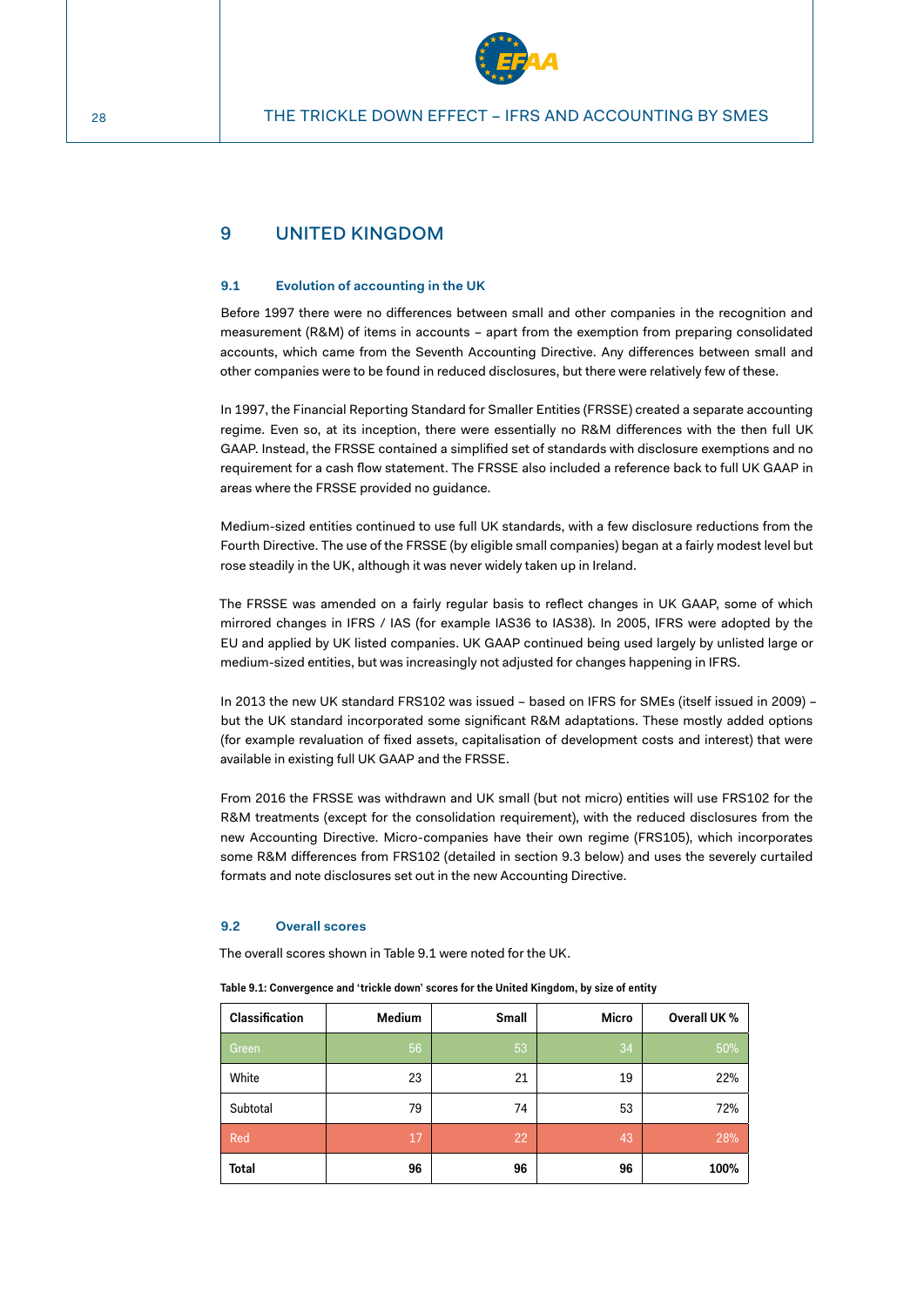

#### <span id="page-28-0"></span>Convergence scores in percentage terms

| Red         | 18% | 23% | 45% |
|-------------|-----|-----|-----|
| White/Green | 82% | 77% | 55% |

#### **9.3 Summary of the results**

#### *Overall*

The UK analysis indicates a significant 'trickle down' from IFRS to the accounting treatments adopted by UK entities. Indeed, 50% of the IFRS changes noted in the survey were ultimately taken into UK GAAP. Only 28% of IFRS changes have not found their way into UK GAAP.

This result is partly to be expected, given the UK's adoption of IFRS for SMEs into the new UK GAAP, FRS 102.

What is also worthy of note, however, is the clear pattern whereby the accounting treatment required for larger entities is being more closely linked to that of IFRS. That is, the accounting treatment for micro entities exhibits more differences from IFRS than is the case for small entities and, in turn, that for smaller entities exhibits more differences from IFRS than that for medium-sized entities. Therefore, one may conclude that the larger the entity, the more likely the 'trickle down' from IFRS, and the smaller the entity, the less likely this is.

#### *What is consistent with IFRS?*

IAS18 Revenue, IAS36 Impairment of Assets (excluding goodwill) and IAS37 Provisions, Contingent Liabilities and Contingent Assets are consistent for all sizes of entities.

#### *What has not been taken on board from IFRS?*

Exceptions relate to some items that were not applied to IFRS for SMEs, including:

- the corridor approach in IAS19
- the government grants treatment from IAS20
- immediate write-off of borrowing costs
- the impairment-only model for goodwill
- classifications from IAS39 especially available for sale treatment and
- no separation of embedded derivatives and the treatment of acquisition costs (IFRS3).

#### *Areas of clear difference?*

Other items that have not 'trickled down' include the Statement of Changes in Equity.

A number of treatments will no longer be required for micro companies, including deferred tax, defined benefit schemes, interest capitalisation and revaluation.

#### **9.4 Conclusions**

There has been evidence in the past of 'trickle down' into UK GAAP from IFRS / IAS. Interestingly enough, it appears that the 'trickle down' process in the UK proceeded rather faster before 2005 and the adoption of IFRS, although there has been a significant catching up since the FRSSE was replaced by FRS102 in 2016. The 'trickle down' effect tends to be less when the entity is smaller; accounting for micro entities is affected to a lesser degree than accounting for medium-sized entities.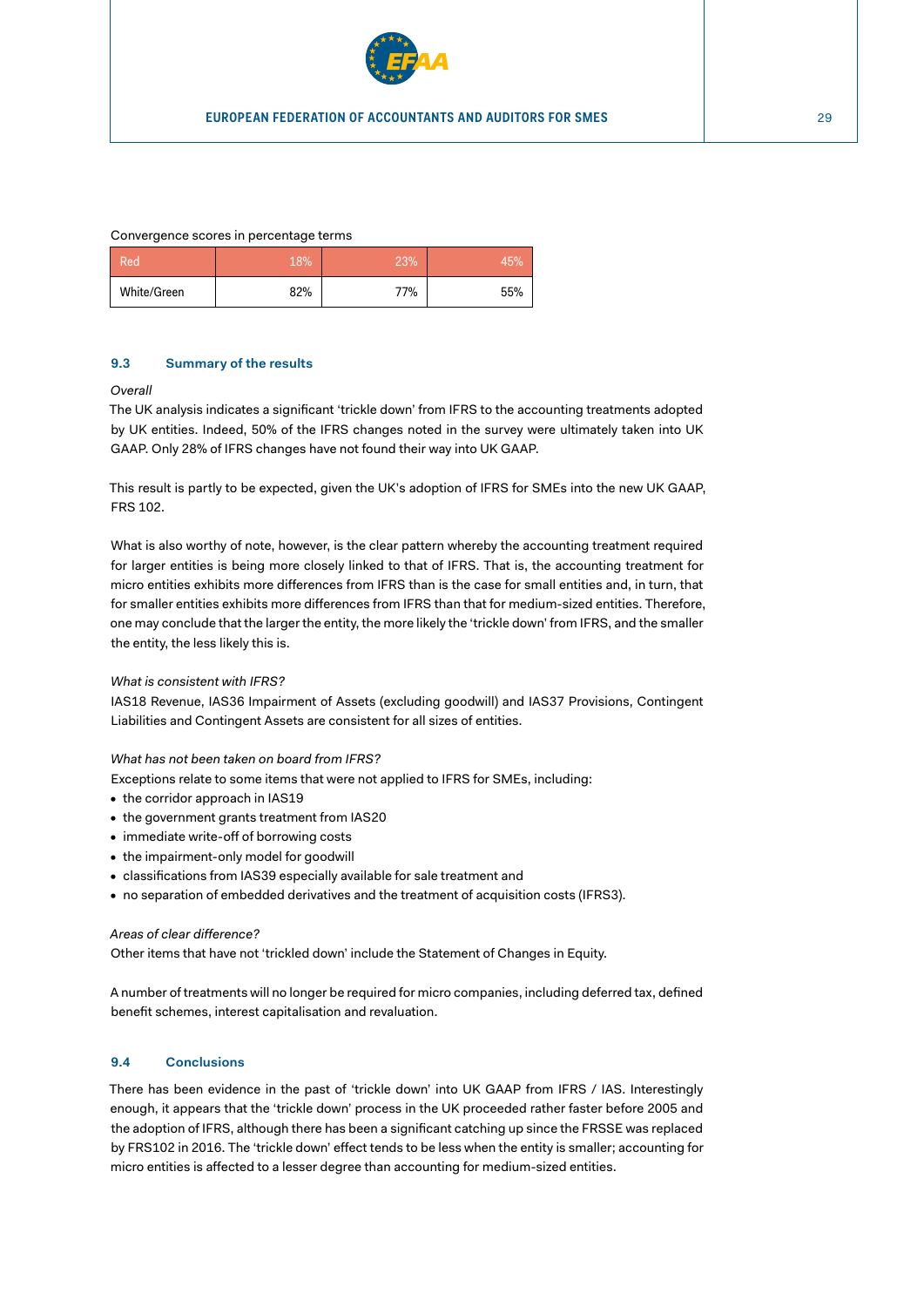

## <span id="page-29-0"></span>ABOUT THE AUTHORS



**Marie Lang** is an EFAA Special Advisor (former Director of Professional Development) and the Head of Corporate Finance at GBAC Ltd.

Marie Lang has been overseeing EFAA's technical work for 5 years and represents EFAA at the International Auditing and Assurance Standards Board (IAASB) and the International Ethics Standards Board for Accountants (IESBA) Consultative Advisory Groups (CAGs) as well as being a past member of European Commission Expert Groups on SME Accounting and Transfer of Business.



**Richard Martin** is Head of Corporate Reporting at ACCA (Association of Chartered Certified Accountants). He is Chairman of the Accounting Expert Group at EFAA the European Federation of Accountants and Auditors for SMEs.

He was a member of the Expert Group on the evaluation of the IAS Regulation for the European Commission in 2014. For the ISAR group at UNCTAD he is a member of the Consultative Group on Reporting and Sustainable Development. He was a member of the working party which developed the accounting guidance for SMEs (SMEGA).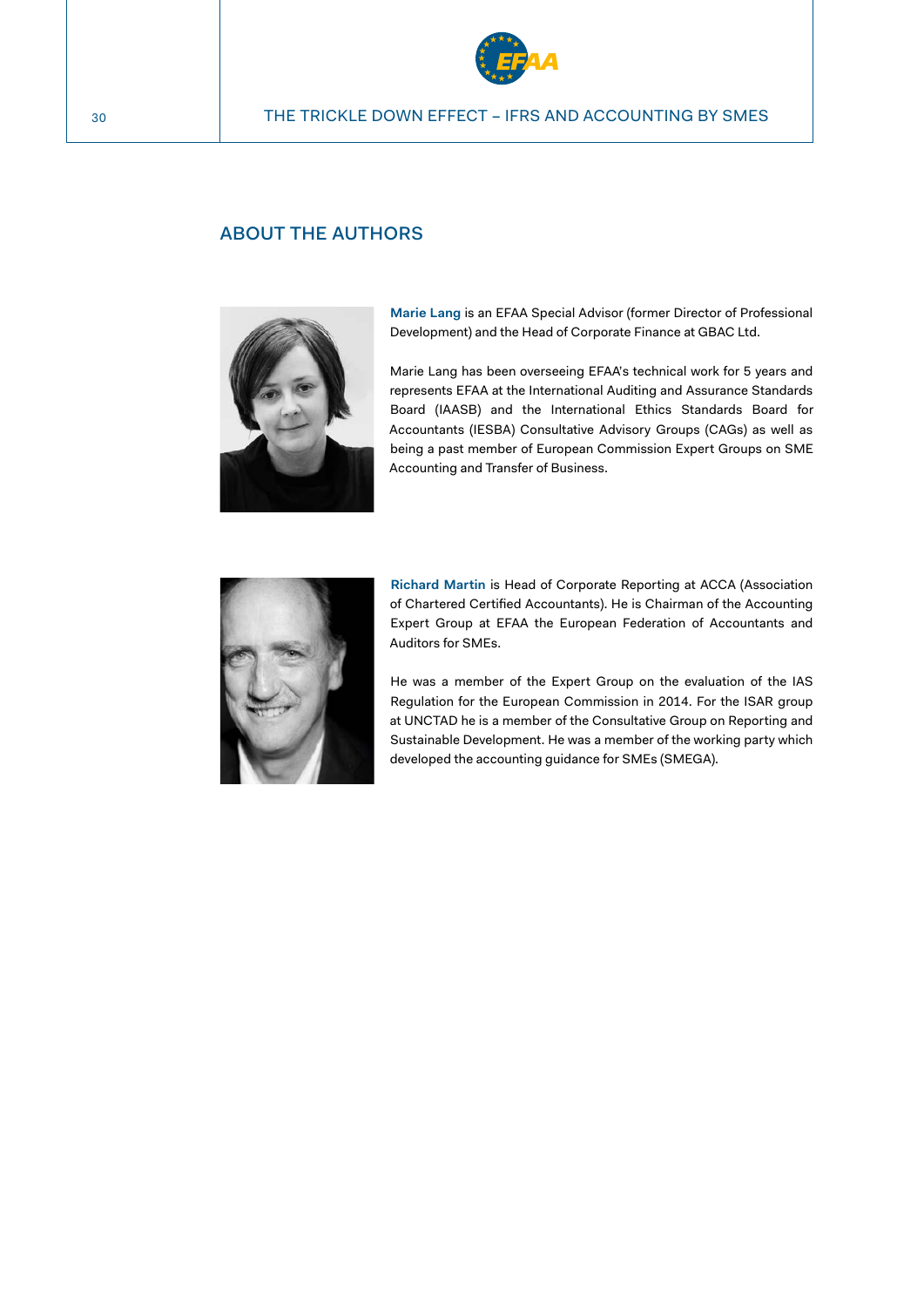

# <span id="page-30-0"></span>APPENDIX 1, MEDIUM SIZED ANALYSIS

| <b>IFRS</b>  | <b>Date</b><br>published | <b>Main changes</b>                                                                                                                                  | Germany | <b>Netherlands</b> | Portugal | Spain | <b>UK</b> |
|--------------|--------------------------|------------------------------------------------------------------------------------------------------------------------------------------------------|---------|--------------------|----------|-------|-----------|
| IAS1         | 1997                     |                                                                                                                                                      |         |                    |          |       |           |
|              | 2007                     | Two performance statements (P&L and<br>OCI) or combined                                                                                              |         |                    |          |       |           |
|              |                          | Statement of change in equity (SoCE)                                                                                                                 |         |                    |          |       |           |
|              |                          | Dividends must be in SoCE not in P&L                                                                                                                 |         |                    |          |       |           |
| IAS2         | 1993 and<br>1975         | Cost of conversion including relevant<br>overheads to be included in inventory<br>cost                                                               |         |                    |          |       |           |
|              |                          | LIFO not allowed as a cost formula                                                                                                                   |         |                    |          |       |           |
| IAS7         | 1992                     | Cash flow statement required with<br>operating, investing and financing<br>sections                                                                  |         |                    |          |       |           |
|              |                          | Cash and cash equivalents concept                                                                                                                    |         |                    |          |       |           |
| IAS8         | 1993                     | Voluntary changes in accounting policy<br>need retrospective adjustment                                                                              |         |                    |          |       |           |
|              |                          | Material prior period errors require<br>retrospective adjustment                                                                                     |         |                    |          |       |           |
|              |                          | Change in accounting estimate is<br>adjusted prospectively                                                                                           |         |                    |          |       |           |
|              |                          | Hierarchy of guidance for policies where<br>no IFRS applies                                                                                          |         |                    |          |       |           |
| <b>IAS10</b> | 1978                     | Adjusting and non-adjusting events<br>after the balance sheet date                                                                                   |         |                    |          |       |           |
|              | 1999                     | Dividends declared after date are<br>non-adjusting events                                                                                            |         |                    |          |       |           |
| IAS11        | 1978                     | Percentage of completion method for<br>construction contracts                                                                                        |         |                    |          |       |           |
| IAS12        | 1996                     | Deferred tax assets and liabilities<br>created using the liability method based<br>on temporary differences between<br>accounting and tax treatments |         |                    |          |       |           |
| IAS16        | 1998                     | Disposal and restoration costs to be<br>included in initial measurement                                                                              |         |                    |          |       |           |
|              |                          | Component recognition, depreciation<br>and de-recognition                                                                                            |         |                    |          |       |           |
|              |                          | Fair value for exchange transactions                                                                                                                 |         |                    |          |       |           |
|              |                          | Depreciation method and life to reflect<br>the pattern of consumption of economic<br>benefits                                                        |         |                    |          |       |           |
|              |                          | Option for revaluation                                                                                                                               |         |                    |          |       |           |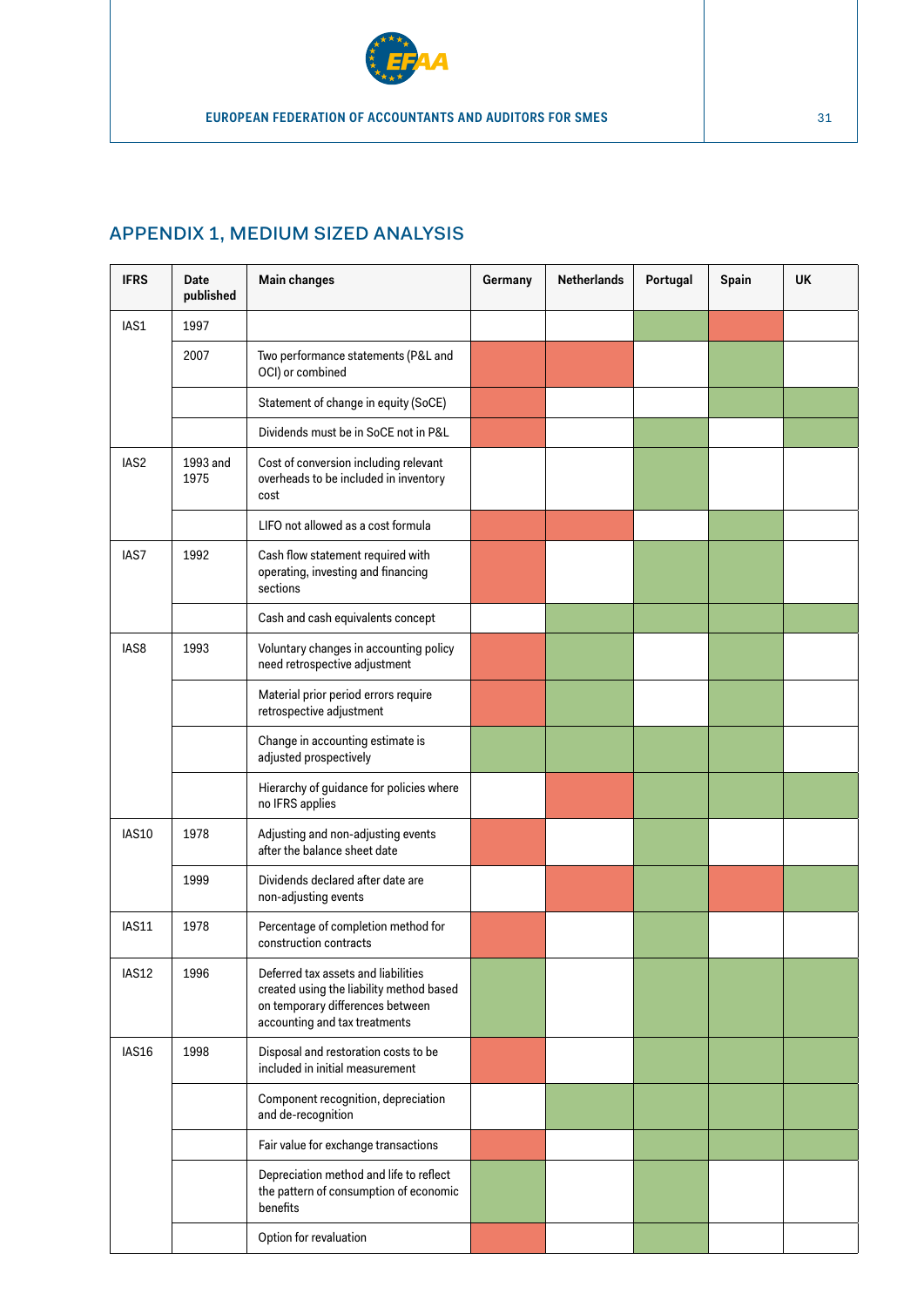

| <b>IFRS</b> | <b>Date</b><br>published | <b>Main changes</b>                                                                                                                 | Germany | <b>Netherlands</b> | Portugal | Spain | UK |
|-------------|--------------------------|-------------------------------------------------------------------------------------------------------------------------------------|---------|--------------------|----------|-------|----|
| IAS17       | 1997 and<br>1982         | Finance leases to be capitalised as<br>assets and liabilities and accounted for<br>as borrowing by lessees                          |         |                    |          |       |    |
|             |                          | Finance leases to be accounted for as<br>borrowing by lessors                                                                       |         |                    |          |       |    |
|             |                          | Profit deferral on sale and leasebacks<br>treated as finance leases                                                                 |         |                    |          |       |    |
| IAS18       | 1993 and<br>1982         | Revenue recognised at fair value not<br>necessarily same as transaction price                                                       |         |                    |          |       |    |
|             |                          | Conditions for sale of goods - transfer<br>of risks and rewards etc.                                                                |         |                    |          |       |    |
|             |                          | Services based on stage of completion<br>etc.                                                                                       |         |                    |          |       |    |
|             |                          | Interest-effective interest method                                                                                                  |         |                    |          |       |    |
|             |                          | Royalties on accrual                                                                                                                |         |                    |          |       |    |
|             |                          | Dividends when right to receive                                                                                                     |         |                    |          |       |    |
| IAS19       | 1998                     | Paid absences accrued when service<br>rendered                                                                                      |         |                    |          |       |    |
|             |                          | Defined benefit (DB) and defined<br>contribution (DC) schemes                                                                       |         |                    |          |       |    |
|             | 2004                     | Multi-employer plans can sometimes<br>be treated as DC schemes                                                                      |         |                    |          |       |    |
|             | 1998                     | Actuarial assessment of liability -<br>projected unit credit - including future<br>salary increases                                 |         |                    |          |       |    |
|             |                          | Corporate bond discount rate                                                                                                        |         |                    |          |       |    |
|             |                          | DB schemes: Separation of service cost<br>and interest cost from actuarial gains<br>and losses                                      |         |                    |          |       |    |
|             |                          | P&L recognition using the 'corridor'<br>approach or actuarial gains and losses<br>to OCI                                            |         |                    |          |       |    |
|             | 2011                     | Corridor approach eliminated                                                                                                        |         |                    |          |       |    |
| IAS20       | 1983                     | Grants to be recognised in P&L in the<br>periods when the related costs are<br>charged                                              |         |                    |          |       |    |
|             |                          | Grants relating to a future expense<br>may be shown either as deferred<br>income or as a deduction against the<br>cost of the asset |         |                    |          |       |    |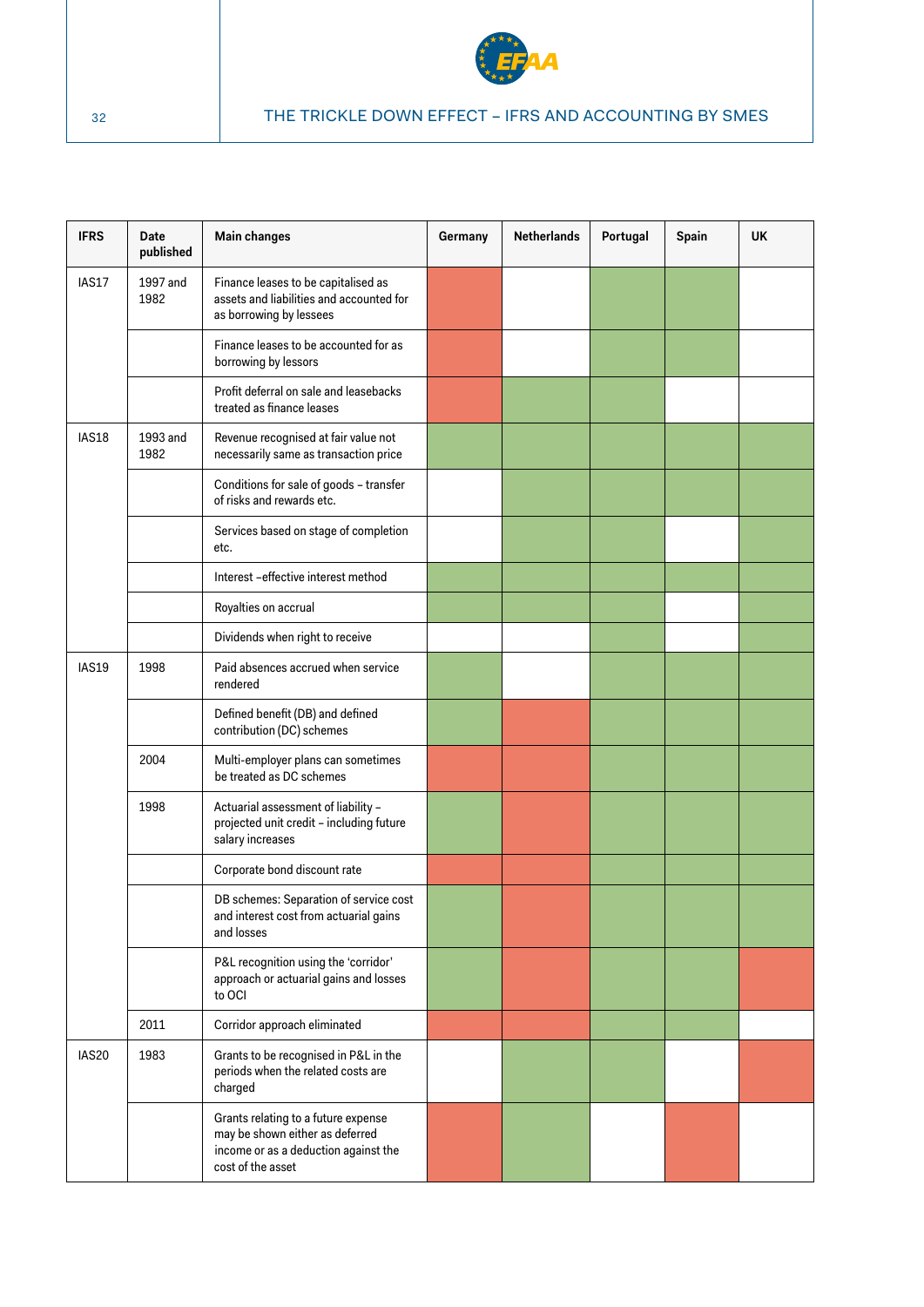

| <b>IFRS</b> | Date<br>published | <b>Main changes</b>                                                                                                                               | Germany | <b>Netherlands</b> | Portugal | Spain | UK |
|-------------|-------------------|---------------------------------------------------------------------------------------------------------------------------------------------------|---------|--------------------|----------|-------|----|
| IAS21       | 1993              | Functional currency concept                                                                                                                       |         |                    |          |       |    |
|             |                   | P&L items translated at transaction<br>date or period average rates                                                                               |         |                    |          |       |    |
|             |                   | Monetary assets and liabilities at<br>closing rates                                                                                               |         |                    |          |       |    |
|             |                   | All translation differences to P&L except<br>for retranslation of interest in a foreign<br>operation                                              |         |                    |          |       |    |
| IAS23       | 2007              | Elimination of option for immediate<br>write off of interest                                                                                      |         |                    |          |       |    |
| IAS28       | 1989              | Associates defined based on significant<br>influence                                                                                              |         |                    |          |       |    |
|             |                   | Equity method of accounting for<br>associates                                                                                                     |         |                    |          |       |    |
| IAS29       | 1989              | Non-monetary items are to be restated<br>using a general price index                                                                              |         |                    |          |       |    |
| IAS32       | 1997              | Debt-equity distinction based on a<br>contractual obligation to deliver a<br>financial asset - e.g. redeemable<br>interests and preference shares |         |                    |          |       |    |
|             |                   | Split accounting for hybrids                                                                                                                      |         |                    |          |       |    |
|             |                   | Treasury shares as a deduction from<br>equity                                                                                                     |         |                    |          |       |    |
|             |                   | Offsetting assets and liabilities only<br>when a legal right to do so and intention<br>to settle net                                              |         |                    |          |       |    |
| IAS36       | 1998              | Goodwill etc. tested each year<br>otherwise only if impairment triggered                                                                          |         |                    |          |       |    |
|             |                   | Cash generating unit concept                                                                                                                      |         |                    |          |       |    |
|             |                   | Impairment based on higher of value in<br>use and disposal value                                                                                  |         |                    |          |       |    |
|             |                   | Value in use (VIU) - discounted future<br>cash flows                                                                                              |         |                    |          |       |    |
|             |                   | VIU to reflect variability, uncertainties,<br>time value of money and illiquidity                                                                 |         |                    |          |       |    |
|             |                   | Reversal of impairment possible, except<br>for goodwill                                                                                           |         |                    |          |       |    |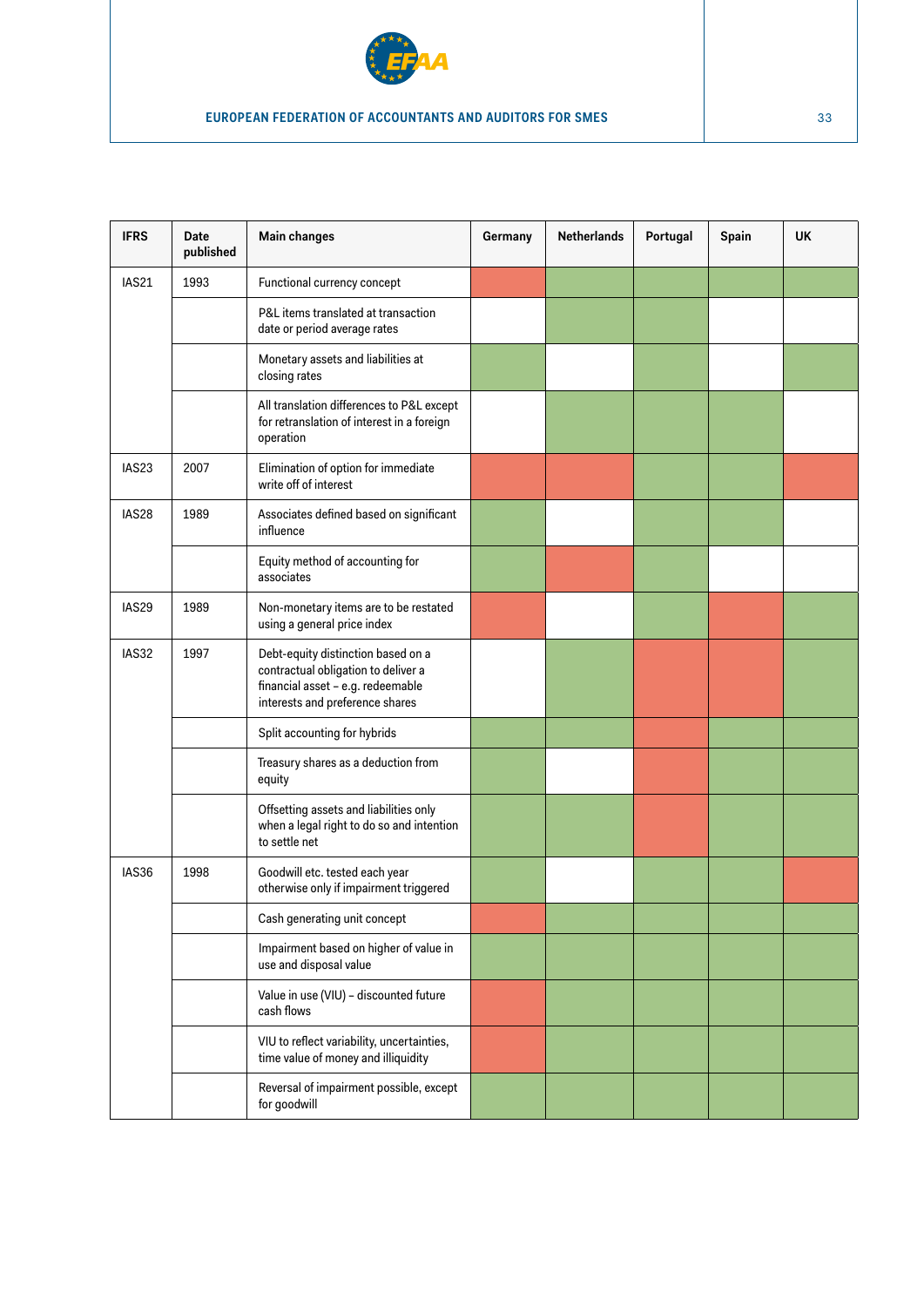

| <b>IFRS</b> | Date<br>published | Main changes                                                                                                                                                                              | Germany | <b>Netherlands</b> | Portugal | Spain | UK |
|-------------|-------------------|-------------------------------------------------------------------------------------------------------------------------------------------------------------------------------------------|---------|--------------------|----------|-------|----|
| IAS37       | 1998              | Strict definition of a liability applied<br>- unavoidable obligation to transfer<br>assets. Specifics: restructuring<br>provisions, onerous contracts, but not<br>future operating losses |         |                    |          |       |    |
|             |                   | Constructive obligation concept                                                                                                                                                           |         |                    |          |       |    |
|             |                   | Transfer to be more likely than not, or<br>disclosure as a contingency                                                                                                                    |         |                    |          |       |    |
|             |                   | Risks and uncertainties to be valued                                                                                                                                                      |         |                    |          |       |    |
|             |                   | Time value of money - discounting                                                                                                                                                         |         |                    |          |       |    |
| IAS38       | 1998              | Recognition of intangible assets limited<br>to when purchased, not internally<br>generated                                                                                                |         |                    |          |       |    |
|             |                   | Except development costs of new<br>products, services etc. Must be<br>recognised as assets if certain<br>conditions met.                                                                  |         |                    |          |       |    |
|             |                   | Revaluation option                                                                                                                                                                        |         |                    |          |       |    |
| IAS39       | 1999              | Classification of financial instruments<br>- held to maturity, loans & receivables,<br>held for trading, fair value option and<br>available for sale                                      |         |                    |          |       |    |
|             |                   | Derivatives and held-for-trading at fair<br>value through P&L                                                                                                                             |         |                    |          |       |    |
|             |                   | Equities to be at fair value - except if no<br>reliable measurement                                                                                                                       |         |                    |          |       |    |
|             |                   | Certain liabilities can be at fair value                                                                                                                                                  |         |                    |          |       |    |
|             |                   | AFS at fair value on balance sheet with<br>historical cost in P&L                                                                                                                         |         |                    |          |       |    |
|             |                   | Embedded derivatives to be separated<br>from hosts                                                                                                                                        |         |                    |          |       |    |
|             |                   | De-recognition based on risk & reward<br>etc.                                                                                                                                             |         |                    |          |       |    |
|             |                   | Impairments only when there is<br>objective evidence of loss incurred                                                                                                                     |         |                    |          |       |    |
|             |                   | Hedge accounting classification: fair<br>value, cash flow, net investment                                                                                                                 |         |                    |          |       |    |
|             |                   | Restrictions on hedge accounting:<br>designation, documentation,<br>effectiveness testing                                                                                                 |         |                    |          |       |    |
| IAS40       | 2000              | Investment property separately<br>identified                                                                                                                                              |         |                    |          |       |    |
|             |                   | Measure at either fair value through P&L<br>or on cost model                                                                                                                              |         |                    |          |       |    |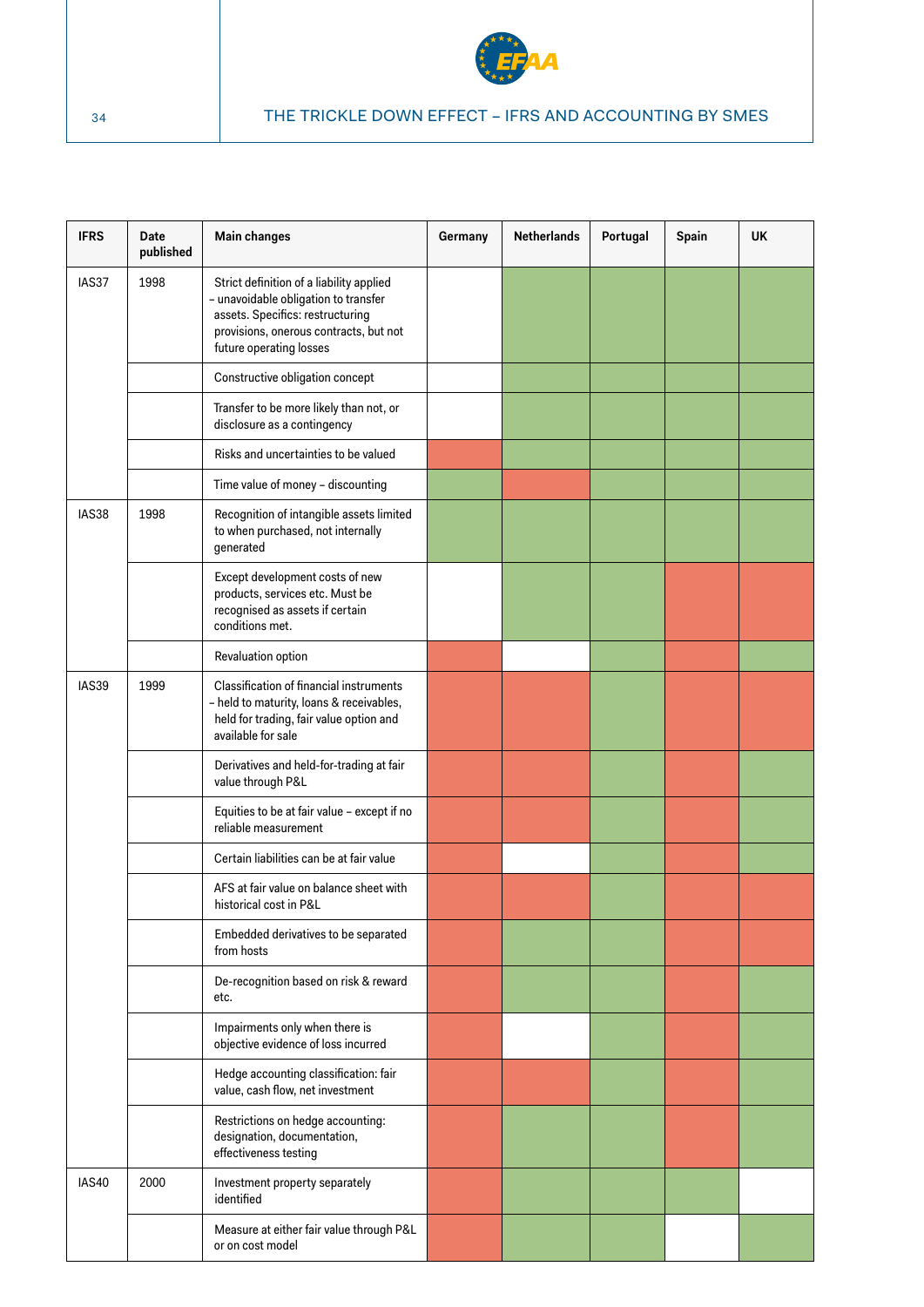

| <b>IFRS</b> | <b>Date</b><br>published         | <b>Main changes</b>                                                                                     | Germany | <b>Netherlands</b> | Portugal | Spain | UK |
|-------------|----------------------------------|---------------------------------------------------------------------------------------------------------|---------|--------------------|----------|-------|----|
| IAS41       | 2001                             | Biological assets at fair value through<br>P&L                                                          |         |                    |          |       |    |
| IFRS2       | 2004                             | Cost of share-based payments<br>recognised - fair value at grant date                                   |         |                    |          |       |    |
| IFRS3       | 2004                             | Acquisition method only - no poolings                                                                   |         |                    |          |       |    |
|             |                                  | Recognition of intangibles separately<br>from goodwill in a business<br>combination                     |         |                    |          |       |    |
|             |                                  | Impairment only model for goodwill and<br>intangibles with indefinite lives - no<br>amortisation        |         |                    |          |       |    |
|             |                                  | Negative goodwill to P&L immediately                                                                    |         |                    |          |       |    |
|             | 2009                             | Exchange of fair values - full goodwill<br>option                                                       |         |                    |          |       |    |
|             |                                  | Acquisition costs written off                                                                           |         |                    |          |       |    |
|             |                                  | Transactions with NCI are in equity                                                                     |         |                    |          |       |    |
| IFRS9       | 2014, but<br>not yet<br>required | Classification and measurement of<br>financial instruments - business model<br>and nature of cash flows |         |                    |          |       |    |
|             |                                  | Equities always at fair value                                                                           |         |                    |          |       |    |
|             |                                  | Own credit risk impacts to OCI                                                                          |         |                    |          |       |    |
|             |                                  | Hedge accounting revised                                                                                |         |                    |          |       |    |
|             |                                  | Expected loss model for impairment                                                                      |         |                    |          |       |    |
| IFRS10      | 2013                             | Consolidation - new definition of<br>control                                                            |         |                    |          |       |    |
| IAS31       | 1990                             | Joint ventures - either by proportional<br>consolidation or equity method                               |         |                    |          |       |    |
| IFRS11      | 2013                             | Joint ventures - purely equity method                                                                   |         |                    |          |       |    |
|             |                                  | New classification based on a net<br>interest or interest in separate assets                            |         |                    |          |       |    |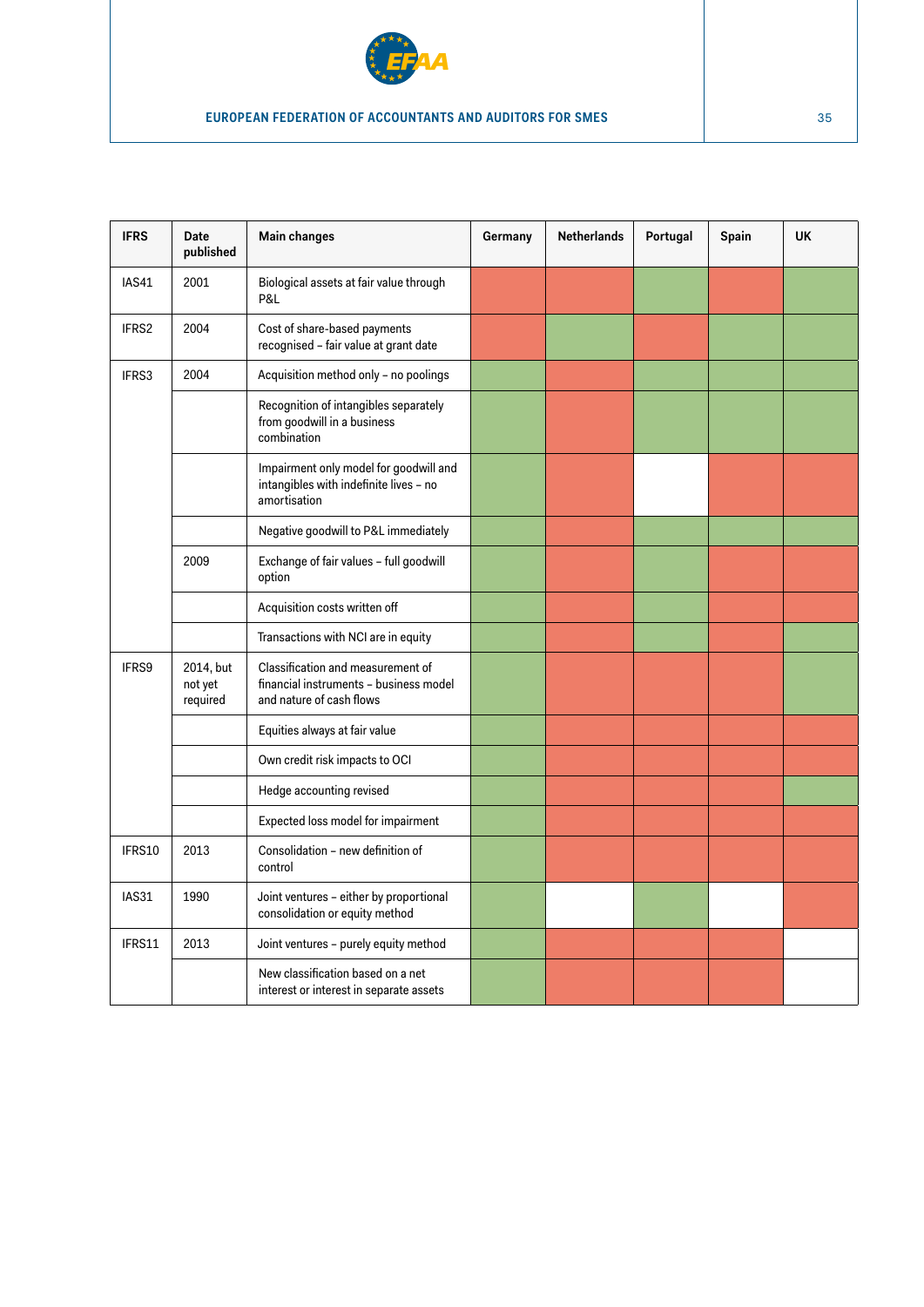

# <span id="page-35-0"></span>APPENDIX 2, GERMANY

| <b>IFRS</b>      | Date<br>published | Main changes                                                                           | Medium-<br>sized | Small | <b>Micro</b> | <b>Date Applied</b><br>to SMEs     | <b>Comment or notes</b>                                                                                                              |
|------------------|-------------------|----------------------------------------------------------------------------------------|------------------|-------|--------------|------------------------------------|--------------------------------------------------------------------------------------------------------------------------------------|
| IAS1             | 1997              |                                                                                        |                  |       |              |                                    |                                                                                                                                      |
|                  | 2007              | Two performance statements (P&L<br>and OCI) or combined                                |                  |       |              | Not<br>Implemented<br>for SME      |                                                                                                                                      |
|                  |                   | Statement of change in equity (SoCE)                                                   |                  |       |              | Not<br>Implemented<br>for SME      | Change in equity<br>is reported and<br>reconciled at the end<br>of P&L                                                               |
|                  |                   | Dividends must be in SoCE not in<br>P&L                                                |                  |       |              | Not<br>Implemented<br>for SME      | Same as above                                                                                                                        |
| IAS <sub>2</sub> | 1993 and<br>1975  | Cost of conversion including relevant<br>overheads to be included in inventory<br>cost |                  |       |              | Implemented,<br>tax driven         |                                                                                                                                      |
|                  |                   | LIFO not allowed as a cost formula                                                     |                  |       |              |                                    | LIFO still allowed (§<br>256 HGB)                                                                                                    |
| IAS7             | 1992              | Cash flow statement required with<br>operating, investing and financing<br>sections    |                  |       |              |                                    | <b>Cash Flow Statement</b><br>Not Implemented,<br>however, normal<br>practice in reporting                                           |
|                  |                   | Cash and cash equivalents concept                                                      |                  |       |              | Implemented,<br>not IFRS<br>driven |                                                                                                                                      |
| IAS8             | 1993              | Voluntary changes in accounting<br>policy need retrospective adjustment                |                  |       |              |                                    | Voluntary changes not<br>allowed, changes need<br>a material reason                                                                  |
|                  |                   | Material prior period errors require<br>retrospective adjustment                       |                  |       |              | voluntary<br>2007, IFRS<br>driven  | Any prior period<br>adjustment is<br>accounted for in<br>the period, when<br>incurred; retrospective<br>adjustments are<br>voluntary |
|                  |                   | Change in accounting estimate is<br>adjusted prospectively                             |                  |       |              | 2002                               | <b>GAS 13</b>                                                                                                                        |
|                  |                   | Hierarchy of guidance for policies<br>where no IFRS applies                            |                  |       |              | Followed                           |                                                                                                                                      |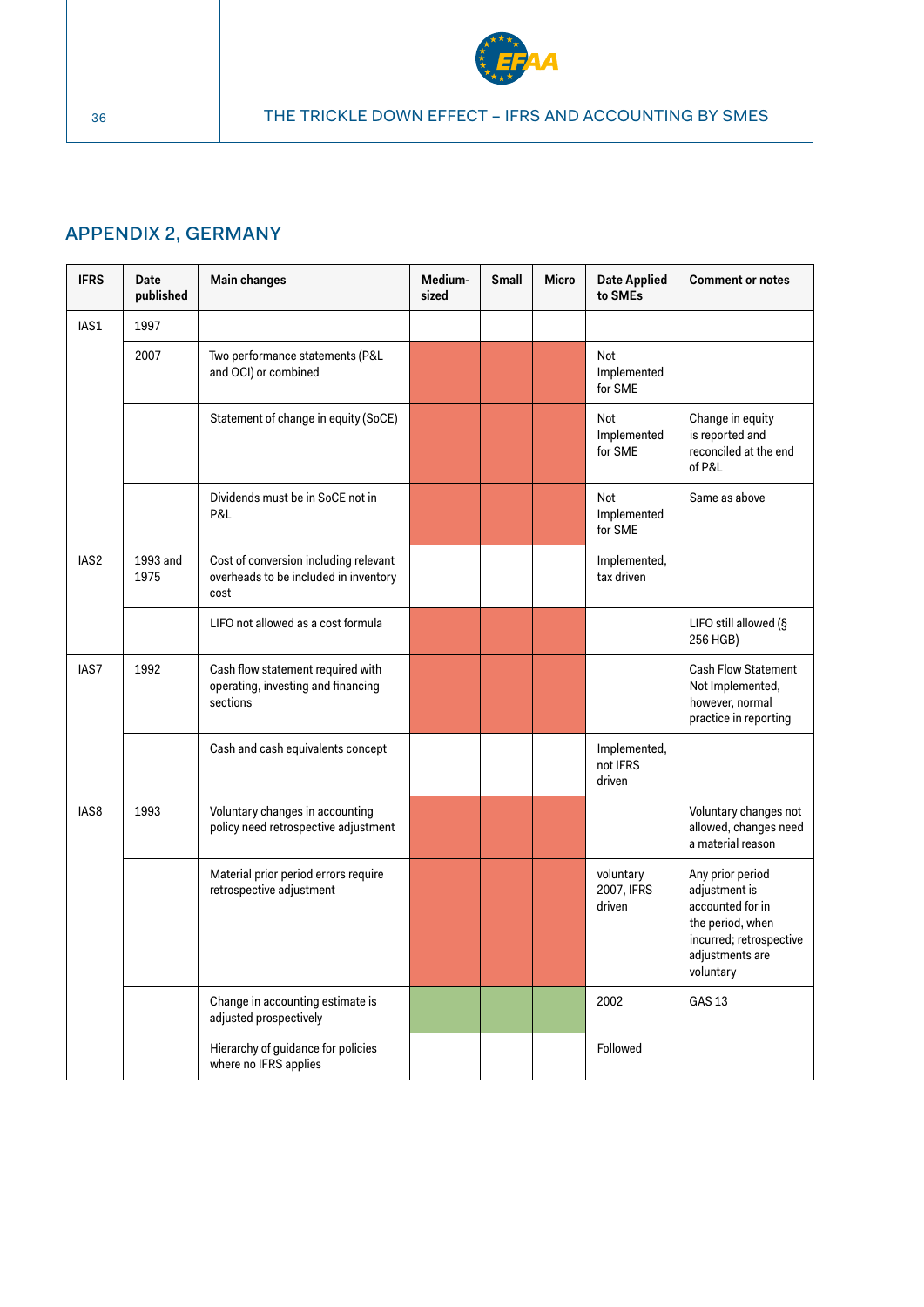

| <b>IFRS</b> | Date<br>published | <b>Main changes</b>                                                                                                                                     | Medium-<br>sized | Small | Micro | <b>Date Applied</b><br>to SMEs                                                                                                                                                                         | <b>Comment or notes</b>                                                                                                                                                                                                                                                                              |
|-------------|-------------------|---------------------------------------------------------------------------------------------------------------------------------------------------------|------------------|-------|-------|--------------------------------------------------------------------------------------------------------------------------------------------------------------------------------------------------------|------------------------------------------------------------------------------------------------------------------------------------------------------------------------------------------------------------------------------------------------------------------------------------------------------|
| IAS10       | 1978              | Adjusting and non-adjusting events<br>after the balance sheet date                                                                                      |                  |       |       |                                                                                                                                                                                                        | Events, which will be<br>known after balance<br>sheet date and have<br>their origin before<br>are accounted for.<br>However, events<br>after balance sheet<br>date (e.g. a fire of the<br>main manufacturing<br>building) would<br>only be reported as<br>subsequent event, but<br>not accounted for |
|             | 1999              | Dividends declared after date are<br>non-adjusting events                                                                                               |                  |       |       | Agreed, not<br><b>IFRS</b> driven                                                                                                                                                                      |                                                                                                                                                                                                                                                                                                      |
| IAS11       | 1978              | Percentage of completion method for<br>construction contracts                                                                                           |                  |       |       | Not<br>Implemented<br>for SME                                                                                                                                                                          |                                                                                                                                                                                                                                                                                                      |
| IAS12       | 1996              | Deferred tax assets and liabilities<br>created using the liability method<br>based on temporary differences<br>between accounting and tax<br>treatments |                  |       |       | Implemented                                                                                                                                                                                            | Small and micro<br>entities can opt out                                                                                                                                                                                                                                                              |
| IAS16       | 1998              | Disposal and restoration costs to be<br>included in initial measurement                                                                                 |                  |       |       |                                                                                                                                                                                                        |                                                                                                                                                                                                                                                                                                      |
|             |                   | Component recognition, depreciation<br>and de-recognition                                                                                               |                  |       |       |                                                                                                                                                                                                        | Only if components can<br>be used on their own,<br>tax driven                                                                                                                                                                                                                                        |
|             |                   | Fair value for exchange transactions<br>Depreciation method and life to                                                                                 |                  |       |       | Not<br>Implemented<br>for SME, due<br>to prudence,<br>only lower<br>values must<br>be recognized,<br>with an<br>obligation<br>for reversal<br>if value<br>increases (up<br>to original<br>cost<br>2000 |                                                                                                                                                                                                                                                                                                      |
|             |                   | reflect the pattern of consumption of<br>economic benefits                                                                                              |                  |       |       |                                                                                                                                                                                                        |                                                                                                                                                                                                                                                                                                      |
|             |                   | Option for revaluation                                                                                                                                  |                  |       |       | Not<br>Implemented<br>for SME                                                                                                                                                                          |                                                                                                                                                                                                                                                                                                      |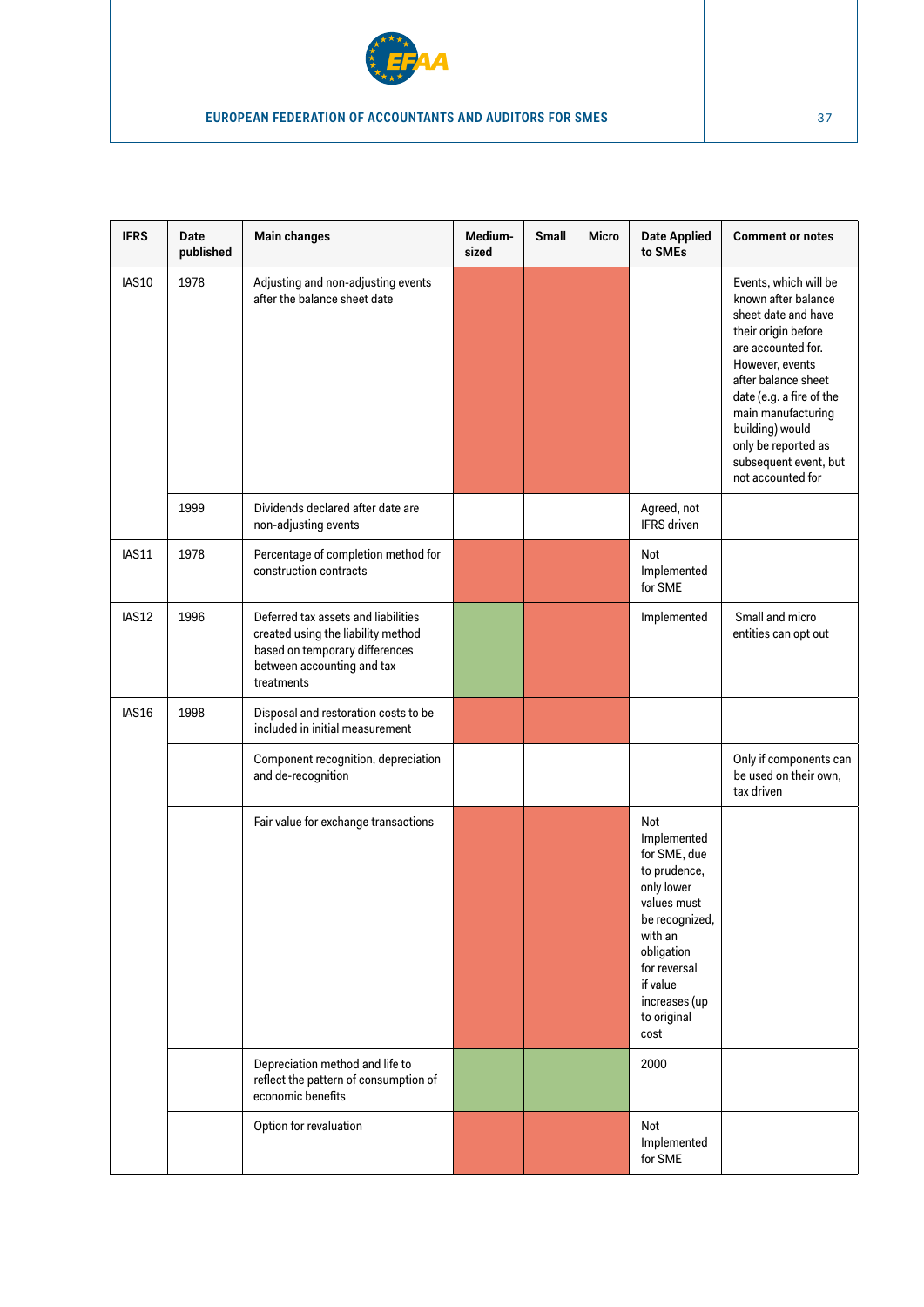

| <b>IFRS</b>  | Date<br>published | Main changes                                                                                               | Medium-<br>sized | <b>Small</b> | <b>Micro</b> | <b>Date Applied</b><br>to SMEs                   | <b>Comment or notes</b>                                                           |
|--------------|-------------------|------------------------------------------------------------------------------------------------------------|------------------|--------------|--------------|--------------------------------------------------|-----------------------------------------------------------------------------------|
| IAS17        | 1997 and<br>1982  | Finance leases to be capitalised as<br>assets and liabilities and accounted<br>for as borrowing by lessees |                  |              |              |                                                  | No lease accounting<br>rules issued. Only tax<br>lease rulings adopted<br>by SMEs |
|              |                   | Finance leases to be accounted for<br>as borrowing by lessors                                              |                  |              |              |                                                  | No lease accounting<br>rules issued. Only tax<br>lease rulings adopted<br>by SMEs |
|              |                   | Profit deferral on sale and leasebacks<br>treated as finance leases                                        |                  |              |              |                                                  | No lease accounting<br>rules issued. Only tax<br>lease rulings adopted<br>by SMEs |
| IAS18        | 1993 and<br>1982  | Revenue recognised at fair value not<br>necessarily same as transaction price                              |                  |              |              | Implemented                                      | § 277 Abs. 1 HGB                                                                  |
|              |                   | Conditions for sale of goods -<br>transfer of risks and rewards etc.                                       |                  |              |              | Implemented,<br>not IFRS<br>driven               |                                                                                   |
|              |                   | Services based on stage of<br>completion etc.                                                              |                  |              |              | in some<br>cases, not<br><b>IFRS</b> driven      | Depends on the<br>contract, if a success is<br>owed, then no                      |
|              |                   | Interest-effective interest method                                                                         |                  |              |              | Implemented                                      | To keep it easy just for<br>>1y                                                   |
|              |                   | Royalties on accrual                                                                                       |                  |              |              | Implemented                                      |                                                                                   |
|              |                   | Dividends when right to receive                                                                            |                  |              |              | Implemented,<br>not IFRS<br>driven               |                                                                                   |
| <b>IAS19</b> | 1998              | Paid absences accrued when service<br>rendered                                                             |                  |              |              | Implemented                                      |                                                                                   |
|              |                   | Defined benefit (DB) and defined<br>contribution (DC) schemes                                              |                  |              |              | Implemented                                      |                                                                                   |
|              | 2004              | Multi-employer plans can sometimes<br>be treated as DC schemes                                             |                  |              |              | Not<br>Implemented<br>for SME                    |                                                                                   |
|              | 1998              | Actuarial assessment of liability -<br>projected unit credit - including<br>future salary increases        |                  |              |              | Implemented,<br>salary<br>increase<br>since 2007 |                                                                                   |
|              |                   | Corporate bond discount rate                                                                               |                  |              |              | Not<br>Implemented                               | Discount rate is set by<br>the German Central<br>Bank                             |
|              |                   | DB schemes: Separation of service<br>cost and interest cost from actuarial<br>gains and losses             |                  |              |              | Implemented                                      |                                                                                   |
|              |                   | P&L recognition using the 'corridor'<br>approach or actuarial gains and<br>losses to OCI                   |                  |              |              | Implemented                                      |                                                                                   |
|              | 2011              | Corridor approach eliminated                                                                               |                  |              |              |                                                  |                                                                                   |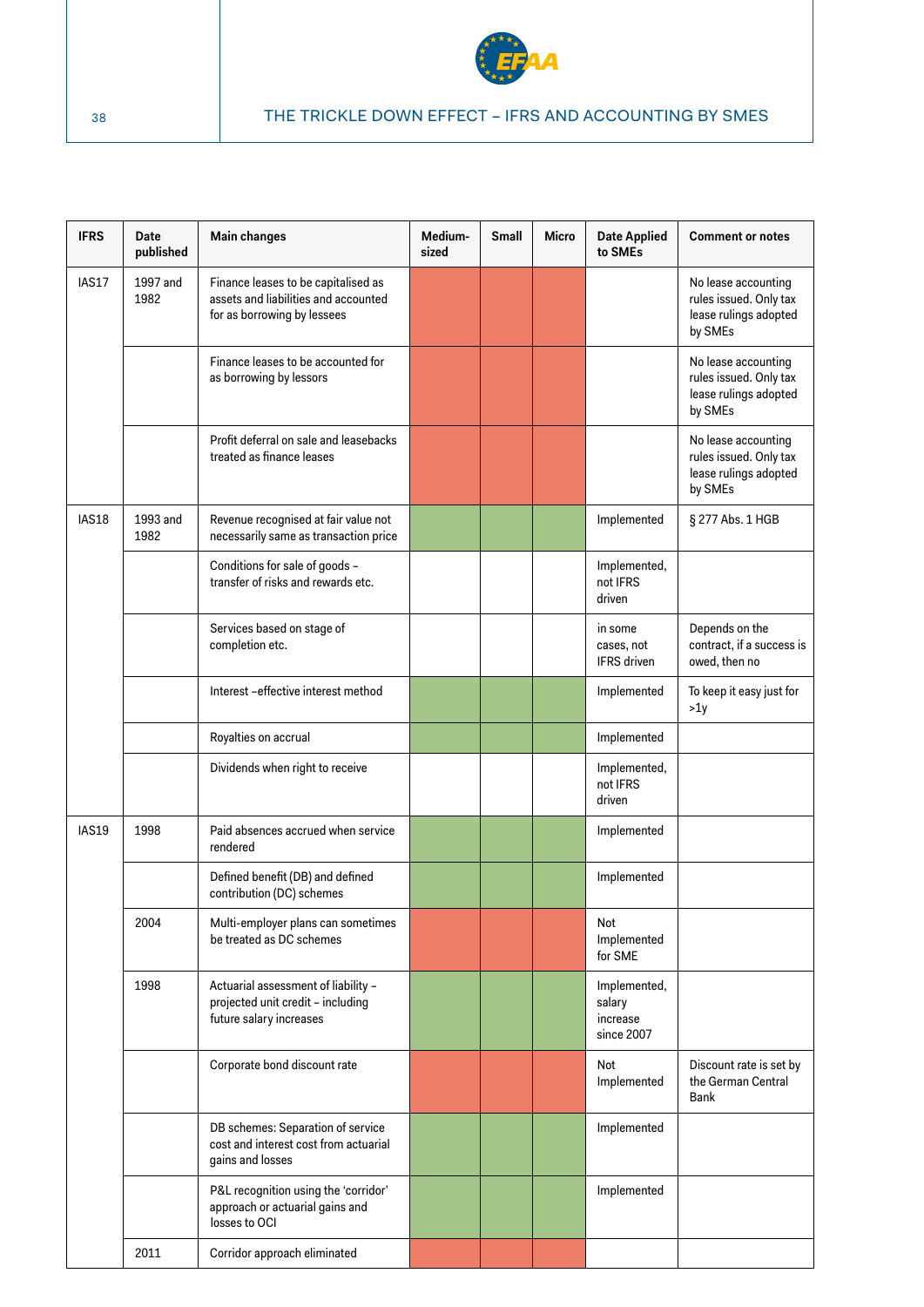

| <b>IFRS</b> | Date<br>published | <b>Main changes</b>                                                                                                                               | Medium-<br>sized | <b>Small</b> | <b>Micro</b> | <b>Date Applied</b><br>to SMEs                                                   | <b>Comment or notes</b>                                                 |
|-------------|-------------------|---------------------------------------------------------------------------------------------------------------------------------------------------|------------------|--------------|--------------|----------------------------------------------------------------------------------|-------------------------------------------------------------------------|
| IAS20       | 1983              | Grants to be recognised in P&L in the<br>periods when the related costs are<br>charged                                                            |                  |              |              | Grants<br>are only<br>accounted<br>when<br>supported<br>by a grant<br>assessment | Grants are only<br>accounted when<br>supported by a grant<br>assessment |
|             |                   | Grants relating to a future expense<br>may be shown either as deferred<br>income or as a deduction against the<br>cost of the asset               |                  |              |              | Not<br>Implemented                                                               | Can only be shown as<br>deferred income                                 |
| IAS21       | 1993              | Functional currency concept                                                                                                                       |                  |              |              | Not<br>Implemented                                                               |                                                                         |
|             |                   | P&L items translated at transaction<br>date or period average rates                                                                               |                  |              |              | Common<br>practice                                                               |                                                                         |
|             |                   | Monetary assets and liabilities at<br>closing rates                                                                                               |                  |              |              | Common<br>practice                                                               | Also through profit<br>since 2007, before<br>only losses                |
|             |                   | All translation differences to P&L<br>except for retranslation of interest in<br>a foreign operation                                              |                  |              |              | Common<br>practice                                                               |                                                                         |
| IAS23       | 2007              | Elimination of option for immediate<br>write off of interest                                                                                      |                  |              |              | never had                                                                        |                                                                         |
| IAS28       | 1989              | Associates defined based on<br>significant influence                                                                                              |                  |              |              | 1989                                                                             |                                                                         |
|             |                   | Equity method of accounting for<br>associates                                                                                                     |                  |              |              | 1989                                                                             | Solely since 2007                                                       |
| IAS29       | 1989              | Non-monetary items are to be<br>restated using a general price index                                                                              |                  |              |              |                                                                                  |                                                                         |
| IAS32       | 1997              | Debt-equity distinction based on a<br>contractual obligation to deliver a<br>financial asset - e.g. redeemable<br>interests and preference shares |                  |              |              |                                                                                  |                                                                         |
|             |                   | Split accounting for hybrids                                                                                                                      |                  |              |              | 2007                                                                             |                                                                         |
|             |                   | Treasury shares as a deduction from<br>equity                                                                                                     |                  |              |              | 2007                                                                             |                                                                         |
|             |                   | Offsetting assets and liabilities<br>only when a legal right to do so and<br>intention to settle net                                              |                  |              |              | 2007                                                                             |                                                                         |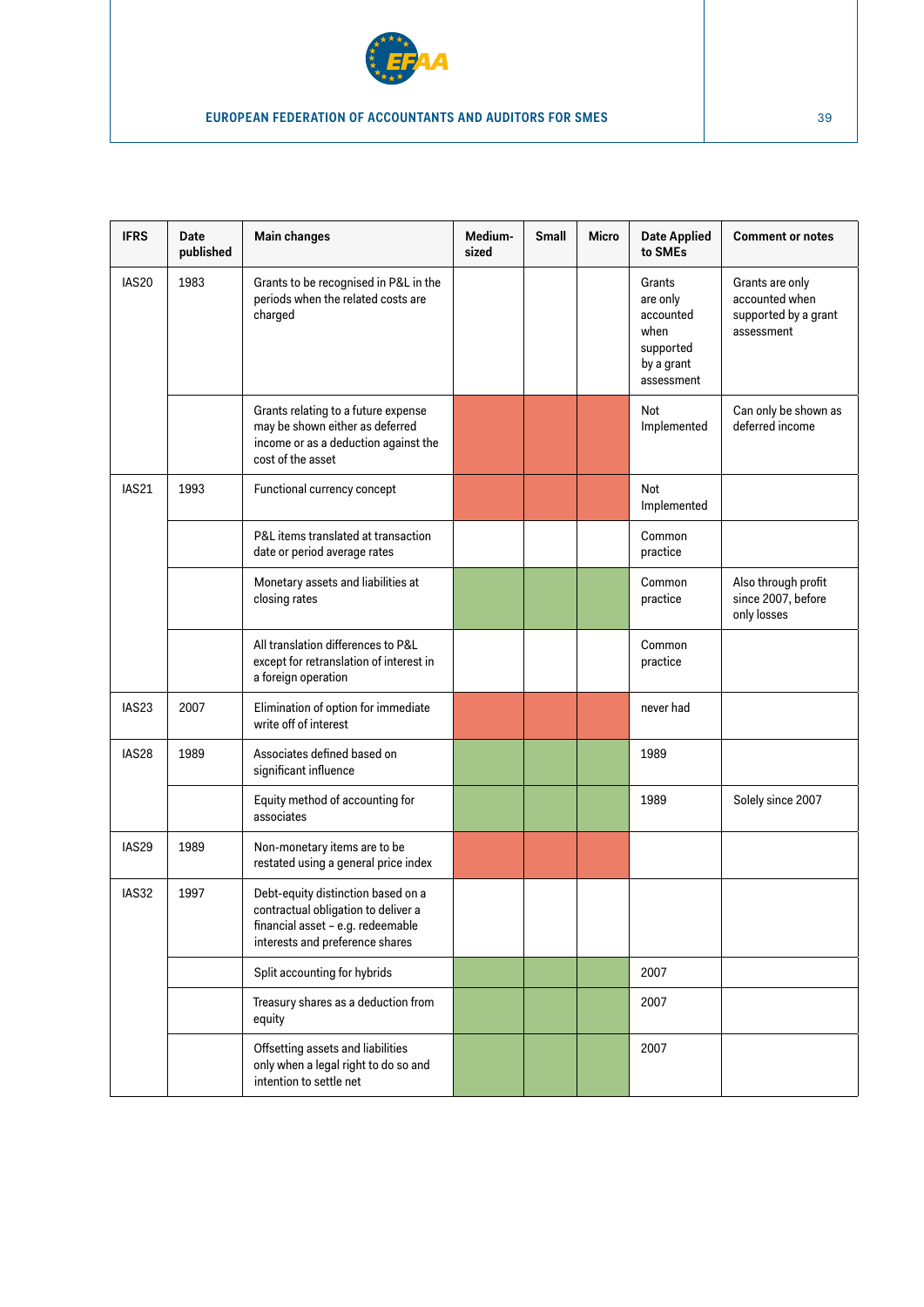

| <b>IFRS</b> | Date<br>published | <b>Main changes</b>                                                                                                                                                                       | Medium-<br>sized | <b>Small</b> | <b>Micro</b> | <b>Date Applied</b><br>to SMEs                                                                | <b>Comment or notes</b>                          |
|-------------|-------------------|-------------------------------------------------------------------------------------------------------------------------------------------------------------------------------------------|------------------|--------------|--------------|-----------------------------------------------------------------------------------------------|--------------------------------------------------|
| IAS36       | 1998              | Goodwill etc. tested each year<br>otherwise only if impairment<br>triggered                                                                                                               |                  |              |              | Implemented                                                                                   |                                                  |
|             |                   | Cash generating unit concept                                                                                                                                                              |                  |              |              | Not<br>Implemented                                                                            |                                                  |
|             |                   | Impairment based on higher of value<br>in use and disposal value                                                                                                                          |                  |              |              | Implemented                                                                                   |                                                  |
|             |                   | Value in use (VIU) - discounted future<br>cash flows                                                                                                                                      |                  |              |              | Not<br>Implemented                                                                            |                                                  |
|             |                   | VIU to reflect variability, uncertainties,<br>time value of money and illiquidity                                                                                                         |                  |              |              |                                                                                               |                                                  |
|             |                   | Reversal of impairment possible,<br>except for goodwill                                                                                                                                   |                  |              |              | Implemented                                                                                   | §253 Abs. 5 HGB                                  |
| IAS37       | 1998              | Strict definition of a liability applied<br>- unavoidable obligation to transfer<br>assets. Specifics: restructuring<br>provisions, onerous contracts, but<br>not future operating losses |                  |              |              | Implemented,<br>not IFRS<br>driven                                                            |                                                  |
|             |                   | Constructive obligation concept                                                                                                                                                           |                  |              |              | Implemented                                                                                   |                                                  |
|             |                   | Transfer to be more likely than not, or<br>disclosure as a contingency                                                                                                                    |                  |              |              | Implemented                                                                                   |                                                  |
|             |                   | Risks and uncertainties to be valued                                                                                                                                                      |                  |              |              | Not<br>Implemented                                                                            | No valuation<br>with likelihood of<br>occurrence |
|             |                   | Time value of money - discounting                                                                                                                                                         |                  |              |              | 2007                                                                                          |                                                  |
| IAS38       | 1998              | Recognition of intangible assets<br>limited to when purchased, not<br>internally generated                                                                                                |                  |              |              | Implemented                                                                                   |                                                  |
|             |                   | Except development costs of new<br>products, services etc. Must be<br>recognised as assets if certain<br>conditions met                                                                   |                  |              |              | allowed since<br>2007                                                                         | Voluntarily                                      |
|             |                   | Revaluation option                                                                                                                                                                        |                  |              |              | Not<br>Implemented,<br>revaluation<br>only in cases<br>of lower<br>values, then<br>obligatory |                                                  |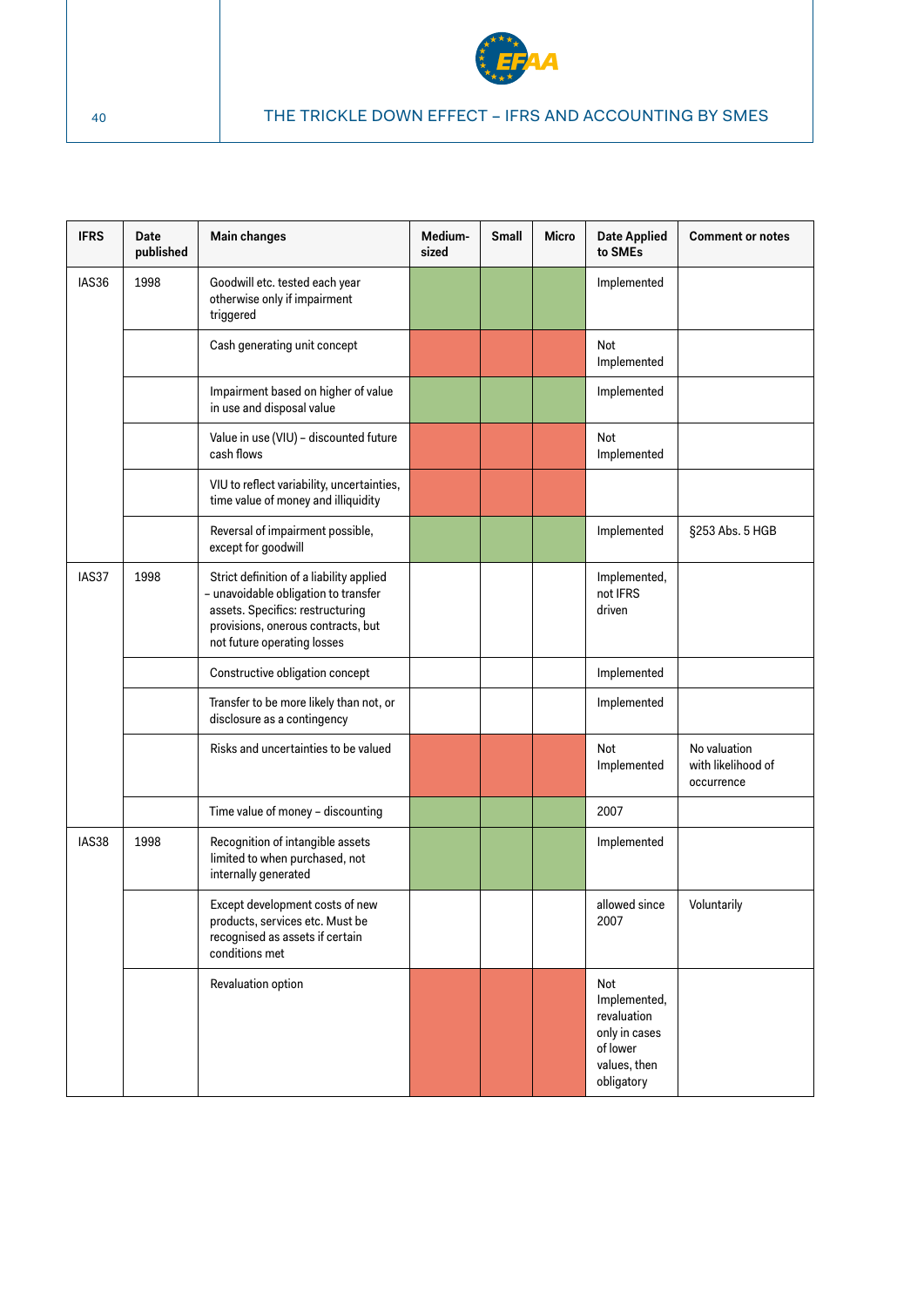

| <b>IFRS</b> | Date<br>published | <b>Main changes</b>                                                                                                                                         | Medium-<br>sized | <b>Small</b> | <b>Micro</b> | <b>Date Applied</b><br>to SMEs | <b>Comment or notes</b> |
|-------------|-------------------|-------------------------------------------------------------------------------------------------------------------------------------------------------------|------------------|--------------|--------------|--------------------------------|-------------------------|
| IAS39       | 1999              | <b>Classification of financial</b><br>instruments - held to maturity, loans<br>& receivables, held for trading, fair<br>value option and available for sale |                  |              |              | Not<br>Implemented<br>for SME  |                         |
|             |                   | Derivatives and held-for-trading at<br>fair value through P&L                                                                                               |                  |              |              | Not<br>Implemented<br>for SME  |                         |
|             |                   | Equities to be at fair value - except if<br>no reliable measurement                                                                                         |                  |              |              | Not<br>Implemented<br>for SME  |                         |
|             |                   | Certain liabilities can be at fair value                                                                                                                    |                  |              |              | Not<br>Implemented<br>for SME  |                         |
|             |                   | AFS at fair value on balance sheet<br>with historical cost in P&L                                                                                           |                  |              |              | Not<br>Implemented<br>for SME  |                         |
|             |                   | Embedded derivatives to be<br>separated from hosts                                                                                                          |                  |              |              | Not<br>Implemented<br>for SME  |                         |
|             |                   | De-recognition based on risk &<br>reward etc.                                                                                                               |                  |              |              | Not<br>Implemented<br>for SME  |                         |
|             |                   | Impairments only when there is<br>objective evidence of loss incurred                                                                                       |                  |              |              | Not<br>Implemented<br>for SME  |                         |
|             |                   | Hedge accounting classification: fair<br>value, cash flow, net investment                                                                                   |                  |              |              | Not<br>Implemented<br>for SME  |                         |
|             |                   | Restrictions on hedge accounting:<br>designation, documentation,<br>effectiveness testing.                                                                  |                  |              |              | Not<br>Implemented<br>for SME  |                         |
| IAS40       | 2000              | Investment property separately<br>identified                                                                                                                |                  |              |              | Not<br>Implemented<br>for SME  |                         |
|             |                   | Measure at either fair value through<br>P&L or on cost model                                                                                                |                  |              |              | Not<br>Implemented<br>for SME  |                         |
| IAS41       | 2001              | Biological assets at fair value through<br>P&L                                                                                                              |                  |              |              | Not<br>Implemented             |                         |
| IFRS2       | 2004              | Cost of share-based payments<br>recognised - fair value at grant date                                                                                       |                  |              |              | Not fully<br>solved for<br>GCC |                         |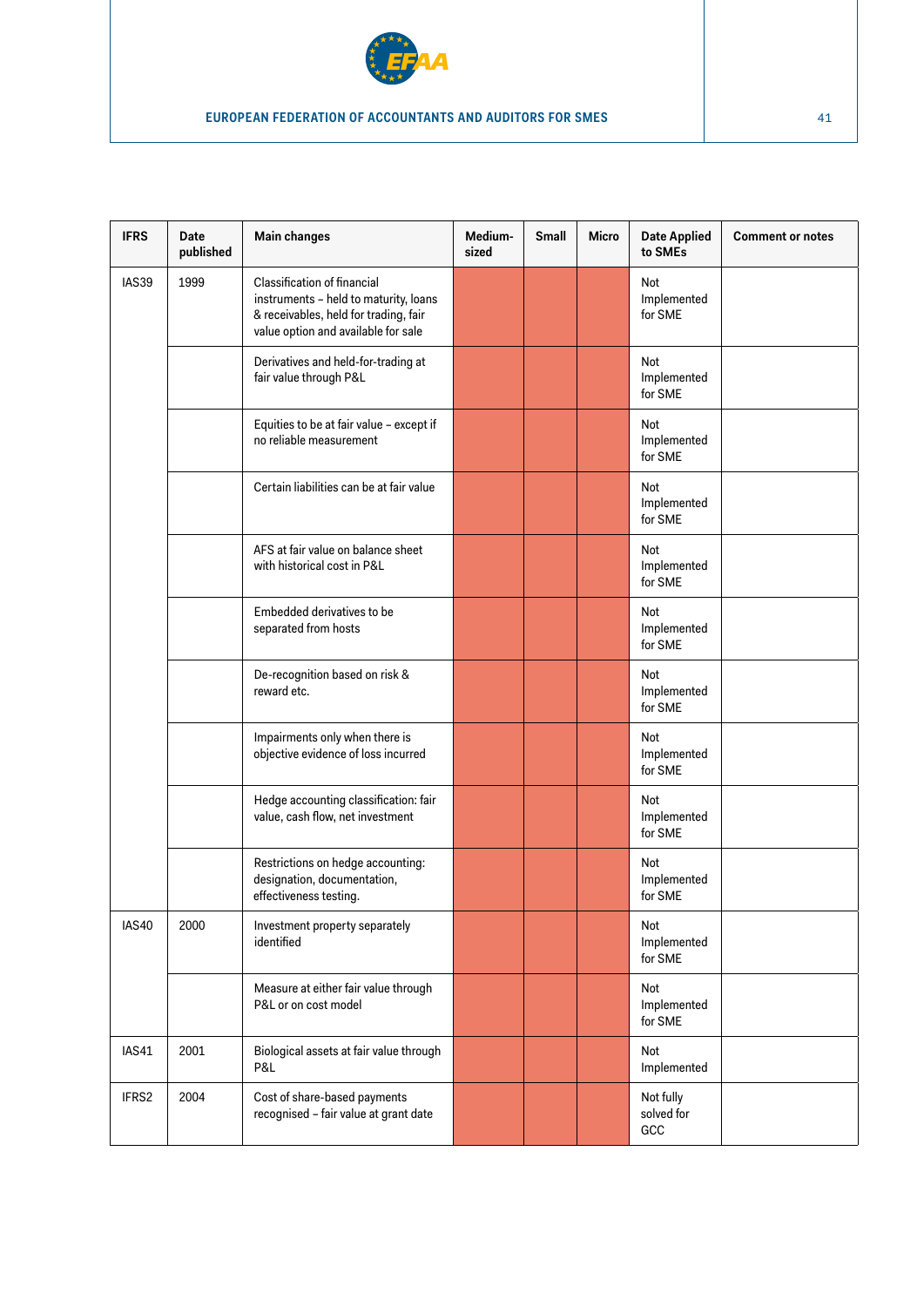

| <b>IFRS</b> | <b>Date</b><br>published         | <b>Main changes</b>                                                                                     | Medium-<br>sized | <b>Small</b> | <b>Micro</b> | <b>Date Applied</b><br>to SMEs | <b>Comment or notes</b> |
|-------------|----------------------------------|---------------------------------------------------------------------------------------------------------|------------------|--------------|--------------|--------------------------------|-------------------------|
| IFRS3       | 2004                             | Acquisition method only - no<br>poolings                                                                |                  |              |              | Implemented                    |                         |
|             |                                  | Recognition of intangibles separately<br>from goodwill in a business<br>combination                     |                  |              |              | Not<br>Implemented             |                         |
|             |                                  | Impairment only model for goodwill<br>and intangibles with indefinite lives -<br>no amortisation        |                  |              |              | Not<br>Implemented             |                         |
|             |                                  | Negative goodwill to P&L<br>immediately                                                                 |                  |              |              | Not<br>Implemented             |                         |
|             | 2009                             | Exchange of fair values - full goodwill<br>option                                                       |                  |              |              | Not<br>Implemented             |                         |
|             |                                  | Acquisition costs written off                                                                           |                  |              |              | Not<br>Implemented             |                         |
|             |                                  | Transactions with NCI are in equity                                                                     |                  |              |              | Not<br>Implemented             |                         |
| IFRS9       | 2014, but<br>not yet<br>required | Classification and measurement of<br>financial instruments - business<br>model and nature of cash flows |                  |              |              | Not<br>Implemented             |                         |
|             |                                  | Equities always at fair value                                                                           |                  |              |              | Not<br>Implemented             |                         |
|             |                                  | Own credit risk impacts to OCI                                                                          |                  |              |              | Not<br>Implemented             |                         |
|             |                                  | Hedge accounting revised                                                                                |                  |              |              | Not<br>Implemented             |                         |
|             |                                  | Expected loss model for impairment                                                                      |                  |              |              | Not<br>Implemented             |                         |
| IFRS10      | 2013                             | Consolidation - new definition of<br>control                                                            |                  |              |              | Not<br>Implemented             |                         |
| IAS31       | 1990                             | Joint ventures - either by<br>proportional consolidation or equity<br>method                            |                  |              |              | Not<br>Implemented             |                         |
| IFRS11      | 2013                             | Joint ventures - purely equity method                                                                   |                  |              |              | Not<br>Implemented             |                         |
|             |                                  | New classification based on a net<br>interest or interest in separate assets                            |                  |              |              | Not<br>Implemented             |                         |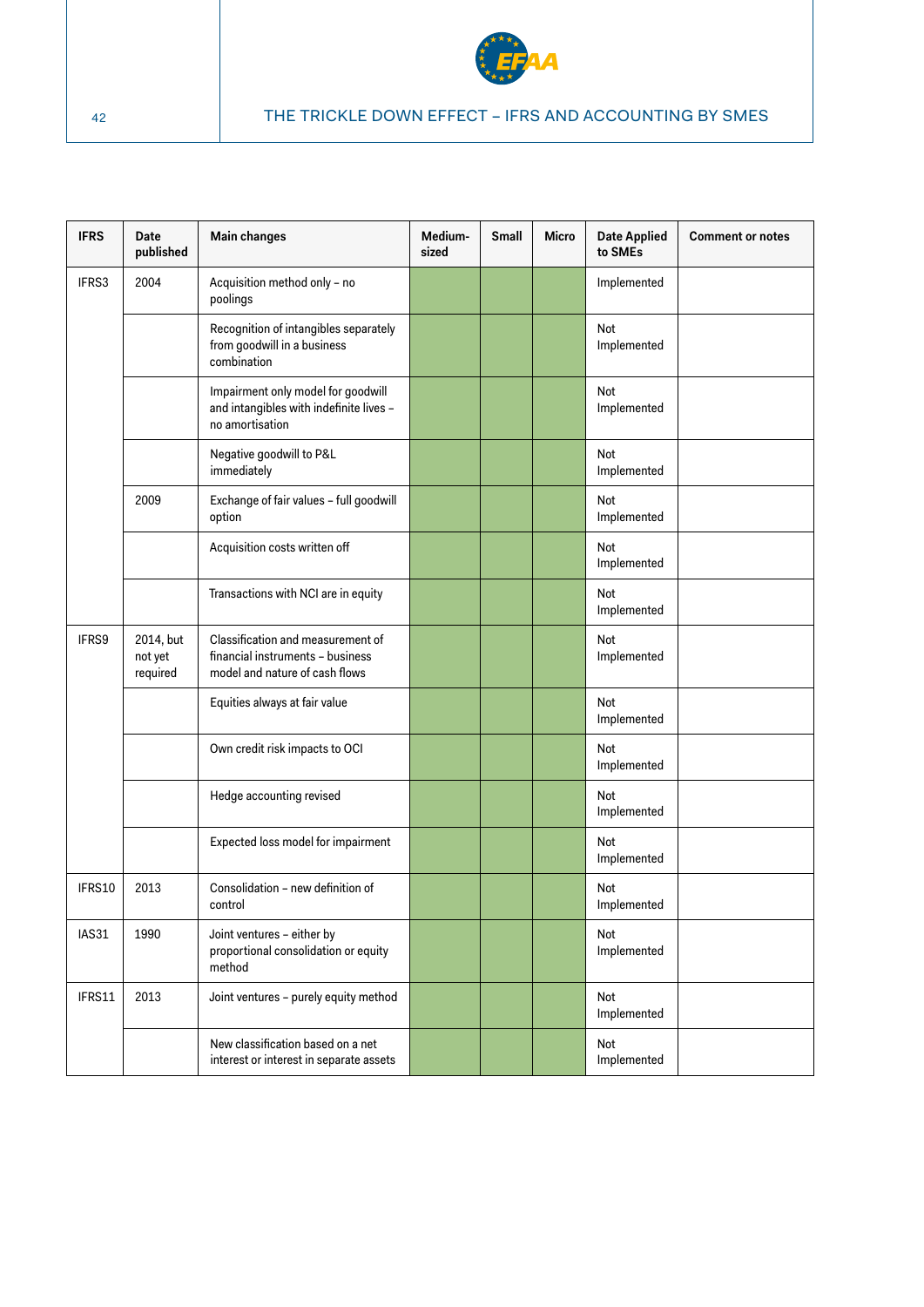

# APPENDIX 3, NETHERLANDS

| <b>IFRS</b>      | Date<br>published | Main changes                                                                           | Medium-<br>sized | Small | <b>Micro</b> | <b>Date Applied</b><br>to SMEs | <b>Comment or notes</b>                                                                                                                                                                                                        |
|------------------|-------------------|----------------------------------------------------------------------------------------|------------------|-------|--------------|--------------------------------|--------------------------------------------------------------------------------------------------------------------------------------------------------------------------------------------------------------------------------|
| IAS1             | 1997              |                                                                                        |                  |       |              |                                |                                                                                                                                                                                                                                |
|                  | 2007              | Two performance statements (P&L<br>and OCI) or combined                                |                  |       |              |                                | SMEs exempted, only<br>P&L is required. This is<br>a disclosure issue                                                                                                                                                          |
|                  |                   | Statement of change in equity (SoCE)                                                   |                  |       |              |                                | Small entities are only<br>required to disclose<br>the change in the<br>revaluation reserve.<br>Medium sized entities<br>must draw up a SoCE,<br>not as a separate<br>statement, but as<br>part of the disclosure<br>paragraph |
|                  |                   | Dividends must be in SoCE not in<br>P&L                                                |                  |       |              |                                | To be applied by all<br>entities, is not driven<br>by IFRS                                                                                                                                                                     |
| IAS <sub>2</sub> | 1993 and<br>1975  | Cost of conversion including relevant<br>overheads to be included in inventory<br>cost |                  |       |              |                                | Cost of conversion<br>must be included,<br>inclusion of overheads<br>is optional, not driven<br>by IFRS                                                                                                                        |
|                  |                   | LIFO not allowed as a cost formula                                                     |                  |       |              |                                | LIFO Is allowed for<br><b>SMEs</b>                                                                                                                                                                                             |
| IAS7             | 1992              | Cash flow statement required with<br>operating, investing and financing<br>sections    |                  |       |              |                                | Required for medium<br>sized entities, not for<br>small entities, not<br>driven by IFRS                                                                                                                                        |
|                  |                   | Cash and cash equivalents concept                                                      |                  |       |              | 2004                           | This concept is being<br>applied for medium<br>sized entities, based<br>on IFRS                                                                                                                                                |
| IAS8             | 1993              | Voluntary changes in accounting<br>policy need retrospective adjustment                |                  |       |              |                                | Retrospective<br>adjustments are<br>required for SMEs                                                                                                                                                                          |
|                  |                   | Material prior period errors require<br>retrospective adjustment                       |                  |       |              |                                | This is required for<br><b>SMEs</b>                                                                                                                                                                                            |
|                  |                   | Change in accounting estimate is<br>adjusted prospectively                             |                  |       |              | 2005                           | All entities are<br>required to account for<br>changes in estimates<br>prospectively, based<br>on IFRS                                                                                                                         |
|                  |                   | Hierarchy of guidance for policies<br>where no IFRS applies                            |                  |       |              |                                | There is no specific<br>guidance regarding an<br>accounting hierarchy                                                                                                                                                          |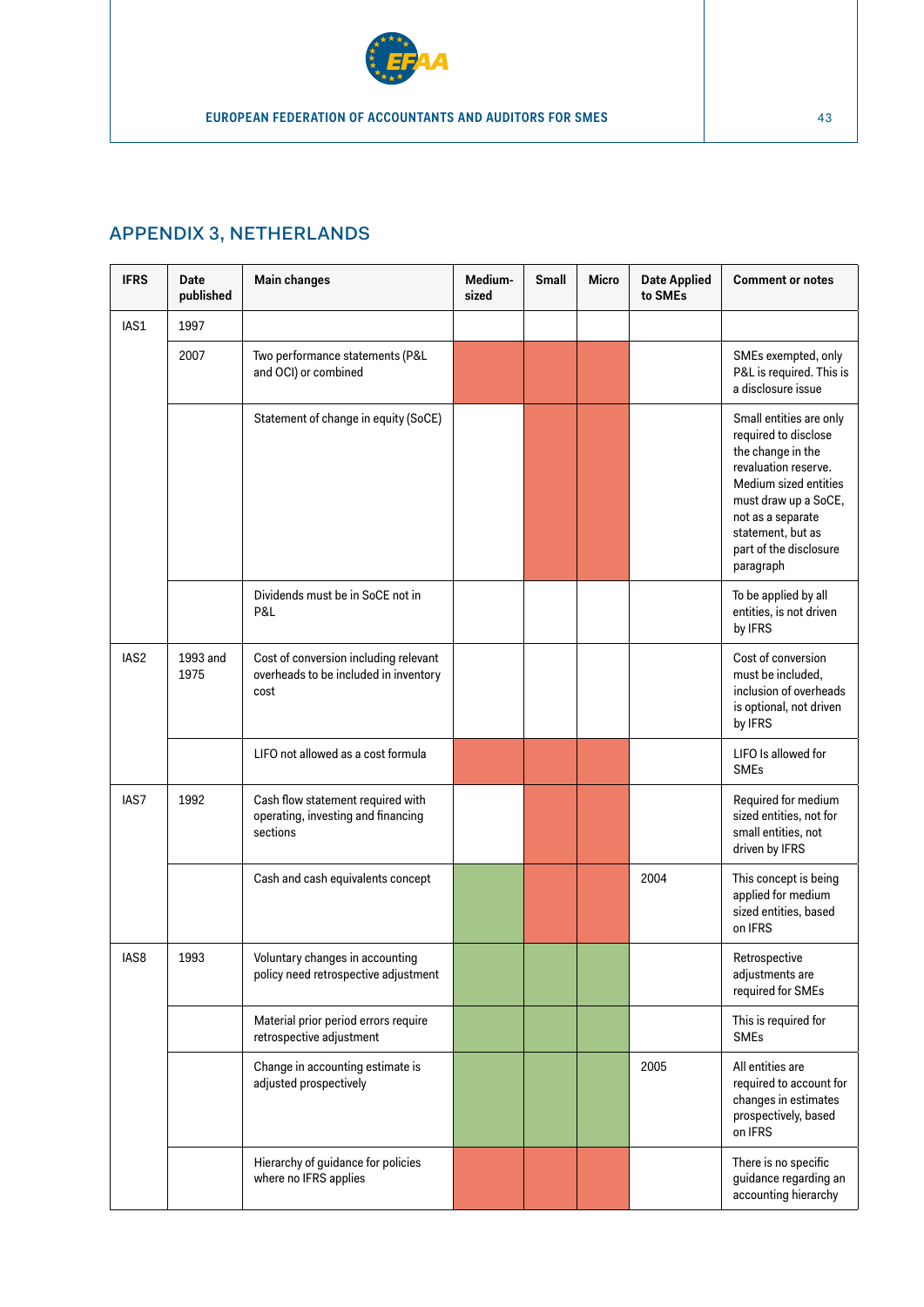

| <b>IFRS</b>  | Date<br>published | <b>Main changes</b>                                                                                                                                     | Medium-<br>sized | Small | <b>Micro</b> | <b>Date Applied</b><br>to SMEs | <b>Comment or notes</b>                                                                                                                                                                  |
|--------------|-------------------|---------------------------------------------------------------------------------------------------------------------------------------------------------|------------------|-------|--------------|--------------------------------|------------------------------------------------------------------------------------------------------------------------------------------------------------------------------------------|
| <b>IAS10</b> | 1978              | Adjusting and non-adjusting events<br>after the balance sheet date                                                                                      |                  |       |              |                                | This differentiation<br>applies for all entities,<br>not based on IFRS                                                                                                                   |
|              | 1999              | Dividends declared after date are<br>non-adjusting events                                                                                               |                  |       |              |                                | There is an option to<br>recognize the proposal<br>of the appropriation of<br>the result of the year<br>in the balance sheet at<br>the end of that year                                  |
| IAS11        | 1978              | Percentage of completion method for<br>construction contracts                                                                                           |                  |       |              |                                | This method is<br>mandatory for medium<br>sized entities and<br>optional for small<br>entities. Small entities<br>can opt for the<br>completed contract<br>method. Not driven<br>by IFRS |
| IAS12        | 1996              | Deferred tax assets and liabilities<br>created using the liability method<br>based on temporary differences<br>between accounting and tax<br>treatments |                  |       |              |                                | Accounting for deferred<br>tax assets and liabilities<br>is mandatory for all<br>entities. Not driven<br>by IFRS                                                                         |
| IAS16        | 1998              | Disposal and restoration costs to be<br>included in initial measurement                                                                                 |                  |       |              | 2005                           | There is an option to<br>include these costs in<br>the initial investment<br>or to provide for these<br>costs during the useful<br>life of the asset, not<br>driven by IFRS              |
|              |                   | Component recognition, depreciation<br>and de-recognition                                                                                               |                  |       |              | 2005                           | Required for medium<br>sized entities, not<br>for small entities,<br><b>IFRS</b> driven                                                                                                  |
|              |                   | Fair value for exchange transactions                                                                                                                    |                  |       |              |                                | This concept is being<br>applied for all entities.<br>Not driven by IFRS                                                                                                                 |
|              |                   | Depreciation method and life to<br>reflect the pattern of consumption of<br>economic benefits                                                           |                  |       |              |                                | This concept is being<br>applied for all entities.<br>Not driven by IFRS.                                                                                                                |
|              |                   | Option for revaluation                                                                                                                                  |                  |       |              |                                | SMEs do have this<br>option. Not driven<br>by IFRS                                                                                                                                       |
| IAS17        | 1997 and<br>1982  | Finance leases to be capitalised as<br>assets and liabilities and accounted<br>for as borrowing by lessees                                              |                  |       |              |                                | This concept is to be<br>applied by all entities.<br>Not driven by IFRS                                                                                                                  |
|              |                   | Finance leases to be accounted for<br>as borrowing by lessors                                                                                           |                  |       |              |                                | This concept is to be<br>applied by all entities.<br>Not driven by IFRS                                                                                                                  |
|              |                   | Profit deferral on sale and leasebacks<br>treated as finance leases                                                                                     |                  |       |              |                                | This concept is to be<br>applied by all entities                                                                                                                                         |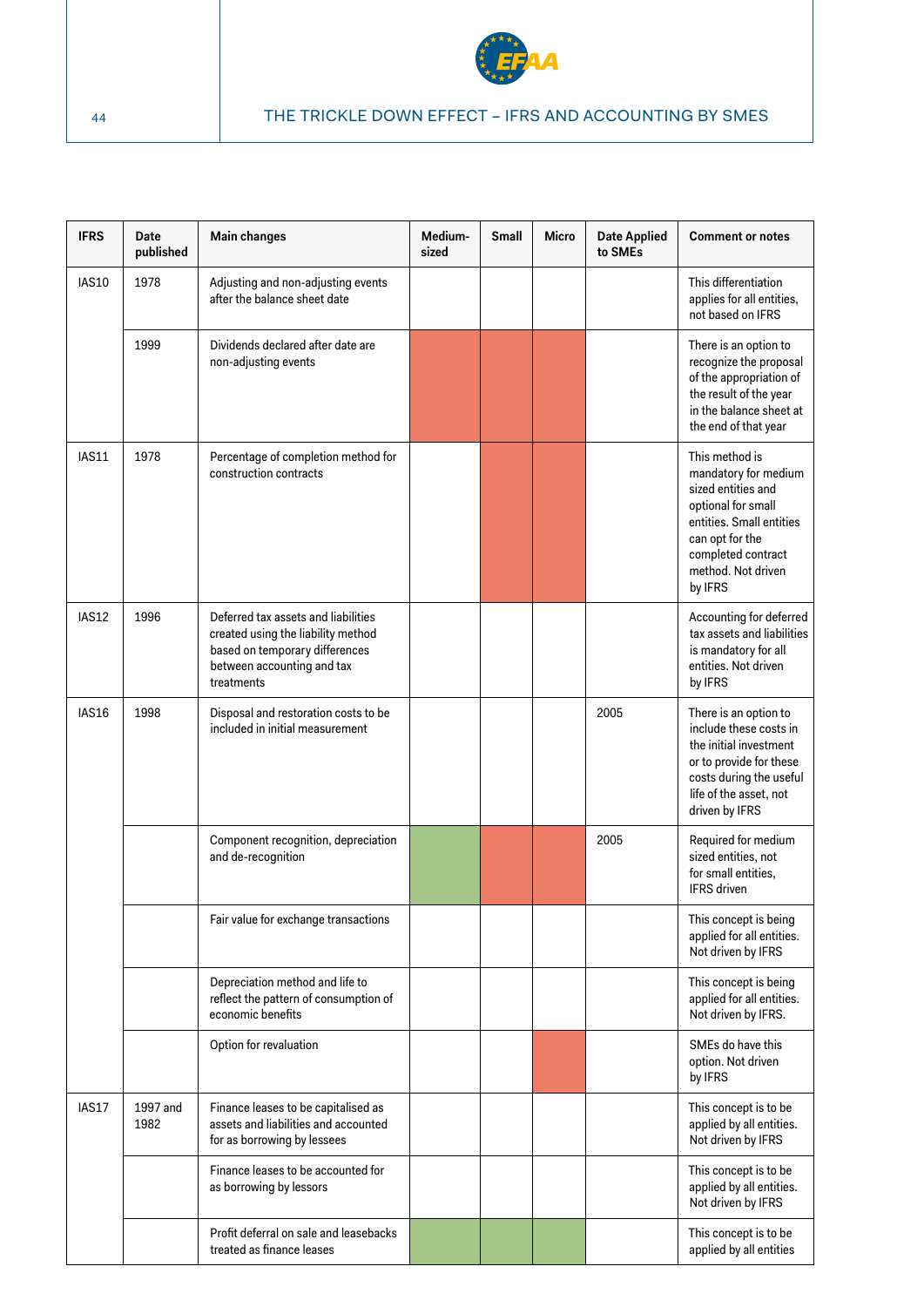

| <b>IFRS</b>  | Date<br>published | <b>Main changes</b>                                                                                                                 | Medium-<br>sized | <b>Small</b> | <b>Micro</b> | <b>Date Applied</b><br>to SMEs                 | <b>Comment or notes</b>                                                                                                                                                           |
|--------------|-------------------|-------------------------------------------------------------------------------------------------------------------------------------|------------------|--------------|--------------|------------------------------------------------|-----------------------------------------------------------------------------------------------------------------------------------------------------------------------------------|
| IAS18        |                   | Revenue recognised at fair value not<br>necessarily same as transaction price                                                       |                  |              |              |                                                |                                                                                                                                                                                   |
|              |                   | Conditions for sale of goods -<br>transfer of risks and rewards etc.                                                                |                  |              |              |                                                |                                                                                                                                                                                   |
|              |                   | Services based on stage of<br>completion etc.                                                                                       |                  |              |              |                                                | This concept is to be<br>applied by all entities                                                                                                                                  |
|              |                   | Interest - effective interest method                                                                                                |                  |              |              |                                                | This concept is to be<br>applied by medium<br>sized entities, small<br>entities can opt for<br>the linear method.<br><b>IFRS</b> driven                                           |
|              |                   | Royalties on accrual                                                                                                                |                  |              |              |                                                | To be applied by all<br>entities                                                                                                                                                  |
|              |                   | Dividends when right to receive                                                                                                     |                  |              |              |                                                | To be applied by all<br>entities, not IFRS driven                                                                                                                                 |
| <b>IAS19</b> | 1998              | Paid absences accrued when service<br>rendered                                                                                      |                  |              |              |                                                | To be applied by all<br>entities, not IFRS driven                                                                                                                                 |
|              |                   | Defined benefit (DB) and defined<br>contribution (DC) schemes                                                                       |                  |              |              | Implemented<br>in 2002,<br>rejected in<br>2009 | The Dutch Accounting<br>Standard Board has<br>rejected the IAS 19<br>Pension accounting<br>model and designated<br>a simplified model<br>called the pension<br>liability approach |
|              | 2004              | Multi-employer plans can sometimes<br>be treated as DC schemes                                                                      |                  |              |              |                                                | n/a, see above                                                                                                                                                                    |
|              | 1998              | Actuarial assessment of liability -<br>projected unit credit - including<br>future salary increases                                 |                  |              |              |                                                | n/a, see above                                                                                                                                                                    |
|              |                   | Corporate bond discount rate                                                                                                        |                  |              |              |                                                | n/a, see above                                                                                                                                                                    |
|              |                   | DB schemes: Separation of service<br>cost and interest cost from actuarial<br>gains and losses                                      |                  |              |              |                                                | n/a, see above                                                                                                                                                                    |
|              |                   | P&L recognition using the 'corridor'<br>approach or actuarial gains and<br>losses to OCI                                            |                  |              |              |                                                | n/a, see above                                                                                                                                                                    |
|              | 2011              | Corridor approach eliminated                                                                                                        |                  |              |              |                                                | n/a, see above                                                                                                                                                                    |
| IAS20        | 1983              | Grants to be recognised in P&L in<br>the periods when the related costs<br>are charged                                              |                  |              |              |                                                | To be applied by all<br>entities                                                                                                                                                  |
|              |                   | Grants relating to a future expense<br>may be shown either as deferred<br>income or as a deduction against the<br>cost of the asset |                  |              |              |                                                | This option is available<br>for all entities                                                                                                                                      |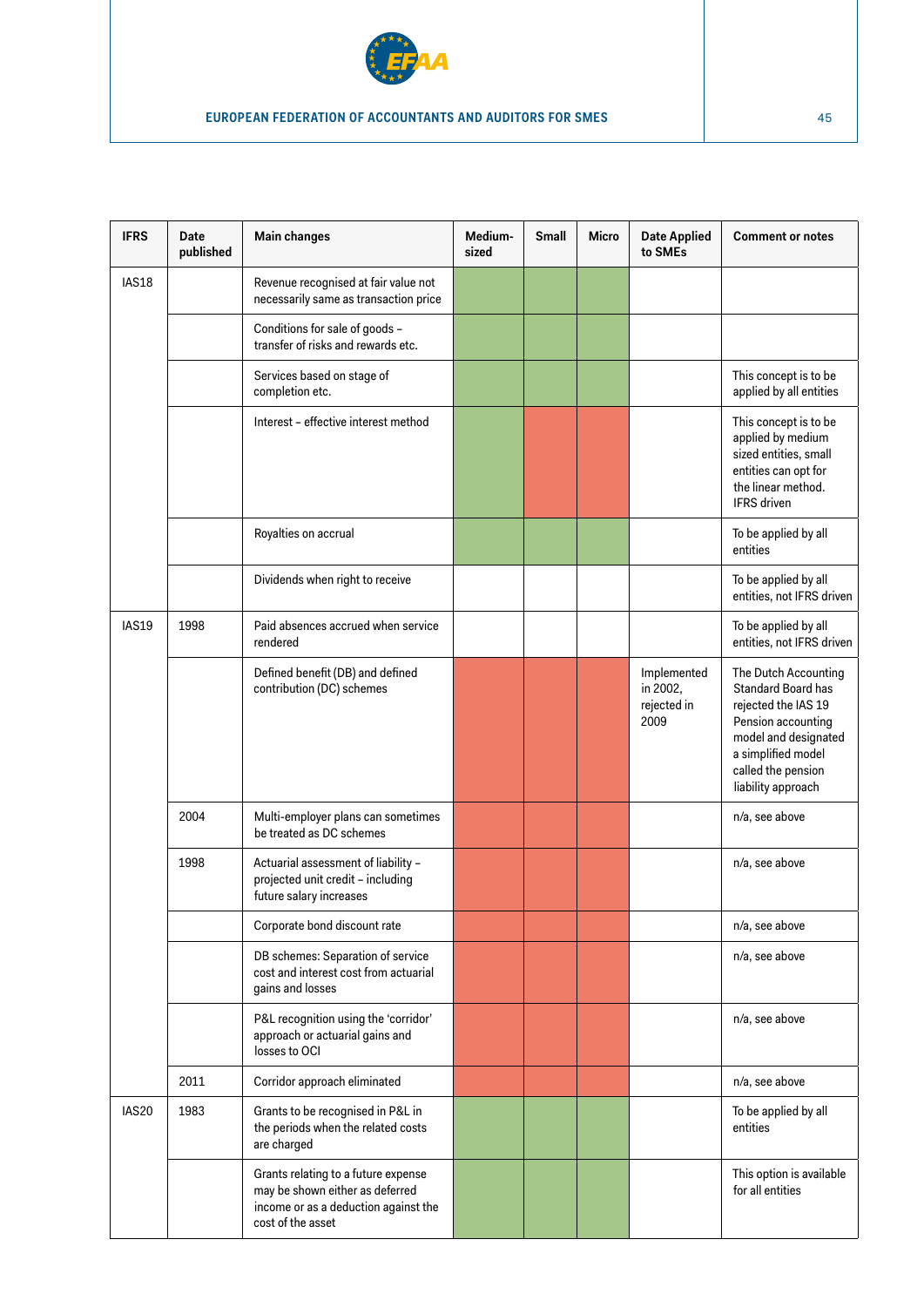

| <b>IFRS</b> | Date<br>published | Main changes                                                                                                                                      | Medium-<br>sized | Small | <b>Micro</b> | <b>Date Applied</b><br>to SMEs | <b>Comment or notes</b>                                                                                                                                                             |
|-------------|-------------------|---------------------------------------------------------------------------------------------------------------------------------------------------|------------------|-------|--------------|--------------------------------|-------------------------------------------------------------------------------------------------------------------------------------------------------------------------------------|
| IAS21       | 1993              | Functional currency concept                                                                                                                       |                  |       |              |                                | To be applied by all<br>entities, IFRS driven                                                                                                                                       |
|             |                   | P&L items translated at transaction<br>date or period average rates                                                                               |                  |       |              |                                | SMEs are allowed to<br>translate P&L items at<br>the year-end rate                                                                                                                  |
|             |                   | Monetary assets and liabilities at<br>closing rates                                                                                               |                  |       |              |                                | To be applied by all<br>entities, not IFRS driven                                                                                                                                   |
|             |                   | All translation differences to P&L<br>except for retranslation of interest in<br>a foreign operation                                              |                  |       |              |                                | To be applied by all<br>entities                                                                                                                                                    |
| IAS23       | 2007              | Elimination of option for immediate<br>write off of interest                                                                                      |                  |       |              |                                | This option still exits<br>under Dutch GAAP                                                                                                                                         |
| IAS28       | 1989              | Associates defined based on<br>significant influence                                                                                              |                  |       |              |                                | To be applied by all<br>entities, not IFRS driven                                                                                                                                   |
|             |                   | Equity method of accounting for<br>associates                                                                                                     |                  |       |              |                                | Associates are<br>accounted for using the<br>net asset value method                                                                                                                 |
| IAS29       | 1989              | Non-monetary items are to be<br>restated using a general price index                                                                              |                  |       |              |                                | To be applied by all<br>entities, not IFRS driven                                                                                                                                   |
| IAS32       | 1997              | Debt-equity distinction based on a<br>contractual obligation to deliver a<br>financial asset - e.g. redeemable<br>interests and preference shares |                  |       |              |                                | To be applied by<br>all entities in their<br>consolidated accounts.<br>For the separate<br>accounts the legal<br>form is decisive for the<br>presentation as equity<br>or liability |
|             |                   | Split accounting for hybrids                                                                                                                      |                  |       |              |                                | To be applied by all<br>entities                                                                                                                                                    |
|             |                   | Treasury shares as a deduction from<br>equity                                                                                                     |                  |       |              |                                | To be applied by all<br>entities, not IFRS driven                                                                                                                                   |
|             |                   | Offsetting assets and liabilities<br>only when a legal right to do so and<br>intention to settle net                                              |                  |       |              |                                | To be applied by all<br>entities, IFRS driven                                                                                                                                       |
| IAS36       | 1998              | Goodwill etc. tested each year<br>otherwise only if impairment<br>triggered                                                                       |                  |       |              |                                | Only if the useful life<br>of goodwill exceeds<br>a period of 20 years,<br>an estimate of the<br>realisable value must<br>be made each year                                         |
|             |                   | Cash generating unit concept                                                                                                                      |                  |       |              |                                | To be applied by all<br>entities, IFRS driven                                                                                                                                       |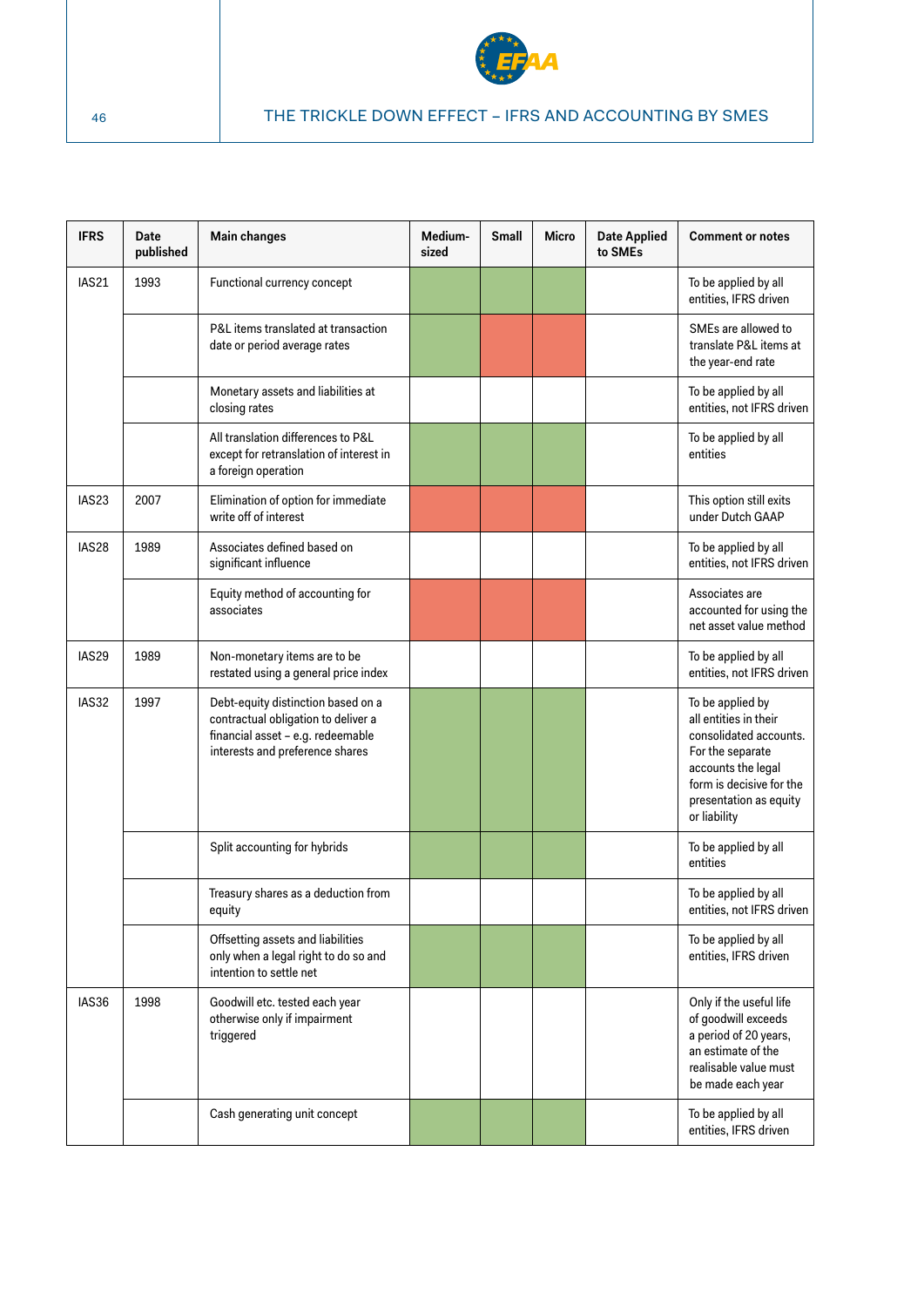

| <b>IFRS</b> | Date<br>published | <b>Main changes</b>                                                                                                                                                                       | Medium-<br>sized | <b>Small</b> | <b>Micro</b> | <b>Date Applied</b><br>to SMEs | <b>Comment or notes</b>                                                                                                                                                                         |
|-------------|-------------------|-------------------------------------------------------------------------------------------------------------------------------------------------------------------------------------------|------------------|--------------|--------------|--------------------------------|-------------------------------------------------------------------------------------------------------------------------------------------------------------------------------------------------|
| IAS36       |                   | Impairment based on higher of value<br>in use and disposal value                                                                                                                          |                  |              |              |                                | To be applied by all<br>entities, IFRS driven                                                                                                                                                   |
|             |                   | Value in use (VIU) - discounted future<br>cash flows                                                                                                                                      |                  |              |              |                                | To be applied by all<br>entities                                                                                                                                                                |
|             |                   | VIU to reflect variability, uncertainties,<br>time value of money and illiquidity                                                                                                         |                  |              |              |                                | To be applied by all<br>entities                                                                                                                                                                |
|             |                   | Reversal of impairment possible,<br>except for goodwill                                                                                                                                   |                  |              |              |                                | To be applied by all<br>entities                                                                                                                                                                |
| IAS37       | 1998              | Strict definition of a liability applied<br>- unavoidable obligation to transfer<br>assets. Specifics: restructuring<br>provisions, onerous contracts, but<br>not future operating losses |                  |              |              |                                | To be applied by all<br>entities, IFRS driven                                                                                                                                                   |
|             |                   | Constructive obligation concept                                                                                                                                                           |                  |              |              |                                | To be applied by all<br>entities, IFRS driven                                                                                                                                                   |
|             |                   | Transfer to be more likely than not,<br>or disclosure as a contingency                                                                                                                    |                  |              |              |                                | To be applied by all<br>entities                                                                                                                                                                |
|             |                   | Risks and uncertainties to be valued                                                                                                                                                      |                  |              |              |                                | To be applied by all<br>entities                                                                                                                                                                |
|             |                   | Time value of money - discounting                                                                                                                                                         |                  |              |              |                                | This is an option                                                                                                                                                                               |
| IAS38       | 1998              | Recognition of intangible assets<br>limited to when purchased, not<br>internally generated                                                                                                |                  |              |              |                                | There is no limitation<br>of recognition to<br>when purchased, all<br>intangible assets must<br>be recognised if certain<br>conditions are met,<br>except for internally<br>generated goodwill. |
|             |                   | Except development costs of new<br>products, services etc. Must be<br>recognised as assets if certain<br>conditions met                                                                   |                  |              |              |                                | Recognition of research<br>costs is not allowed (all<br>entities), development<br>costs must be<br>recognized if certain<br>conditions are met                                                  |
|             |                   | Revaluation option                                                                                                                                                                        |                  |              |              |                                | This option is available<br>for all entities, based<br>on the 4th EU<br><b>Accounting Directive</b><br>(modernization)                                                                          |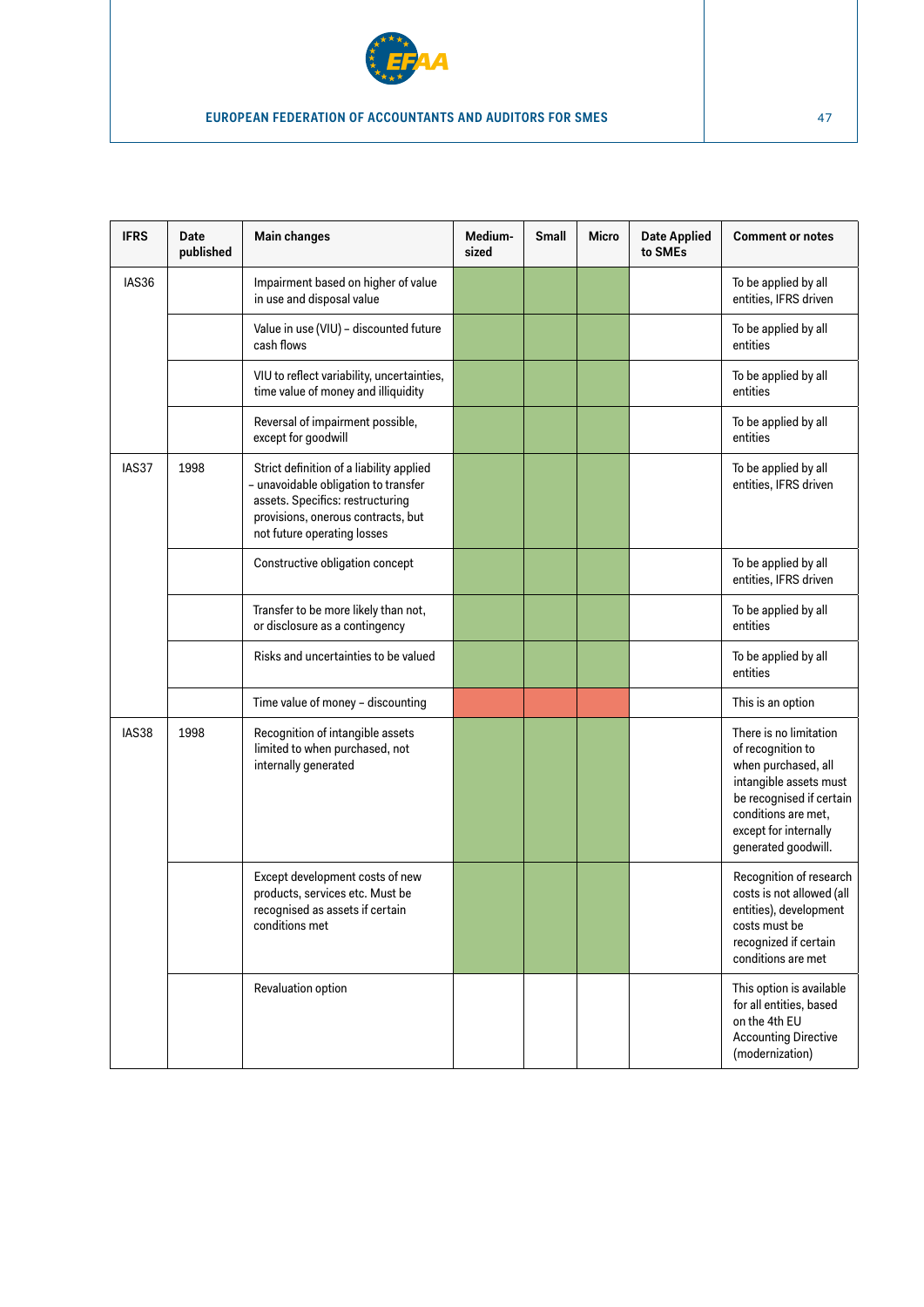

| <b>IFRS</b> | Date<br>published | Main changes                                                                                                                                                | Medium-<br>sized | <b>Small</b> | <b>Micro</b> | <b>Date Applied</b><br>to SMEs | <b>Comment or notes</b>                                                                                                                                                                                                                                                                 |
|-------------|-------------------|-------------------------------------------------------------------------------------------------------------------------------------------------------------|------------------|--------------|--------------|--------------------------------|-----------------------------------------------------------------------------------------------------------------------------------------------------------------------------------------------------------------------------------------------------------------------------------------|
| IAS39       | 1999              | <b>Classification of financial</b><br>instruments - held to maturity, loans<br>& receivables, held for trading, fair<br>value option and available for sale |                  |              |              |                                | This classification<br>except for the available<br>for sale category and<br>the fair value option<br>is to be applied by all<br>entities, except for<br>small entities                                                                                                                  |
|             |                   | Derivatives and held-for-trading at<br>fair value through P&L                                                                                               |                  |              |              |                                | Medium-sized entities<br>are allowed to measure<br>derivatives at cost,<br>if they hold these<br>derivatives for hedging<br>purposes and use the<br>so-called cost price<br>hedge accounting<br>model. Small entities<br>are allowed to measure<br>all financial instruments<br>at cost |
|             |                   | Equities to be at fair value - except if<br>no reliable measurement                                                                                         |                  |              |              |                                | Medium-sized entities<br>are allowed to measure<br>equities at cost, if these<br>are not listed and are<br>not held for trading<br>purposes. Small<br>entities are allowed to<br>measure all equities<br>at cost                                                                        |
|             |                   | Certain liabilities can be at fair value                                                                                                                    |                  |              |              |                                | This is valid for SMEs<br>only if these liabilities<br>are part of a trading<br>portfolio                                                                                                                                                                                               |
|             |                   | AFS at fair value on balance sheet<br>with historical cost in P&L                                                                                           |                  |              |              |                                | This category is not<br>being used in the<br>Netherlands                                                                                                                                                                                                                                |
|             |                   | Embedded derivatives to be<br>separated from hosts                                                                                                          |                  |              |              |                                | This is valid for<br>medium-sized entities,<br>no specific rules for<br>small entities                                                                                                                                                                                                  |
|             |                   | De-recognition based on risk &<br>reward etc.                                                                                                               |                  |              |              |                                | This is valid for<br>medium-sized entities,<br>no specific rules for<br>small entities                                                                                                                                                                                                  |
|             |                   | Impairments only when there is<br>objective evidence of loss incurred                                                                                       |                  |              |              |                                | To be applied by<br>all entities, not<br><b>IFRS</b> driven                                                                                                                                                                                                                             |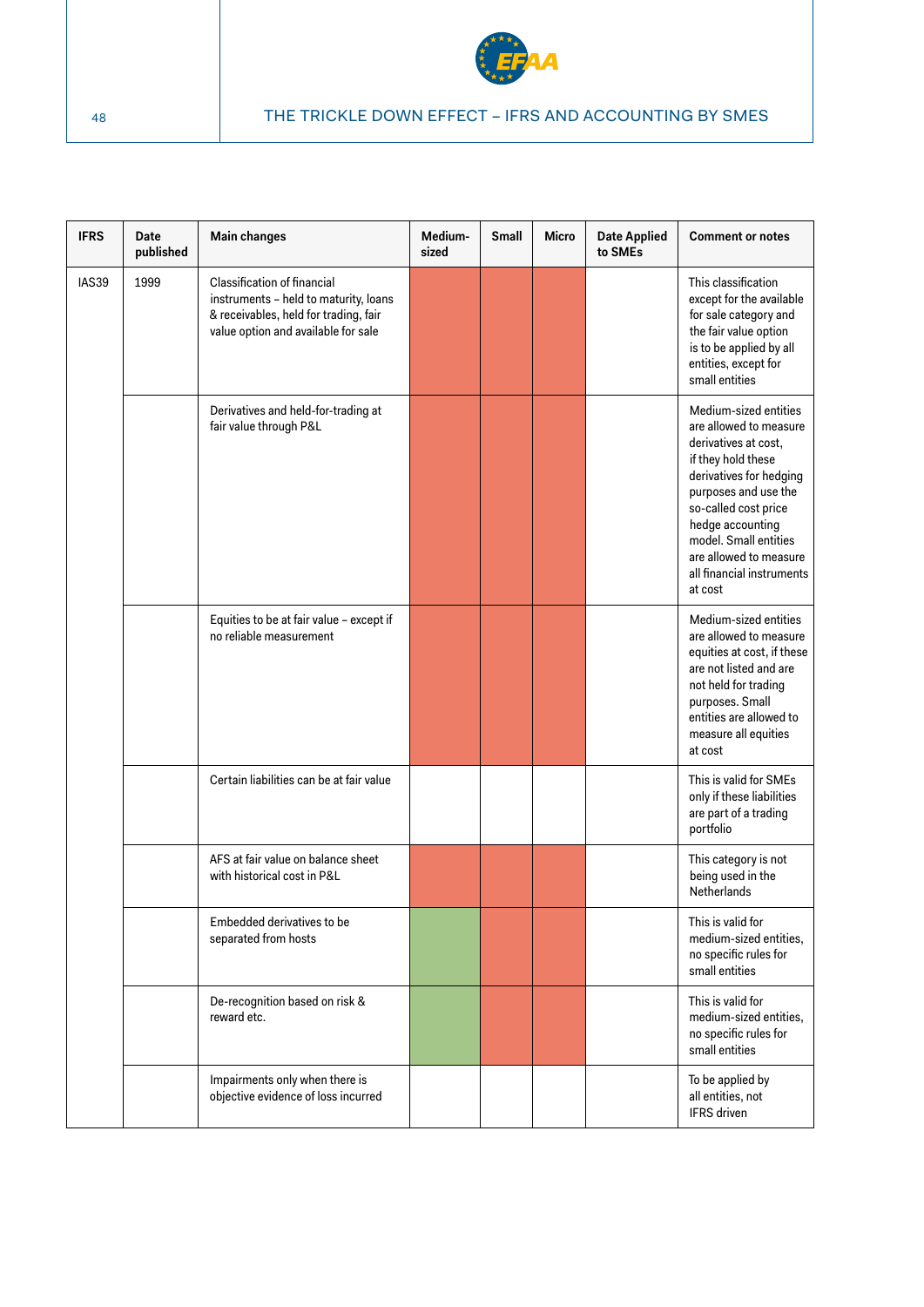

| <b>IFRS</b>       | Date<br>published | <b>Main changes</b>                                                                              | Medium-<br>sized | <b>Small</b> | <b>Micro</b> | <b>Date Applied</b><br>to SMEs | <b>Comment or notes</b>                                                                                                                                                                                                                                                            |
|-------------------|-------------------|--------------------------------------------------------------------------------------------------|------------------|--------------|--------------|--------------------------------|------------------------------------------------------------------------------------------------------------------------------------------------------------------------------------------------------------------------------------------------------------------------------------|
| IAS39             |                   | Hedge accounting classification: fair<br>value, cash flow, net investment                        |                  |              |              |                                | These hedge<br>accounting models can<br>be applied by SMEs,<br>however a simpler<br>hedge accounting<br>model is available in the<br>NL, the so-called cost<br>price hedge accounting<br>model                                                                                     |
|                   |                   | Restrictions on hedge accounting:<br>designation, documentation,<br>effectiveness testing        |                  |              |              |                                | To be applied by<br>all entities, based on<br><b>IFRS</b>                                                                                                                                                                                                                          |
| IAS40             | 2000              | Investment property separately<br>identified.                                                    |                  |              |              |                                | To be applied by<br>all entities, based on<br><b>IFRS</b>                                                                                                                                                                                                                          |
|                   |                   | Measure at either fair value through<br>P&L or on cost model                                     |                  |              |              |                                | To be applied by<br>all entities, based on<br><b>IFRS</b>                                                                                                                                                                                                                          |
| IAS41             | 2001              | Biological assets at fair value through<br>P&L                                                   |                  |              |              |                                |                                                                                                                                                                                                                                                                                    |
| IFRS <sub>2</sub> | 2004              | Cost of share-based payments<br>recognised - fair value at grant date                            |                  |              |              |                                |                                                                                                                                                                                                                                                                                    |
| IFRS3             | 2004              | Acquisition method only - no pooling                                                             |                  |              |              |                                | Poolings are allowed<br>if certain conditions<br>are met                                                                                                                                                                                                                           |
|                   |                   | Recognition of intangibles separately<br>from goodwill in a business<br>combination              |                  |              |              |                                | This is not allowed<br>under NL GAAP, if there<br>is no active market for<br>these intangibles                                                                                                                                                                                     |
|                   |                   | Impairment only model for goodwill<br>and intangibles with indefinite lives -<br>no amortisation |                  |              |              |                                | This is not allowed<br>under NL GAAP,<br>goodwill must be<br>amortized                                                                                                                                                                                                             |
|                   |                   | Negative goodwill to P&L<br>immediately                                                          |                  |              |              |                                | Only if there are<br>no expected future<br>losses (caused by<br>the acquisition) or as<br>far as the amount of<br>the negative goodwill<br>exceeds the amount<br>of the fair value of the<br>identifiable amount<br>of the depreciable<br>non-monetary fixed<br>assets as acquired |
|                   | 2009              | Exchange of fair values - full goodwill<br>option                                                |                  |              |              |                                | This option does not<br>exist under NL GAAP                                                                                                                                                                                                                                        |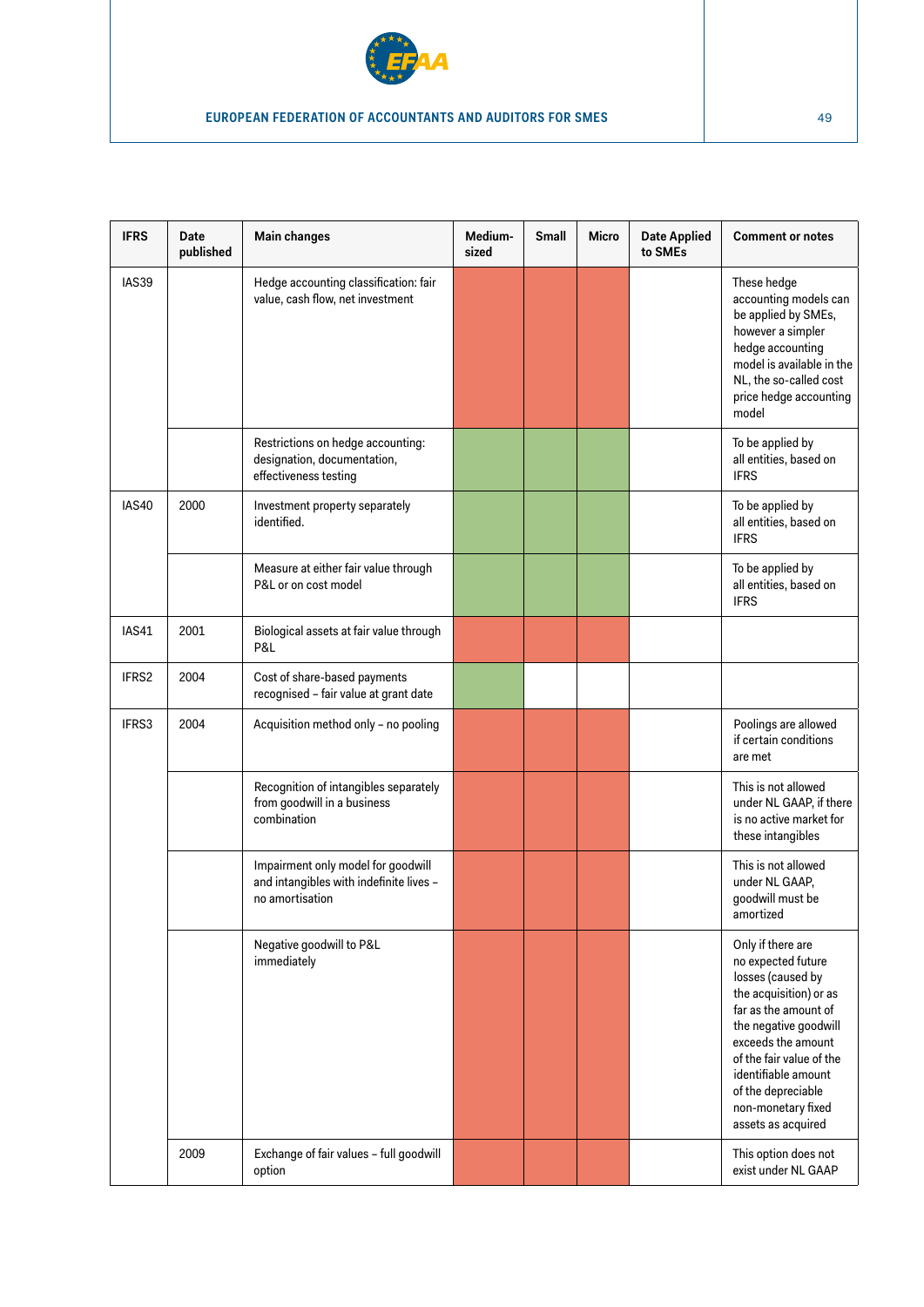

| <b>IFRS</b> | Date<br>published                | Main changes                                                                                            | Medium-<br>sized | Small | <b>Micro</b> | <b>Date Applied</b><br>to SMEs | <b>Comment or notes</b>                                                       |
|-------------|----------------------------------|---------------------------------------------------------------------------------------------------------|------------------|-------|--------------|--------------------------------|-------------------------------------------------------------------------------|
| IFRS3       |                                  | Acquisition costs written off                                                                           |                  |       |              |                                | This is not allowed<br>under NL GAAP                                          |
|             |                                  | Transactions with NCI are in equity                                                                     |                  |       |              |                                | Results on transactions<br>with NCI's are<br>recognized in the<br>P&L account |
| IFRS9       | 2014, but<br>not yet<br>required | Classification and measurement of<br>financial instruments - business<br>model and nature of cash flows |                  |       |              |                                | Not implemented in NL                                                         |
|             |                                  | Equities always at fair value                                                                           |                  |       |              |                                | Not implemented in NL                                                         |
|             |                                  | Own credit risk impacts to OCI                                                                          |                  |       |              |                                | Not implemented in NL                                                         |
|             |                                  | Hedge accounting revised                                                                                |                  |       |              |                                | Not implemented in NL                                                         |
|             |                                  | Expected loss model for impairment                                                                      |                  |       |              |                                | Not implemented in NL                                                         |
| IFRS10      | 2013                             | Consolidation - new definition of<br>control                                                            |                  |       |              |                                | Not implemented in NL                                                         |
| IAS31       | 1990                             | Joint ventures - either by proportional<br>consolidation or equity method                               |                  |       |              |                                | To be applied for all<br>entities                                             |
| IFRS11      | 2013                             | Joint ventures - purely equity method                                                                   |                  |       |              |                                | Not implemented in NL                                                         |
|             |                                  | New classification based on a net<br>interest or interest in separate assets                            |                  |       |              |                                | Not implemented in NL                                                         |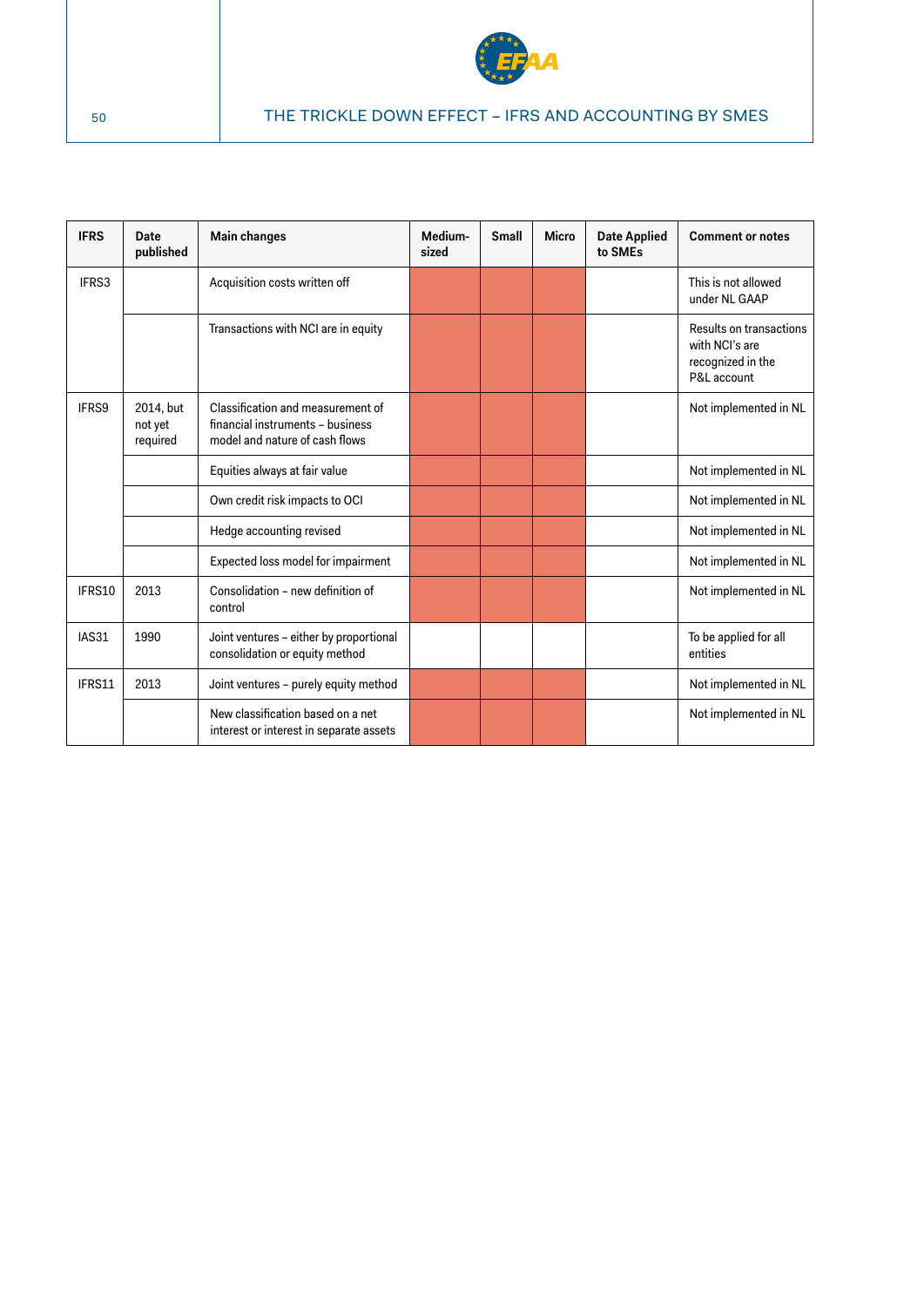

# APPENDIX 4, PORTUGAL

| <b>IFRS</b> | <b>Date</b><br>published | <b>Main changes</b>                                                                          | Medium-<br>sized                         | <b>Small</b>                                | Micro                                    | <b>Date Applied</b><br>to SMEs | <b>Comment or notes</b>                                                                                                                                                                                                                               |
|-------------|--------------------------|----------------------------------------------------------------------------------------------|------------------------------------------|---------------------------------------------|------------------------------------------|--------------------------------|-------------------------------------------------------------------------------------------------------------------------------------------------------------------------------------------------------------------------------------------------------|
| IAS1        | 1997                     |                                                                                              |                                          |                                             |                                          |                                |                                                                                                                                                                                                                                                       |
|             | 2007                     | Two performance<br>statements (P&L and<br>OCI) or combined                                   |                                          | Reduce and<br>simplify<br>models            | Reduce and<br>simplify<br>models         | 2010                           | Reduce and simplify<br>models for small and<br>micro entities                                                                                                                                                                                         |
|             | 2007                     | Statement of change in<br>equity (SoCE)                                                      |                                          | Reduce and<br>simplify<br>models            | Reduce and<br>simplify<br>models         | 2010                           | Except for small and<br>micro entities the<br>statement showing<br>either:<br>(i) all changes in<br>equity; or<br>(ii) changes in equity<br>other than those<br>arising from capital<br>transactions with<br>owners and<br>distributions to<br>owners |
|             | 2007                     | Dividends must be in<br>SoCE not in P&L                                                      |                                          |                                             |                                          | 2010                           |                                                                                                                                                                                                                                                       |
| IAS2        | 1993 and<br>1975         | Cost of conversion<br>including relevant<br>overheads to be<br>included in inventory<br>cost |                                          |                                             |                                          | 2010                           |                                                                                                                                                                                                                                                       |
|             | 1993 and<br>1975         | LIFO not allowed as a<br>cost formula                                                        | LIFO not<br>allowed as a<br>cost formula | LIFO not<br>allowed<br>as a cost<br>formula | LIFO not<br>allowed as a<br>cost formula | 2010                           | LIFO not allowed as<br>a cost formula                                                                                                                                                                                                                 |
| IAS7        | 1992                     | Cash flow statement<br>required with operating,<br>investing and financing<br>sections       |                                          |                                             |                                          | 2010                           |                                                                                                                                                                                                                                                       |
|             | 1992                     | Cash and cash<br>equivalents concept                                                         |                                          |                                             |                                          | 2010                           |                                                                                                                                                                                                                                                       |
| IAS8        | 1993                     | Voluntary changes<br>in accounting policy<br>need retrospective<br>adjustment                | retrospective<br>adjustment              | prospective                                 | prospective                              | 2010                           | Voluntary changes<br>in accounting policy<br>need retrospective<br>adjustment except<br>for small and micro<br>entities which are<br>prospective                                                                                                      |
|             | 1993                     | Material prior period<br>errors require<br>retrospective<br>adjustment                       | retrospective<br>adjustment              | prospective                                 | prospective                              | 2010                           | Material prior<br>period errors require<br>retrospective<br>adjustment, except<br>for small and micro<br>entities, which are<br>prospective                                                                                                           |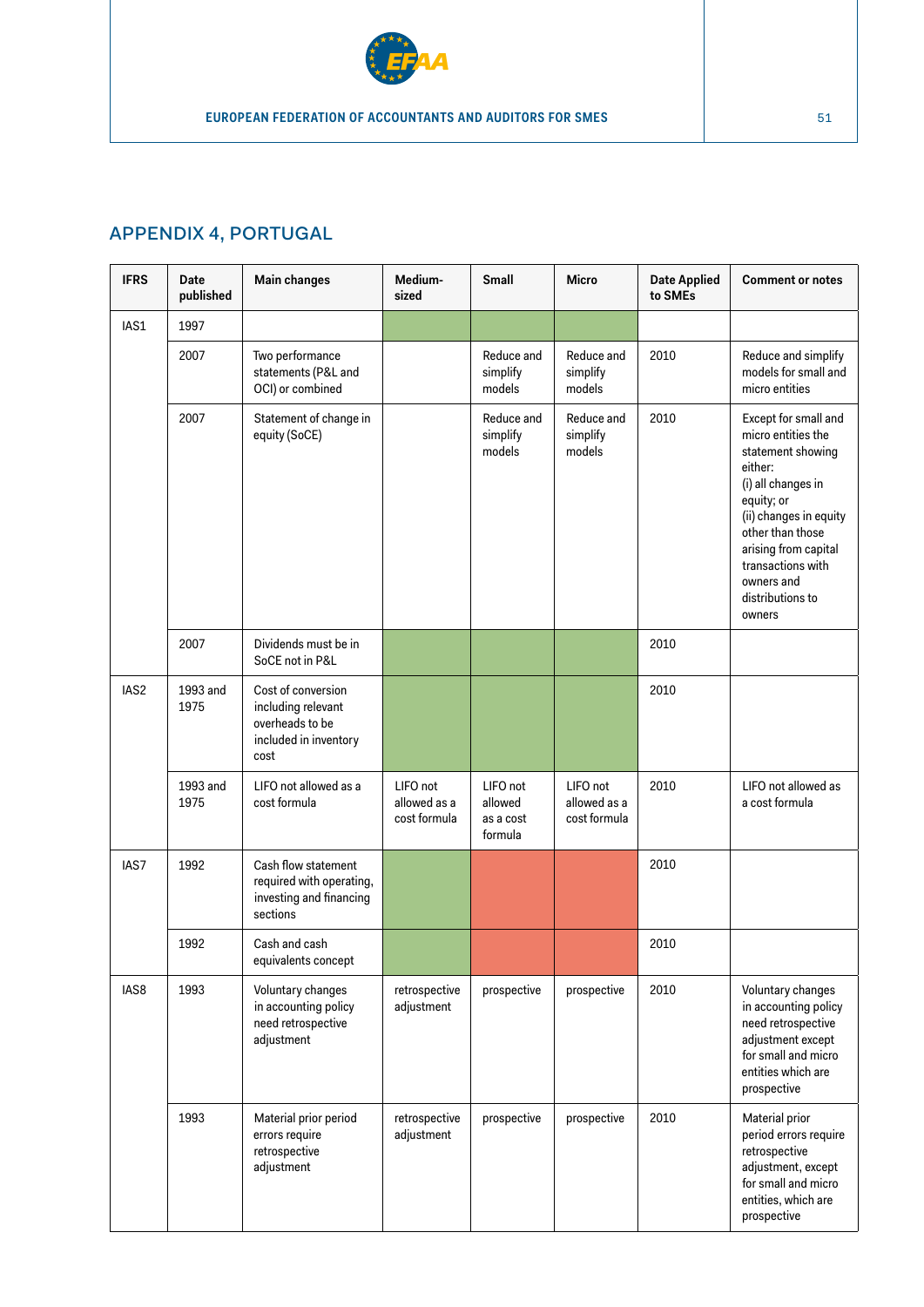

| <b>IFRS</b>  | Date<br>published | Main changes                                                                                                                                                  | Medium-<br>sized | Small                                                                | Micro | <b>Date Applied</b><br>to SMEs | <b>Comment or notes</b>                |
|--------------|-------------------|---------------------------------------------------------------------------------------------------------------------------------------------------------------|------------------|----------------------------------------------------------------------|-------|--------------------------------|----------------------------------------|
| IAS8         | 1993              | Change in accounting<br>estimate is adjusted<br>prospectively                                                                                                 |                  |                                                                      |       | 2010                           |                                        |
|              | 1993              | Hierarchy of guidance<br>for policies where no<br><b>IFRS</b> applies                                                                                         |                  |                                                                      |       | 2010                           |                                        |
| <b>IAS10</b> | 1978              | Adjusting and<br>non-adjusting events<br>after the balance<br>sheet date                                                                                      |                  |                                                                      |       | 2010                           | Except for small and<br>micro entities |
|              | 1999              | Dividends declared<br>after date are<br>non-adjusting events                                                                                                  |                  |                                                                      |       | 2010                           |                                        |
| IAS11        | 1978              | Percentage of<br>completion method for<br>construction contracts                                                                                              |                  |                                                                      |       | 2010                           |                                        |
| IAS12        | 1996              | Deferred tax assets<br>and liabilities created<br>using the liability<br>method based on<br>temporary differences<br>between accounting<br>and tax treatments |                  |                                                                      |       | 2010                           | Except for small and<br>micro entities |
| IAS16        | 1998              | Disposal and<br>restoration costs to<br>be included in initial<br>measurement                                                                                 |                  |                                                                      |       | 2010                           | Except for small and<br>micro entities |
|              | 1998              | Component<br>recognition,<br>depreciation and<br>de-recognition                                                                                               |                  |                                                                      |       | 2010                           |                                        |
|              | 1998              | Fair value for exchange<br>transactions                                                                                                                       |                  |                                                                      |       | 2010                           |                                        |
|              | 1998              | Depreciation method<br>and life to reflect the<br>pattern of consumption<br>of economic benefits.                                                             |                  |                                                                      |       | 2010                           |                                        |
|              | 1998              | Option for revaluation                                                                                                                                        |                  | Revaluation<br>only if<br>significant<br>the financial<br>statements |       | 2010                           | Except for small and<br>micro entities |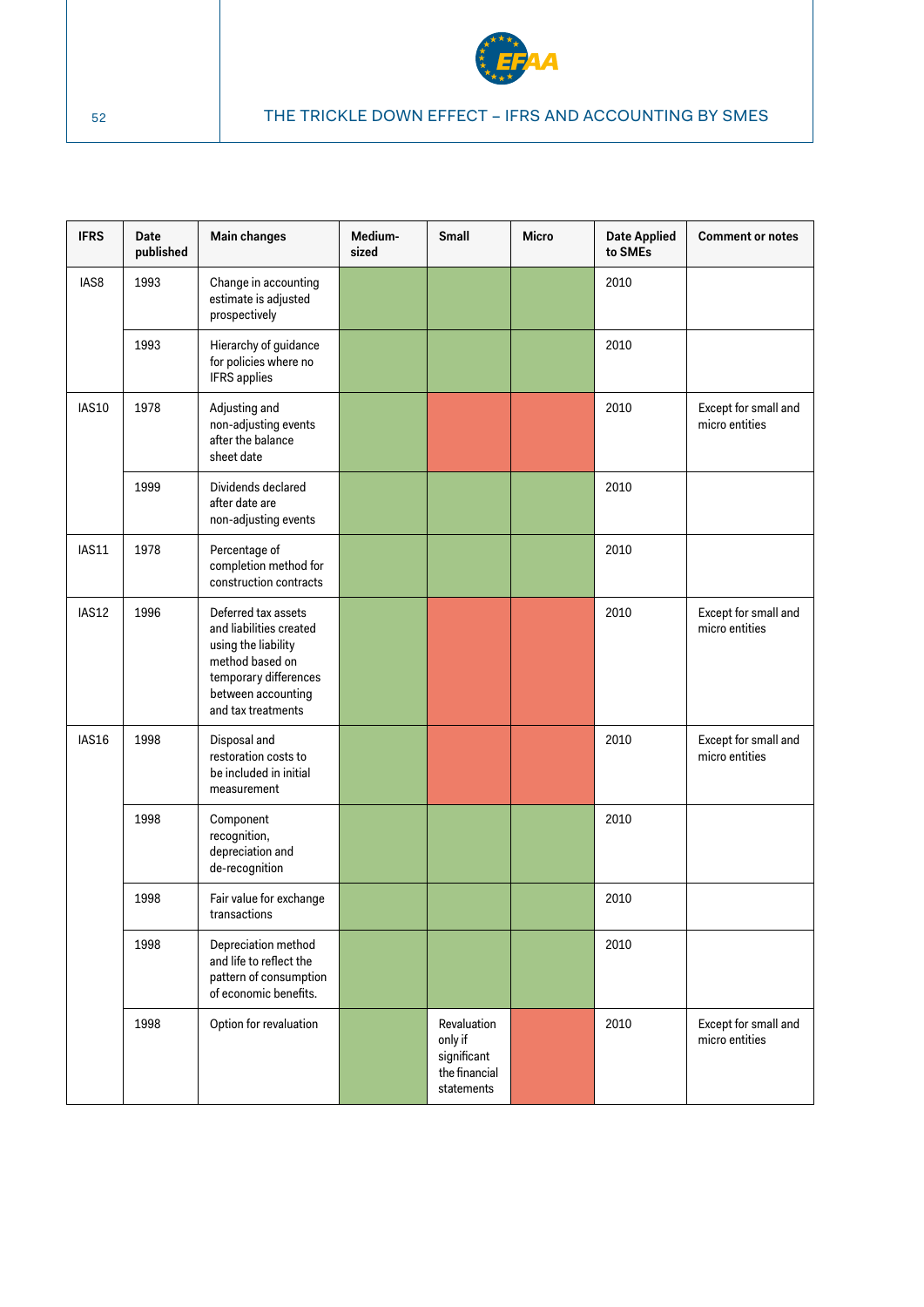

| <b>IFRS</b> | Date<br>published | <b>Main changes</b>                                                                                              | Medium-<br>sized | Small | <b>Micro</b> | <b>Date Applied</b><br>to SMEs | <b>Comment or notes</b> |
|-------------|-------------------|------------------------------------------------------------------------------------------------------------------|------------------|-------|--------------|--------------------------------|-------------------------|
| IAS17       | 1997 and<br>1982  | Finance leases to<br>be capitalised as<br>assets and liabilities<br>and accounted for as<br>borrowing by lessees |                  |       |              | 1998                           |                         |
|             | 1997 and<br>1982  | Finance leases to<br>be accounted for as<br>borrowing by lessors                                                 |                  |       |              | 1998                           |                         |
|             | 1997 and<br>1982  | Profit deferral on sale<br>and leasebacks treated<br>as finance leases                                           |                  |       |              | 1998                           |                         |
| IAS18       | 1993 and<br>1982  | Revenue recognised<br>at fair value not<br>necessarily same as<br>transaction price                              |                  |       |              | 2010                           |                         |
|             | 1993 and<br>1982  | Conditions for sale<br>of goods - transfer of<br>risks and rewards etc.                                          |                  |       |              | 2010                           |                         |
|             | 1993 and<br>1982  | Services based on<br>stage of completion<br>etc.                                                                 |                  |       |              | 2010                           |                         |
|             | 1993 and<br>1982  | Interest-effective<br>interest method                                                                            |                  |       |              | 2010                           |                         |
|             | 1993 and<br>1982  | Royalties on accrual                                                                                             |                  |       |              | 2010                           |                         |
|             | 1993 and<br>1982  | Dividends when right<br>to receive                                                                               |                  |       |              | 2010                           |                         |
| IAS19       | 1998              | Paid absences accrued<br>when service rendered                                                                   |                  |       |              | 2010                           |                         |
|             | 1998              | Defined benefit<br>(DB) and defined<br>contribution (DC)<br>schemes                                              |                  |       |              | 2010                           |                         |
|             | 2004              | Multi-employer plans<br>can sometimes be<br>treated as DC schemes                                                |                  |       |              | 2010                           |                         |
|             | 1998              | Actuarial assessment<br>of liability - projected<br>unit credit - including<br>future salary increases           |                  |       |              | 2010                           |                         |
|             | 1998              | Corporate bond<br>discount rate                                                                                  |                  |       |              | 2010                           |                         |
|             | 1998              | DB schemes:<br>Separation of service<br>cost and interest cost<br>from actuarial gains<br>and losses             |                  |       |              | 2010                           |                         |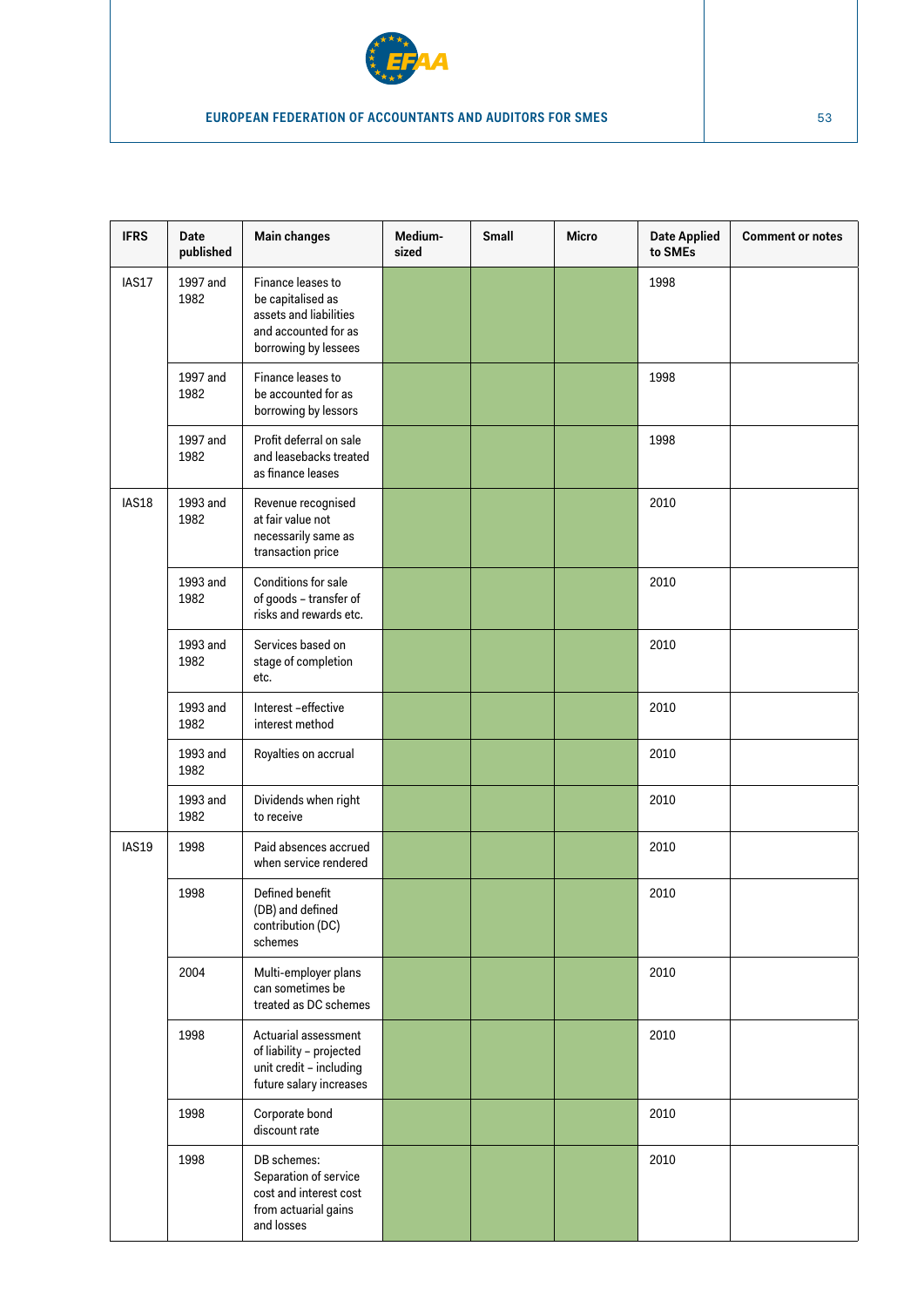

| <b>IFRS</b>       | Date<br>published | <b>Main changes</b>                                                                                                                        | Medium-<br>sized | Small | Micro | <b>Date Applied</b><br>to SMEs | <b>Comment or notes</b>                                    |
|-------------------|-------------------|--------------------------------------------------------------------------------------------------------------------------------------------|------------------|-------|-------|--------------------------------|------------------------------------------------------------|
| IAS19             | 1998              | P&L recognition using<br>the 'corridor' approach<br>or actuarial gains and<br>losses to OCI                                                |                  |       |       | 2010                           |                                                            |
|                   | 2011              | Corridor approach<br>eliminated                                                                                                            |                  |       |       | 2010                           |                                                            |
| IAS20             | 1983              | Grants to be<br>recognised in P&L<br>in the periods when<br>the related costs are<br>charged                                               |                  |       |       | 2010                           |                                                            |
|                   | 1983              | Grants relating to a<br>future expense may<br>be shown either as<br>deferred income or as<br>a deduction against the<br>cost of the asset. |                  |       |       | 2010                           | Grants relating to<br>investments are<br>recognized equity |
| IAS21             | 1993              | Functional currency<br>concept                                                                                                             |                  |       |       | 2005                           |                                                            |
|                   | 1993              | P&L items translated<br>at transaction date or<br>period average rates                                                                     |                  |       |       | 2005                           |                                                            |
|                   | 1993              | Monetary assets and<br>liabilities at closing<br>rates                                                                                     |                  |       |       | 2005                           |                                                            |
|                   | 1993              | All translation<br>differences to P&L<br>except for retranslation<br>of interest in a foreign<br>operation                                 |                  |       |       | 2005                           |                                                            |
| IAS <sub>23</sub> | 2007              | Elimination of option<br>for immediate write off<br>of interest                                                                            |                  |       |       | 2010                           | Except for micro<br>entities                               |
| IAS28             | 1989              | Associates defined<br>based on significant<br>influence                                                                                    |                  |       |       | 1989                           |                                                            |
|                   | 1989              | Equity method<br>of accounting for<br>associates                                                                                           |                  |       |       | 1989                           | Except for micro<br>entities                               |
| IAS29             | 1989              | Non-monetary items<br>are to be restated<br>using a general price<br>index                                                                 |                  |       |       | 1989                           |                                                            |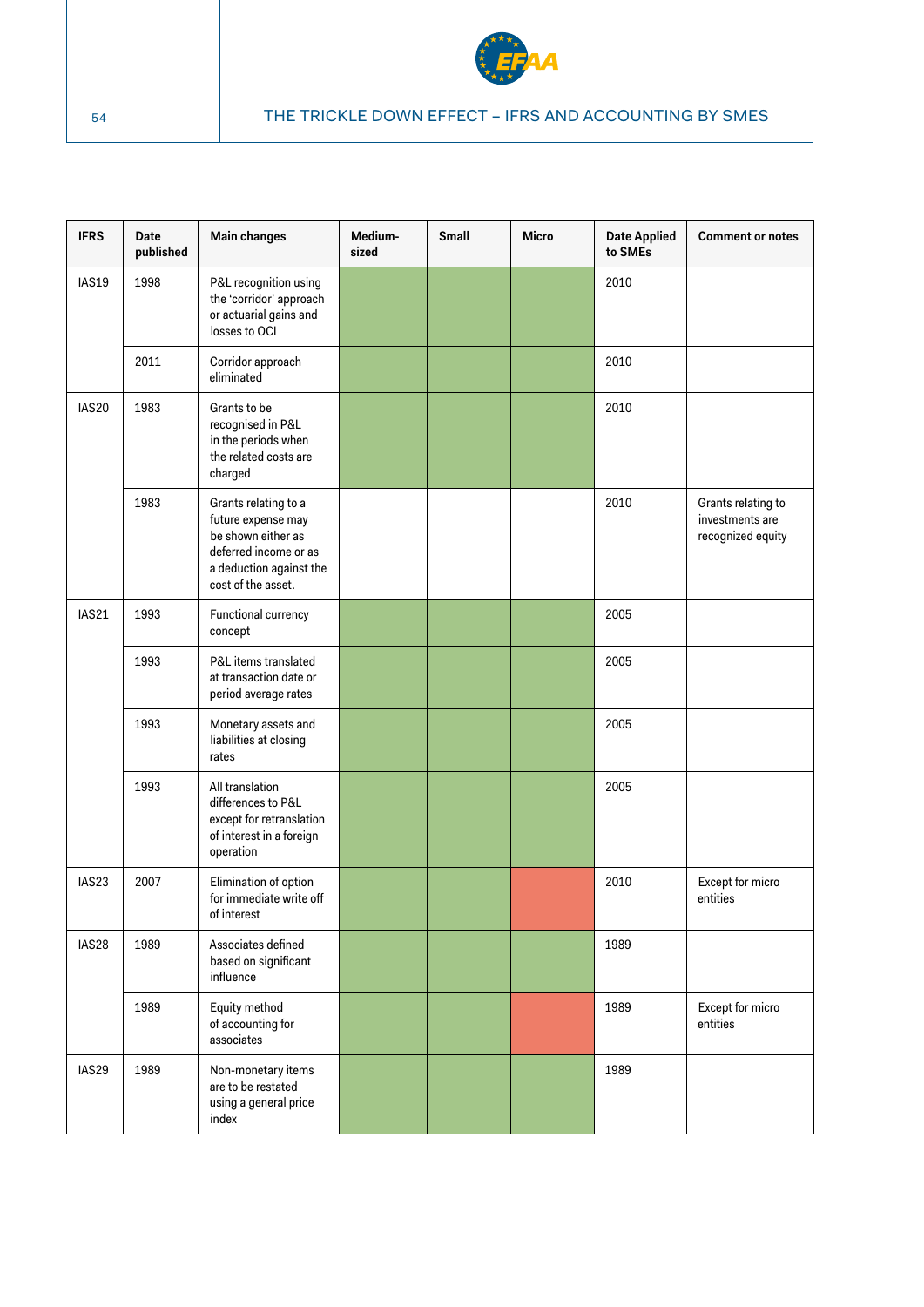

| <b>IFRS</b> | <b>Date</b><br>published | <b>Main changes</b>                                                                                                                                                                                | Medium-<br>sized | Small | <b>Micro</b> | <b>Date Applied</b><br>to SMEs | <b>Comment or notes</b>    |
|-------------|--------------------------|----------------------------------------------------------------------------------------------------------------------------------------------------------------------------------------------------|------------------|-------|--------------|--------------------------------|----------------------------|
| IAS32       | 1997                     | Debt-equity distinction<br>based on a contractual<br>obligation to deliver a<br>financial asset - e.g.<br>redeemable interests<br>and preference shares                                            |                  |       |              |                                | Not applied<br>in Portugal |
|             | 1997                     | Split accounting for<br>hybrids                                                                                                                                                                    |                  |       |              |                                | Not applied<br>in Portugal |
|             | 1997                     | Treasury shares as a<br>deduction from equity                                                                                                                                                      |                  |       |              |                                | Not applied<br>in Portugal |
|             | 1997                     | Offsetting assets and<br>liabilities only when a<br>legal right to do so and<br>intention to settle net                                                                                            |                  |       |              |                                | Not applied<br>in Portugal |
| IAS36       | 1998                     | Goodwill etc. tested<br>each year otherwise<br>only if impairment<br>triggered                                                                                                                     |                  |       |              | 2010                           |                            |
|             | 1998                     | Cash generating unit<br>concept                                                                                                                                                                    |                  |       |              | 2010                           |                            |
|             | 1998                     | Impairment based on<br>higher of value in use<br>and disposal value                                                                                                                                |                  |       |              | 2010                           |                            |
|             | 1998                     | Value in use (VIU) -<br>discounted future<br>cash flows                                                                                                                                            |                  |       |              | 2010                           |                            |
|             | 1998                     | VIU to reflect variability,<br>uncertainties, time<br>value of money and<br>illiquidity                                                                                                            |                  |       |              | 2010                           |                            |
|             | 1998                     | Reversal of impairment<br>possible, except for<br>goodwill                                                                                                                                         |                  |       |              | 2010                           |                            |
| IAS37       | 1998                     | Strict definition of<br>a liability applied -<br>unavoidable obligation<br>to transfer assets.<br>Specifics: restructuring<br>provisions, onerous<br>contracts, but not<br>future operating losses |                  |       |              | 2005                           |                            |
|             | 1998                     | Constructive obligation<br>concept                                                                                                                                                                 |                  |       |              | 2005                           |                            |
|             | 1998                     | Transfer to be more<br>likely than not, or<br>disclosure as a<br>contingency                                                                                                                       |                  |       |              | 2005                           |                            |
|             | 1998                     | Risks and uncertainties<br>to be valued                                                                                                                                                            |                  |       |              | 2005                           |                            |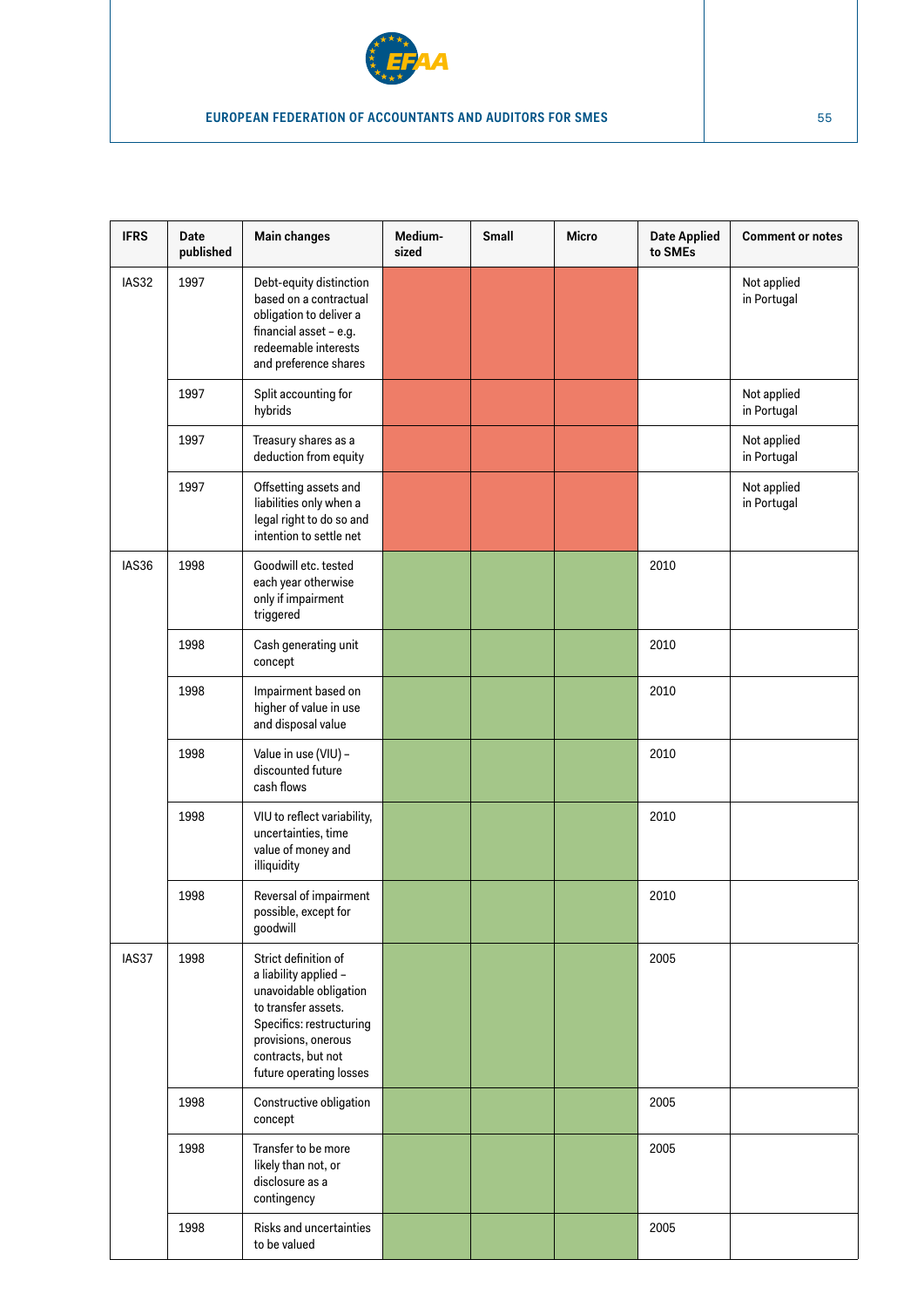

| <b>IFRS</b> | Date<br>published | <b>Main changes</b>                                                                                                                                           | Medium-<br>sized | <b>Small</b> | <b>Micro</b> | <b>Date Applied</b><br>to SMEs | <b>Comment or notes</b>                 |
|-------------|-------------------|---------------------------------------------------------------------------------------------------------------------------------------------------------------|------------------|--------------|--------------|--------------------------------|-----------------------------------------|
| IAS37       | 1998              | Time value of money -<br>discounting                                                                                                                          |                  |              |              | 2005                           | Except for small and<br>micro entities  |
| IAS38       | 1998              | Recognition of<br>intangible assets<br>limited to when<br>purchased, not<br>internally generated                                                              |                  |              |              | 2010                           |                                         |
|             | 1998              | Except development<br>costs of new products,<br>services etc. Must be<br>recognised as assets if<br>certain conditions met                                    |                  |              |              | 2010                           |                                         |
|             | 1998              | Revaluation option                                                                                                                                            |                  |              |              | 2010                           | Except for small and<br>micro entities  |
| IAS39       | 1999              | Classification of<br>financial instruments<br>- held to maturity, loans<br>& receivables, held<br>for trading, fair value<br>option and available<br>for sale |                  |              |              | 2010                           | Except for small and<br>micro entities  |
|             | 1999              | Derivatives and<br>held-for-trading at fair<br>value through P&L                                                                                              |                  |              |              | 2010                           | Except for small and<br>micro entities  |
|             | 1999              | Equities to be at fair<br>value - except if no<br>reliable measurement                                                                                        |                  |              |              | 2010                           | Except for small and<br>micro entities  |
|             | 1999              | Certain liabilities can<br>be at fair value                                                                                                                   |                  |              |              | 2010                           | Except for small and<br>micro entities. |
|             | 1999              | AFS at fair value on<br>balance sheet with<br>historical cost in P&L                                                                                          |                  |              |              | 2010                           | Except for small and<br>micro entities  |
|             | 1999              | <b>Embedded derivatives</b><br>to be separated from<br>hosts                                                                                                  |                  |              |              | 2010                           | Except for small and<br>micro entities  |
|             | 1999              | De-recognition based<br>on risk & reward etc.                                                                                                                 |                  |              |              | 2010                           | Except for small and<br>micro entities  |
|             | 1999              | Impairments only<br>when there is objective<br>evidence of loss<br>incurred                                                                                   |                  |              |              | 2010                           | Except for small and<br>micro entities  |
|             | 1999              | Hedge accounting<br>classification: fair<br>value, cash flow, net<br>investment                                                                               |                  |              |              | 2010                           | Except for small and<br>micro entities  |
|             | 1999              | Restrictions on<br>hedge accounting:<br>designation,<br>documentation,<br>effectiveness testing                                                               |                  |              |              | 2010                           | Except for small and<br>micro entities  |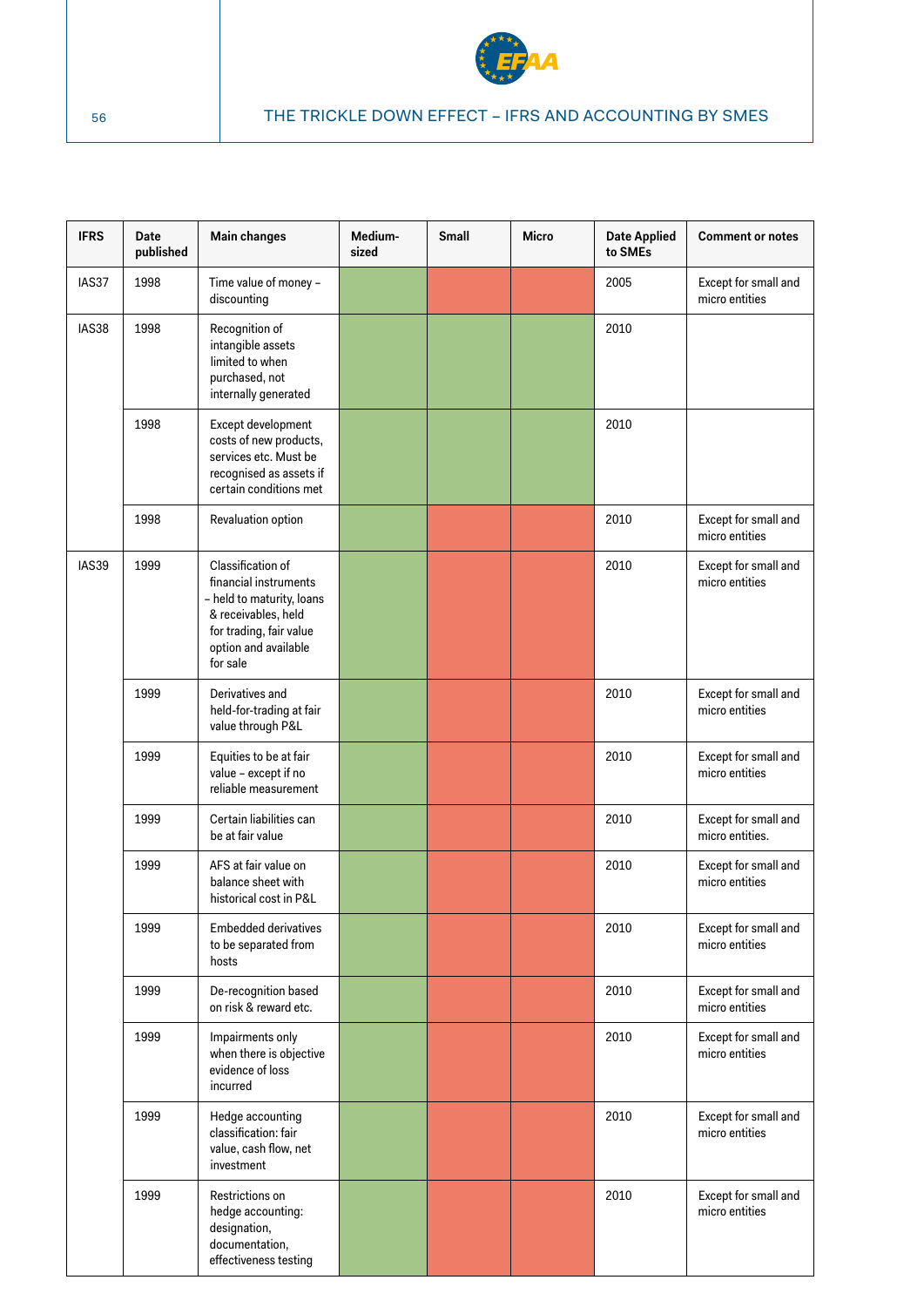

| <b>IFRS</b> | Date<br>published                | Main changes                                                                                                  | Medium-<br>sized                                                   | Small                                                                 | <b>Micro</b>                                                          | <b>Date Applied</b><br>to SMEs | <b>Comment or notes</b>                                                                                                                                       |
|-------------|----------------------------------|---------------------------------------------------------------------------------------------------------------|--------------------------------------------------------------------|-----------------------------------------------------------------------|-----------------------------------------------------------------------|--------------------------------|---------------------------------------------------------------------------------------------------------------------------------------------------------------|
| IAS40       | 2000                             | Investment property<br>separately identified                                                                  |                                                                    |                                                                       |                                                                       | 2010                           | Except for small and<br>micro entities                                                                                                                        |
|             | 2000                             | Measure at either fair<br>value through P&L or<br>on cost model                                               |                                                                    |                                                                       |                                                                       | 2010                           | Except for small and<br>micro entities                                                                                                                        |
| IAS41       | 2001                             | Biological assets at fair<br>value through P&L                                                                |                                                                    |                                                                       |                                                                       | 2010                           | Except for micro<br>entities                                                                                                                                  |
| IFRS2       | 2004                             | Cost of share-based<br>payments recognised -<br>fair value at grant date                                      |                                                                    |                                                                       |                                                                       | Not applied<br>in Portugal     |                                                                                                                                                               |
| IFRS3       | 2004                             | Acquisition method<br>only - no poolings                                                                      |                                                                    |                                                                       |                                                                       | 2010                           | Except for small and<br>micro entities                                                                                                                        |
|             | 2004                             | Recognition of<br>intangibles separately<br>from goodwill in a<br>business combination                        |                                                                    |                                                                       |                                                                       | 2010                           | Except for small and<br>micro entities                                                                                                                        |
|             | 2004                             | Impairment only<br>model for goodwill<br>and intangibles with<br>indefinite lives - no<br>amortisation        | It is possible<br>to armotise<br>the goodwill<br>up to 10<br>years | It is<br>possible to<br>armotise<br>the goodwill<br>up to 10<br>years | It is<br>possible to<br>armotise<br>the goodwill<br>up to 10<br>years | 2010                           | For the ones that are<br>applied is predictable<br>to apply with the<br>directive. However<br>this situation does<br>not apply to small<br>and micro entities |
|             | 2004                             | Negative goodwill to<br>P&L immediately                                                                       |                                                                    |                                                                       |                                                                       | 2010                           | Except for small and<br>micro entities                                                                                                                        |
|             | 2009                             | Exchange of fair values<br>- full goodwill option                                                             |                                                                    |                                                                       |                                                                       | 2010                           | Except for small and<br>micro entities                                                                                                                        |
|             | 2009                             | Acquisition costs<br>written off                                                                              |                                                                    |                                                                       |                                                                       | 2010                           | Except for small and<br>micro entities                                                                                                                        |
|             | 2009                             | <b>Transactions with NCI</b><br>are in equity                                                                 |                                                                    |                                                                       |                                                                       | 2010                           | Except for small and<br>micro entities                                                                                                                        |
| IFRS9       | 2014, but<br>not yet<br>required | Classification and<br>measurement of<br>financial instruments<br>- business model and<br>nature of cash flows |                                                                    |                                                                       |                                                                       | Not applied<br>in Portugal     |                                                                                                                                                               |
|             | 2014, but<br>not yet<br>required | Equities always at fair<br>value                                                                              |                                                                    |                                                                       |                                                                       | Not applied<br>in Portugal     |                                                                                                                                                               |
|             | 2014, but<br>not yet<br>required | Own credit risk<br>impacts to OCI                                                                             |                                                                    |                                                                       |                                                                       | Not applied<br>in Portugal     |                                                                                                                                                               |
|             | 2014, but<br>not yet<br>required | Hedge accounting<br>revised                                                                                   |                                                                    |                                                                       |                                                                       | Not applied<br>in Portugal     |                                                                                                                                                               |
|             | 2014, but<br>not yet<br>required | Expected loss model<br>for impairment                                                                         |                                                                    |                                                                       |                                                                       | Not applied<br>in Portugal     |                                                                                                                                                               |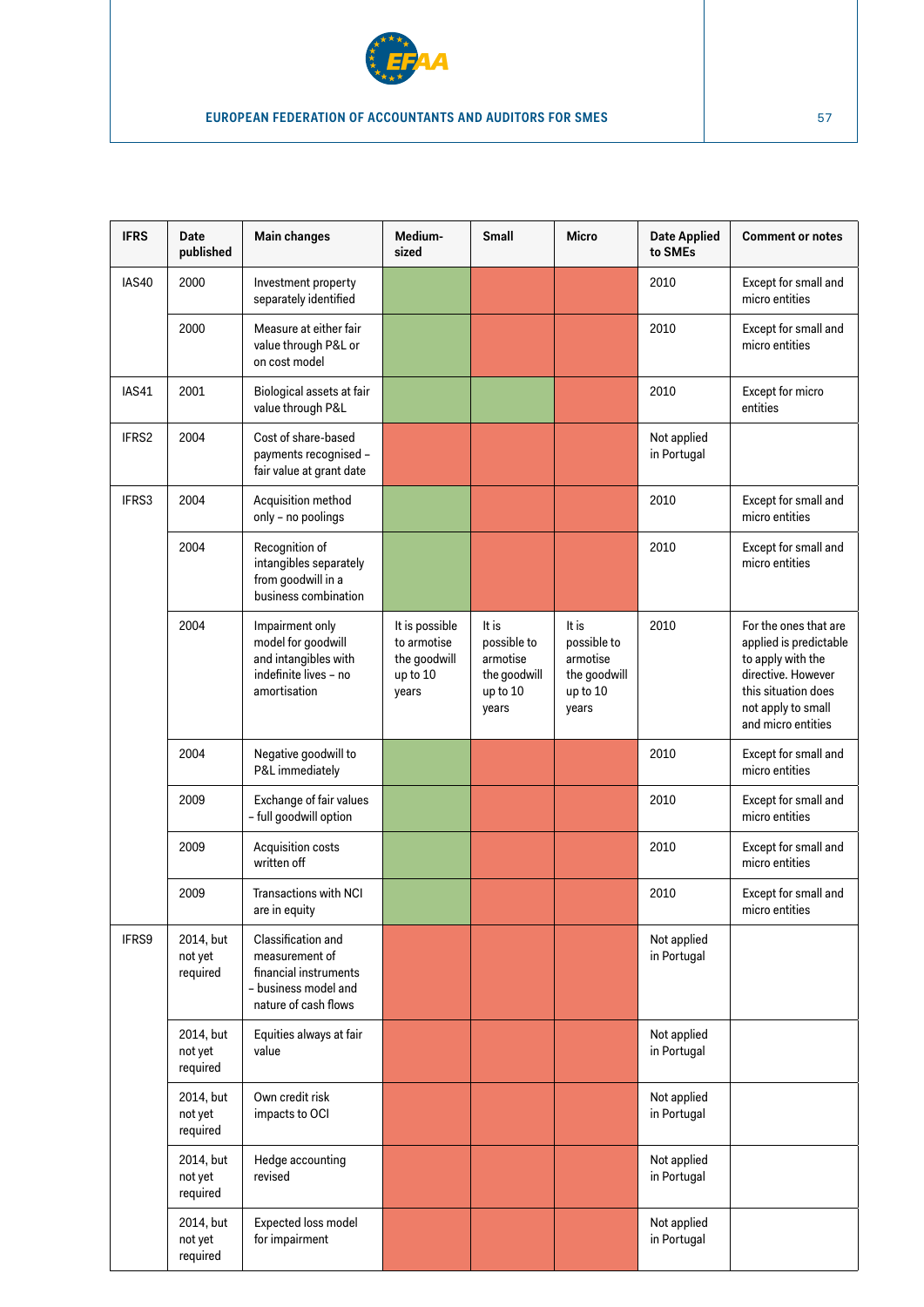

| <b>IFRS</b> | Date<br>published | Main changes                                                                       | Medium-<br>sized | <b>Small</b> | <b>Micro</b> | <b>Date Applied</b><br>to SMEs | <b>Comment or notes</b>                |
|-------------|-------------------|------------------------------------------------------------------------------------|------------------|--------------|--------------|--------------------------------|----------------------------------------|
| IFRS10      | 2013              | Consolidation - new<br>definition of control                                       |                  |              |              | Not applied<br>in Portugal     |                                        |
| IAS31       | 1990              | Joint ventures - either<br>by proportional<br>consolidation or equity<br>method    |                  |              |              | 2010                           | Except for small and<br>micro entities |
| IFRS11      | 2013              | Joint ventures - purely<br>equity method                                           |                  |              |              | Not applied<br>in Portugal     |                                        |
|             | 2013              | New classification<br>based on a net interest<br>or interest in separate<br>assets |                  |              |              | Not applied<br>in Portugal     |                                        |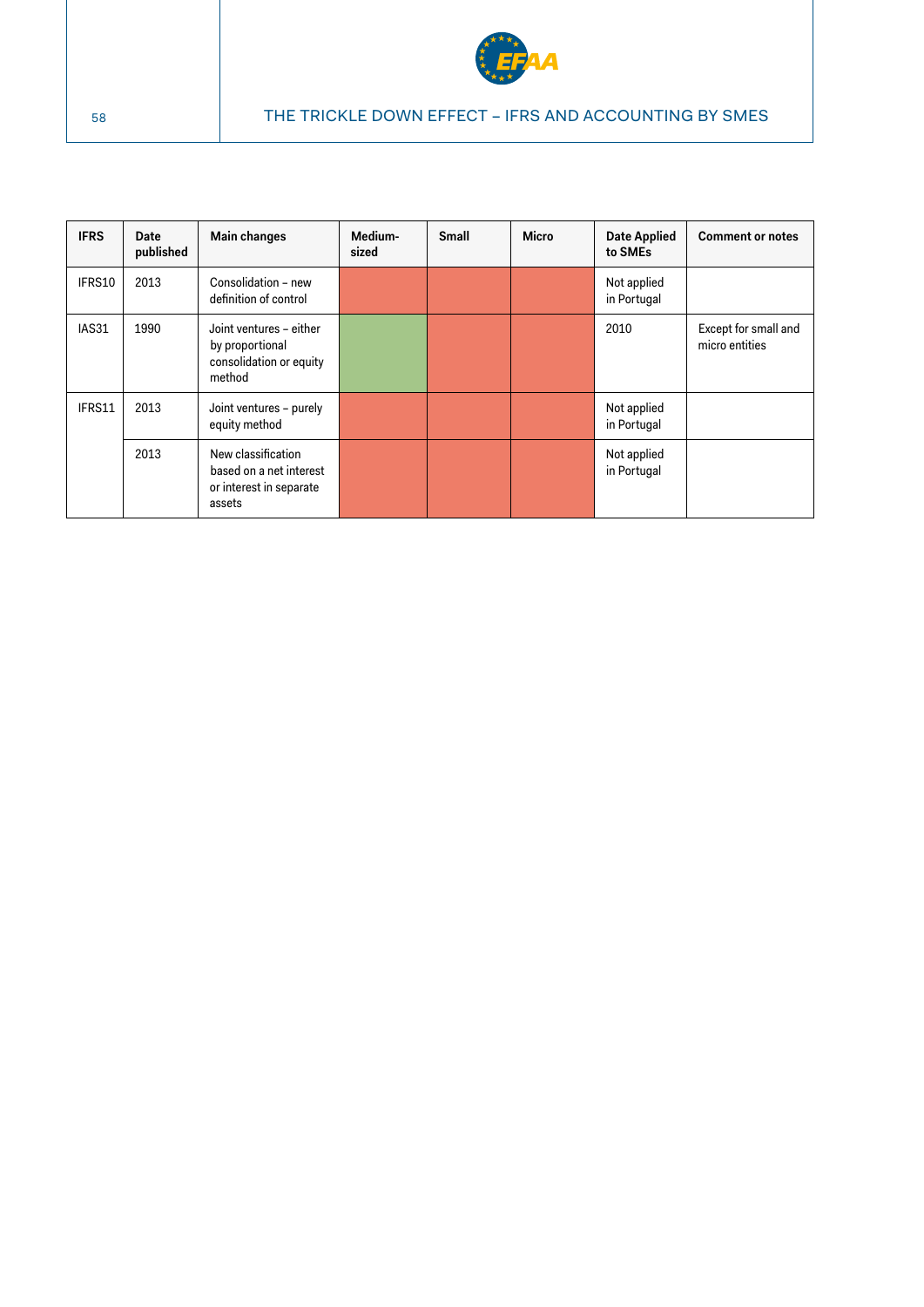

# APPENDIX 5, SPAIN

| <b>IFRS</b>  | Date<br>published | Main changes                                                                                                                                            | Medium-<br>sized | Small | Micro | <b>Date Applied</b><br>to SMEs | <b>Comment or notes</b>                                           |
|--------------|-------------------|---------------------------------------------------------------------------------------------------------------------------------------------------------|------------------|-------|-------|--------------------------------|-------------------------------------------------------------------|
| IAS1         | 1997              |                                                                                                                                                         |                  |       |       |                                | Not allowed                                                       |
|              | 2007              | Two performance statements (P&L<br>and OCI) or combined.                                                                                                |                  |       |       | 2008                           | General Accounting Plan                                           |
|              |                   | Statement of change in equity<br>(SoCE)                                                                                                                 |                  |       |       | 2016                           | New Auditing Law (2015)                                           |
|              |                   | Dividends must be in SoCE not in<br>P&L                                                                                                                 |                  |       |       | 1990                           | It was required by older<br>laws but not driven by<br><b>IFRS</b> |
| IAS2         | 1993 and<br>1975  | Cost of conversion including<br>relevant overheads to be included in<br>inventory cost                                                                  |                  |       |       | 1990                           | It was required by older<br>laws but not driven by<br><b>IFRS</b> |
|              |                   | LIFO not allowed as a cost formula                                                                                                                      |                  |       |       | 2008                           | <b>General Accounting Plan</b>                                    |
| IAS7         | 1992              | Cash flow statement required with<br>operating, investing and financing<br>sections                                                                     |                  |       |       | 2008                           | <b>General Accounting Plan</b>                                    |
|              |                   | Cash and cash equivalents concept                                                                                                                       |                  |       |       | 2008                           | <b>General Accounting Plan</b>                                    |
| IAS8         | 1993              | Voluntary changes in accounting<br>policy need retrospective<br>adjustment                                                                              |                  |       |       | 2008                           | <b>General Accounting Plan</b>                                    |
|              |                   | Material prior period errors require<br>retrospective adjustment                                                                                        |                  |       |       | 2008                           | <b>General Accounting Plan</b>                                    |
|              |                   | Change in accounting estimate is<br>adjusted prospectively                                                                                              |                  |       |       | 2008                           | General Accounting Plan                                           |
|              |                   | Hierarchy of guidance for policies<br>where no IFRS applies                                                                                             |                  |       |       | 2008                           | <b>General Accounting Plan</b>                                    |
| <b>IAS10</b> | 1978              | Adjusting and non-adjusting events<br>after the balance sheet date                                                                                      |                  |       |       | 1990                           | It was required by older<br>laws but not driven by<br><b>IFRS</b> |
|              | 1999              | Dividends declared after date are<br>non-adjusting events                                                                                               |                  |       |       |                                | Not allowed                                                       |
| IAS11        | 1978              | Percentage of completion method<br>for construction contracts                                                                                           |                  |       |       | 1990                           | It was required by older<br>laws but not driven by<br><b>IFRS</b> |
| IAS12        | 1996              | Deferred tax assets and liabilities<br>created using the liability method<br>based on temporary differences<br>between accounting and tax<br>treatments |                  |       |       | 2008                           | General Accounting Plan                                           |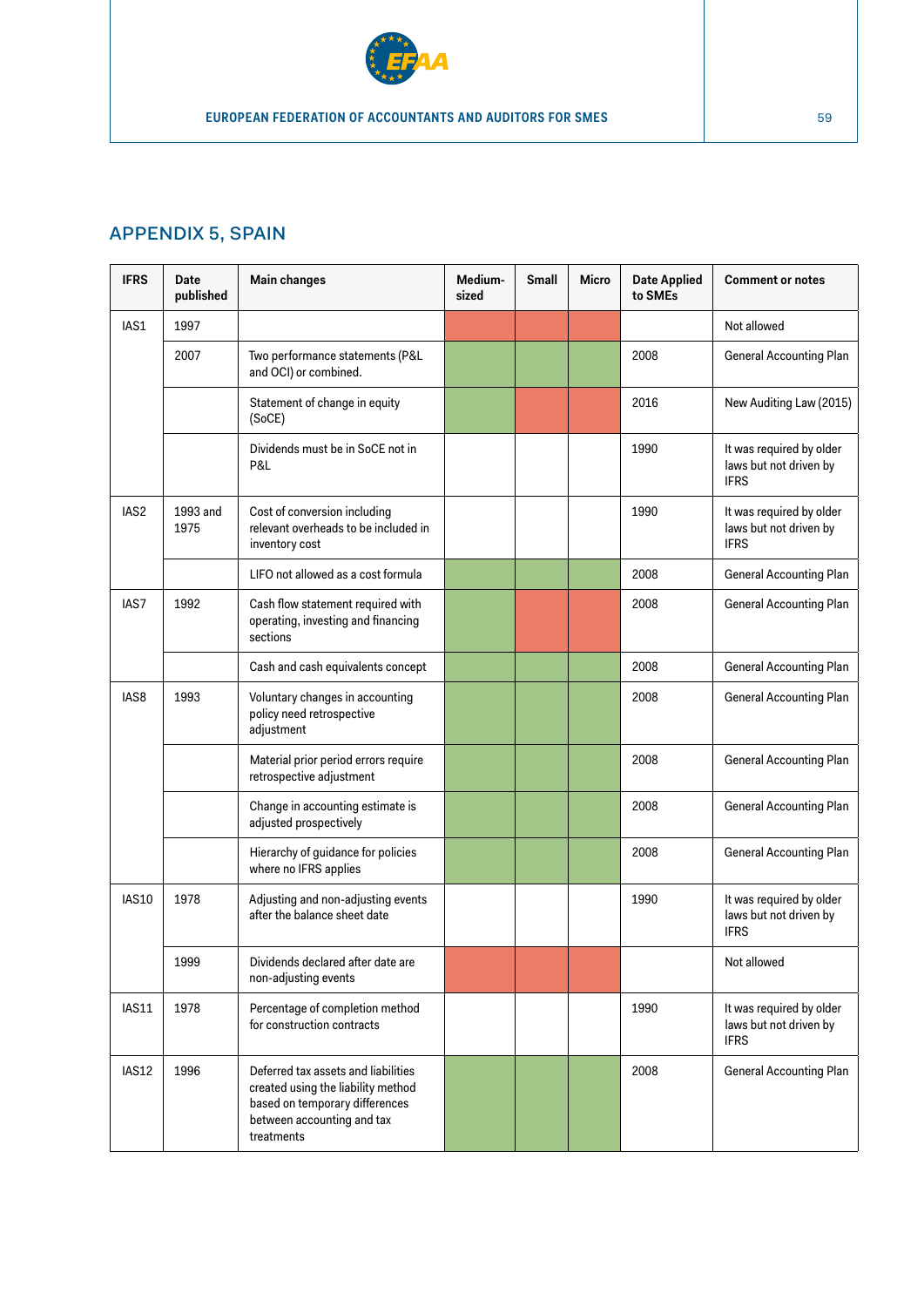

| <b>IFRS</b>  | Date<br>published | Main changes                                                                                               | Medium-<br>sized | Small | <b>Micro</b> | <b>Date Applied</b><br>to SMEs | <b>Comment or notes</b>                                                                                                                                                                                                              |
|--------------|-------------------|------------------------------------------------------------------------------------------------------------|------------------|-------|--------------|--------------------------------|--------------------------------------------------------------------------------------------------------------------------------------------------------------------------------------------------------------------------------------|
| <b>IAS16</b> | 1998              | Disposal and restoration costs to be<br>included in initial measurement                                    |                  |       |              | 2008                           | <b>General Accounting Plan</b>                                                                                                                                                                                                       |
|              |                   | Component recognition,<br>depreciation and de-recognition                                                  |                  |       |              | 2008                           | <b>General Accounting Plan</b>                                                                                                                                                                                                       |
|              |                   | Fair value for exchange transactions                                                                       |                  |       |              | 2008                           | General Accounting Plan                                                                                                                                                                                                              |
|              |                   | Depreciation method and life to<br>reflect the pattern of consumption<br>of economic benefits              |                  |       |              | 1973                           | It was required by older<br>laws but not driven by<br><b>IFRS</b>                                                                                                                                                                    |
|              |                   | Option for revaluation                                                                                     |                  |       |              | 1981-1983-<br>1996-2013        | Only by law. It is only<br>allowed when a specific<br>law is publisheded<br>allowing it, otherwise it is<br>not allowed                                                                                                              |
| IAS17        | 1997 and<br>1982  | Finance leases to be capitalised as<br>assets and liabilities and accounted<br>for as borrowing by lessees |                  |       |              | 1990-2008                      | In the 1990 General<br><b>Accounting Plan finance</b><br>leases were capitalised as<br>Intangible assets. In the<br>new General Accounting<br>Plan due to IFRS<br>influences the finance<br>leases is capitalised as<br>fixed assets |
|              |                   | Finance leases to be accounted for<br>as borrowing by lessors                                              |                  |       |              | 2008                           | General Accounting Plan                                                                                                                                                                                                              |
|              |                   | Profit deferral on sale and<br>leasebacks treated as finance leases                                        |                  |       |              | 1990                           | It was required by older<br>laws but not driven by<br><b>IFRS</b>                                                                                                                                                                    |
| IAS18        | 1993 and<br>1982  | Revenue recognised at fair value<br>not necessarily same as transaction<br>price                           |                  |       |              | 2008                           | <b>General Accounting Plan</b>                                                                                                                                                                                                       |
|              |                   | Conditions for sale of goods -<br>transfer of risks and rewards etc.                                       |                  |       |              | 2008                           | <b>General Accounting Plan</b>                                                                                                                                                                                                       |
|              |                   | Services based on stage of<br>completion etc.                                                              |                  |       |              | 1990                           | It was required by older<br>laws but not driven by<br><b>IFRS</b>                                                                                                                                                                    |
|              |                   | Interest-effective interest method                                                                         |                  |       |              | 2008                           | General Accounting Plan                                                                                                                                                                                                              |
|              |                   | Royalties on accrual                                                                                       |                  |       |              | 1990                           | It was required by older<br>laws but not driven by<br><b>IFRS</b>                                                                                                                                                                    |
|              |                   | Dividends when right to receive                                                                            |                  |       |              | 1990                           | It was required by older<br>laws but not driven by<br><b>IFRS</b>                                                                                                                                                                    |
| IAS19        | 1998              | Paid absences accrued when<br>service rendered                                                             |                  |       |              | 2008                           | General Accounting Plan                                                                                                                                                                                                              |
|              |                   | Defined benefit (DB) and defined<br>contribution (DC) schemes                                              |                  |       |              | 2008                           | <b>General Accounting Plan</b>                                                                                                                                                                                                       |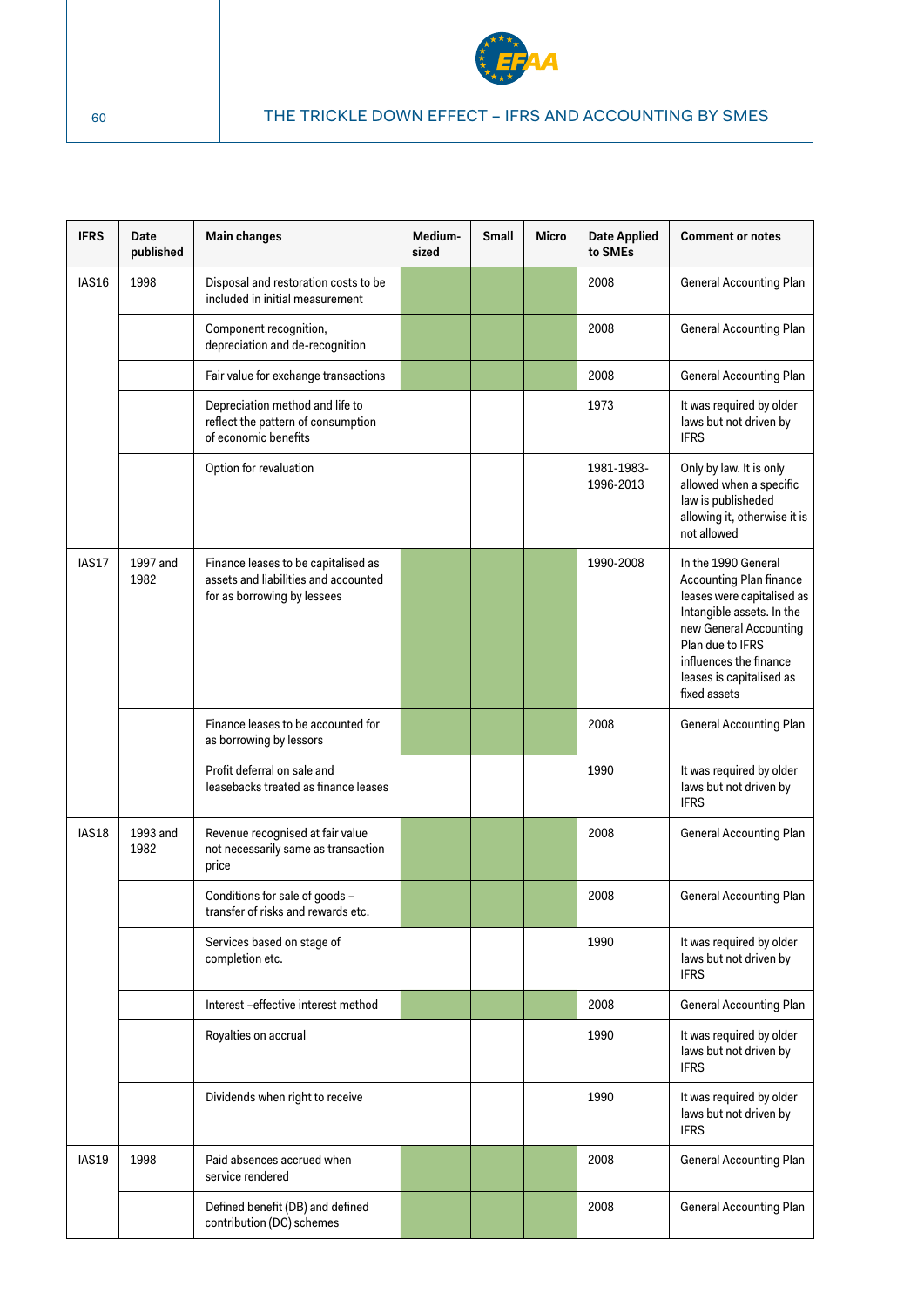

| <b>IFRS</b> | Date<br>published                                                                              | Main changes                                                                                                                        | Medium-<br>sized | <b>Small</b> | <b>Micro</b> | <b>Date Applied</b><br>to SMEs | <b>Comment or notes</b>                                                          |
|-------------|------------------------------------------------------------------------------------------------|-------------------------------------------------------------------------------------------------------------------------------------|------------------|--------------|--------------|--------------------------------|----------------------------------------------------------------------------------|
| IAS19       | 2004                                                                                           | Multi-employer plans can<br>sometimes be treated as DC<br>schemes                                                                   |                  |              |              | 2008                           | <b>General Accounting Plan</b>                                                   |
|             | 1998                                                                                           | Actuarial assessment of liability -<br>projected unit credit - including<br>future salary increases                                 |                  |              |              | 2008                           | <b>General Accounting Plan</b>                                                   |
|             |                                                                                                | Corporate bond discount rate                                                                                                        |                  |              |              | 2008                           | <b>General Accounting Plan</b>                                                   |
|             | DB schemes: Separation of service<br>cost and interest cost from actuarial<br>gains and losses |                                                                                                                                     |                  |              | 2008         | <b>General Accounting Plan</b> |                                                                                  |
|             |                                                                                                | P&L recognition using the 'corridor'<br>approach or actuarial gains and<br>losses to OCI                                            |                  |              | 2008         | <b>General Accounting Plan</b> |                                                                                  |
|             | 2011                                                                                           | Corridor approach eliminated                                                                                                        |                  |              |              | 2013                           | Included in Spanish<br>laws adopting the new<br>requirements of IAS 19           |
| IAS20       | 1983                                                                                           | Grants to be recognised in P&L in<br>the periods when the related costs<br>are charged                                              |                  |              |              | 1990                           | It was required by older<br>laws but not driven by<br><b>IFRS</b>                |
|             |                                                                                                | Grants relating to a future expense<br>may be shown either as deferred<br>income or as a deduction against<br>the cost of the asset |                  |              |              |                                | Not allowed                                                                      |
| IAS21       | 1993                                                                                           | Functional currency concept                                                                                                         |                  |              |              | 2008                           | <b>General Accounting Plan</b>                                                   |
|             |                                                                                                | P&L items translated at transaction<br>date or period average rates                                                                 |                  |              |              | 1990                           | It was required by older<br>laws but not driven by<br><b>IFRS</b>                |
|             |                                                                                                | Monetary assets and liabilities at<br>closing rates                                                                                 |                  |              |              | 1990                           | It was required by older<br>laws but not driven by<br><b>IFRS</b>                |
|             |                                                                                                | All translation differences to P&L<br>except for retranslation of interest in<br>a foreign operation                                |                  |              |              | 2008                           | <b>General Accounting Plan</b>                                                   |
| IAS23       | 2007                                                                                           | Elimination of option for immediate<br>write off of interest                                                                        |                  |              |              | 2008                           | General Accounting Plan                                                          |
| IAS28       | 1989                                                                                           | Associates defined based on<br>significant influence                                                                                |                  |              |              | 2008                           | <b>General Accounting Plan</b>                                                   |
|             |                                                                                                | Equity method of accounting for<br>associates                                                                                       |                  |              |              | 1991                           | It was required by older<br><b>Consolidation rules but</b><br>not driven by IFRS |
| IAS29       | 1989                                                                                           | Non-monetary items are to be<br>restated using a general price index                                                                |                  |              |              |                                | Not allowed                                                                      |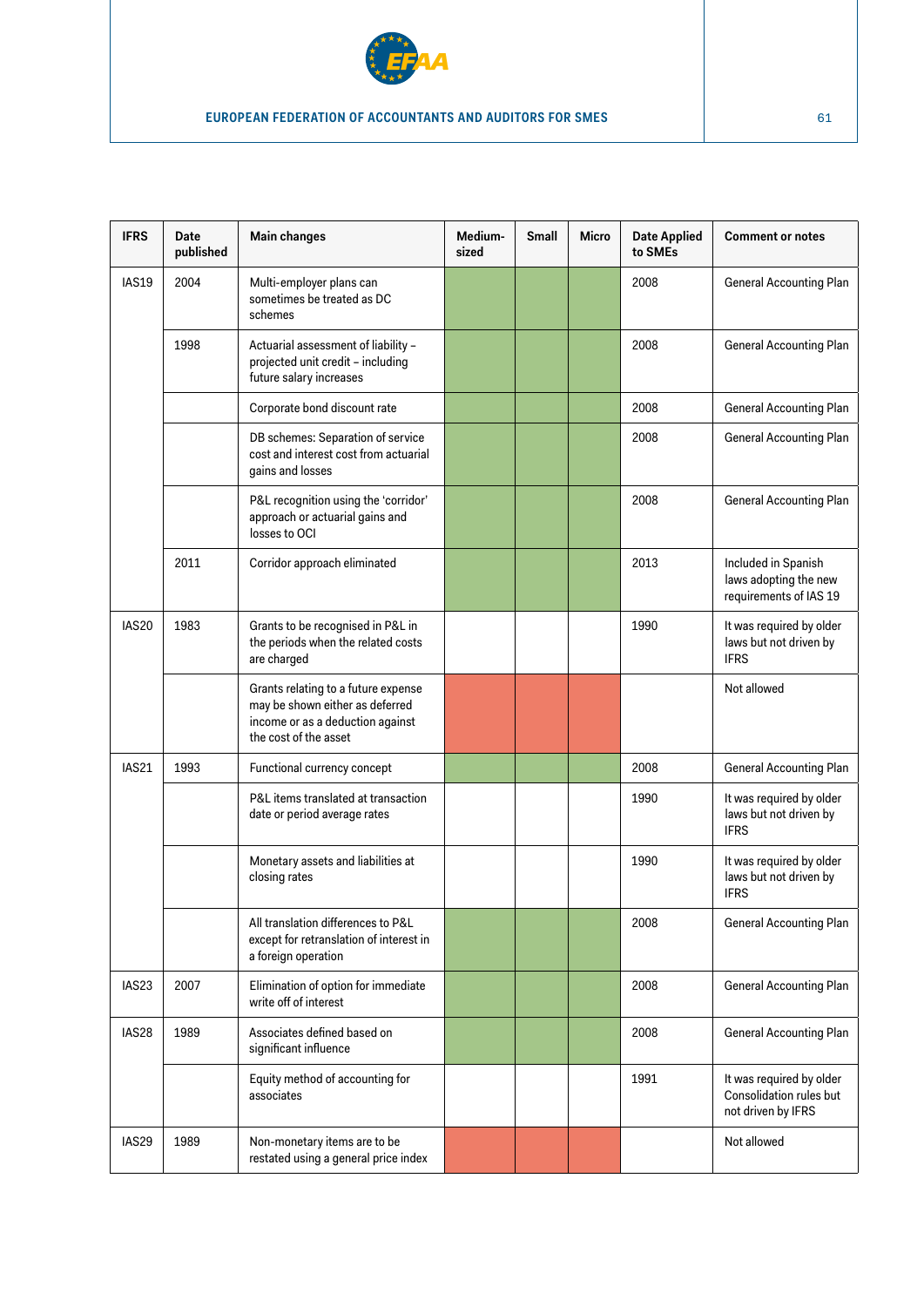

| <b>IFRS</b> | Date<br>published            | <b>Main changes</b>                                                                                                                                                                       | Medium-<br>sized | Small | <b>Micro</b> | <b>Date Applied</b><br>to SMEs | <b>Comment or notes</b>                                                                                                                      |
|-------------|------------------------------|-------------------------------------------------------------------------------------------------------------------------------------------------------------------------------------------|------------------|-------|--------------|--------------------------------|----------------------------------------------------------------------------------------------------------------------------------------------|
| IAS32       | 1997                         | Debt-equity distinction based on a<br>contractual obligation to deliver a<br>financial asset - e.g. redeemable<br>interests and preference shares                                         |                  |       |              | 2008                           | <b>General Accounting</b><br>Plan. SMEs and micros<br>can simplify voluntarily<br>using their GAP. This<br>disclosure is not required        |
|             | Split accounting for hybrids |                                                                                                                                                                                           |                  |       |              | 2008                           | <b>General Accounting Plan</b>                                                                                                               |
|             |                              | Treasury shares as a deduction<br>from equity                                                                                                                                             |                  |       |              | 2008                           | <b>General Accounting Plan</b>                                                                                                               |
|             |                              | Offsetting assets and liabilities<br>only when a legal right to do so and<br>intention to settle net                                                                                      |                  |       |              | 2008                           | <b>General Accounting Plan</b>                                                                                                               |
| IAS36       | 1998                         | Goodwill etc. tested each year<br>otherwise only if impairment<br>triggered                                                                                                               |                  |       |              | 2008                           | <b>General Accounting Plan</b>                                                                                                               |
|             |                              | Cash generating unit concept                                                                                                                                                              |                  |       |              | 2008                           | <b>General Accounting Plan</b>                                                                                                               |
|             |                              | Impairment based on higher of value<br>in use and disposal value                                                                                                                          |                  |       |              | 2008                           | <b>General Accounting Plan</b>                                                                                                               |
|             |                              | Value in use (VIU) - discounted<br>future cash flows                                                                                                                                      |                  |       |              | 2008                           | <b>General Accounting Plan</b>                                                                                                               |
|             |                              | VIU to reflect variability,<br>uncertainties, time value of money<br>and illiquidity                                                                                                      |                  |       |              | 2008                           | <b>General Accounting Plan</b>                                                                                                               |
|             |                              | Reversal of impairment possible,<br>except for goodwill                                                                                                                                   |                  |       |              | 2008                           | <b>General Accounting Plan</b>                                                                                                               |
| IAS37       | 1998                         | Strict definition of a liability applied<br>- unavoidable obligation to transfer<br>assets. Specifics: restructuring<br>provisions, onerous contracts, but<br>not future operating losses |                  |       |              | 2008                           | <b>General Accounting Plan</b>                                                                                                               |
|             |                              | Constructive obligation concept                                                                                                                                                           |                  |       |              | 2008                           | General Accounting Plan                                                                                                                      |
|             |                              | Transfer to be more likely than not,<br>or disclosure as a contingency                                                                                                                    |                  |       |              | 2008                           | <b>General Accounting Plan</b>                                                                                                               |
|             |                              | Risks and uncertainties to be valued                                                                                                                                                      |                  |       |              | 2008                           | <b>General Accounting Plan</b>                                                                                                               |
|             |                              | Time value of money - discounting                                                                                                                                                         |                  |       |              | 2008                           | <b>General Accounting Plan</b>                                                                                                               |
| IAS38       | 1998                         | Recognition of intangible assets<br>limited to when purchased, not<br>internally generated                                                                                                |                  |       |              | 2008                           | <b>General Accounting Plan</b>                                                                                                               |
|             |                              | Except development costs of new<br>products, services etc. Must be<br>recognised as assets if certain<br>conditions met                                                                   |                  |       |              |                                | Research expenses can<br>be capitalised under<br>certain conditions.<br>Development expenses<br>must me capitalised if<br>conditions are met |
|             |                              | Revaluation option                                                                                                                                                                        |                  |       |              |                                | Not allowed                                                                                                                                  |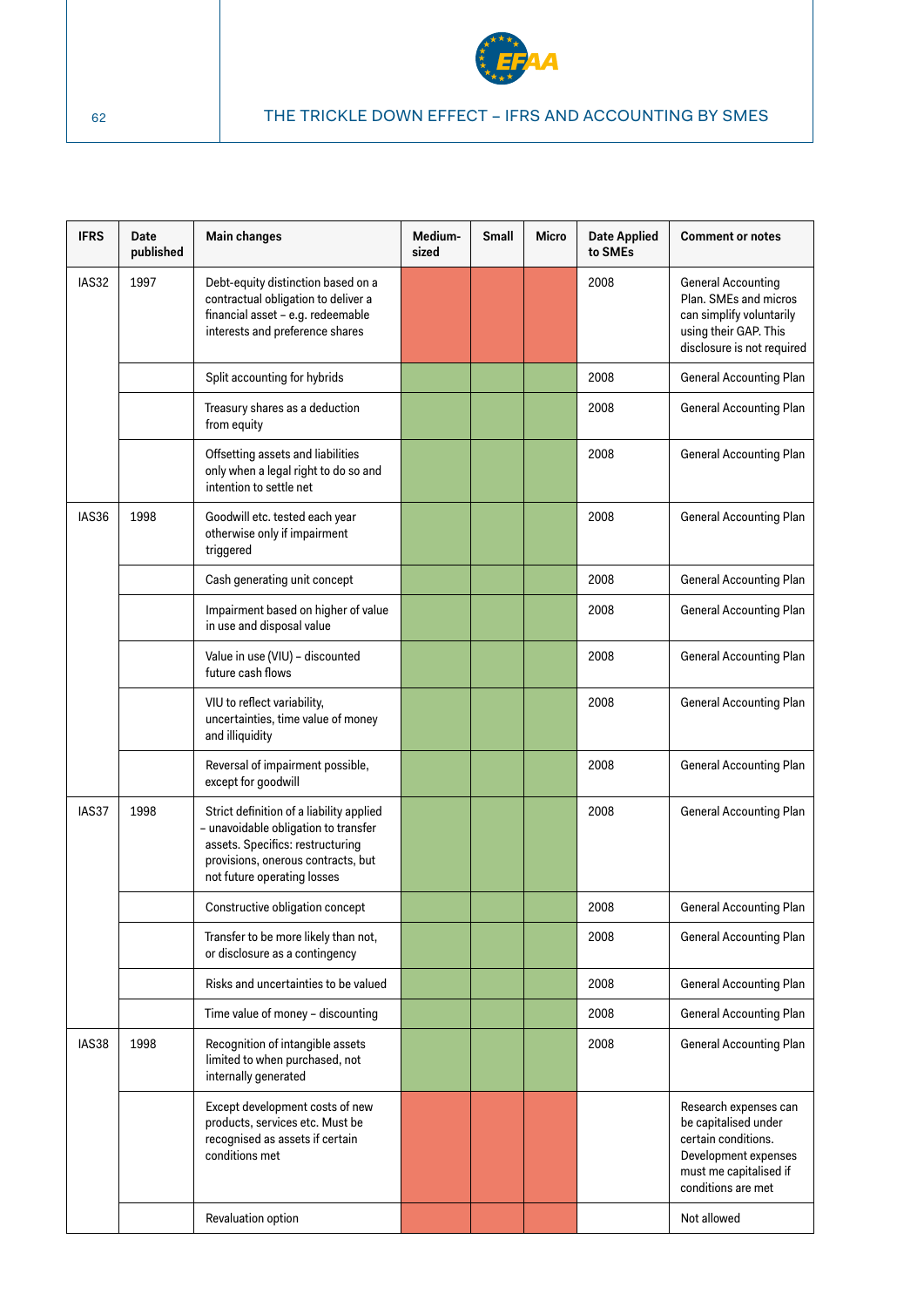

| <b>IFRS</b> | Date<br>published                                             | <b>Main changes</b>                                                                                                                                         | Medium-<br>sized | <b>Small</b> | Micro | <b>Date Applied</b><br>to SMEs | <b>Comment or notes</b>                                                                                                                                                                                                                                                                         |
|-------------|---------------------------------------------------------------|-------------------------------------------------------------------------------------------------------------------------------------------------------------|------------------|--------------|-------|--------------------------------|-------------------------------------------------------------------------------------------------------------------------------------------------------------------------------------------------------------------------------------------------------------------------------------------------|
| IAS39       | 1999                                                          | <b>Classification of financial</b><br>instruments - held to maturity, loans<br>& receivables, held for trading, fair<br>value option and available for sale |                  |              |       | 2008                           | General Accounting<br>Plan - The classification<br>of financial instruments<br>is simplified for SMEs<br>and micros and only are<br>included the categories:<br>held to maturity, loans<br>and receivables and held<br>for trading. The costs can<br>be included directly in<br>gains or losses |
|             | Derivatives and held-for-trading at<br>fair value through P&L |                                                                                                                                                             |                  |              |       | 2008                           | <b>General Accounting Plan</b>                                                                                                                                                                                                                                                                  |
|             |                                                               | Equities to be at fair value - except<br>if no reliable measurement                                                                                         |                  |              |       | 2008                           | General Accounting Plan                                                                                                                                                                                                                                                                         |
|             |                                                               | Certain liabilities can be at fair value                                                                                                                    |                  |              |       | 2008                           | General Accounting Plan                                                                                                                                                                                                                                                                         |
|             |                                                               | AFS at fair value on balance sheet<br>with historical cost in P&L                                                                                           |                  |              |       | 2008                           | General Accounting Plan                                                                                                                                                                                                                                                                         |
|             |                                                               | Embedded derivatives to be<br>separated from hosts                                                                                                          |                  |              |       | 2008                           | General Accounting Plan                                                                                                                                                                                                                                                                         |
|             |                                                               | De-recognition based on risk &<br>reward etc.                                                                                                               |                  |              |       | 2008                           | General Accounting Plan                                                                                                                                                                                                                                                                         |
|             |                                                               | Impairments only when there is<br>objective evidence of loss incurred                                                                                       |                  |              |       | 2008                           | General Accounting Plan                                                                                                                                                                                                                                                                         |
|             |                                                               | Hedge accounting classification:<br>fair value, cash flow, net investment                                                                                   |                  |              |       | 2008                           | General Accounting Plan                                                                                                                                                                                                                                                                         |
|             |                                                               | Restrictions on hedge accounting:<br>designation, documentation,<br>effectiveness testing                                                                   |                  |              |       | 2008                           | General Accounting Plan                                                                                                                                                                                                                                                                         |
| IAS40       | 2000                                                          | Investment property separately<br>identified                                                                                                                |                  |              |       | 2008                           | General Accounting Plan                                                                                                                                                                                                                                                                         |
|             |                                                               | Measure at either fair value through<br>P&L or on cost model                                                                                                |                  |              |       |                                | Not allowed.<br>Only cost model                                                                                                                                                                                                                                                                 |
| IAS41       | 2001                                                          | Biological assets at fair value<br>through P&L                                                                                                              |                  |              |       |                                | Not applied in Spain.<br>Only valuation at cost                                                                                                                                                                                                                                                 |
| IFRS2       | 2004                                                          | Cost of share-based payments<br>recognised - fair value at grant date                                                                                       |                  |              |       | 2008                           | <b>General Accounting Plan</b>                                                                                                                                                                                                                                                                  |
| IFRS3       | 2004                                                          | Acquisition method only - no<br>poolings                                                                                                                    |                  |              |       | 2008                           | <b>General Accounting Plan</b>                                                                                                                                                                                                                                                                  |
|             |                                                               | Recognition of intangibles<br>separately from goodwill in a<br>business combination                                                                         |                  |              |       | 2008                           | General Accounting Plan                                                                                                                                                                                                                                                                         |
|             |                                                               | Impairment only model for goodwill<br>and intangibles with indefinite<br>lives - no amortisation                                                            |                  |              |       | 2016                           | New Auditing Law 2015<br>Amortisation of goodwill<br>in all cases for all<br>companies, change to<br>definite useful life                                                                                                                                                                       |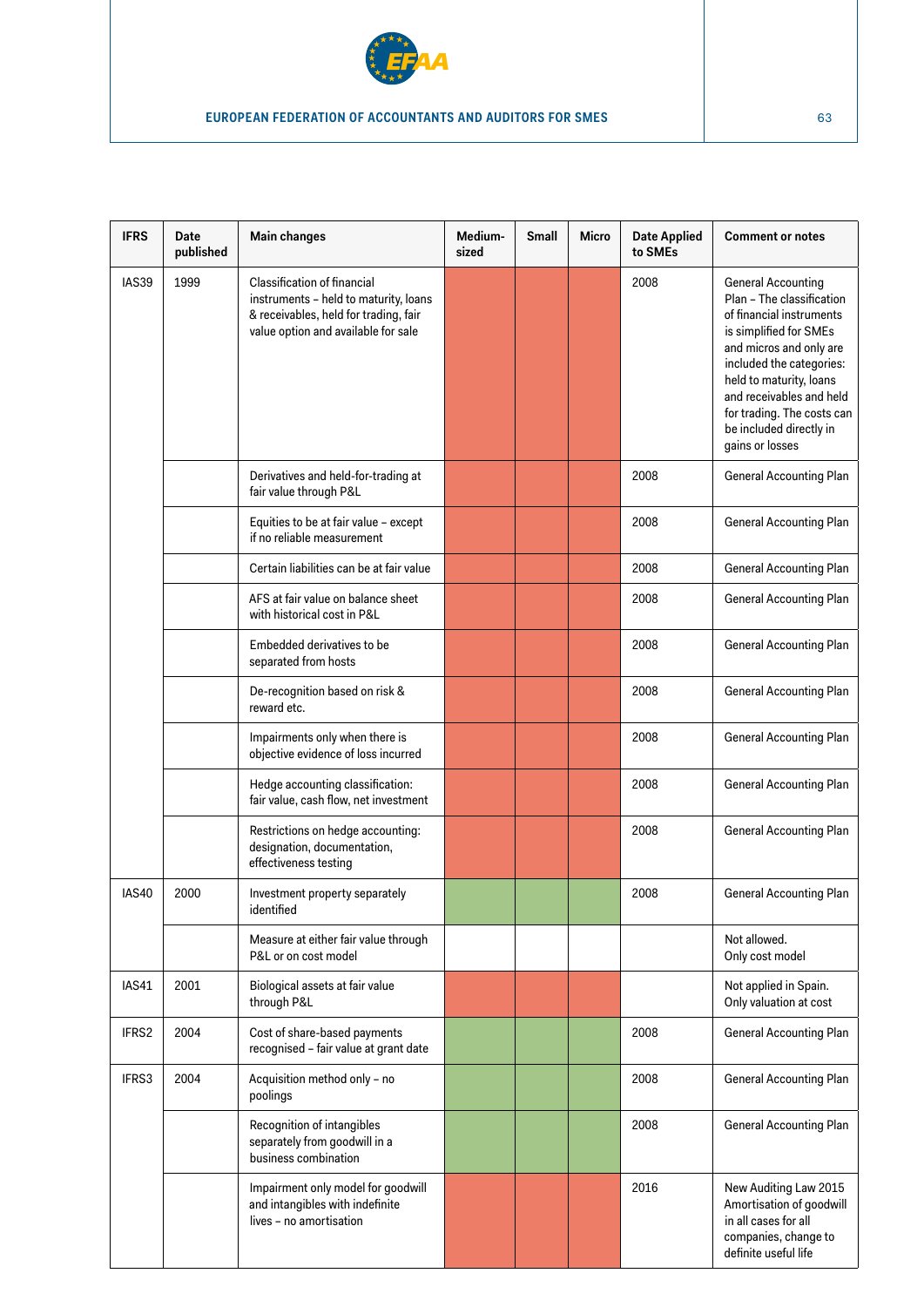

| <b>IFRS</b> | Date<br>published                | Main changes                                                                                            | Medium-<br>sized | Small | <b>Micro</b> | <b>Date Applied</b><br>to SMEs | <b>Comment or notes</b>                                                                                                                                                                                                                                           |
|-------------|----------------------------------|---------------------------------------------------------------------------------------------------------|------------------|-------|--------------|--------------------------------|-------------------------------------------------------------------------------------------------------------------------------------------------------------------------------------------------------------------------------------------------------------------|
| IFRS3       |                                  | Negative goodwill to P&L<br>immediately                                                                 |                  |       |              | 2008                           | General Accounting Plan                                                                                                                                                                                                                                           |
|             | 2009                             | Exchange of fair values - full<br>goodwill option                                                       |                  |       |              | 2010                           | Included in Spanish<br>laws adopting the<br>requirements of IFRS3<br>(RD 1159/2010 Normas<br>para la formulación de<br>las cuentas anuales<br>consolidadas). To<br>be SMEs or micros<br>they can't elaborate<br>consolidated accounts,<br>so it is not applicable |
|             |                                  | Acquisition costs written off                                                                           |                  |       |              |                                |                                                                                                                                                                                                                                                                   |
|             |                                  | Transactions with NCI are in equity                                                                     |                  |       |              |                                |                                                                                                                                                                                                                                                                   |
| IFRS9       | 2014, but<br>not yet<br>required | Classification and measurement of<br>financial instruments - business<br>model and nature of cash flows |                  |       |              |                                | These requirements are<br>not allowed or applied<br>to SMEs because they<br>have not yet been<br>incorporated in the<br>Spanish laws                                                                                                                              |
|             |                                  | Equities always at fair value                                                                           |                  |       |              |                                | These requirements are<br>not allowed or applied<br>to SMEs because they<br>have not yet been<br>incorporated in the<br>Spanish laws                                                                                                                              |
|             |                                  | Own credit risk impacts to OCI                                                                          |                  |       |              |                                | These requirements are<br>not allowed or applied<br>to SMEs because they<br>have not yet been<br>incorporated in the<br>Spanish laws                                                                                                                              |
|             |                                  | Hedge accounting revised                                                                                |                  |       |              |                                | These requirements are<br>not allowed or applied<br>to SMEs because they<br>have not yet been<br>incorporated in the<br>Spanish laws                                                                                                                              |
|             |                                  | Expected loss model for impairment                                                                      |                  |       |              |                                | These requirements are<br>not allowed or applied<br>to SMEs because they<br>have not yet been<br>incorporated in the<br>Spanish laws                                                                                                                              |
| IFRS10      | 2013                             | Consolidation - new definition of<br>control                                                            |                  |       |              |                                | These requirements are<br>not allowed or applied<br>to SMEs because they<br>have not yet been<br>incorporated in the<br>Spanish laws                                                                                                                              |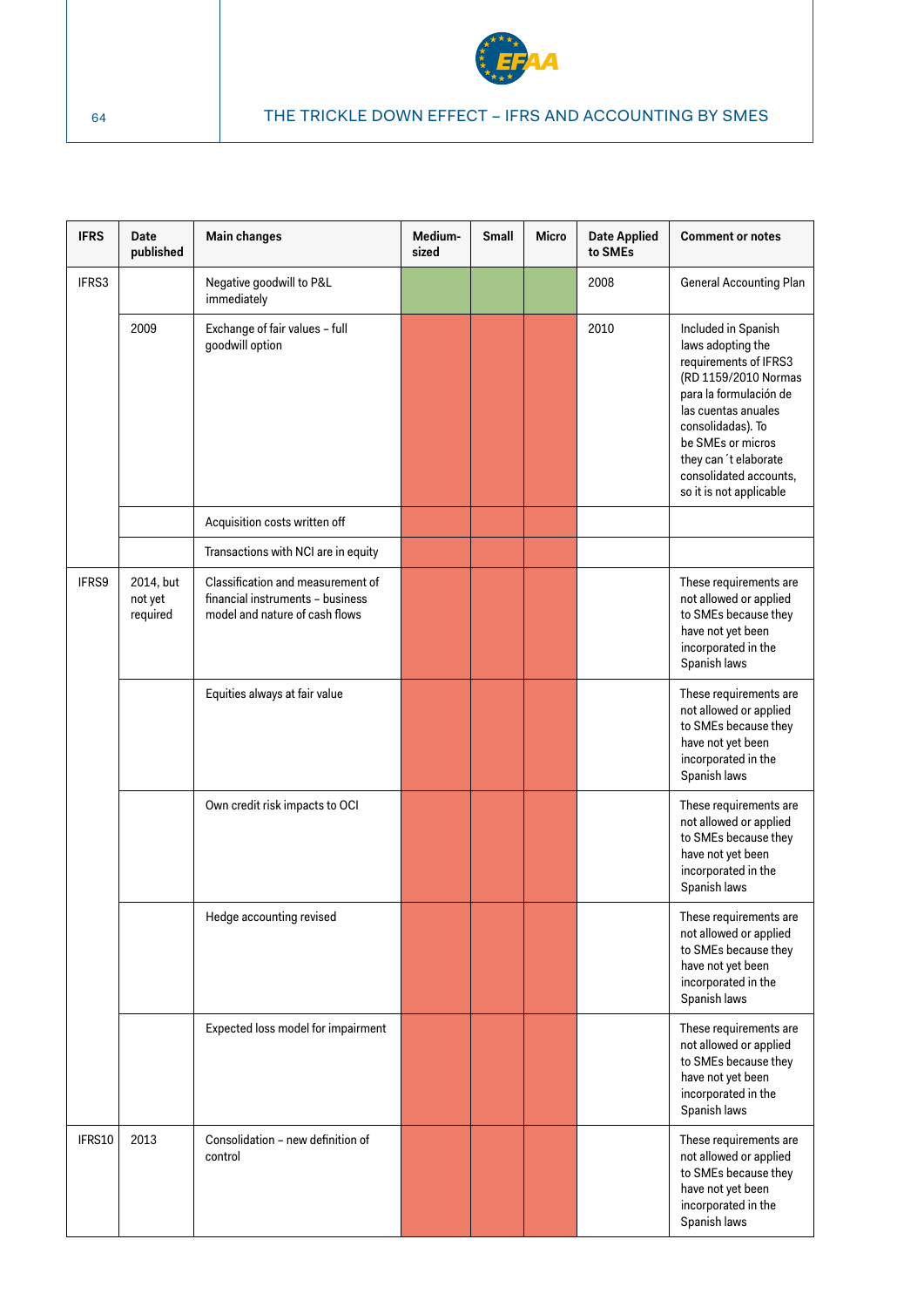

| <b>IFRS</b> | Date<br>published | Main changes                                                                 | Medium-<br>sized | <b>Small</b> | <b>Micro</b> | <b>Date Applied</b><br>to SMEs | <b>Comment or notes</b>                                                                                                              |
|-------------|-------------------|------------------------------------------------------------------------------|------------------|--------------|--------------|--------------------------------|--------------------------------------------------------------------------------------------------------------------------------------|
| IAS31       | 1990              | Joint ventures - either by proportional<br>consolidation or equity method    |                  |              |              |                                | It was required by older<br>laws but not driven by<br><b>IFRS</b>                                                                    |
| IFRS11      | 2013              | Joint ventures - purely equity method                                        |                  |              |              |                                | These requirements are<br>not allowed or applied<br>to SMEs because they<br>have not yet been<br>incorporated in the<br>Spanish laws |
|             |                   | New classification based on a net<br>interest or interest in separate assets |                  |              |              |                                | These requirements are<br>not allowed or applied<br>to SMEs because they<br>have not yet been<br>incorporated in the<br>Spanish laws |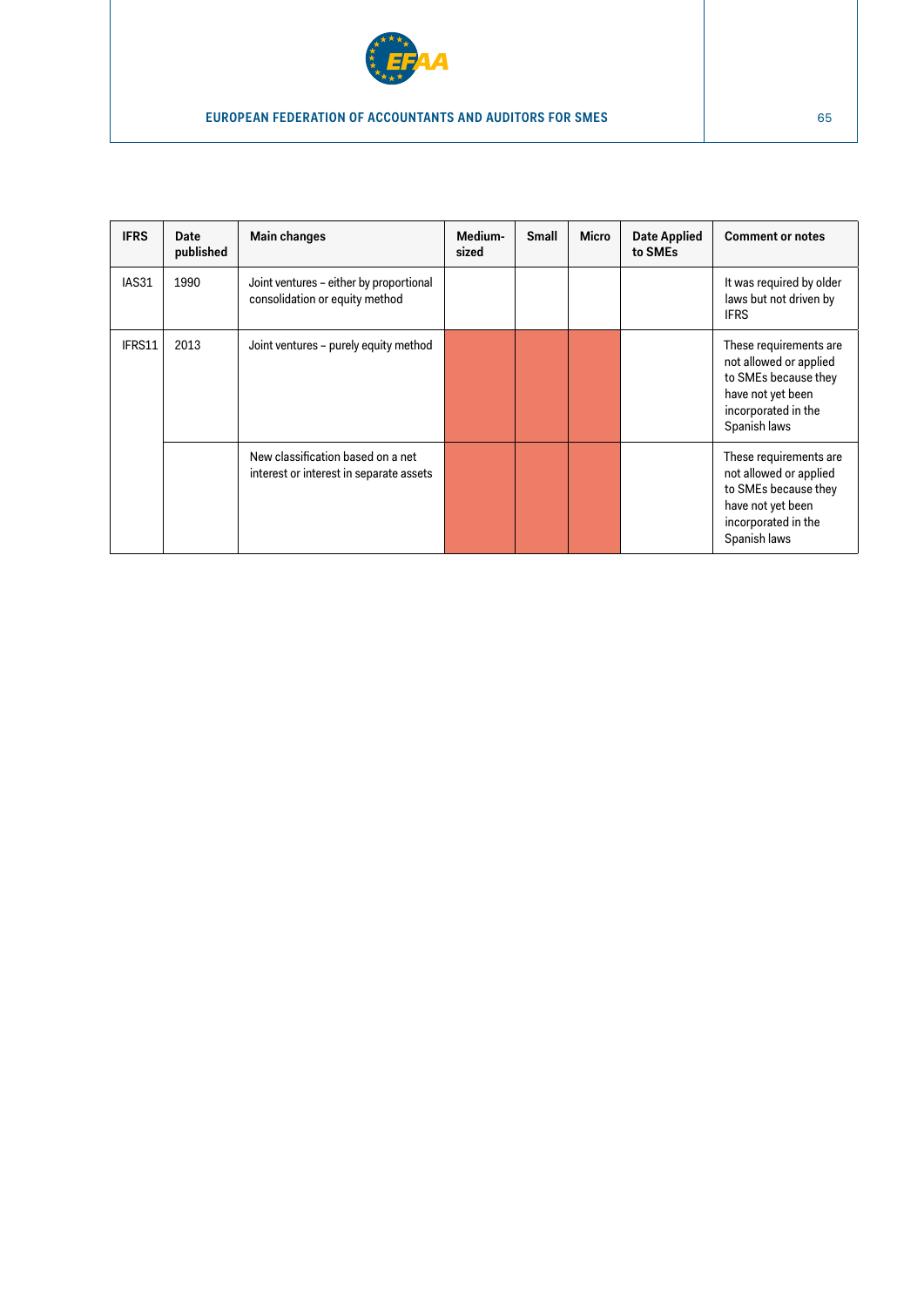

# APPENDIX 6, UNITED KINGDOM

| <b>IFRS</b>      | <b>Date</b><br>published | Main changes                                                                                 | Medium-sized                                                                                                                | Small                                                                                                                                                       | <b>Micro</b>                                                                           | <b>Date Applied</b><br>to SMEs                                     | <b>Comment or notes</b>                                                                                                                                                                                                                                                                                            |
|------------------|--------------------------|----------------------------------------------------------------------------------------------|-----------------------------------------------------------------------------------------------------------------------------|-------------------------------------------------------------------------------------------------------------------------------------------------------------|----------------------------------------------------------------------------------------|--------------------------------------------------------------------|--------------------------------------------------------------------------------------------------------------------------------------------------------------------------------------------------------------------------------------------------------------------------------------------------------------------|
| IAS1             | 1997                     |                                                                                              |                                                                                                                             |                                                                                                                                                             |                                                                                        |                                                                    |                                                                                                                                                                                                                                                                                                                    |
|                  | 2007                     | Two performance<br>statements<br>(P&L and OCI)<br>or combined                                | FRS3<br>previously<br>required two<br>statements<br>continued with<br>FRS102 which<br>now allows<br>combination<br>as well  | <b>FRSSE had two</b><br>statements.<br>FRS102 now<br>requires just<br>a P&L, but<br>with fair value<br>changes and<br>revaluations<br>disclosed<br>in notes | <b>FRS105</b><br>requires just a<br>P&L but allows<br>no fair values or<br>revaluation | 1992                                                               | <b>FRSSE</b> had two statements<br>via UK GAAP - P&L<br>and Statement of total<br>recognised gains and losses<br>(STRGL)                                                                                                                                                                                           |
|                  |                          | Statement of<br>change in equity<br>(SoCE)                                                   | For medium<br>SoCE can be<br>combined with<br>P&L in many<br>cases – as in<br><b>IFRS for SMEs</b>                          |                                                                                                                                                             |                                                                                        | From 2015<br>for medium.<br>Does not apply<br>to small or<br>micro | Though not presented as<br>a separate statement, the<br>equivalent information was<br>provided by notes to the<br>accounts on share capital<br>and reserves movements.<br>Under the new accounting<br>directive neither these note<br>disclosures nor a SoCE can<br>be specifically required for<br>small or micro |
|                  |                          | Dividends must be<br>in SoCE not in P&L                                                      | <b>Previous UK</b><br><b>GAAP allowed</b><br>dividends in<br>the P&L. From<br>2015 must be<br>in SoCE                       | No disclosure<br>of dividends<br>required                                                                                                                   | No disclosure<br>of dividends<br>required                                              | From 2005,<br>but only until<br>2016                               | See above. The disclosure<br>of dividends will not be<br>required from 2016                                                                                                                                                                                                                                        |
| IAS <sub>2</sub> | 1993 and<br>1975         | Cost of conversion<br>including relevant<br>overheads to<br>be included in<br>inventory cost |                                                                                                                             |                                                                                                                                                             |                                                                                        | 1997                                                               |                                                                                                                                                                                                                                                                                                                    |
|                  |                          | LIFO not allowed<br>as a cost formula                                                        |                                                                                                                             |                                                                                                                                                             |                                                                                        | 1997                                                               |                                                                                                                                                                                                                                                                                                                    |
| IAS7             | 1992                     | Cash flow<br>statement required<br>with operating,<br>investing and<br>financing sections    | Cash flow<br>statement was<br>required by<br>FRS1 (though<br>headings were<br>different). Now<br>fully aligned<br>by FRS102 | Not required<br>previously by<br>the FRSSE nor<br>from 2016 by<br><b>FRS102</b>                                                                             | Not required<br>previously by<br>the FRSSE nor<br>from 2016 by<br><b>FRS105</b>        | Not for small<br>or micros.<br>Is required<br>for medium           | Under the new accounting<br>directive this cannot be<br>required                                                                                                                                                                                                                                                   |
|                  |                          | Cash and cash<br>equivalents<br>concept                                                      | FRS1 had<br>cash and liquid<br>resources<br>presented<br>separately.<br>Aligned with<br>IFRS from 2015                      | No cash flow<br>statement                                                                                                                                   | No cash flow<br>statement                                                              | Not for small<br>or micros.<br>Is required<br>for medium           | Not applicable                                                                                                                                                                                                                                                                                                     |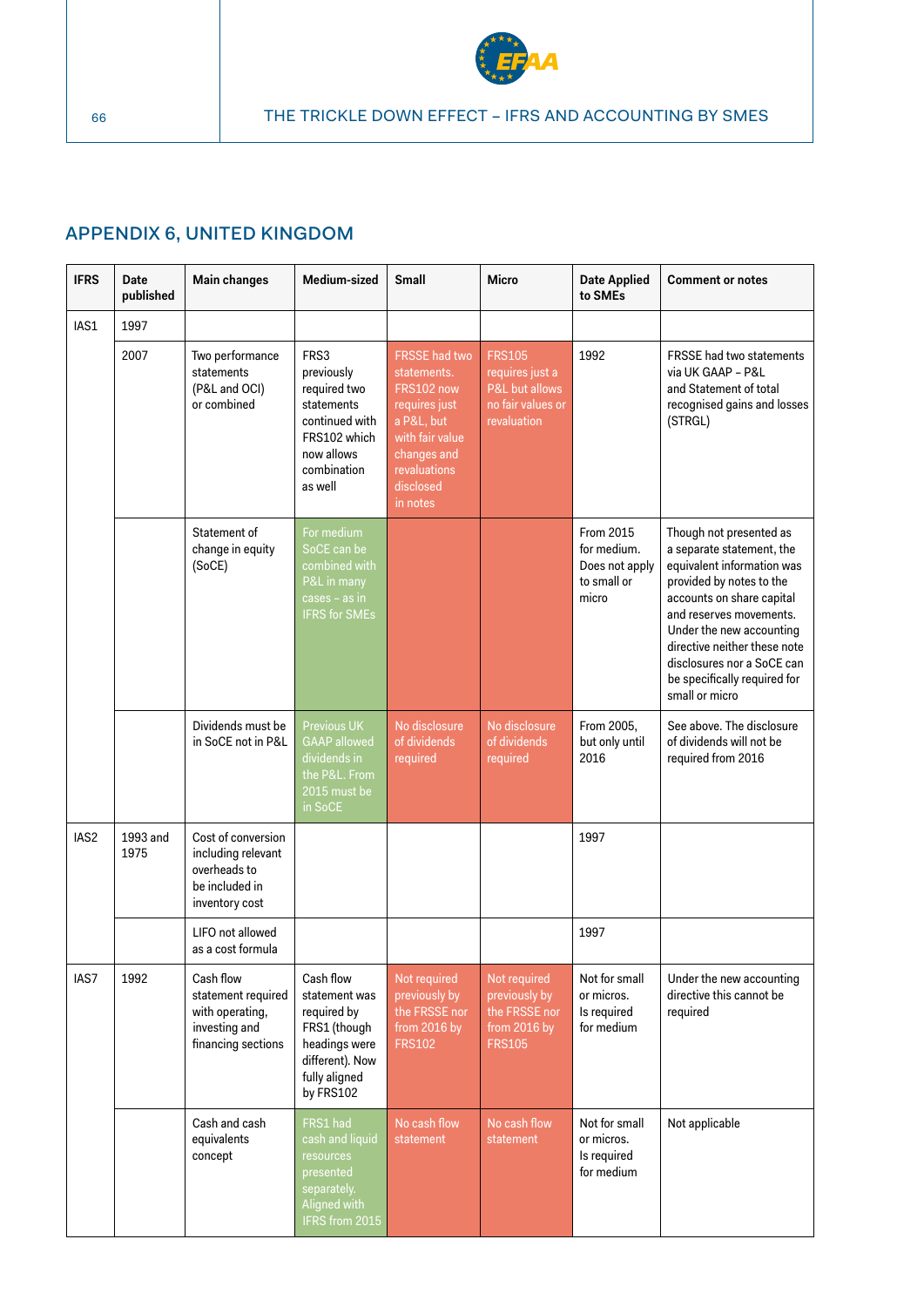

| <b>IFRS</b>  | Date<br>published | <b>Main changes</b>                                                                                                                                                    | Medium-sized | <b>Small</b> | <b>Micro</b>                                                     | <b>Date Applied</b><br>to SMEs | <b>Comment or notes</b>                                                                                                                                                                                          |
|--------------|-------------------|------------------------------------------------------------------------------------------------------------------------------------------------------------------------|--------------|--------------|------------------------------------------------------------------|--------------------------------|------------------------------------------------------------------------------------------------------------------------------------------------------------------------------------------------------------------|
| IAS8         | 1993              | Voluntary changes<br>in accounting<br>policy need<br>retrospective<br>adjustment                                                                                       |              |              |                                                                  | 1997                           |                                                                                                                                                                                                                  |
|              |                   | Material<br>prior period<br>errors require<br>retrospective<br>adjustment                                                                                              |              |              |                                                                  | 1997                           | Previous UK GAAP had<br>fundamental errors                                                                                                                                                                       |
|              |                   | Change in<br>accounting<br>estimate<br>is adjusted<br>prospectively                                                                                                    |              |              |                                                                  | 2016 (1997)                    | The application of this<br>principle to depreciation<br>is required, but otherwise<br>not specifically mentioned<br>(NSM) in FRSSE. But was<br>in full UK GAAP. Aligned in<br>FRS102 and FRS105                  |
|              |                   | Hierarchy of<br>guidance for<br>policies where no<br><b>IFRS</b> applies                                                                                               |              |              | Not now<br>required in<br><b>FRS105</b>                          | 1997                           | Not the same hierarchy as<br>IFRS. Reference was to UK<br>GAAP until 2015. Now a<br>reference to IFRS. Will not<br>be required for micros                                                                        |
| <b>IAS10</b> | 1978              | Adjusting and<br>non-adjusting<br>events after the<br>balance sheet date                                                                                               |              |              |                                                                  | 1997                           |                                                                                                                                                                                                                  |
|              | 1999              | Dividends declared<br>after date are<br>non-adjusting<br>events                                                                                                        |              |              |                                                                  | 2016 (2005)                    | NSM in FRSSE, but is in<br>full UK GAAP                                                                                                                                                                          |
| <b>IAS11</b> | 1978              | Percentage of<br>completion method<br>for construction<br>contracts                                                                                                    |              |              |                                                                  | 1997                           | Was required by SSAP9 and<br>the FRSSE. Continues with<br>FRS102 and 105                                                                                                                                         |
| IAS12        | 1996              | Deferred tax<br>assets and<br>liabilities created<br>using the liability<br>method based<br>on temporary<br>differences<br>between<br>accounting and<br>tax treatments |              |              | Deferred tax<br>accounting not<br>allowed under<br><b>FRS105</b> | 1997 and<br>amended in<br>2016 | Pre-2016 deferred tax<br>based on timing differences<br>expected to reverse and<br>excluded revaluations.<br>From 2016 based on all<br>temporary differences<br>(other than permanent)<br>including revaluations |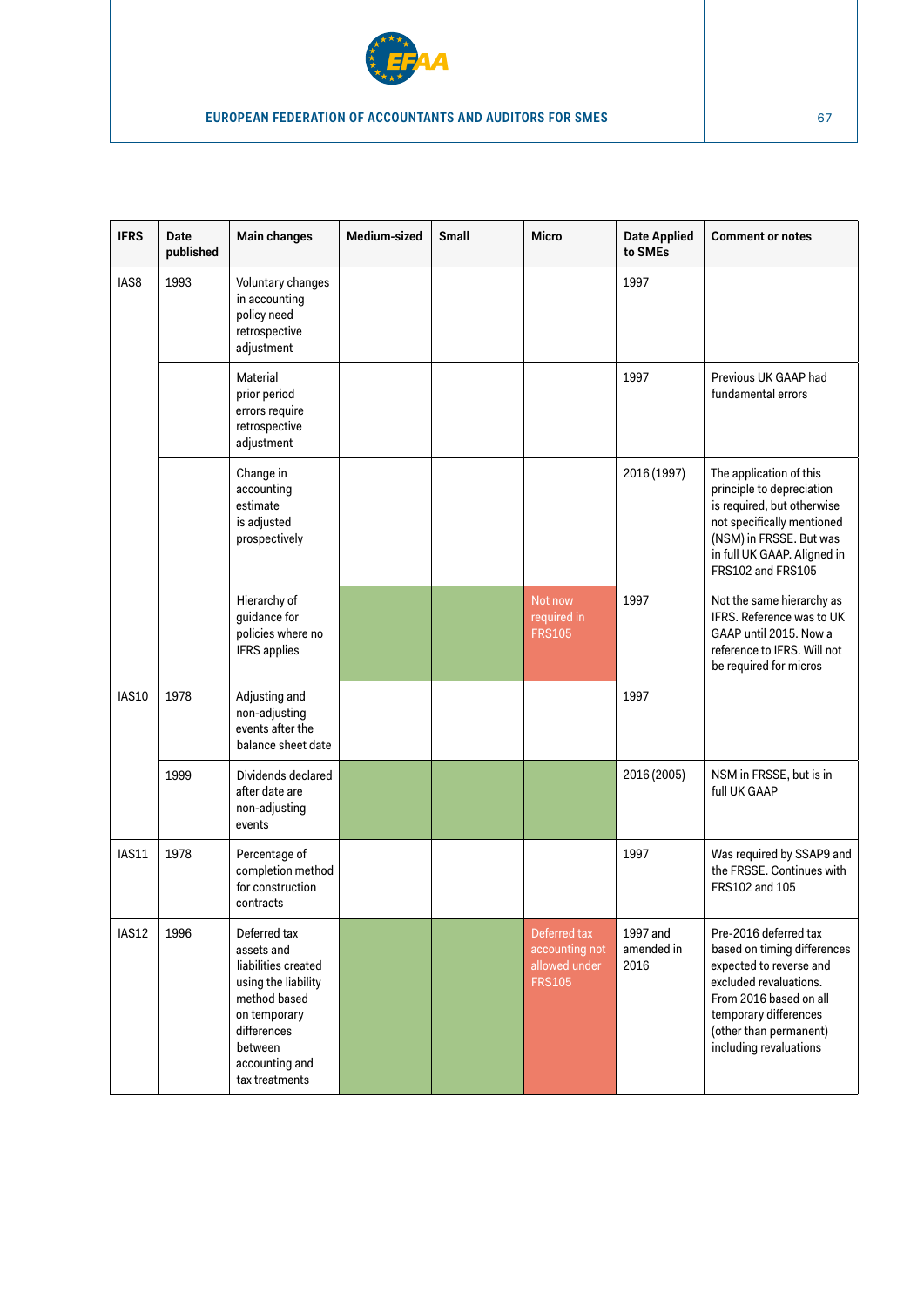

| <b>IFRS</b> | Date<br>published | Main changes                                                                                                           | Medium-sized | Small | Micro                                                    | <b>Date Applied</b><br>to SMEs | <b>Comment or notes</b>                                                                                               |
|-------------|-------------------|------------------------------------------------------------------------------------------------------------------------|--------------|-------|----------------------------------------------------------|--------------------------------|-----------------------------------------------------------------------------------------------------------------------|
| IAS16       | 1998              | Disposal and<br>restoration<br>costs to be<br>included in initial<br>measurement                                       |              |       |                                                          | 2016                           | NSM in FRSSE, but in full<br>UK GAAP from 2000                                                                        |
|             |                   | Component<br>recognition,<br>depreciation and<br>de-recognition                                                        |              |       |                                                          | 2016                           | NSM in FRSSE, but in full<br>UK GAAP from 2000                                                                        |
|             |                   | Fair value<br>for exchange<br>transactions                                                                             |              |       |                                                          | 2016                           | Only required in FRSSE<br>for assets received as gifts<br>or donations                                                |
|             |                   | Depreciation<br>method and life to<br>reflect the pattern<br>of consumption of<br>economic benefits                    |              |       |                                                          | 1997                           |                                                                                                                       |
|             |                   | Option for<br>revaluation                                                                                              |              |       | <b>Revaluation not</b><br>allowed under<br><b>FRS105</b> | 1997                           |                                                                                                                       |
| IAS17       | 1997 and<br>1982  | Finance leases<br>to be capitalised<br>as assets and<br>liabilities and<br>accounted for<br>as borrowing by<br>lessees |              |       |                                                          | 1997                           |                                                                                                                       |
|             |                   | Finance leases to<br>be accounted for<br>as borrowing by<br>lessors                                                    |              |       |                                                          | 1997                           |                                                                                                                       |
|             |                   | Profit deferral<br>on sale and<br>leasebacks treated<br>as finance leases                                              |              |       |                                                          | 1997                           |                                                                                                                       |
| IAS18       | 1993 and<br>1982  | Revenue<br>recognised at<br>fair value not<br>necessarily same<br>as transaction<br>price                              |              |       |                                                          | 2005                           |                                                                                                                       |
|             |                   | Conditions for sale<br>of goods - transfer<br>of risks and<br>rewards etc.                                             |              |       |                                                          | 2016                           | From 2005 FRSSE referred<br>to point when right to the<br>consideration acquired.<br>Now aligned by FRS102<br>and 105 |
|             |                   | Services based<br>on stage of<br>completion etc.                                                                       |              |       |                                                          | 2005                           |                                                                                                                       |
|             |                   | Interest-effective<br>interest method                                                                                  |              |       |                                                          | 2016                           | NSM in FRSSE now in<br>FRS102/105                                                                                     |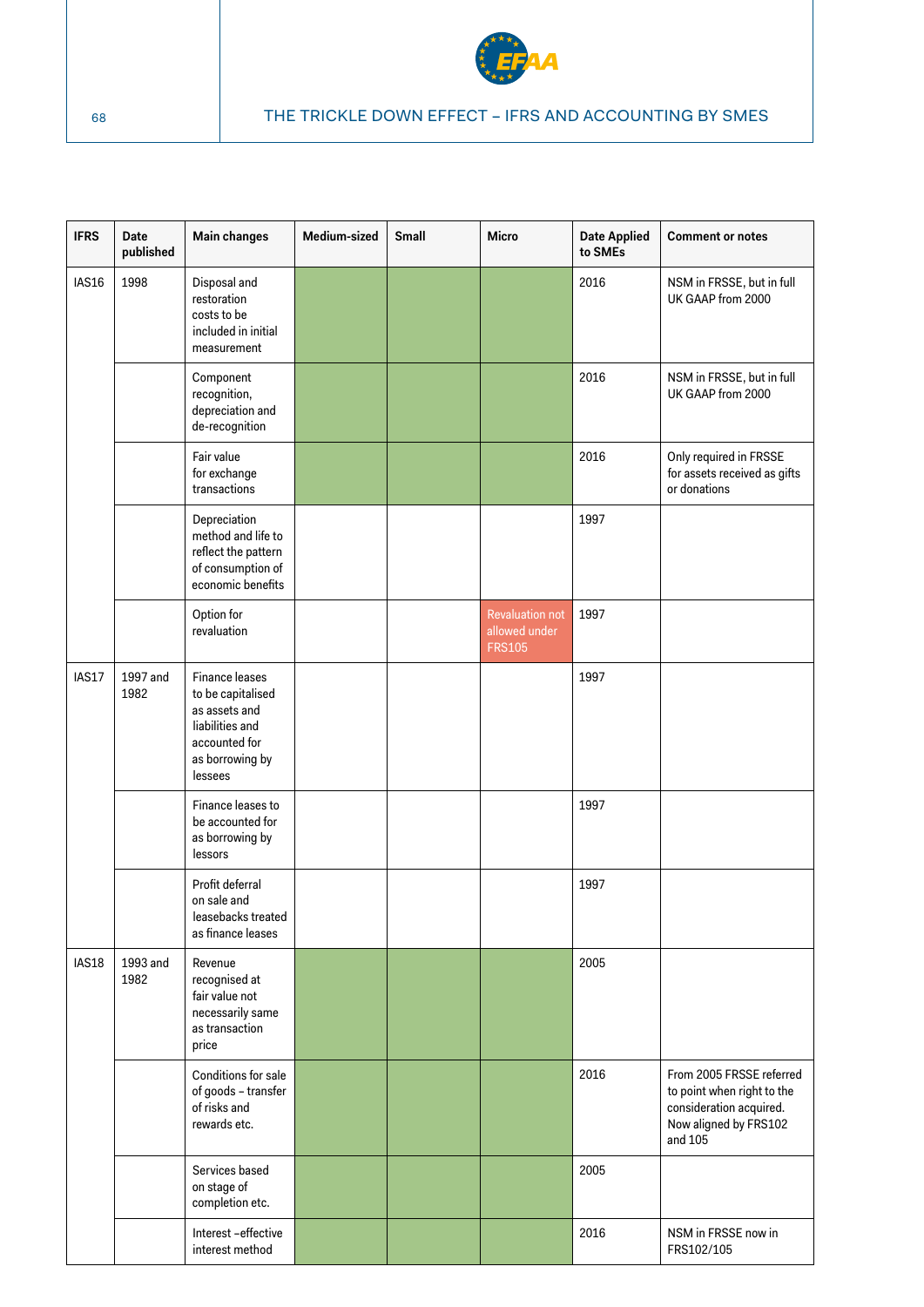

| <b>IFRS</b> | Date<br>published | Main changes                                                                                                 | Medium-sized | <b>Small</b> | <b>Micro</b>                                                                  | <b>Date Applied</b><br>to SMEs | <b>Comment or notes</b>                                          |
|-------------|-------------------|--------------------------------------------------------------------------------------------------------------|--------------|--------------|-------------------------------------------------------------------------------|--------------------------------|------------------------------------------------------------------|
| IAS18       |                   | Royalties on<br>accrual                                                                                      |              |              |                                                                               | 2016                           | NSM in FRSSE now in<br>FRS102/105                                |
|             |                   | Dividends when<br>right to receive                                                                           |              |              |                                                                               | 2016                           | NSM in FRSSE now in<br>FRS102/105                                |
| IAS19       | 1998              | Paid absences<br>accrued when<br>service rendered                                                            |              |              |                                                                               | 2016                           |                                                                  |
|             |                   | Defined benefit<br>(DB) and defined<br>contribution (DC)<br>schemes                                          |              |              |                                                                               | 2005                           | Micro companies will be<br>able to account for DB<br>plans as DC |
|             | 2004              | Multi-employer<br>plans can<br>sometimes be<br>treated as DC<br>schemes                                      |              |              | Micro<br>companies<br>will be able to<br>account for DB<br>plans as DC        | 2016                           | In full UK GAAP from 2015                                        |
|             | 1998              | Actuarial<br>assessment of<br>liability - projected<br>unit credit -<br>including future<br>salary increases |              |              | <b>Micro</b><br>companies<br>will be able to<br>account for DB<br>plans as DC | 2005                           |                                                                  |
|             |                   | Corporate bond<br>discount rate                                                                              |              |              |                                                                               | 2005                           |                                                                  |
|             |                   | DB schemes:<br>Separation of<br>service cost and<br>interest cost from<br>actuarial gains<br>and losses      |              |              | Micro<br>companies<br>will be able to<br>account for DB<br>plans as DC        | 2005                           |                                                                  |
|             |                   | P&L recognition<br>using the 'corridor'<br>approach or<br>actuarial gains<br>and losses to OCI               |              |              |                                                                               | No                             | UK GAAP never allowed<br>corridor approach                       |
|             | 2011              | Corridor approach<br>eliminated                                                                              |              |              |                                                                               | 2005                           | UK GAAP never allowed<br>corridor approach                       |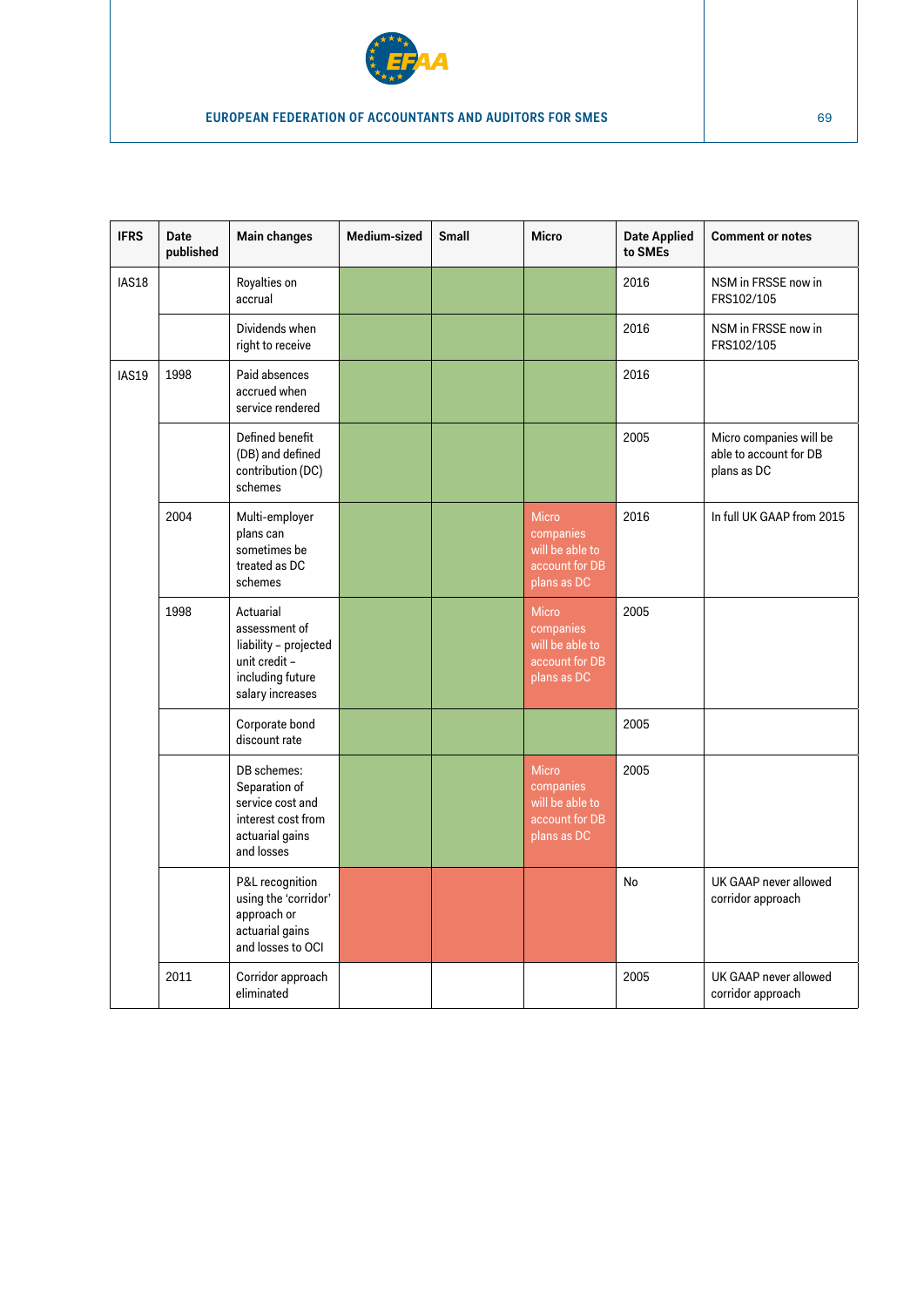

| <b>IFRS</b> | Date<br>published | <b>Main changes</b>                                                                                                                                           | Medium-sized                                                                                                                                | <b>Small</b>                                                                                                                                | Micro                                                      | <b>Date Applied</b><br>to SMEs | <b>Comment or notes</b>                                                                                                                    |
|-------------|-------------------|---------------------------------------------------------------------------------------------------------------------------------------------------------------|---------------------------------------------------------------------------------------------------------------------------------------------|---------------------------------------------------------------------------------------------------------------------------------------------|------------------------------------------------------------|--------------------------------|--------------------------------------------------------------------------------------------------------------------------------------------|
| IAS20       | 1983              | Grants to be<br>recognised in P&L<br>in the periods<br>when the related<br>costs are charged                                                                  | FRS102 allows<br>grants to be<br>recognised<br>either in full<br>when entitled<br>(from IFRS fro<br>SMEs) or on<br>the accruals<br>approach | FRS102 allows<br>grants to be<br>recognised<br>either in full<br>when entitled<br>(from IFRS fro<br>SMEs) or on<br>the accruals<br>approach | <b>FRS105</b><br>requires the<br>accruals<br>approach      | 1997                           | SSAP4 and FRSSE required<br>a matching of grants and<br>revenue (accruals approach)<br>including deferral for capital<br>grants            |
|             |                   | Grants relating<br>to a future expense<br>may be shown<br>either as deferred<br>income or as a<br>deduction against<br>the cost of the<br>asset               |                                                                                                                                             |                                                                                                                                             |                                                            | 1997                           | Deduction against cost of<br>asset not permitted                                                                                           |
| IAS21       | 1993              | Functional<br>currency concept                                                                                                                                |                                                                                                                                             |                                                                                                                                             |                                                            | 2016                           |                                                                                                                                            |
|             |                   | P&L items<br>translated at<br>transaction date<br>or period average<br>rates                                                                                  |                                                                                                                                             |                                                                                                                                             |                                                            | 1997                           | Option to use closing rate<br>for the consolidation of<br>foreign subsidiaries was in<br>SSAP20                                            |
|             |                   | Monetary assets<br>and liabilities at<br>closing rates                                                                                                        |                                                                                                                                             |                                                                                                                                             | <b>FRS105</b><br>requires<br>contracted rate<br>to be used | 2015                           | SSAP20 required the use<br>of contracted rates (i.e. in<br>forward contracts). FRS102<br>now fully aligned (including<br>hedge accounting) |
|             |                   | All translation<br>differences to<br>P&L except for<br>retranslation of<br>interest in a foreign<br>operation                                                 |                                                                                                                                             |                                                                                                                                             | Refers to<br><b>FRS102</b>                                 | 1997                           |                                                                                                                                            |
| IAS23       | 2007              | Must capitalise<br>interest cost on<br>assets taking<br>longer periods<br>to construct.<br>Elimination<br>of option for<br>immediate write<br>off of interest | Choice of<br>immediate<br>write-off or<br>capitalisation<br>will remain in<br><b>FRS102</b>                                                 | Choice of<br>immediate<br>write-off or<br>capitalisation<br>will remain in<br><b>FRS102</b>                                                 | Micros will<br>have to<br>write-off as<br>incurred         | No                             | UK GAAP including<br>FRSSE had option for<br>either treatment                                                                              |
| IAS28       | 1989              | Associates<br>defined based<br>on significant<br>influence                                                                                                    |                                                                                                                                             |                                                                                                                                             |                                                            | 1997                           |                                                                                                                                            |
|             |                   | Equity method<br>of accounting for<br>associates                                                                                                              |                                                                                                                                             |                                                                                                                                             | <b>FRS105</b><br>requires<br>measurement<br>at cost        | 1997                           |                                                                                                                                            |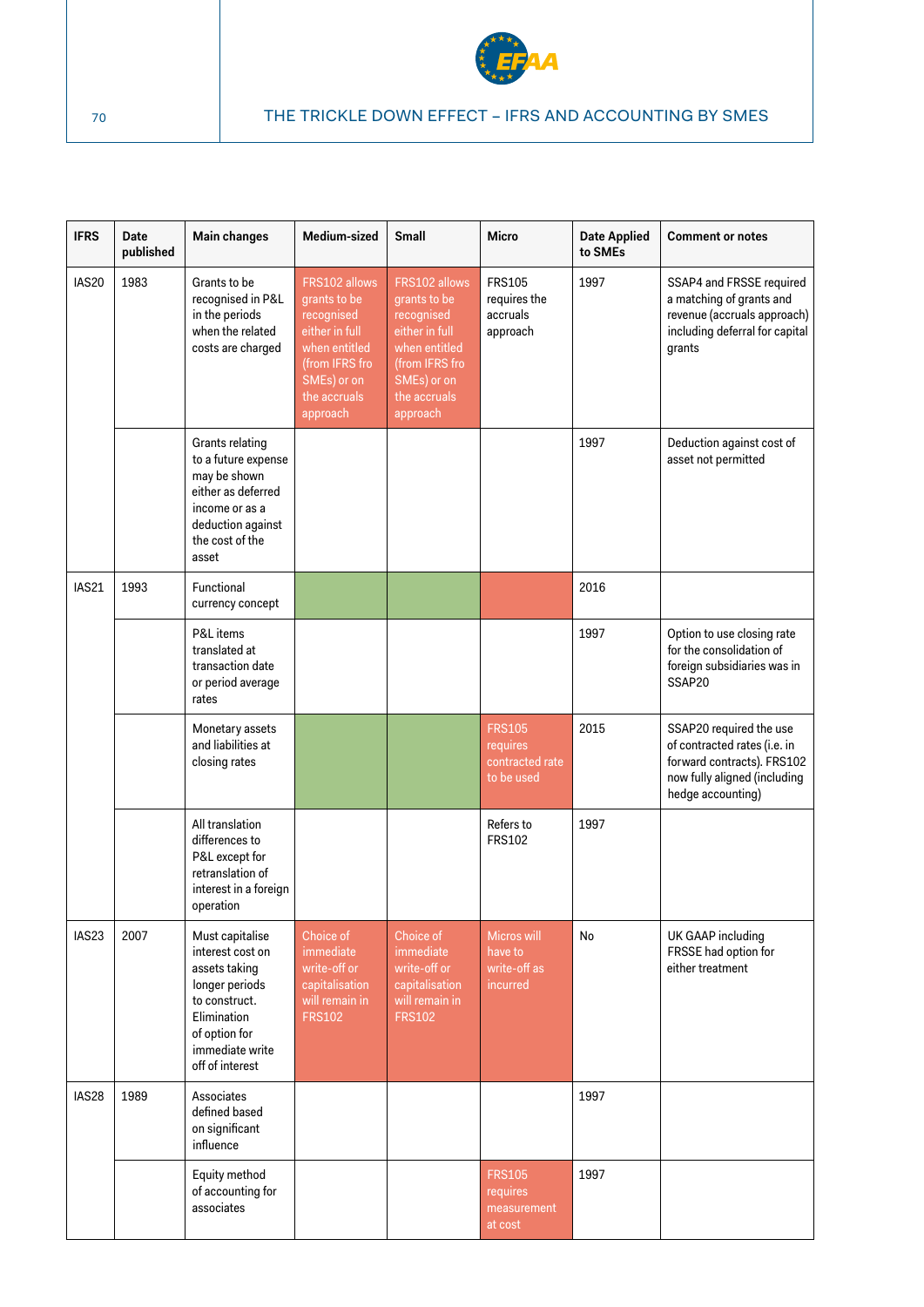

| <b>IFRS</b> | Date<br>published | <b>Main changes</b>                                                                                                                                         | Medium-sized | <b>Small</b> | <b>Micro</b>                               | <b>Date Applied</b><br>to SMEs | <b>Comment or notes</b>                                                                                                 |
|-------------|-------------------|-------------------------------------------------------------------------------------------------------------------------------------------------------------|--------------|--------------|--------------------------------------------|--------------------------------|-------------------------------------------------------------------------------------------------------------------------|
| IAS29       | 1989              | Non-monetary<br>items are to be<br>restated using a<br>general price index                                                                                  |              |              | Consolidation<br>not allowed for<br>micros | 2016                           | NSM in FRSSE, but by<br>implication could have<br>used either this approach<br>or use a 'strong' functional<br>currency |
| IAS32       | 1997              | Debt-equity<br>distinction based<br>on a contractual<br>obligation to deliver<br>a financial asset<br>e.g. redeemable<br>interests and<br>preference shares |              |              |                                            | 2007                           |                                                                                                                         |
|             |                   | Split accounting<br>for hybrids                                                                                                                             |              |              |                                            | 2016                           | NSM in FRSSE, but in<br>full UK GAAP and now in<br>FRS102 & 105                                                         |
|             |                   | Treasury shares as<br>a deduction from<br>equity                                                                                                            |              |              |                                            | 2016                           | NSM in FRSSE, but in<br>full UK GAAP and now in<br>FRS102 & 105                                                         |
|             |                   | Offsetting assets<br>and liabilities<br>only when a legal<br>right to do so<br>and intention to<br>settle net                                               |              |              |                                            | 2016                           | NSM in FRSSE, but in<br>full UK GAAP and now in<br>FRS102 & 105                                                         |
| IAS36       | 1998              | Goodwill and<br>indefinite life<br>intangibles tested<br>each year. Other<br>assets only if<br>impairment<br>triggered                                      |              |              |                                            | No                             | Impairment of goodwill<br>only when triggered                                                                           |
|             |                   | Cash generating<br>unit concept                                                                                                                             |              |              |                                            | 2016                           | NSM in FRSSE, but in full<br><b>UK GAAP</b>                                                                             |
|             |                   | Impairment based<br>on higher of value<br>in use and disposal<br>value                                                                                      |              |              |                                            | 1998                           | From FRS11 in UK GAAP                                                                                                   |
|             |                   | Value in use (VIU)<br>discounted future<br>cash flows                                                                                                       |              |              |                                            | 1998                           |                                                                                                                         |
|             |                   | VIU to reflect<br>variability,<br>uncertainties, time<br>value of money<br>and illiquidity                                                                  |              |              |                                            | 2016                           | NSM in FRSSE, but in full<br><b>UK GAAP</b>                                                                             |
|             |                   | Reversal of<br>impairment<br>possible, except<br>for goodwill                                                                                               |              |              |                                            | 1998                           |                                                                                                                         |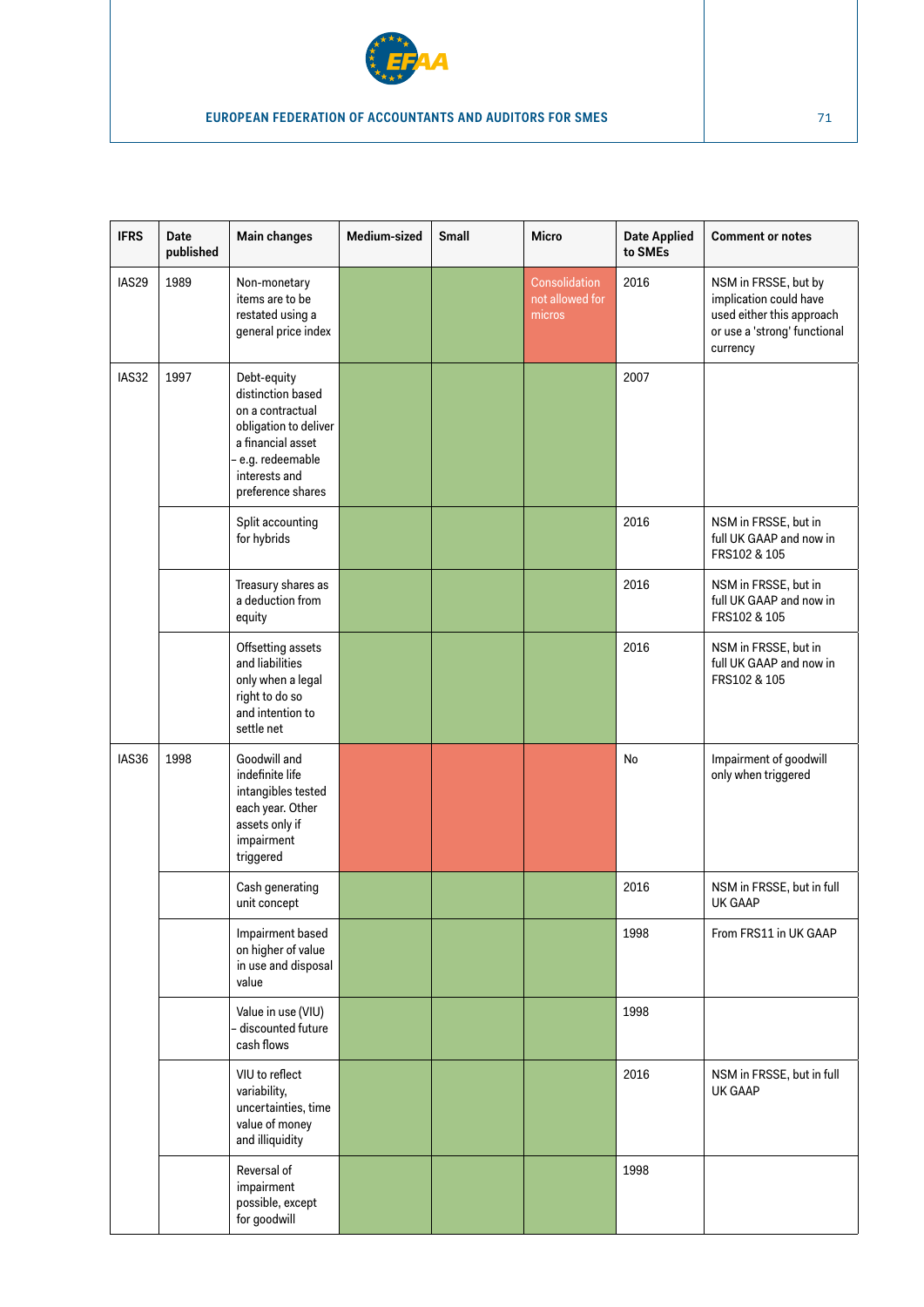

| <b>IFRS</b>  | <b>Date</b><br>published | <b>Main changes</b>                                                                                                                                                                                       | Medium-sized                                                                             | Small                                                                                    | <b>Micro</b>                                                                              | <b>Date Applied</b><br>to SMEs | <b>Comment or notes</b>                                                                                                       |
|--------------|--------------------------|-----------------------------------------------------------------------------------------------------------------------------------------------------------------------------------------------------------|------------------------------------------------------------------------------------------|------------------------------------------------------------------------------------------|-------------------------------------------------------------------------------------------|--------------------------------|-------------------------------------------------------------------------------------------------------------------------------|
| IAS37        | 1998                     | Strict definition of<br>a liability applied<br>unavoidable<br>obligation to<br>transfer assets.<br>Specifics:<br>restructuring<br>provisions, onerous<br>contracts, but not<br>future operating<br>losses |                                                                                          |                                                                                          |                                                                                           | 1998                           | Definition from FRS12 in<br>UK GAAP, but specific<br>instances not mentioned in<br>FRSSE, but are included in<br>FRS102 & 105 |
|              |                          | Constructive<br>obligation concept                                                                                                                                                                        |                                                                                          |                                                                                          |                                                                                           | 1998                           |                                                                                                                               |
|              |                          | Transfer to be more<br>likely than not, or<br>disclosure as a<br>contingency                                                                                                                              |                                                                                          |                                                                                          |                                                                                           | 1998                           |                                                                                                                               |
|              |                          | Risks and<br>uncertainties to<br>be valued                                                                                                                                                                |                                                                                          |                                                                                          |                                                                                           | 2016                           | NSM in FRSSE, but in<br>full UK GAAP and now in<br>FRS102 & 105                                                               |
|              |                          | Time value<br>of money -<br>discounting                                                                                                                                                                   |                                                                                          |                                                                                          |                                                                                           | 1998                           |                                                                                                                               |
| <b>IAS38</b> | 1998                     | Recognition<br>of intangible<br>assets limited to<br>when purchased,<br>not internally<br>generated                                                                                                       |                                                                                          |                                                                                          |                                                                                           | 1998                           | From FRS10 in UK GAAP                                                                                                         |
|              |                          | Exception to above:<br>development costs<br>of new products,<br>services etc. must<br>be recognised as<br>assets if certain<br>conditions met                                                             | <b>FRS102</b><br>includes an<br>option to<br>capitalise or<br>for immediate<br>write off | <b>FRS102</b><br>includes an<br>option to<br>capitalise or<br>for immediate<br>write off | <b>FRS105</b><br>requires all<br>development<br>costs to be<br>written off<br>immediately | No                             | FRSSE and SSAP13 both<br>included an option to<br>capitalise not a requirement                                                |
|              |                          | Revaluation option<br>in limited cases                                                                                                                                                                    |                                                                                          |                                                                                          | Not permitted<br>for micros                                                               | 2016                           |                                                                                                                               |
| IAS39        | 1999                     | Classification<br>of financial<br>instruments - held<br>to maturity, loans<br>& receivables, held<br>for trading, fair<br>value option and<br>available for sale                                          |                                                                                          |                                                                                          | Financial<br>instruments<br>at cost less<br>impairment                                    | No                             | From 2016 there will be the<br>classifications from IFRS for<br>SMEs in FRS102                                                |
|              |                          | Derivatives and<br>held-for-trading<br>at fair value<br>through P&L                                                                                                                                       |                                                                                          |                                                                                          | <b>Derivatives</b><br>at cost less<br>impairment                                          | 2016                           | Was optional in previous UK<br>GAAP. FRS102 now aligned.<br>Not permitted for micros                                          |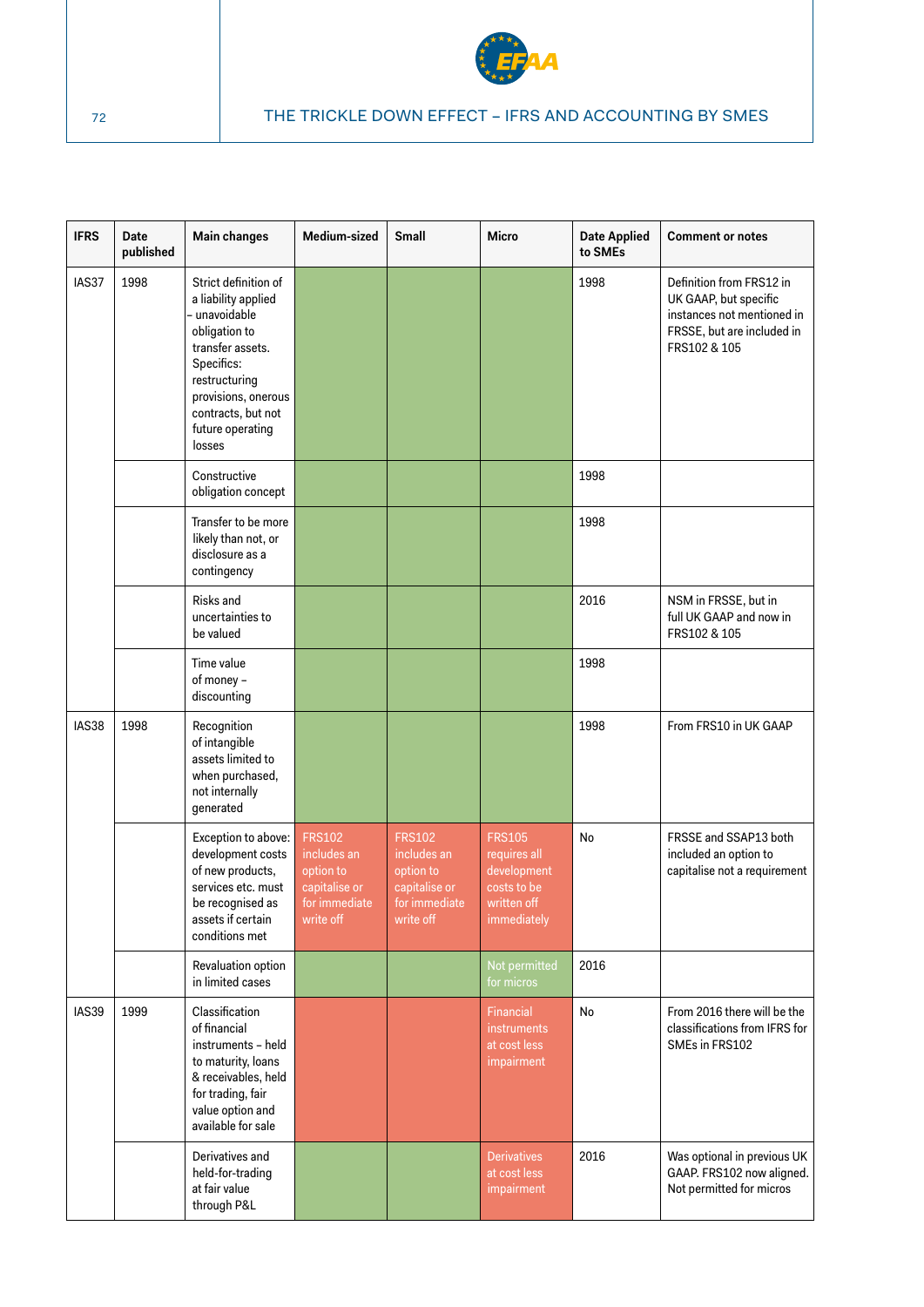

## **EUROPEAN FEDERATION OF ACCOUNTANTS AND AUDITORS FOR SMES 73**

| <b>IFRS</b> | Date<br>published | Main changes                                                                                       | Medium-sized | <b>Small</b> | <b>Micro</b>                                                                   | <b>Date Applied</b><br>to SMEs | <b>Comment or notes</b>                                                                                                                    |
|-------------|-------------------|----------------------------------------------------------------------------------------------------|--------------|--------------|--------------------------------------------------------------------------------|--------------------------------|--------------------------------------------------------------------------------------------------------------------------------------------|
| IAS39       |                   | Equities to be at<br>fair value - except<br>if no reliable<br>measurement                          |              |              |                                                                                | 2016                           | Was optional in previous UK<br>GAAP. FRS102 now aligned.<br>Not permitted<br>for micros                                                    |
|             |                   | <b>Certain liabilities</b><br>can be at fair value                                                 |              |              |                                                                                | 2016                           | Will be for accounting<br>mismatches only                                                                                                  |
|             |                   | AFS at fair value on<br>balance sheet with<br>historical<br>cost in P&L                            |              |              |                                                                                | No                             |                                                                                                                                            |
|             |                   | Embedded<br>derivatives to be<br>separated from<br>hosts                                           |              |              |                                                                                | No                             |                                                                                                                                            |
|             |                   | De-recognition<br>based on risk &<br>reward etc.                                                   |              |              |                                                                                | 2016                           |                                                                                                                                            |
|             |                   | Impairments only<br>when there is<br>objective evidence<br>of loss incurred                        |              |              |                                                                                | 2016                           | No specific guidance in<br>UK GAAP beyond the<br>requirements of the 4th<br><b>Directive</b>                                               |
|             |                   | Hedge accounting<br>classification: fair<br>value, cash flow,<br>net investment                    |              |              | No hedge<br>accounting.<br>Foreign<br>currency items<br>at contracted<br>rates | 2016                           | The equivalent system as in<br>IFRS for SMEs. Previously<br>used contracted rates for<br>monetary items in foreign<br>currency             |
|             |                   | Restrictions on<br>hedge accounting:<br>designation,<br>documentation,<br>effectiveness<br>testing |              |              |                                                                                | 2016                           | Effectiveness as a principle<br>only - as in IFRS for SMEs                                                                                 |
| IAS40       | 2000              | Investment<br>property separately<br>identified                                                    |              |              |                                                                                | 1997                           |                                                                                                                                            |
|             |                   | Measure at either<br>fair value through<br>P&L or on cost<br>model                                 |              |              | Fair value not<br>permitted for<br>micros                                      | 2016                           | SSAP19 and FRSSE<br>required fair value through<br>OCI. From 2016 in FRS102<br>fair value through P&L                                      |
| IAS41       | 2001              | Biological assets at<br>fair value through<br>P&L                                                  |              |              | Fair value not<br>permitted for<br>micros                                      | 2016                           | But cost model fall back as<br>in IFRS for SMEs when fair<br>value not readily obtainable.<br>Micros will not be able to<br>use fair value |
| IFRS2       | 2004              | Cost of equity-<br>settled share-<br>based payments<br>recognised - fair<br>value at grant date    |              |              | No requirement<br>for micro<br>companies                                       | 2016                           | Disclosure only approach<br>in FRSSE since 2007                                                                                            |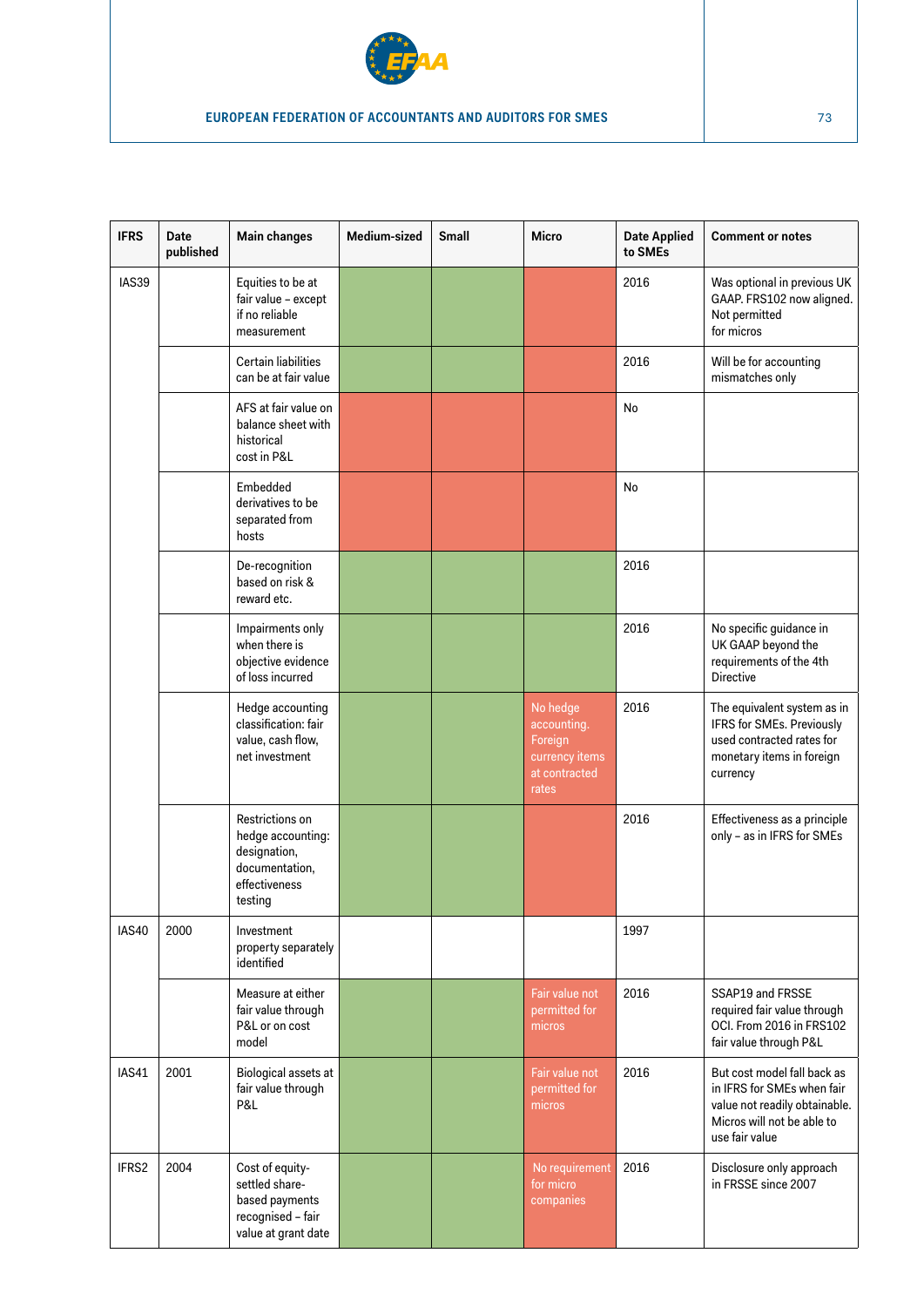

## 74 THE TRICKLE DOWN EFFECT – IFRS AND ACCOUNTING BY SMES

| <b>IFRS</b> | Date<br>published                | Main changes                                                                                                            | Medium-sized | <b>Small</b>                                                                               | <b>Micro</b>                                                                               | <b>Date Applied</b><br>to SMEs | <b>Comment or notes</b>                                                                                     |
|-------------|----------------------------------|-------------------------------------------------------------------------------------------------------------------------|--------------|--------------------------------------------------------------------------------------------|--------------------------------------------------------------------------------------------|--------------------------------|-------------------------------------------------------------------------------------------------------------|
| IFRS3       | 2004                             | Acquisition method<br>only-<br>no poolings.<br>NB combinations<br>under common<br>control are outside<br>scope of IFRS3 |              | <b>Applies to</b><br>purchase<br>of business<br>only as no<br>consolidation<br>requirement | <b>Applies to</b><br>purchase<br>of business<br>only as no<br>consolidation<br>requirement | 2016                           | FRS6 allowed merger<br>accounting (poolings<br>of interest) in some<br>circumstances. New<br>FRS102 aligned |
|             |                                  | Recognition<br>of intangibles<br>separately<br>from goodwill<br>in a business<br>combination                            |              |                                                                                            | No requirement<br>for micro<br>companies                                                   | 2016                           |                                                                                                             |
|             |                                  | Impairment only<br>model for goodwill<br>and intangibles<br>with indefinite lives<br>$\cdot$ no amortisation            |              |                                                                                            |                                                                                            | No                             | Amortisation of goodwill in<br>all cases                                                                    |
|             |                                  | Negative<br>goodwill to P&L<br>immediately                                                                              |              |                                                                                            |                                                                                            | 2016                           | Amortisation approach<br>previously in full UK GAAP                                                         |
|             | 2009                             | Exchange of<br>fair values - full<br>goodwill option                                                                    |              |                                                                                            |                                                                                            | No                             |                                                                                                             |
|             |                                  | Acquisition costs<br>written off                                                                                        |              |                                                                                            |                                                                                            | No                             |                                                                                                             |
|             |                                  | Transactions with<br>NCI are in equity                                                                                  |              |                                                                                            | FRS105 cannot<br>be applied if<br>micro prepares<br>consolidated<br>accounts               | 2016                           | For small no consolidation<br>requirement so this is of<br>voluntary application only                       |
| IFRS9       | 2014, but<br>not yet<br>required | Classification and<br>measurement<br>of financial<br>instruments –<br>business model<br>and nature of cash<br>flows     |              |                                                                                            | All financial<br>instruments<br>at cost less<br>impairment                                 | 2016                           | Principles largely<br>incorporated into FRS102                                                              |
|             |                                  | Equities always at<br>fair value                                                                                        |              |                                                                                            |                                                                                            | No                             |                                                                                                             |
|             |                                  | Own credit risk<br>impacts to OCI                                                                                       |              |                                                                                            |                                                                                            | No                             |                                                                                                             |
|             |                                  | Hedge accounting<br>revised                                                                                             |              |                                                                                            | No hedge<br>accounting in<br><b>FRS105</b>                                                 | 2016                           | New hedge accounting<br>model is included in<br><b>FRS102</b>                                               |
|             |                                  | Expected<br>loss model for<br>impairment                                                                                |              |                                                                                            |                                                                                            | No                             |                                                                                                             |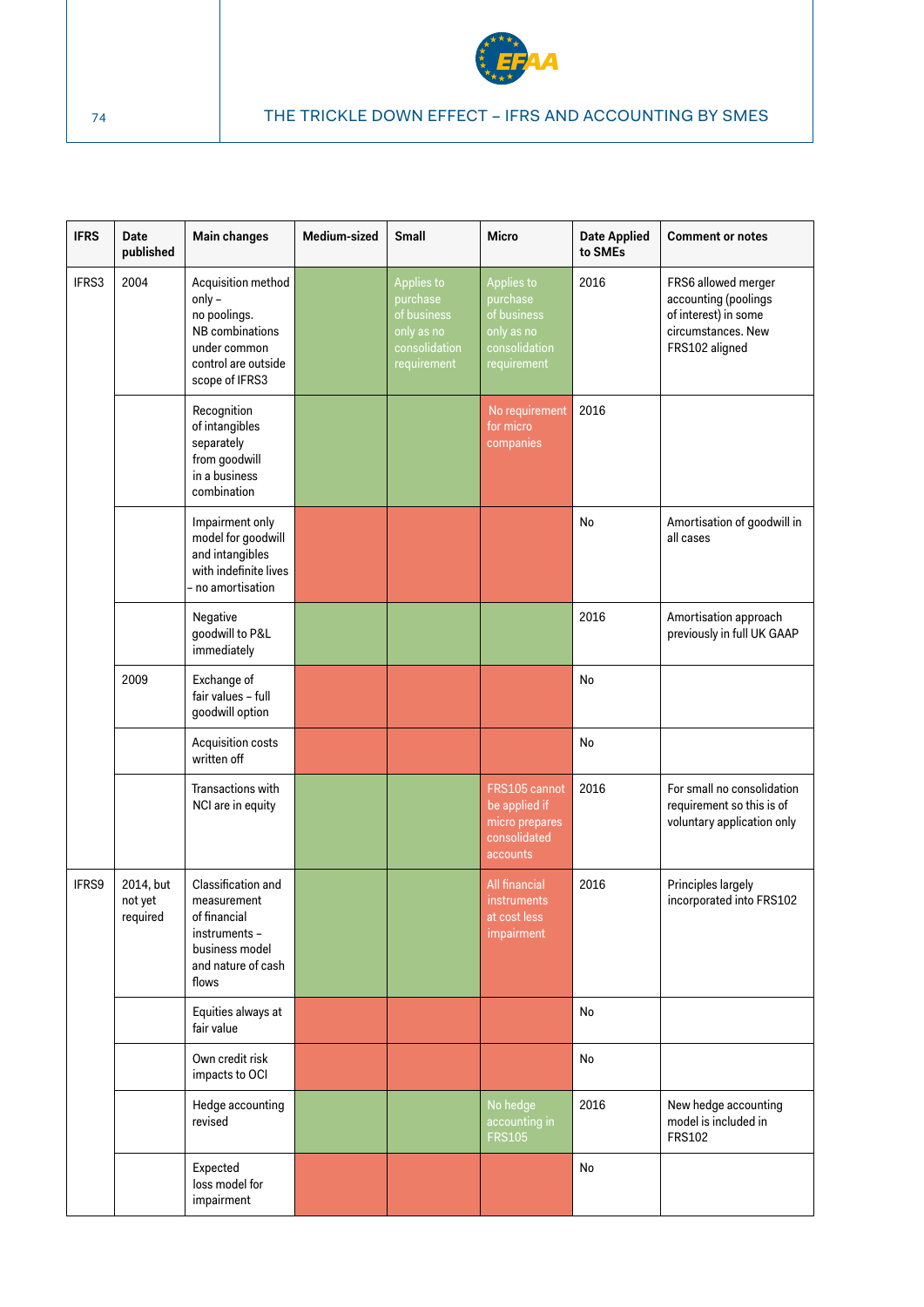

## **EUROPEAN FEDERATION OF ACCOUNTANTS AND AUDITORS FOR SMES 75**

| <b>IFRS</b> | Date<br>published | Main changes                                                                                                    | Medium-sized                                            | <b>Small</b>                                                                 | <b>Micro</b>                                                                 | <b>Date Applied</b><br>to SMEs | <b>Comment or notes</b> |
|-------------|-------------------|-----------------------------------------------------------------------------------------------------------------|---------------------------------------------------------|------------------------------------------------------------------------------|------------------------------------------------------------------------------|--------------------------------|-------------------------|
| IFRS10      | 2013              | Consolidation -<br>new definition of<br>control                                                                 | FRS102 uses<br>the previous<br>definition of<br>control | Small<br>companies<br>not required<br>to prepare<br>consolidated<br>accounts | FRS105 cannot<br>be applied if<br>micro prepares<br>consolidated<br>accounts | No                             |                         |
| IAS31       | 1990              | Joint ventures<br>either by<br>proportional<br>consolidation or<br>equity method<br>in consolidated<br>accounts |                                                         |                                                                              |                                                                              | No                             |                         |
| IFRS11      | 2013              | Joint ventures<br>- purely equity<br>method in<br>consolidated<br>accounts                                      |                                                         | <b>No</b><br>consolidation<br>requirement                                    | FRS105 cannot<br>be applied if<br>micro prepares<br>consolidated<br>accounts | 1997                           |                         |
|             |                   | New classification<br>based on a net<br>interest or interest<br>in separate assets                              |                                                         |                                                                              |                                                                              | No                             |                         |